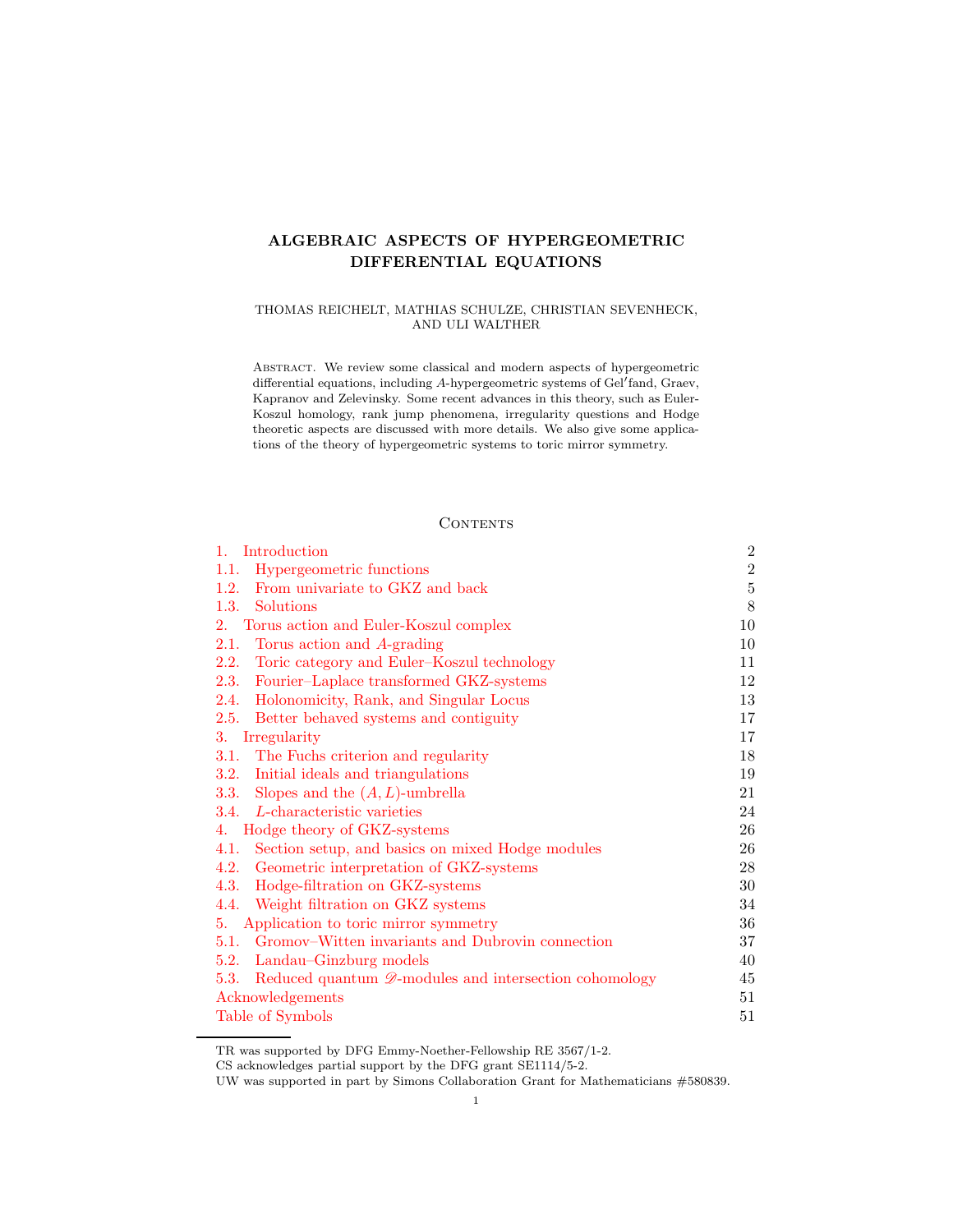#### [References](#page-52-0) 53

#### 1. INTRODUCTION

<span id="page-1-0"></span>**Notational conventions.** We use Italic letters  $M$  for rings, variables and modules; calligraphic letters  $\mathscr{D}$  for sheaves; Roman letters FL for functors; Gothic letters for prime ideals  $\mathfrak p$  and points  $\mathfrak x$  of spaces.

Lattice elements  $a$  are in Roman bold; coordinate sets  $t$  and other sets of functions or operators  $\partial$  in Italic bold.  $\diamondsuit$ 

<span id="page-1-1"></span>1.1. Hypergeometric functions. The study of hypergeometric functions started more than two centuries ago and formed a important part of the work of Euler and Gauß. A power series

$$
f(z) = \sum_{i=0}^{\infty} a_i z^i / i!
$$

is hypergeometric if the quotient  $a_{i+1}/a_i$  of consecutive coefficients is a rational function in i. Traditional convention dictates that the exponential function is regarded as the standard hypergeometric function (to  $a_{i+1}/a_i$  constant); this "explains" the choice of  $a_i/i!$  over  $a_i$  as series coefficient. Further examples include Bessel, Airy, trigonometric and (higher) logarithmic as well as all other special functions, and the hypergeometric functions that express roots of algebraic equations [\[Stu00\]](#page-57-0).

The continuing interest in hypergeometric functions stems to some extent from the fact that they are often solutions to very appealing linear differential equations taken from physics. For example, the Bessel functions  $J_{\pm r}(x)$  of the first kind arise as solutions to a linear second order equation that shows up in heat and electromagnetic propagation in a cylinder, vibrations of circular membranes, and more generally when solving the Helmholtz or Laplace equation. Indeed, such connections to physics through differential equations prompted the first studies of (specific) hypergeometric functions. However, hypergeometric functions also appear in many other parts of mathematics: as we will see soon, each time an action of an algebraic torus on a space is observed, one can expect to find some differential equation of hypergeometric type connected to this situation. The abundance of toric varieties in geometry explains why there are so many different interesting hypergeometric functions. We discuss in Section [5](#page-35-0) below one prominent case where hypergeometric differential equations prove to be useful: the so-called mirror symmetry phenomenon for certain smooth toric varieties. Other recent applications that are beyond the scope of this article include the holonomic gradient method in algebraic statistics([\[HNT17\]](#page-55-0)) or Feynman integral computations in quantum field theory([\[Nas16\]](#page-56-0),[\[Kla19\]](#page-55-1),[\[de 19\]](#page-53-0),[\[FCCZ20\]](#page-54-0)).

As it turns out, it is exactly the type of differential equation satisfied by a function that determines whether the function should be considered as hypergeometric, since these force the right kind of recursions on the series. The most successful approach to generalize hypergeometric differential equations to several variables was initiated by Gel′ fand, Graev, Kapranov and Zelevinsky in the 1980s, and some of the features of this theory form the topic of this article. We start with some motivating examples.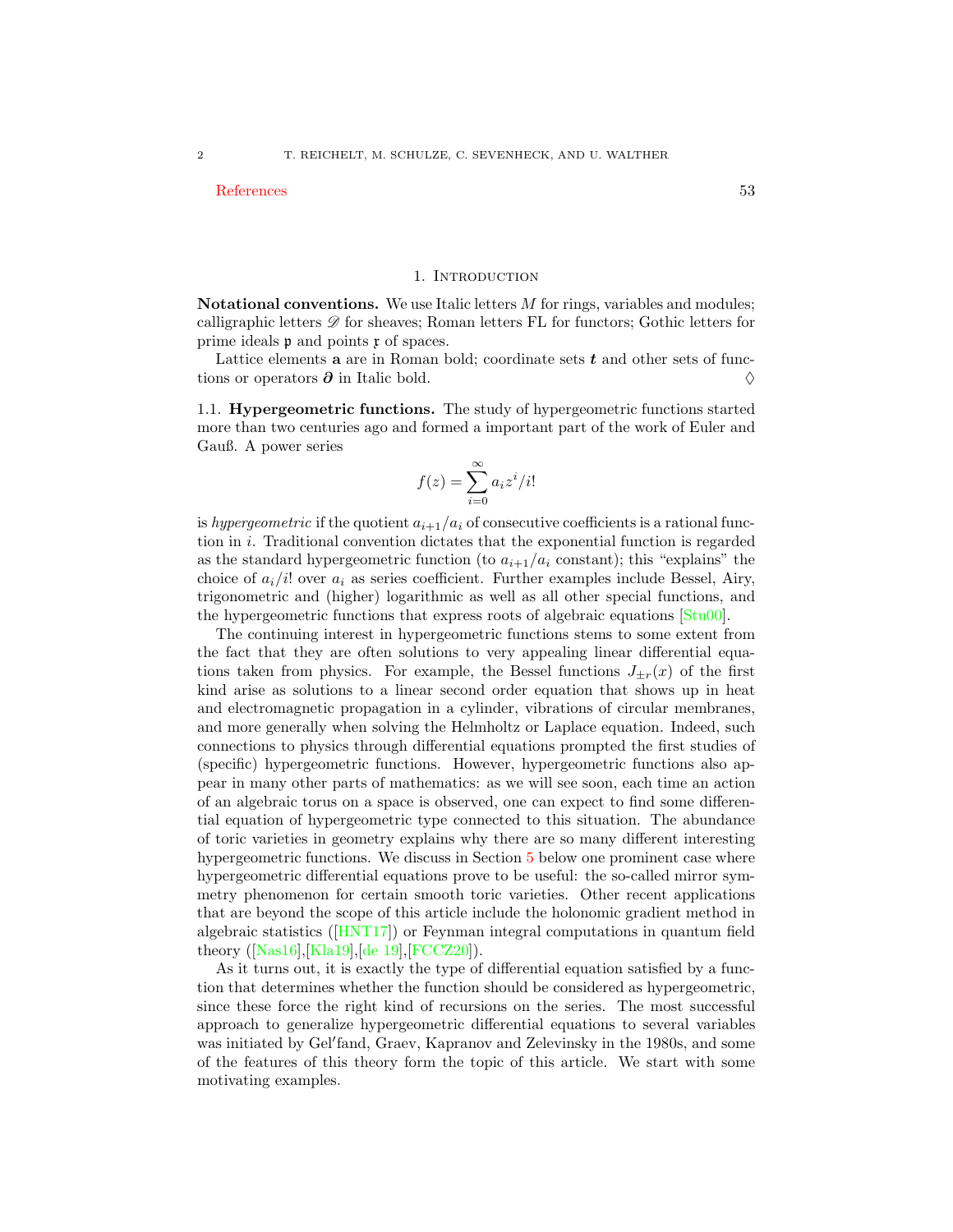Example 1.1 (The error function, part I). The (Gauß) error function  $erf(x)$  is defined by

<span id="page-2-0"></span>
$$
\operatorname{erf}(z) = \frac{2}{\sqrt{\pi}} \int_0^z \exp(-t^2) \, \mathrm{d}t.
$$

While this integral cannot be solved in closed form, it can be developed into a convergent Taylor series

(1) 
$$
\mathrm{erf}(z) = \frac{2}{\sqrt{\pi}} z \sum_{i=0}^{\infty} a_i \frac{(-z^2)^i}{i!}
$$

where  $a_i = 1/(2i + 1)$ , so that

$$
\text{erf}(z) = \frac{2z}{\sqrt{\pi}} \left( 1 - \frac{z^2}{3} + \frac{(z^2)^2}{10} - \frac{(z^2)^3}{42} - \frac{(z^2)^4}{216} + \frac{(z^2)^5}{1320} + \cdots \right)
$$
\nis hypergeometric.

The univariate hypergeometric functions are classified by the rational function  $a_{i+1}/a_i$ . More precisely, suppose that  $a_{i+1}/a_i = P(i)/Q(i)$  where  $P,Q \in \mathbb{C}[i]$ are monic with  $P = \prod_{j=1}^p (i + \alpha_j)$  and  $Q = \prod_{j=1}^q (i + \beta_j)$ . Then the *univariate* hypergeometric function associated to  $P, Q$  is

(2) 
$$
{}_{p}F_{q}(\alpha_{1},\ldots,\alpha_{p};\beta_{1},\ldots,\beta_{q};z) = \sum_{i=0}^{\infty} \frac{a_{i}z^{i}}{i!}
$$

where  $a_0 = 1$  and

<span id="page-2-1"></span>
$$
\frac{a_{i+1}}{a_i} = \frac{(i+\alpha_1)(i+\alpha_2)\cdots(i+\alpha_p)}{(i+\beta_1)(i+\beta_2)\cdots(i+\beta_q)}.
$$

*Example 1.2* (The error function, part II). It follows from [\(1\)](#page-2-0) that erf(z) is, up to the factor  $2z/\sqrt{\pi}$ , equal to  $_1F_1(1/2; 3/2; -z^2)$ , where

<span id="page-2-3"></span>
$$
{}_1F_1(1/2; 3/2; z) = 1 + \frac{z}{3} + \frac{z^2}{10} + \frac{z^3}{42} + \frac{z^4}{216} + \frac{z^5}{1320} + \cdots
$$

is the Kummer confluent function which encodes all intrinsic analytic and combinatorial properties of erf(x) and, with  $\theta_z = z \frac{d}{dz}$ , satisfies the differential equation

(3) 
$$
\theta_z(\theta_z + 1/2) \bullet (f) - z(\theta_z - 1/2) \bullet (f) = 0.
$$

The particular shape of this equation will be used in the next section for a conversion process from univariate hypergeometric functions to A-hypergeometric ones.  $\Diamond$ 

In the following example we document how hypergeometric functions arise naturally from differential forms with parameters. The computation was apparently already known to Kummer; compare [\[BK86\]](#page-53-1) for details. In modern terms, it represents the birth of the notion of a variation of Hodge structures.

<span id="page-2-2"></span>*Example* 1.3 (Hypergeometry and Hodge filtrations). The equation  $f_z = 0$  with

$$
f_z(u, v) = v^2 - u(u - 1)(u - z)
$$

defines for each  $z \in \mathbb{C} \setminus \{0,1\}$  a smooth curve  $E_z$  over  $\mathbb{C}$ . Its projective closure  $\overline{E}_z \subseteq \mathbb{P}_{\mathbb{C}}^2$  meets the line at infinity in a single point and is smooth as long as  $z \notin \{0, 1, \infty\}$ . The natural projection from  $E_z$  to  $\mathbb C$  via "forgetting v" is generically 2 : 1 and branches at 0, 1, z; the induced map  $\overline{E}_z \longrightarrow \mathbb{P}^1_{\mathbb{C}}$  also branches at infinity.

The differential 1-form  $\omega_z := du/v$  is everywhere holomorphic and nowhere zero on  $\overline{E}_z$ ; the existence of this "form of the first kind" in Riemann's language makes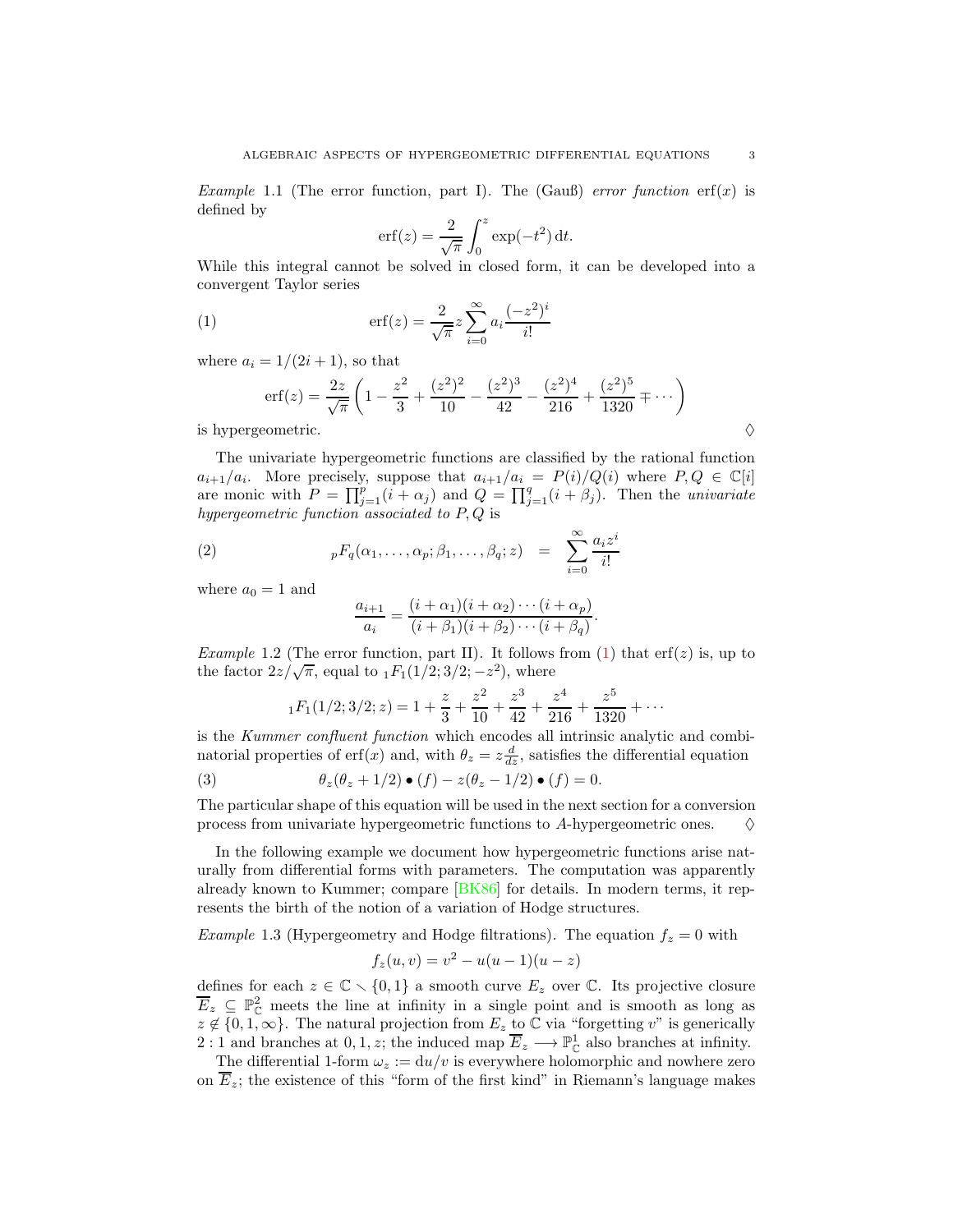the elliptic curve  $\overline{E}_z$  a Calabi–Yau manifold in modern terms. The "form of the second kind"  $\omega'_z := \omega_z/(u-z)$  has a unique pole, at  $u = z$ , at which it is residuefree. Considering  $v = v(u, z)$  as dependent variable and writing  $\omega_z, \omega_z$  in terms of u and z, one notes that  $\frac{\partial}{\partial z}(\omega_z) = \frac{1}{2}\omega_z'$ , and (compare especially [\[BK86,](#page-53-1) Page 685])

$$
\frac{\partial}{\partial z}(\omega_z')=\frac{3\mathrm{d}u}{4v(u-z)^2}=\underbrace{\frac{1}{4z(1-z)}}_{p(z)}\omega_z+\underbrace{\frac{-1+2z}{z(1-z)}}_{q(z)}\omega_z'+\mathrm{d}\left(\frac{v}{2(u-z)^2z(1-z)}\right),
$$

the differential on the right being taken in  $u, v$  with z constant (and noting that on E one has  $d(u(u-1)(u-z)) = 2v dv$ .

Let  $\lambda \in H_1(\overline{E}_z; \mathbb{Z}) \simeq \mathbb{Z} \oplus \mathbb{Z}$  and set  $I_1(\lambda) = \int_{\lambda} \omega_z$  and  $I_2(\lambda) = \int_{\lambda} \omega'_z$ , multivalued functions on  $\overline{E}_z$  defined via elliptic integrals. The differential equations for  $\omega_z, \omega'_z$  imply (compare [\[BK86,](#page-53-1) Lemma 12]) that  $I_1(\lambda)$  and  $I_2(\lambda)$  are solutions to

$$
(4) \t f'' - qf' = pf,
$$

with singularities at 0, 1 and  $\infty$ . It is the special case  $1 = 2a = 2b = c$  of the general Gauß hypergeometric differential equation

<span id="page-3-0"></span>
$$
f'' + \frac{c - (a+b+1)t}{z(1-z)}f' = \frac{ab}{z(1-z)}f
$$

with solution space basis given by Gauß' hypergeometric functions

$$
F_1 = \sum_{n=0}^{\infty} \frac{[a]_n [b]_n}{[c]_n} \frac{z^n}{n!},
$$
  

$$
F_2 = -\sqrt{-1} \sum_{n=0}^{\infty} \frac{[a]_n [b]_n}{[c]_n} \frac{(1-z)^n}{n!},
$$

which have singularities at  $0, \infty$  and  $1, \infty$  respectively.

Suppose  $\lambda_z, \lambda_z'$  are the standard basis (the minimal geodesics) for the first homology group of the torus  $\overline{E}_z$ . Then two elementary (but non-trivial) computations reveal:

(1) analytic continuation of the solution space basis  $F = (F_1, F_2)^T$  around the points  $z = 0$  and  $z = 1$  corresponds to multiplication of F by  $M_0 =$  $\begin{pmatrix} 1 & 0 \\ -2 & 1 \end{pmatrix}$ and

 $M_1 =$  $\begin{pmatrix} 1 & 2 \\ 0 & 1 \end{pmatrix}$  respectively;  $(2)$  the map

$$
\pi \colon \mathbb{P}_{\mathbb{C}}^2 \setminus \{ (1,0,0), (1,1,0), (0,0,1) \} \longrightarrow \mathbb{P}_{\mathbb{C}}^1,
$$
  
\n
$$
wu(u-w) \leftarrow z_0,
$$
  
\n
$$
wv^2 - u^3 - u^2w \leftarrow z_1,
$$

is a bundle with fiber  $E_{z_1/z_0}$  that admits an Ehresmann connection. In particular, the cohomology classes of the fibers allow parallel transport. The induced vector bundle with fiber  $H_1(\overline{E}_z;\mathbb{Z}) = \mathbb{Z}\lambda_z + \mathbb{Z}\lambda'_z$  admits a monodromy action, lifting the loops around  $z = (0, 1)$  and  $z = (1, 1)$ . Analysis of the geometry of  $\pi$  shows that this monodromy is given again by the actions of  $M_1$  and  $M_2$  respectively.

More abstractly, the D-module on the base of  $\pi$  corresponding to the (derived) direct image (compare Notation [4.1\)](#page-25-2) of the structure sheaf on the source of  $\pi$ , also known as the *Gauß-Manin system*, has monodromy action via  $M_1, M_2$ .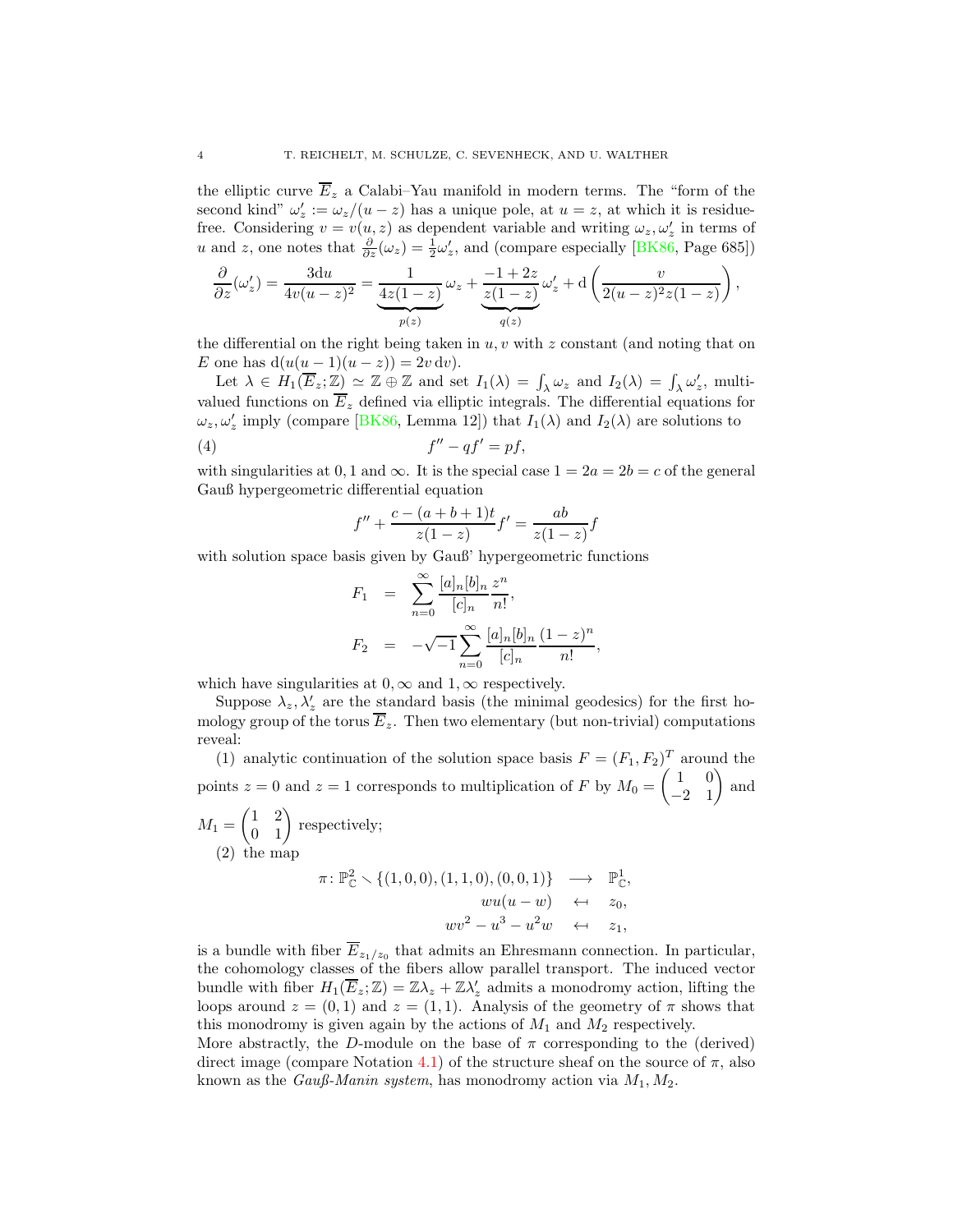On the complement of the points  $0, 1, \infty$  this  $D_z$ -module is a vector bundle with a flat connection. The fibers of this vector bundle are the cohomology groups  $H^1(\overline{E}_{z_1/z_0};\mathbb{C})$ . This vector bundle is actually a variation of pure Hodge structures of weight 1 where the (1,0)-part is generated by the differential form  $\omega_z$ , the variation of this  $(1, 0)$ -subbundle being described by  $(4)$ .

It follows that, up to scalars,  $I_1(\lambda_z) = F_1(z)$ ,  $I_2(\lambda_z) = F_2(z)$ . In particular, the ratio  $\tau(z) = I_1(\lambda_z)/I_2(\lambda_z)$  is the modulus of the elliptic curve in the sense that the fiber over z is isomorphic to the quotient of  $\mathbb{C}$  by  $\mathbb{Z} + \sqrt{-1}\tau \cdot \mathbb{Z}$ .

We will take up the discussion of Hodge structures associated to more general univariate hypergeometric operators (see equation [\(7\)](#page-6-0) below) later in Section [4](#page-25-0) (see page [33\)](#page-32-0).  $\Diamond$ 

<span id="page-4-0"></span>1.2. From univariate to GKZ and back. In the 1980s, the Russian school around I.M. Gel′ fand found a universal way of encoding univariate hypergeometric functions by way of certain systems of PDEs that arise from an integer matrix A and complex parameter vector  $\beta$ . We start with the general definition and then explain how univariate hypergeometric functions arise as solutions of these D-modules.

Notation 1.4. In the first three sections of this article,

$$
A=(\mathbf{a}_1,\ldots,\mathbf{a}_n)\in\mathbb{Z}^{d\times n}
$$

denotes an integer matrix with  $d$  rows and  $n$  columns. In the last two sections,  $A$ will still be integer, but at least sometimes of size  $(d+1) \times (n+1)$ .

For convenience, we place the following constraints on the matrix  $A$ ; they make concise statements possible, or at least easier to make.

<span id="page-4-1"></span>**Convention 1.5** (Standard assumptions on  $A$ ). With  $A$  as above,  $A$  spans a semigroup

$$
\mathbb{N}A:=\sum_{j=1}^n\mathbb{N}\mathbf{a}_j\subseteq\mathbb{Z}A
$$

inside  $\mathbb{Z}^d$ . Throughout we assume that

- the group  $\mathbb{Z}A$  generated by A agrees with  $\mathbb{Z}^d$  (A is full);
- the semigroup  $NA$  contains no units besides **0** (A is *pointed*). We note that pointedness of A is equivalent to the existence of a group homomorphism from  $\mathbb{Z}^d$  to  $\mathbb Z$  that is positive on every  $\mathbf{a}_j$ .

♦

We now give the definition of the main character of our story.

<span id="page-4-2"></span>**Definition 1.6** (A-hypergeometric system, [\[GGZ87\]](#page-54-1)). Fix  $A \in \mathbb{Z}^{d \times n}$  as in Con-vention [1.5](#page-4-1) and choose  $\beta \in \mathbb{C}^d$ . Let

$$
D_A:=\mathbb{C}[\boldsymbol{x}]\langle\boldsymbol{\partial}\rangle
$$

be the *n*-th Weyl algebra over  $\mathbb{C}$ . Here  $\mathbf{x} = x_1, \ldots, x_n, \mathbf{\partial} = \partial_1, \ldots, \partial_n$ , and  $\partial_j$  is identified with the partial differentiation operator  $\frac{\partial}{\partial x_j}$ . We also let

$$
R_A:=\mathbb{C}[\boldsymbol{\partial}]\subseteq D_A
$$

denote the polynomial subring.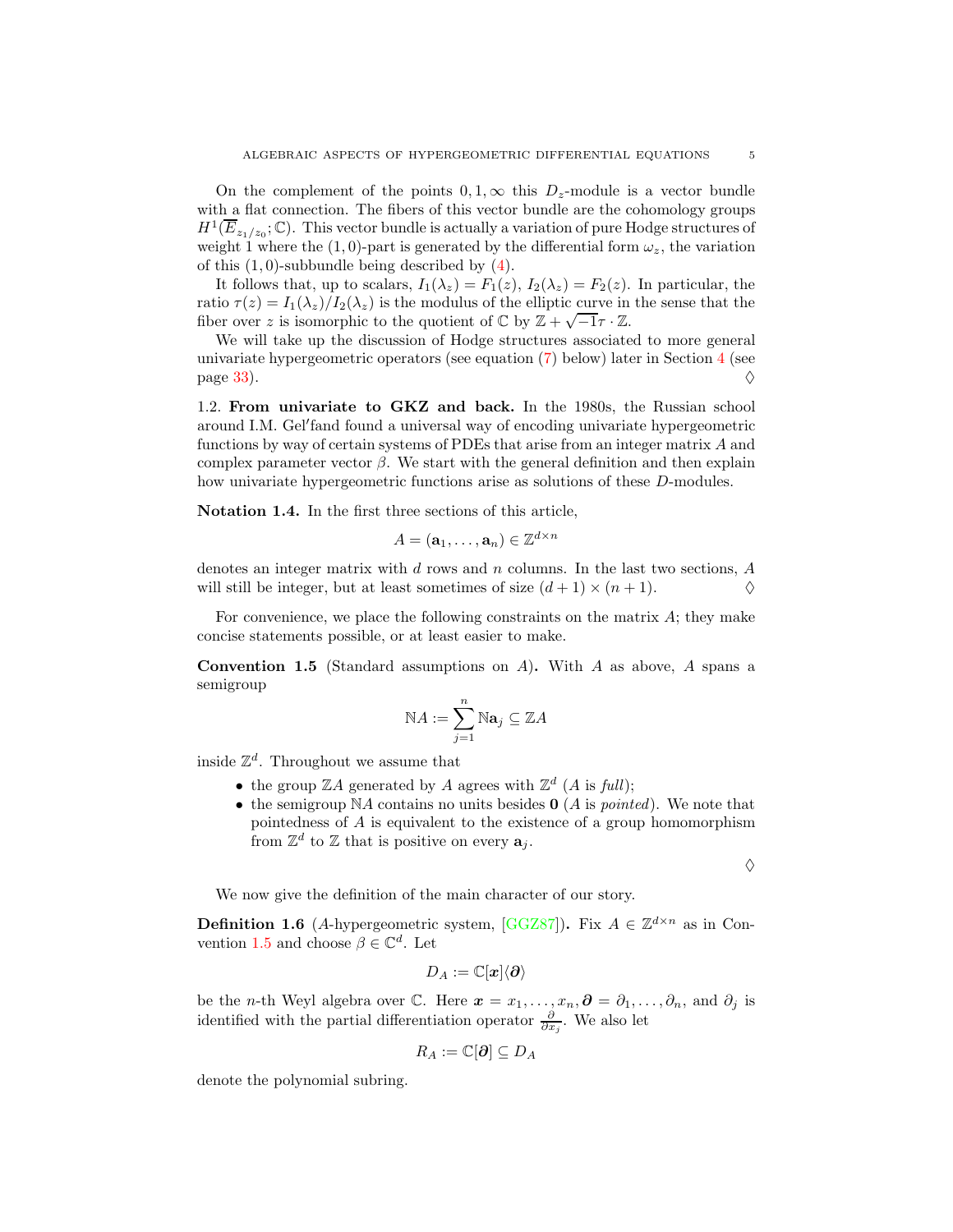Letting  $\theta_j$  stand for  $x_j \partial_j$ , the Euler operator  $E_i$  is

$$
E_i = \sum_{j=1}^n a_{i,j} \theta_j.
$$

For each  $\mathbf{u} \in \mathbb{Z}^n$  in the kernel of A its *box operator* is

$$
\Box_u=\partial^{u_+}-\partial^{u_-},
$$

where  $(\mathbf{u}_{+})_j = \max\{0, \mathbf{u}_j\}$  and  $(\mathbf{u}_{-})_j = \max\{0, -\mathbf{u}_j\}$ . The toric ideal  $I_A$  is the  $R_A$ -ideal generated by all  $\Box_{\mathbf{u}}$  with  $\mathbf{u} \in \text{ker } A$ . Finally, the *hypergeometric ideal* and module to  $A, \beta$  are

$$
H_A(\beta) := D_A(I_A, \{E_i - \beta_i\}_1^d), \qquad M_A(\beta) := D_A/H_A(\beta).
$$

 $\Diamond$ 

 $\diamond$ 

Before we embark on a general discussion of these modules we wish to distinguish two special subclasses that will play a lead role.

<span id="page-5-2"></span>**Definition 1.7.** The matrix  $\vec{A}$  is homogeneous if the following equivalent properties are satisfied:

- there is a group homomorphism from  $\mathbb{Z}^d$  to  $\mathbb Z$  that sends every  $\mathbf{a}_j$  to  $1 \in \mathbb{Z}$ ;
- the vector  $(1, 1, \ldots, 1)$  is in the row span of A;
- $\bullet\,$  the ideal  $I_A$  is standard graded and thus defines a projective variety inside projective  $(n-1)$ -space.

<span id="page-5-3"></span>**Definition 1.8.** The semigroup  $NA$  is *saturated* if  $NA$  agrees with the intersection of  $\mathbb{Z}A$  with the cone  $\mathbb{R}_{\geq 0}A$  spanned by the columns of A viewed as elements of  $\mathbb{R}^n=\mathbb{Z}$  $n \otimes_{\mathbb{Z}} \mathbb{R}$ .

In a series of articles, including [\[GGZ87,](#page-54-1) [GZK89,](#page-55-2) [GKZ90\]](#page-54-2), I.M. Gel'fand and his collaborators M. Graev, M. Kapranov and A. Zelevinsky developed the basic theory of these systems of linear PDEs. The initial motivation came from Aomoto type integrals

<span id="page-5-0"></span>(5) 
$$
Y(\beta; \mathbf{x}) = \int_C t^{\beta} \exp\left(\sum_{i=1}^n x_i t^{a_i}\right) \frac{dt_1}{t_1} \cdots \frac{dt_d}{t_d}
$$

depending on a complex parameter vector  $\beta \in \mathbb{C}^d$ , It is not hard to verify that a hypergeometric function defined by the integral [\(5\)](#page-5-0) is annihilated by both the Euler operators and the box operators [\[GKZ90,](#page-54-2) [Ado94\]](#page-52-1) but it took a decade to arrive at the general formulation given here.

It turns out that every univariate hypergeometric function arises as a solution of an A-hypergeometric system; we sketch next the steps to construct the proper  $A, \beta$ . The general hypergeometric univariate differential equation is

<span id="page-5-1"></span>(6) 
$$
\prod_{v_j>0}\prod_{\ell=0}^{v_j-1}(v_j\theta_z+c_j-l) = z \cdot \prod_{v_j<0}\prod_{\ell=0}^{|v_j|-1}(v_j\theta_z+c_j-l).
$$

It is elementary, but not always trivial, to bring a differential equation derived from a series expansion of a hypergeometric function into this shape; it may require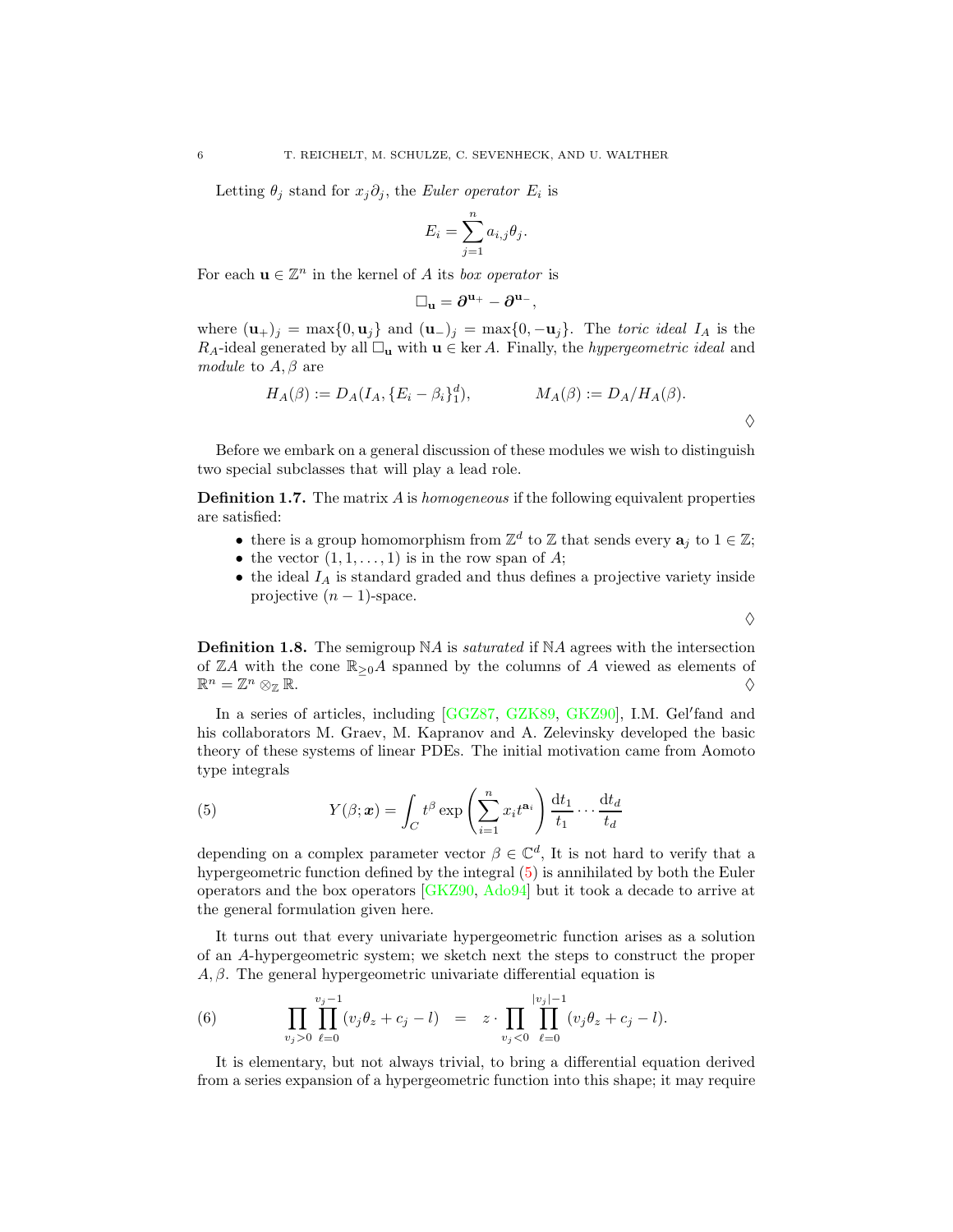changes of variables in z. Note that  ${}_{p}F_{q}(\alpha;\beta;z)$  is a solution to the special form

<span id="page-6-0"></span>(7) 
$$
\theta_z \prod_{j=1}^q (\theta_z + \beta_j - 1) = z \cdot \prod_{j=1}^p (\theta_z + \alpha_j)
$$

as one can see from applying the two operators to the power series [\(2\)](#page-2-1).

Let **v** and **c** be the vectors with entries  $v_j$  and  $c_j$  respectively. For  ${}_2F_1$  (equal to the function  $F_1$  in Example [1.3\)](#page-2-2),  $\mathbf{v} = (1, 1, -1, -1)$  while for the Kummer confluent function  $_1F_1$ ,  $\mathbf{v} = (1, 1, -1)$ .

Now, in order to manufacture A and  $\beta$  from equation [\(6\)](#page-5-1), choose an integral matrix A such that  $\mathbb{Z}\cdot\mathbf{v} = \ker A$  and set  $\beta = A\cdot\mathbf{c}$ . Then the solutions of  $H_A(\beta)$  (in other words, the functions annihilated by every operator in this left ideal) "contain the solutions to  $(6)$ " in the following sense.

Example 1.9 (The GKZ-system to the Kummer confluent function). Consider the system of partial differential equations

<span id="page-6-1"></span>(8) 
$$
(1\theta_1 + 1\theta_3) \bullet (u) = (-1/2)u
$$

(9) 
$$
(1\theta_2 + 1\theta_3) \bullet (u) = (0)u
$$

$$
(10) \qquad \qquad (\partial_1 \partial_2 - \partial_3) \bullet (u) = 0
$$

in  $x_1, x_2, x_3$ . This is the A-hypergeometric system to

(11) 
$$
A = \begin{pmatrix} 1 & 0 & 1 \\ 0 & 1 & 1 \end{pmatrix}, \qquad \beta = \begin{pmatrix} -1/2 \\ 0 \end{pmatrix}
$$

since  $v = (1, 1, -1)$  is the Z-kernel of A.

Equation [\(8\)](#page-6-1) forces any solution u to be homogeneous (and of degree  $-1/2$ ) under the grading that attaches the weights  $(1, 0, 1)$  to  $(x_1, x_2, x_3)$ . Similarly, Equation [\(9\)](#page-6-1) asserts that u is homogeneous of weight zero if  $(x_1, x_2, x_3) \mapsto (0, 1, 1)$ . It follows that one can write

,

$$
u(x_1, x_2, x_3) = x_1^a x_2^b x_3^c g(x_1 x_2 / x_3)
$$

where the monomial  $x_1^a x_2^b x_3^c$  is of bi-degree (-1/2,0), and g is a univariate function. Set  $z = x_1 x_2 / x_3$  and write

$$
g(z) = \sum_{i=0}^{\infty} g_i z^i.
$$

Enforcing the vanishing of  $\partial_1 \partial_2 - \partial_3$  on  $u(x_1, x_2, x_3)$  as suggested by Equation [\(10\)](#page-6-1) implies the recurrence relations

$$
(c-i)g_i = (a+i+1)(b+i+1)g_{i+1}
$$

for all  $i$ , and the starting condition

$$
\partial_1 \partial_2 \bullet (x_1^a x_2^b) = 0.
$$

For  $a = 0$ , observing that  $x_1^a x_2^b x_3^c$  is of bi-degree  $(-1/2, 0)$ , we infer  $b = -c = 1/2$ and thus the recurrence is

$$
(-1/2 - i)g_i = (i + 1)(1/2 + i + 1)g_{i+1},
$$

showing that  $g(z)$  essentially agrees with the Kummer confluent function.  $\Diamond$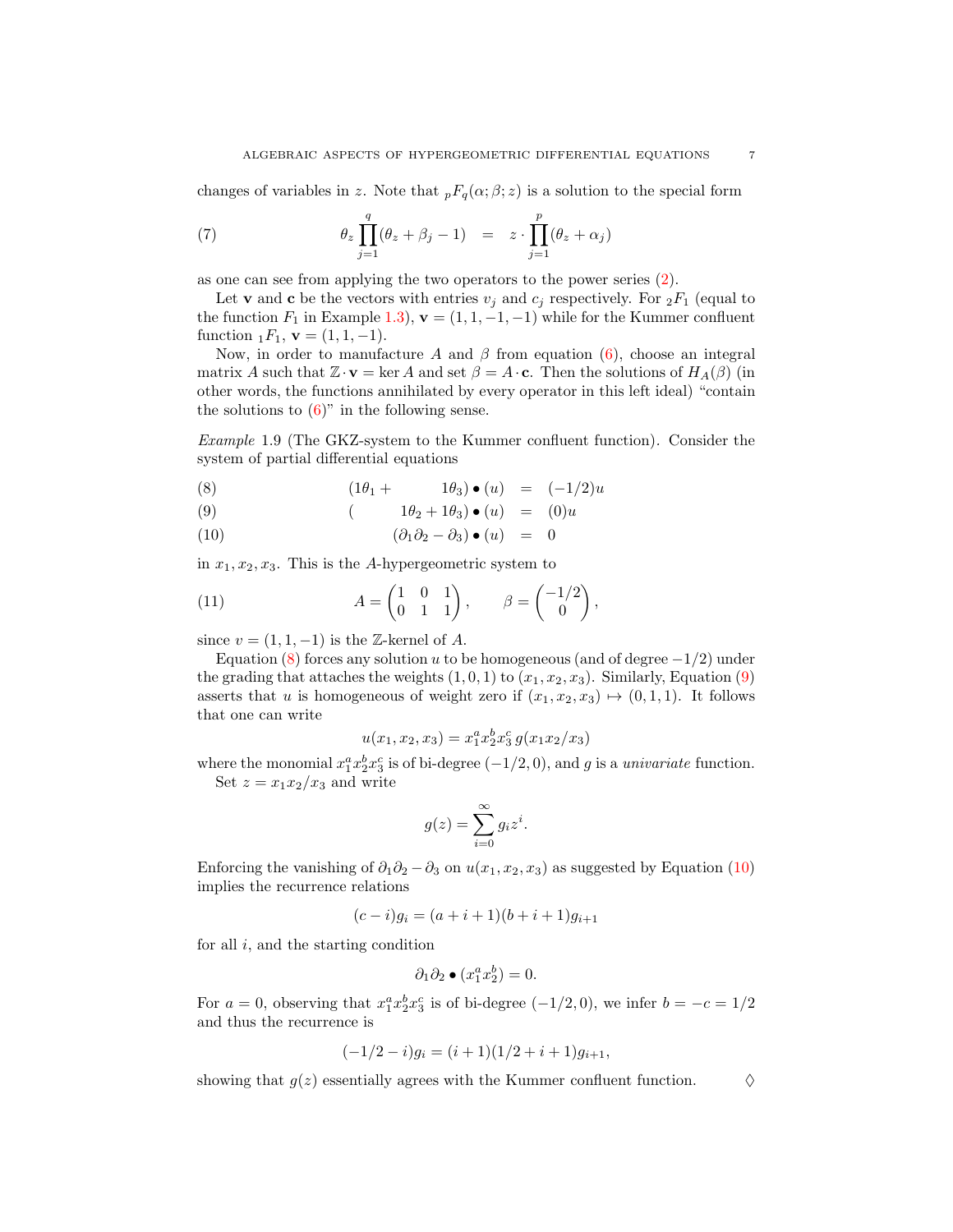<span id="page-7-1"></span>*Example* 1.10 (GKZ-system to  ${}_2F_1$ ). Take the equation [\(7\)](#page-6-0) with  $p = q = 2$  and  ${\bf c} = (1, c, a, b)$ . Then  ${\bf v} = (1, 1, -1, -1)$  and the matrix A can be chosen as

$$
A = \begin{pmatrix} 1 & 1 & 1 & 1 \\ 1 & 0 & 0 & 1 \\ 0 & 1 & 0 & 1 \end{pmatrix},
$$

so that  $\beta = A \cdot \mathbf{c} = (c-1, -a, -b)$ . The three Euler operators  $\{\sum_{j=1}^{4} a_{i,j} \theta_j - \beta_i\}_{i=1}^3$  annihilate each solution, so every monomial  $x^{\mathbf{u}}$  in the power series expansion of every solution to the A-hypergeometric system must satisfy the three conditions

$$
(u_1 + u_2 + u_3 + u_4) = \beta_1; (u_1 + u_4) = \beta_2; (u_2 + u_4) = \beta_3.
$$

For a monomial  $x^{\mathbf{u}}$ , we call  $A \cdot \mathbf{u} \in \mathbb{Z}A$  the A-degree of  $x^{\mathbf{u}}$ . Then, every solution  $u(x_1, x_2, x_3, x_4)$  can be written as a univariate function g in  $\frac{x_1x_4}{x_2x_3}$ , multiplied by a monomial of A-degree  $\beta$ . As in the previous example, one can use the fact that  $\Box_{\mathbf{v}}$ kills u to show that g satisfies the Gauß hypergeometric differential equation.  $\diamond$ 

Of course, the kernel of A being  $\mathbb{Z} \cdot \mathbf{v}$  means that  $A \in \mathbb{Z}^{(n-1)\times n}$  and  $I_A = (\Box_{\mathbf{v}})$ is principal. On the other hand, the A-hypergeometric paradigm also encodes multivariate hypergeometric series of higher rank (namely  $n - d$ ) when  $d < n -$ 1. The solutions to  $H_A(\beta)$  use n variables and satisfy d homogeneities, so that effectively they are functions in  $n - d$  independent quantities. Some aspects of the translation between the two setups is discussed in [\[BMW19b\]](#page-53-2). The advantage of the A-hypergeometric point of view is that it allows hypergeometric functions to be studied with methods coming from algebraic geometry, commutative algebra, and the theory of torus actions. We describe in the following sections some of the advances and some of the new problems that have been created through these new techniques.

<span id="page-7-0"></span>1.3. Solutions. While we do not focus very much on solutions of A-hypergeometric systems in this survey, it is only fair to indicate to some extent the development of the understanding of their solution space over time. We also refer the reader to Remark [3.14](#page-24-0) below, where we list and discuss some more references, after having explained issues like irregularity and slopes of hypergeometric systems.

Classically, functions were considered as hypergeometric if they could be developed into a hypergeometric series. They typically arose from specific differential equations and the hypergeometricity was a consequence of the recurrence relations that came out of the differential equation. While introducing A-hypergeometric systems, Gel′ fand and his collaborators Graev, Kapranov and Zelevinsky developed a similar paradigm for the multi-variable homogeneous case, see Definition [1.7.](#page-5-2) With setup as in Section [2,](#page-9-0) so  $A \cdot \gamma = \beta$  and  $L_A$  the kernel of A, the series

$$
\sum_{\mathbf{a}\in L_A} x^{\gamma+\mathbf{a}} / \prod_{1\leq j\leq n} \Gamma(\gamma_j+a_j+1)
$$

formally is a solution of  $H_A(\beta)$ . Assuming a certain amount of genericity for  $\gamma$ (such as non-resonance, see Definition [2.7\)](#page-12-1) the article [\[GZK89\]](#page-55-2) also finds that the regions of convergence of these series contain an open cone of the same shape as  $(\mathbb{R}_{\geq 0})^n$ .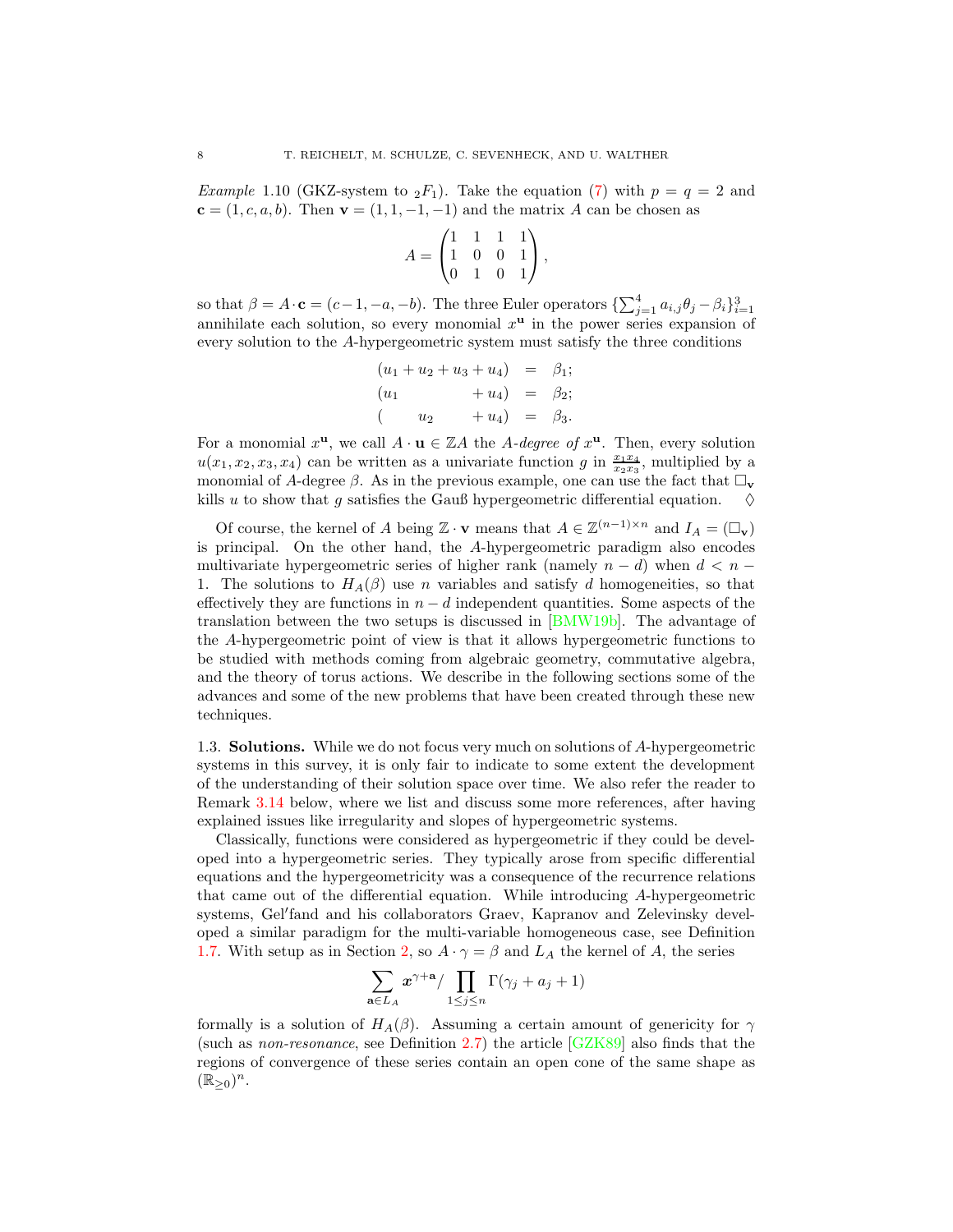The series approach to solving differential equations of hypergeometric type was then taken further by Sturmfels, Saito and Takayama in their book [\[SST00\]](#page-57-1) through the technique of Gröbner bases. As part of this mechanism, triangulations arise. The connection between certain special solution series on one side and and triangulations on the other appears already in [\[GZK89\]](#page-55-2). In the homogeneous normal case (see Definition [1.7\)](#page-5-2) it can be used to count the number of solutions as the simplicial volume of the convex hull of the columns of  $A$ ; [\[SST00\]](#page-57-1) provides various generalizations.

The first functions that were identified as hypergeometric were the Γ-type integrals  $\int t^a (1-t)^b (1-zt)^c dt$  of Euler for the Gauß hypergeometric function. In [\[GKZ90\]](#page-54-2), the authors consider integrals

$$
\int_{\sigma} \boldsymbol{t}^{\beta} \prod P_i(\boldsymbol{t})^{\alpha_i} \mathrm{d} t_1 \ldots \mathrm{d} t_d
$$

where  $P_i(t)$  are Laurent polynomials and the integrals are functions in the coefficients of the polynomials  $P_i$ . Here,  $\sigma$  is a k-cycle; in the Euler integrals  $\sigma$  is a curve. Gel′ fand, Kapranov and Zelevinsky show that the above integrals are A-hypergeometric and under suitable conditions span the solution space. This approach generalizes Aomoto's integrals on complements of generic hyperplane arrangements [\[Aom77\]](#page-52-2), a source of inspiration in the search for the right definition of A-hypergeometric systems.

There has always been a strong trend towards the study of "special" hypergeometric systems, namely those for which the solution space is spanned by special classes of functions. This starts with Gauß' observation [\[Gau73,](#page-54-3) page 125, Formel I.-V.] that some parameter choices in the Gauß hypergeometric differential equation yield algebraic solutions. Kummer in [\[Kum36\]](#page-55-3), Riemann, and Gauss [\[Gau73,](#page-54-3) page 207] developed tools to search for other such instances. Then Schwarz constructed his famous list [\[Sch73\]](#page-56-1) of the Euler–Gauß hypergeometric differential equations whose solution space is spanned by algebraic functions. The case of all  $pF_{p-1}$  was dealt with much later by Beukers and Heckman in [\[BH89\]](#page-52-3) as part of their study of the monodromy. For irreducible such equations with real parameters  $\alpha_1, \ldots, \alpha_p, \beta_1, \ldots, \beta_{p-1}$  set  $\beta_p = 1$ . Their exponentials on the unit circle are *interlaced* provided that the images of  $\alpha_i$  and  $\beta_j$  are encountered alternatingly on a trip around the unit circle. Then [\[BH89\]](#page-52-3) shows that interlacing is equivalent to the solution space of the differential equation being spanned by algebraic functions. Other cases were characterized in  $[Sas77, BCW92]$  $[Sas77, BCW92]$  (Appell–Lauricella  $F_D$ ), [\[Kat00,](#page-55-4) [Kat97\]](#page-55-5) (Appell  $F_2, F_4$ ).

For saturated irreducible homogeneous A-hypergeometric systems  $M_A(\beta)$  with rational  $\beta$ , Beukers discovered the following fact about the number of algebraic solutions. Let  $C_{A,\beta} = (\beta + \mathbb{Z}A) \cap (\mathbb{R}_{\geq 0}A)$  and consider it as a module over the semigroup NA. Let  $\sigma_A(\beta)$  be the number of generators of  $C_{A,\beta}$  over NA. Then, Beukers shows in [\[Beu10\]](#page-52-5) that  $\sigma_A(\beta)$  never exceeds the volume of A, and equality of  $\sigma_A(k\beta) = \text{vol}(A)$  for all  $1 \leq k \leq D$  coprime to the least common denominator D of  $\beta_1, \ldots, \beta_d$  happens precisely when the solution space is spanned by algebraic functions. We remark that irreducibility is linked to non-resonance (compare Definition [2.7\)](#page-12-1) by [\[Beu11,](#page-52-6) [Sai11,](#page-56-3) [SW12\]](#page-57-2).

The story for inhomogeneous (i.e., confluent) systems is more complicated, both theoretically and algorithmically. Since the solutions do not need to lie in the Nilsson ring, a systematic search in the sense of  $[SST00]$  using Gröbner bases is not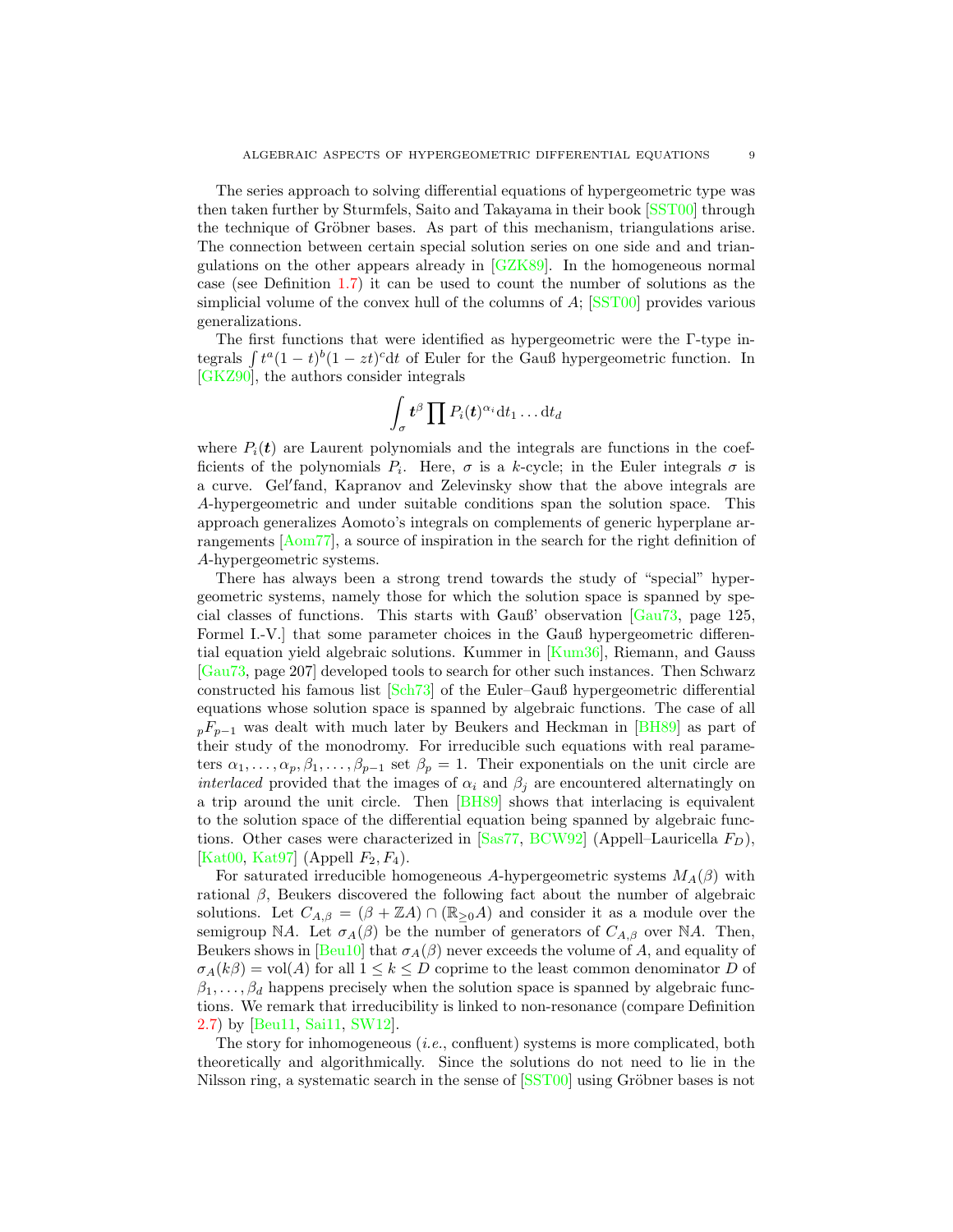possible. Nonetheless, in [\[ET15\]](#page-54-4) an idea of Adolphson [\[Ado94\]](#page-52-1) is completed that casts solutions of non-resonant A-hypergeometric systems as integrals

$$
\int_{\gamma^z} \exp\left(\sum_{j=1}^n x_j t^{\mathbf{a}_j}\right) t_1^{c_1-1} \cdots t_d^{c_d-1} dt_1 \ldots dt_d.
$$

Here,  $\gamma$  is a continuous family of real d-dimensional topological cycles in the torus, on which the integrand decays rapidly at infinity in the sense of Hien [\[Hie09\]](#page-55-6). This was also already studied in the context of integrals from hyperplane arrangements by [\[KHT92\]](#page-55-7).

## 2. Torus action and Euler-Koszul complex

<span id="page-9-0"></span>In this section we start exploring algebraic properties of the system  $H_A(\beta)$  by introducing a homological tool from [\[MMW05\]](#page-56-4) that has proved to be very successful: the Euler–Koszul complex. It has been used to study the number of solutions, their monodromy, and several other aspects. We refer to the start of Subsection [1.2](#page-4-0) for basic notations and assumptions regarding A.

<span id="page-9-1"></span>2.1. Torus action and A-grading. Given a  $D_A$ -module  $Q$ , its Fourier–Laplace transform  $\widehat{Q}$  is equal to Q as a C-vector space and carries a  $\widehat{D}_A := \mathbb{C}[\xi]\langle\partial\rangle$  structure given by

(12) 
$$
\xi_j \cdot m := \partial_{x_j} \cdot m, \qquad \partial_{\xi_j} \cdot m := -x_j \cdot m,
$$

for any  $m \in Q$ . See [\(19\)](#page-27-1) for a functorial description, and compare Subsection [4.4](#page-33-0) for a related construct, the Fourier–Sato transform.

The polynomial ring  $R_A$  is naturally identified with the coordinate ring  $\mathbb{C}[\xi]$  of the Fourier–Laplace dual space  $\widehat{\mathbb{C}}^n$  of  $\mathbb{C}^n$ . The matrix A defines an algebraic action

<span id="page-9-2"></span>
$$
\mathbb{T}\times\widehat{\mathbb{C}}^n\longrightarrow\widehat{\mathbb{C}}^n
$$

of the d-torus

$$
\mathbb{T} := (\mathbb{C}^*)^d = \operatorname{Spec}(\mathbb{C}[t_1^{\pm 1}, \dots, t_d^{\pm 1}])
$$

with coordinates  $\mathbf{t} = t_1, \ldots, t_d$  on  $\widehat{\mathbb{C}}^n$  by

(13) 
$$
(\eta,\xi) \mapsto \eta \cdot \xi := (\eta^{\mathbf{a}_1} \xi_1, \dots, \eta^{\mathbf{a}_n} \xi_n).
$$

This action induces a grading

$$
R_A = \bigoplus_{\mathbf{a} \in \mathbb{Z}A} (R_A)_{\mathbf{a}}
$$

on  $R_A$ , where

$$
\deg(\partial_j) = \mathbf{a}_j;
$$

we refer to this as the A-grading. There is a natural extension to  $D_A$  if one sets

$$
\deg(x_j) = -\mathbf{a}_j
$$

that makes every Euler operator A-graded of degree zero.

The coordinate ring of the orbit closure through  $(1, \ldots, 1)$  is the *toric ring* 

$$
S_A := \mathbb{C}[t^{\mathbf{a}_1}, \cdots, t^{\mathbf{a}_n}] = \mathbb{C}[\mathbb{N}A] = R_A/I_A.
$$

<span id="page-9-3"></span>Remark 2.1. The semigroup ring  $S_A$  is normal (and hence Cohen–Macaulay by Hochster's Theorem 1 in [\[Hoc72\]](#page-55-8)) if and only if NA is saturated in the sense of Definition [1.8.](#page-5-3)  $\Diamond$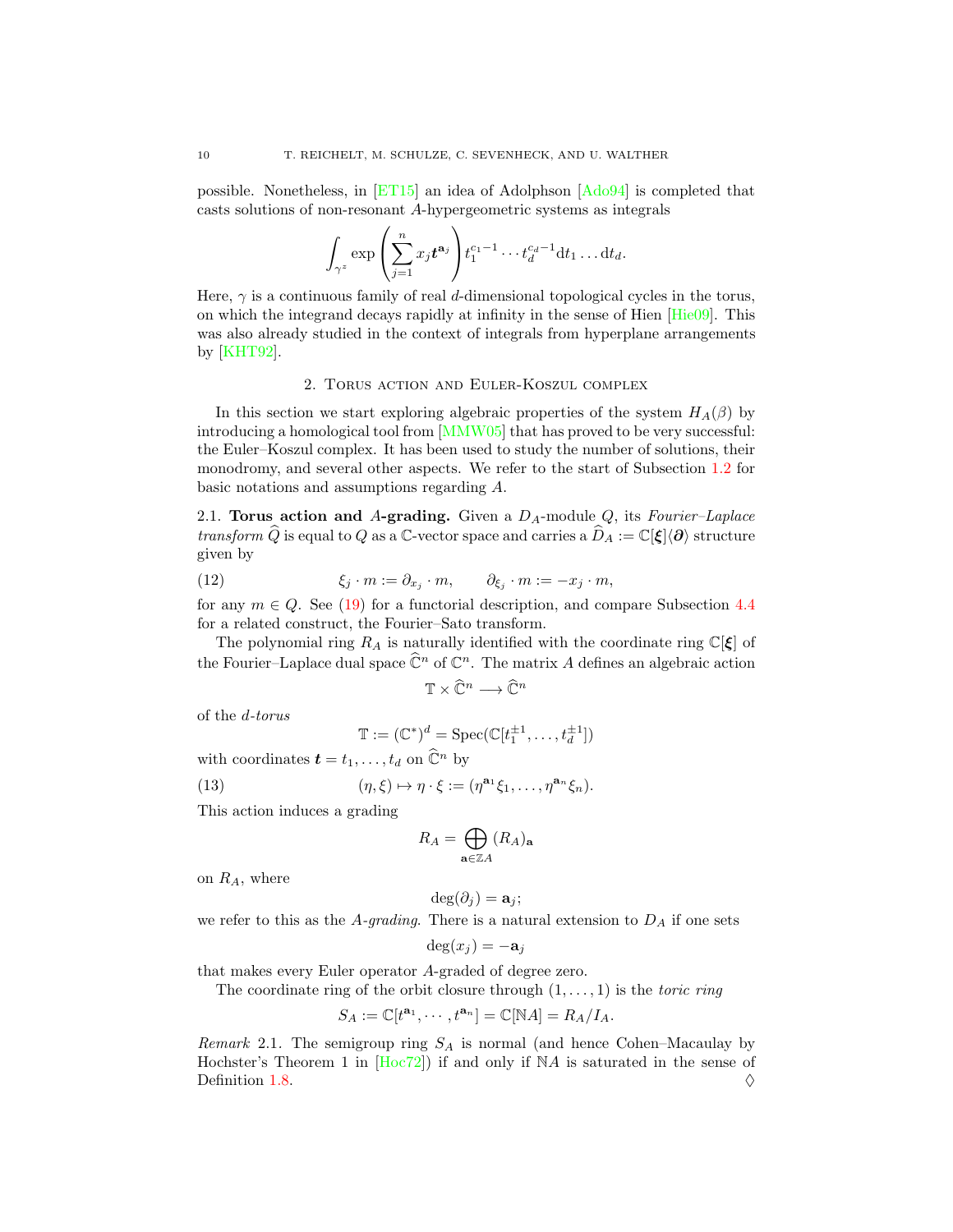We shall identify subsets of columns of A with subsets of column indices or submatrices. For such a subset  $\tau \subset A$ , set

$$
(\mathbf{1}_{\tau})_j := \begin{cases} 1 & \text{if} \quad \mathbf{a}_j \in \tau, \\ 0 & \text{if} \quad \mathbf{a}_j \notin \tau, \end{cases}
$$

denote by  $O_A^{\tau}$  the orbit of  $\mathbf{1}_{\tau}$ , and its Zariski closure by  $\overline{O}_A^{\tau}$ . Moreover, we write  $S_A^{\tau}$  for the coordinate ring of  $\overline{O}_A^{\tau}$ .

Let  $I_A^{\tau}$  be the  $R_A$ -ideal generated by  $I_A$  and all  $\partial^{\mathbf{u}}$  with  $A \cdot \mathbf{u} \notin \tau$ . It is A-graded and prime and we have  $S_{\tau} = R_A / I_A^{\tau}$ . Note that

$$
O_A^\tau = \text{Var}(I_A^\tau) \smallsetminus \bigcup_{\tau' \subsetneq \tau} \text{Var}(I_A^{\tau'}),
$$

with  $\dim(\tau) = \dim(\text{Var}(I_A^{\tau})) = \dim(O_A^{\tau}).$ 

The following sets are then in one-to-one correspondence:

 $\{\text{faces } \tau \text{ of } \mathbb{R}_{\geq 0} \cdot A\} \leftrightarrow \{A\text{-graded primes } I_A^{\tau} \supseteq I_A \text{ of } R_A \} \leftrightarrow \{\mathbb{T}\text{-orbits } O_A^{\tau}\}.$ 

<span id="page-10-0"></span>2.2. Toric category and Euler–Koszul technology. The following set of constructions and results is taken from [\[MMW05\]](#page-56-4).

Note that  $E_i - \beta_i \in D_A$  can be viewed as a left D-linear endomorphism on A-graded  $D_A$ -modules M by sending a ZA-homogeneous  $y \in M$  to

(14) 
$$
(E_i - \beta_i) \circ y := (E_i - \beta_i - \deg_i(y))y,
$$

and that these morphisms commute with one another.

<span id="page-10-2"></span>Definition 2.2 (Degrees and Euler–Koszul complex). Let

<span id="page-10-1"></span>
$$
N=\bigoplus_{\mathbf{a}\in\mathbb{Z} A}N_\mathbf{a}
$$

be an A-graded  $R_A$ -module and pick  $\beta \in \mathbb{C}^d$ . Let  $\text{tdeg}_A(M)$  be the *true A-degrees* of N, given as the set of points  $A \cdot \mathbf{u}$  in ZA for which the graded component  $N_{\mathbf{u}}$  is nonzero,

$$
\operatorname{tdeg}_A(N) := \{ \mathbf{a} \in \mathbb{Z}^d \mid N_\mathbf{a} \neq 0 \}.
$$

Write  $\deg_A(N)$  for the Zariski closure of  $\deg_A(N) \subseteq \mathbb{Z}A$  inside  $\mathbb{C}^d$ .

The Euler–Koszul complex  $K_{A,\bullet}(N;\beta)$  is the Koszul complex of the endomorphisms  $E-\beta$  on the left  $D_A$ -module  $D_A \otimes_R N$  equipped with the natural A-grading. Its i-th homology

$$
H_{A,i}(N;\beta) := H_i(K_{A,\bullet}(N;\beta))
$$

is the *i*-th Euler–Koszul homology of N. Note that  $H_{A,0}(S_A;\beta) = M_A(\beta)$ .  $\Diamond$ 

<span id="page-10-3"></span>Remark 2.3. A (commutative graded) precursor of the Euler–Koszul complex when  $N = S_A$  appears already in [\[GZK89\]](#page-55-2) for proving holonomicity of  $M_A(\beta)$  when  $S_A$ is a Cohen–Macaulay ring, and in Adolphson [\[Ado94,](#page-52-1) [Ado99\]](#page-52-7) a modified version of the complex is discussed.  $\Diamond$ 

The properties of the Euler–Koszul complex are most pleasant when  $N$  is in the category of *toric modules*. These are A-graded  $R_A$ -modules that have a finite composition series whose successive quotients are  $\mathbb{Z}A$ -shifted quotients of  $S_A$ .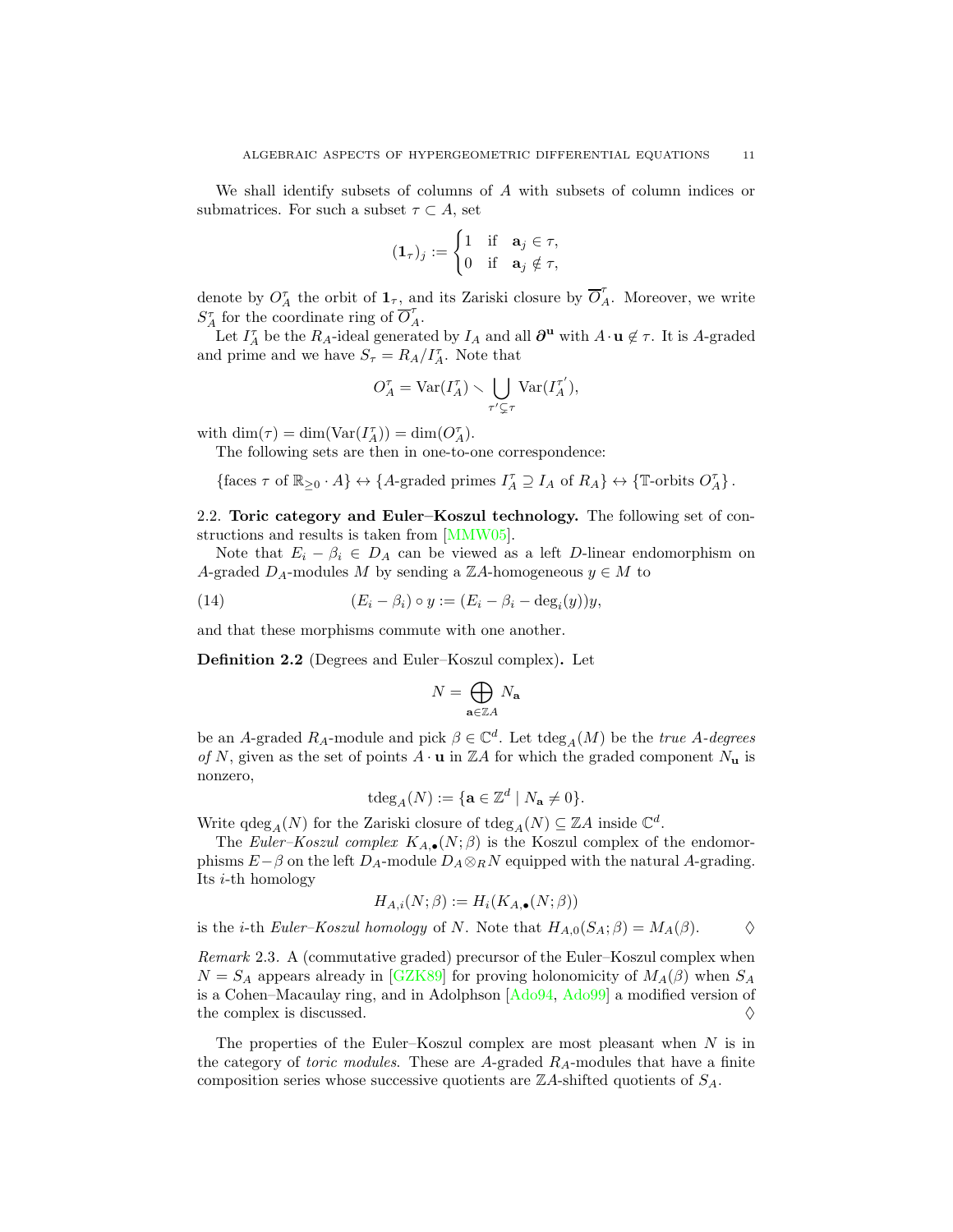<span id="page-11-4"></span>Remark 2.4. There is a generalization in  $\text{[SW09]}$  to *quasi-toric* (*i.e.*, certain non-Noetherian A-graded) modules that is useful for the interplay of Euler–Koszul complexes on local cohomology modules or on localizations such as  $\mathbb{C}[\mathbb{Z}A]$ .

A different generalization (*toral* modules) is given and used in  $[DMM10]$ .  $\diamond$ 

By [\[MMW05\]](#page-56-4), short exact sequences  $0 \longrightarrow N' \longrightarrow N \longrightarrow N'' \longrightarrow 0$  of toric modules give rise to long exact sequences of Euler–Koszul homology modules that are all holonomic (see Definition [2.12\)](#page-13-0). Moreover, vanishing of  $H_{A,0}(N;\beta)$  implies vanishing of all  $H_{A,i}(N;\beta)$  and this vanishing is equivalent to  $-\beta$  not being in the quasi-degrees of N.

<span id="page-11-3"></span>Remark 2.5. While Euler–Koszul complexes were initially defined for the study of the size of the solution space of A-hypergeometric systems [\[MMW05\]](#page-56-4), they have turned out to be remarkably successful when investigating other issues such as irregularity (see Section [3](#page-16-1) and [\[SW08\]](#page-57-4)), reducibility of the monodromy [\[Wal07,](#page-57-5) [FF19\]](#page-54-6), comparisons with direct image functors (see the next subsection as well as [\[SW09,](#page-57-3) [Ste19a,](#page-57-6) [Ste19b\]](#page-57-7)), more general classes of binomial D-modules [\[DMM10,](#page-54-5) [BMW19b,](#page-53-2) [BZMW15\]](#page-53-3), the study of Horn hypergeometric systems [\[DMM10,](#page-54-5) [BMW19a\]](#page-53-4), resonance  $\text{[SW12]}$ , or Hodge theoretic aspects (see sections [4](#page-25-0) and [5](#page-35-0) as well as  $\text{[Rei14]}$ , [RS15,](#page-56-6) [RS17,](#page-56-7) [RS20,](#page-56-8) [RW\]](#page-56-9)).  $\diamond$ 

<span id="page-11-0"></span>2.3. Fourier–Laplace transformed GKZ-systems. We noted in section [2.1](#page-9-1) that the torus  $\mathbb T$  acts on the Fourier–Laplace dual space  $\widehat{\mathbb C}^n$ . The orbit closure through  $(1, \ldots, 1)$  is an affine toric variety  $X_A := \text{Spec}(S_A)$ . We identify its dense open orbit  $O_A$  with the torus  $\mathbb T$ . This gives rise to inclusions

$$
\mathbb{T} \xrightarrow{j_A} X_A \xrightarrow{i_A} \widehat{\mathbb{C}}^n
$$

where  $j_A$  is an open embedding and  $i_A$  is a closed embedding. We set

<span id="page-11-1"></span>
$$
(15) \t\t\t\t\t h_A := i_A \circ j_A.
$$

We denote the Fourier–Laplace transform of  $M_A(\beta)$  by  $\widehat{M}_A(\beta)$ , and the corresponding quasi-coherent sheaves by  $\mathcal{M}_A(\beta)$  and  $\widehat{\mathcal{M}}_A(\beta)$  respectively. Using the definition of the Fourier–Laplace transform [\(12\)](#page-9-2) one easily sees that  $\widehat{\mathcal{M}}_A(\beta)$  has support on the toric variety  $X_A$ . In [\[SW09\]](#page-57-3) the parameters  $\beta$  were identified for which there is an isomorphism  $\widehat{\mathcal{M}}_A(\beta) \simeq (h_A)_+ \mathcal{O}_{\mathbb{T}}^{\beta}$  $\frac{1}{\mathbb{T}}$  between the Fourier–Laplace transform of  $\mathscr{M}_{A}(\beta)$  and the direct image under  $h_{A}$  of the twisted structure sheaf

$$
\mathscr{O}_{\mathbb{T}}^{\beta} = \mathscr{D}_{\mathbb{T}}/\mathscr{D}_{\mathbb{T}}(\partial_{t_1}t_1 + \beta_1,\ldots,\partial_{t_d}t_d + \beta_d).
$$

The relevant definition is the following one.

<span id="page-11-2"></span>Definition 2.6. [\[SW09\]](#page-57-3) The elements of

$$
sRes(A) := \bigcup_{j=1}^{n} sRes_{j}(A)
$$

where

$$
\mathrm{sRes}_j(A) := \{ \beta \in \mathbb{C}^d \mid \beta \in -(\mathbb{N}+1) \mathbf{a}_j + \mathrm{qdeg}_A(S_A/(t^{\mathbf{a}_j})) \}
$$

are the *strongly resonant parameters* of  $A$ .

Strong resonance, as the language suggests, is a strengthening of resonance, defined next.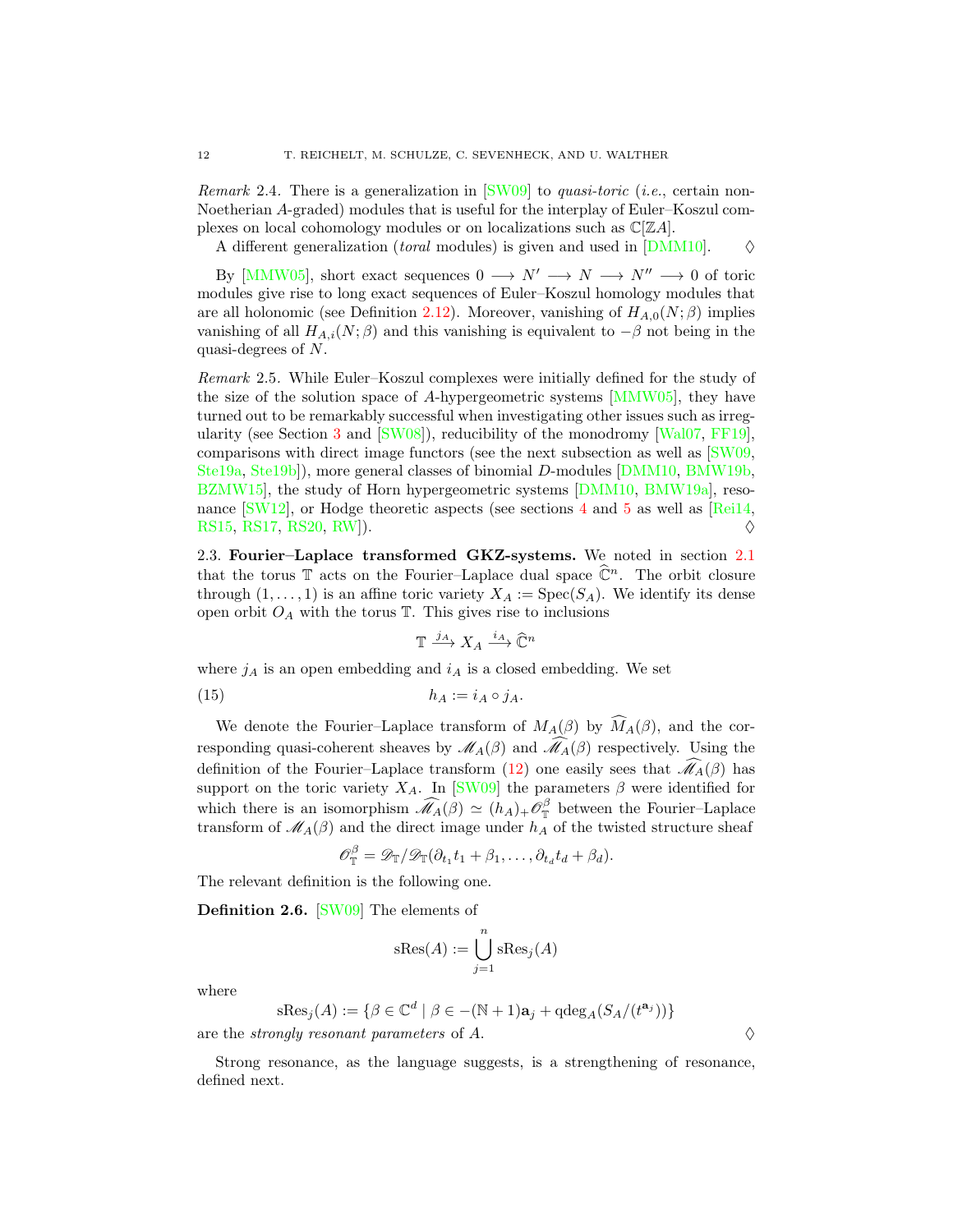<span id="page-12-1"></span>**Definition 2.7.** The parameter  $\beta$  is resonant for A if  $\beta + \mathbb{Z}^d$  meets the complexified boundary hyperplanes of the cone  $\mathbb{R}_{\geq 0}A$ .  $\diamondsuit$ 

Remark 2.8. Strongly resonant parameters are resonant. The resonant parameters contain NA, but the strongly resonant ones usually do not. For example, if the semigroup NA is saturated, then NA ∩ sRes(A) =  $\emptyset$ . In particular, 0 is not an element of sRes(A) in this case, a fact that will become useful later. element of  $sRes(A)$  in this case, a fact that will become useful later.

Example 2.9. Consider the matrix

$$
A=\begin{pmatrix} -1&0&1&2\\1&1&1&1 \end{pmatrix}
$$

the sets tdeg<sub>A</sub>(S<sub>A</sub>) and sRes(A) and the cone  $\mathbb{R}_{\geq 0}A$  are sketched below. Since  $d = 2$ , fullness of A implies that we have  $q \deg_A(S_A) = \mathbb{C}^2$ .  $\Diamond$ 



Figure 1: Cone, true, and strongly resonant degrees.

<span id="page-12-2"></span>**Theorem 2.10.** Let  $A \in \mathbb{Z}^{d \times n}$  be as above, then the following statements are equivalent

(1)  $\beta \notin \text{sRes}(A)$ (2)  $\widehat{\mathscr{M}}_A(\beta) \simeq (h_A)_+ \mathscr{O}_{\mathbb{T}}^{\beta}$ (2)  $\mathcal{M}_{A}(\beta) = (n_{A}) + \mathcal{O}_{\mathbb{T}}$ <br>(3) Left multiplication with  $\xi_i$  is invertible on  $\widehat{M}_A(\beta)$ .

<span id="page-12-3"></span>Remark 2.11. The idea of linking  $\widehat{\mathcal{M}}_A(\beta)$  to the direct image  $(h_A)_+\mathcal{O}_{\mathbb{T}}^{\beta}$  $\int_{\mathbb{T}}^{\infty}$  originates with  $[GGZ87]$  where it was shown that  $\beta$  non-resonant gives the desired isomorphism. The precise computation in Theorem [2.10](#page-12-2) comes from [\[SW09\]](#page-57-3). These results were refined and extended to the strongly resonant case in [\[Ste19a,](#page-57-6) [Ste19b\]](#page-57-7) where Steiner uses a combination of direct and proper direct image functors.  $\Diamond$ 

<span id="page-12-0"></span>2.4. Holonomicity, Rank, and Singular Locus. Suppose  $M = D_A/I$  is some left  $D_A$ -module, and  $\mathscr{M} = \mathscr{D}_{\mathbb{C}^n}/\mathscr{I}$  the associated sheaf of  $\mathscr{D}_{\mathbb{C}^n}$ -modules. Then its analytification  $\mathscr{M}^{\rm an} = \mathscr{D}^{\rm an}_{\mathbb{C}^n}/\mathscr{D}^{\rm an}_{\mathbb{C}^n}$  is obtained by replacing  $\mathscr{D}_{\mathbb{C}^n}$  by the sheaf  $\mathscr{D}_{\mathbb{C}^n}^{\rm an}$  of analytic linear differential operators on  $\mathbb{C}^n$  where now  $\mathscr{I} \subset \mathscr{D}_{\mathbb{C}^n} \subset \mathscr{D}_{\mathbb{C}^n}^{\rm an}$ generates a left ideal of analytic linear differential operators.

Choose  $\mathfrak{x}\in \mathbb{C}^n$  and denote stalks by subscripts. Consider the functor

$$
Sol_{\mathfrak{x}}(-) = \mathrm{Hom}_{\mathscr{D}^{\mathrm{an}}_{\mathbb{C}^n, \mathfrak{x}}}(-, \mathscr{O}^{\mathrm{an}}_{\mathbb{C}^n, \mathfrak{x}})
$$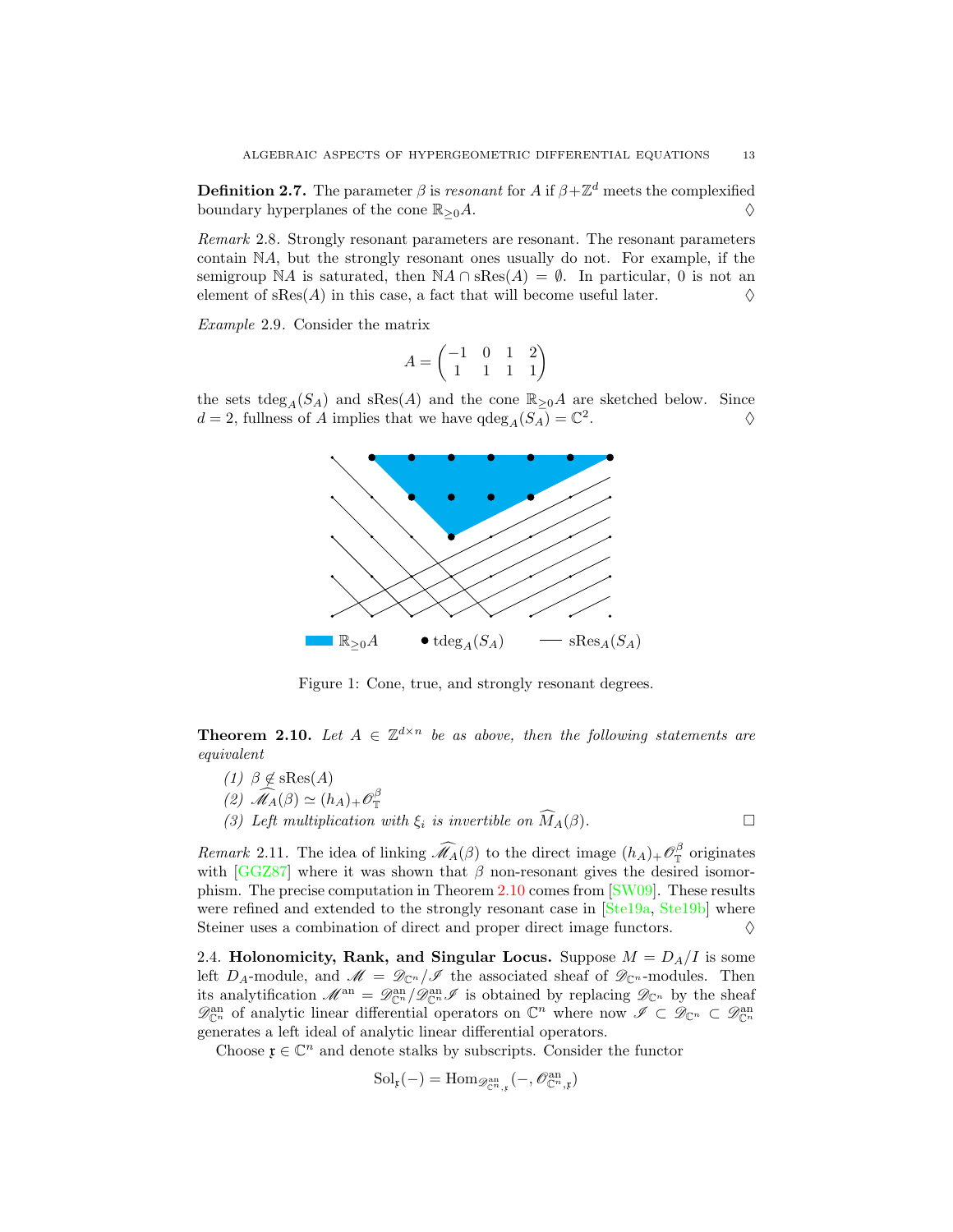from germs of left  $\mathscr{D}_{A,\mathfrak{x}}^{\text{an}}$ -modules to vector spaces.<sup>[1](#page-13-1)</sup> If  $\mathscr{M}^{\text{an}} = \mathscr{D}_{\mathbb{C}^n}^{\text{an}} / \mathscr{D}_{\mathbb{C}^n}^{\text{an}} \mathscr{I}$  then  $\eta \in Sol_{\mathfrak{r}}(\mathcal{M}^{\text{an}})$  corresponds to the analytic solution  $\eta(1+\mathscr{D}_{\mathbb{C}^n}^{\text{an}}\mathscr{I})$  near  $\mathfrak{r}$ . The dimension of the vector space of solutions to  $\mathcal{M}$  at x is the rank of M at x. When we mean the rank at a generic point  $\mathfrak x$  we speak of just the rank of M.

Typically,  $Sol<sub>r</sub>(M<sup>an</sup>)$  is infinitely generated. But for the select class of *holonomic* modules it is always finite.

<span id="page-13-0"></span>**Definition 2.12.** Any principal  $D_A$ -module (resp.  $\mathscr{D}_{\mathbb{C}^n}^{an}$ -module) M (resp.  $\mathscr{M}$ ) with generator m has a natural *order filtration*  $F_{\bullet}^{\text{ord}}$  by  $R_A$ -modules (resp.  $\mathscr{O}_{\mathbb{C}^n}$ -modules) where  $F_k^{\text{ord}}(M)$  (or, on the stalk,  $F_k^{\text{ord}}(\mathcal{M}_k)$ ) is generated by the cosets of  $\partial^{\mathbf{u}}$  with  $|u| \leq k$ . The notion readily extends to any module with chosen set of generators and behaves well under analytification.

If  $\mathcal{M} = \mathcal{D}_{\mathbb{C}^n}^{\text{an}}$  is the sheaf of differential operators itself, the associated graded object is on the stalk isomorphic to the regular ring  $\mathscr{O}_r[\boldsymbol{y}]$  where  $\boldsymbol{y} = y_1, \ldots, y_n$ is the set of symbols to  $\partial_1, \ldots, \partial_n$ . For any M (resp. M), the associated graded object  $gr^F(-)$  becomes a module over  $gr^F(D_A)$  (resp.  $gr^F(\mathscr{D}_{\mathbb{C}^n}^{an})$ ).

The module is holonomic if the associated graded module has Krull dimension n.  $\Diamond$ 

It was shown in [\[GGZ87,](#page-54-1) [GZK89\]](#page-55-2) that many, and then in [\[Ado94\]](#page-52-1) that in fact all A-hypergeometric systems are holonomic; an elementary proof is given in [\[BZGM15\]](#page-53-5). Holonomicity was then extended in [\[MMW05,](#page-56-4) [SW09\]](#page-57-3) to all Euler– Koszul homology modules derived from quasi-toric input.

By [\[SKK73,](#page-57-8) [Gab81\]](#page-54-7), the characteristic variety is always involutive and has all components of dimension  $n$  or larger. This implies that holonomic modules have finite length and satisfy a Krull–Remak–Schmidt theorem (have well-defined sets of simple composition factors with multiplicity taken into account). Moreover, the quantity

$$
\mathrm{rk}(M):=\dim_\mathbb{C}(\mathbb{C}(\bm{x})\otimes_{\mathbb{C}[\bm{x}]}M)
$$

agrees with the rank of M in a generic point  $\mathfrak{x} \in \mathbb{C}^n$  by the Cauchy–Kovalevskaya– Kashiwara Theorem [\[SST00,](#page-57-1) p. 37].

For many important A-hypergeometric systems, a search of explicit natural power series solutions leads to rank many independent solutions, compare [\[GGZ87,](#page-54-1) [SST00\]](#page-57-1). It was claimed in [\[GZK89\]](#page-55-2) that the rank of  $M_A(\beta)$  is

$$
rk(M_A(\beta)) = vol(A),
$$

where  $vol(A)$  is the (simplicial) *volume* of A, a purely combinatorial quantity given by the quotient of the measure of the convex hull of the origin and the columns of A, divided by the measure of the standard *n*-simplex. Adolphson  $[Ad_094]$  pointed at a possible flaw in the argument, and [\[ST98\]](#page-57-9) eventually provided a counter-example that is worth looking at.

<span id="page-13-2"></span>*Example* 2.13 (The 0134-curve,  $ST98$ ). Let  $A =$  $\begin{pmatrix} 1 & 1 & 1 & 1 \\ 0 & 1 & 3 & 4 \end{pmatrix}$ . The volume of A is 4, equal to the volume of the interval  $(0, 4)$  inside R. (Since the interval is 1-dimensional, usual volume—length—and simplicial volume agree).

The toric ideal  $I_A$  is homogeneous here, defining the pinched rational normal space curve. In [\[SST00\]](#page-57-1) it is shown that series solution methods based on weight

<span id="page-13-1"></span><sup>1</sup>Notice that we do not consider derived solutions here; so our use of the symbol Sol differs from many other texts on  $\mathscr{D}\text{-modules.}$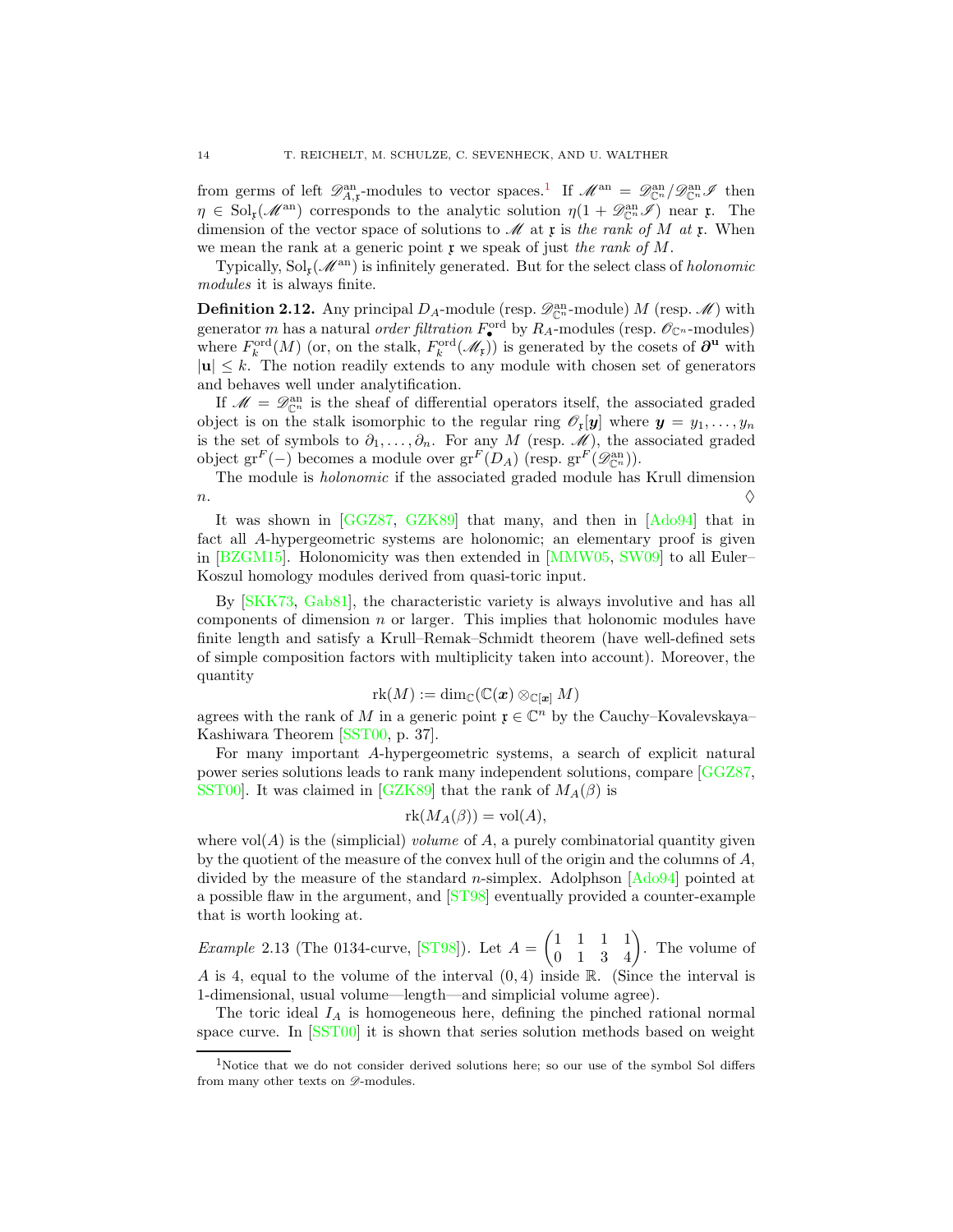vectors and the computation of certain initial ideals of  $H_A(\beta)$  always lead to volume many independent series solutions, as long as  $A$  is homogeneous. This generalized the naïve series written out in  $[GGZ87, GZK89]$  $[GGZ87, GZK89]$  to the case where logarithmic terms can appear in the series solutions.

For almost all  $\beta$ , the rank of  $M_A(\beta)$  in a generic point is 4, spanned by functions

$$
x_1^{(4\beta_1-\beta_2)/4}x_4^{\beta_2/4} + \dots, \t x_1^{(4\beta_1-\beta_2-3)/4}x_2x_4^{(\beta_2-1)/4} + \dots,
$$
  

$$
x_1^{(4\beta_1-\beta_2-1)/4}x_3x_4^{(\beta_2-3)/4} + \dots, \t x_1^{(4\beta_1-\beta_2-6)/4}x_2^{2}x_4^{(\beta_2-2)/4} + \dots,
$$

where the dots indicate a (usually infinite) series of terms ordered by the weight vector  $(0, 1, 2, 0)$ . (The particular weight is immaterial, but it needs to be sufficiently generic; this one is so for this example). If one now deforms  $\beta$  into  $(1, 2)$  then the four independent solutions above degenerate into a linearly dependent set of rank three. On the other hand, the functions

$$
\frac{x_2^2}{x_1}, \qquad \frac{x_3^2}{x_4}
$$

are new, not-deforming (in  $\beta$ ) solutions to  $M_A((1, 2))$ . It follows that the "rank jumps at  $\beta = (1, 2)$ ", from 4 to  $5 = 4 - 1 + 2$ .

Shortly after the discovery of rank jumps, the case of homogeneous monomial curves was completely discussed in [\[CDD99\]](#page-53-6): the "holes" of NA (the finitely many elements of  $(\mathbb{R}_{\geq 0}A\cap \mathbb{Z}A)\setminus \mathbb{N}A$  are exactly the rank-jumping parameters, and each rank jump is by 1. It was then shown in [\[MMW05\]](#page-56-4) that as  $\beta$  varies, the rank of  $M_A(\beta)$  is upper-semicontinuous, so that it can only go up under specialization (formation of a limit) of  $\beta$ . In fact, [\[MMW05,](#page-56-4) Cor. 9.3] shows that the *exceptional* set  $\mathscr{E}_A$  of points where rank exceeds volume is Zariski closed and equals a certain subspace arrangement. To understand the origins of  $\mathscr{E}_A$  one must view the local cohomology modules  $H^i_{\partial}(S_A)$  with  $i < d$  as quasi-toric modules; their elements are then witnesses to the failure of  $S_A$  to be Cohen–Macaulay, while the union of their quasi-degrees forms the exceptional arrangement. The fact, also observed in [\[MMW05\]](#page-56-4), that this arrangement has codimension at least two explains why finding rank-jumps at all turned out to be very hard and involved extensive computer experiments in [\[ST98\]](#page-57-9).

Example 2.14 (Continuation of Example [2.13\)](#page-13-2). In Example [2.13,](#page-13-2)  $d = 2$  and so  $\mathscr{E}_A$  can be at most a finite set of isolated points. The local cohomology  $H^0_{\boldsymbol{\partial}}(S_A)$ is zero and  $H^1_{\mathfrak{D}}(S_A)$  is a 1-dimensional vector space generated by the Čech cocycle  $(\partial_2^2/\partial_1, \partial_3^2/\partial_4)$ . To see this, note that  $(\partial_1, \partial_4)$  is primary to  $\partial$  in  $S_A$ . Thus,  $H^1_{\partial}(S_A)$ can be computed A-degree by A-degree from the Čech complex on  $S_A$  induced by  $\partial_1, \partial_4$ . Each degree component in  $S_A$  and its monomial localizations are 1dimensional  $\mathbb{C}$ -spaces; we use this to depict these localizations in the Cech complex by dots as follows: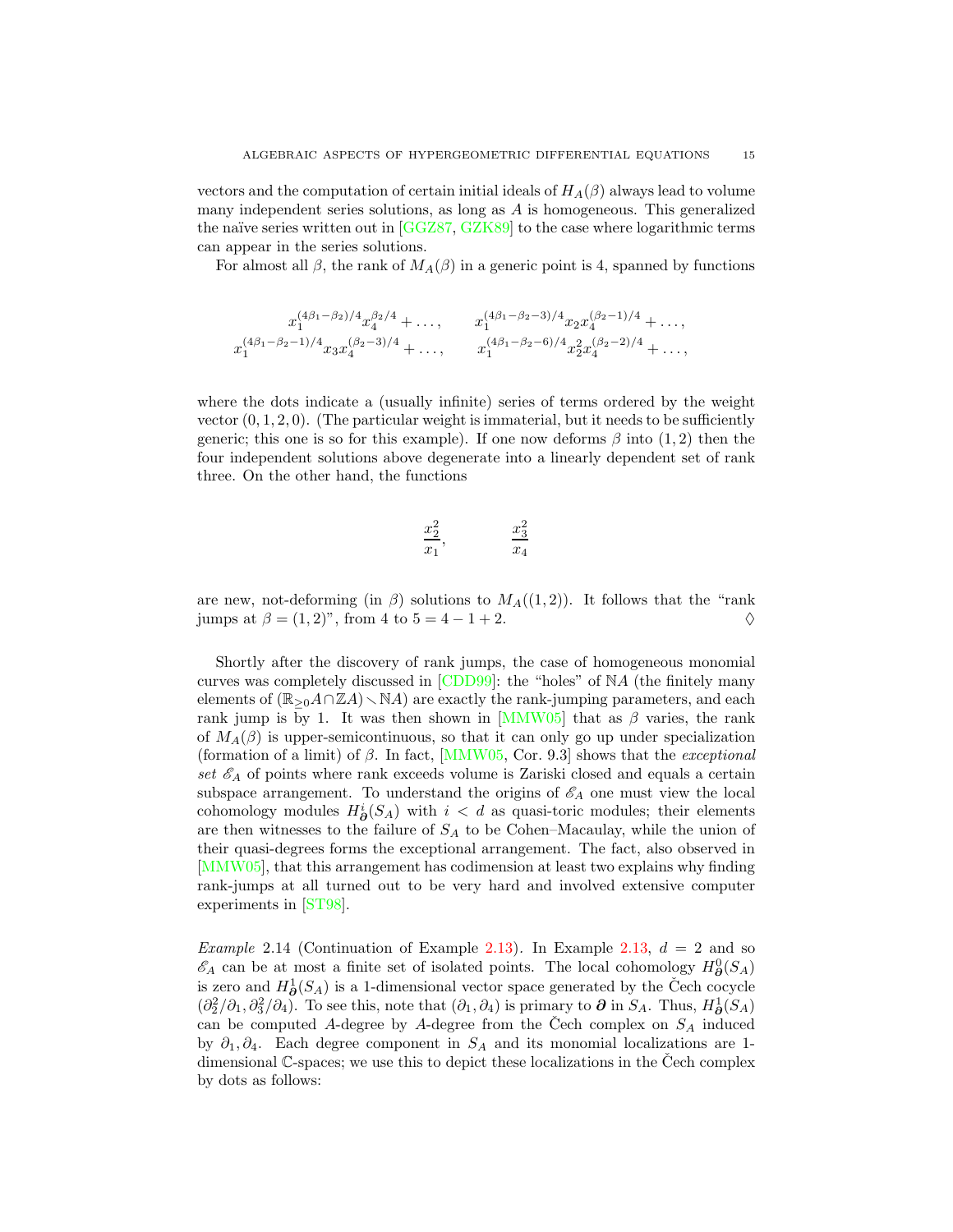<span id="page-15-2"></span>

Figure 2: The Cech complex to the  $0134$ -curve

In this picture, the blue area indicates the directions in which the semigroup in question extends, black dots are the elements of  $A$  and the red dot indicates a "missing" element in the semigroup. Taking cohomology "dot-by-dot" one identifies the local cohomology groups  $H^1_{\mathfrak{m}}(S_A)$ ,  $H^0_{\mathfrak{m}}(S_A)$  as claimed.

It is remarkable that the components of the  $H^1_{\mathfrak{m}}(S_A)$ -cocycle are precisely the "new" solutions that appear at  $\beta = (1, 2)$  that do not deform to other  $\beta$ . While this is not always literally true, a weaker form is typical and an explanation of this phenomenon involving Laurent polynomials is given in [\[BFM18,](#page-52-8) [BZFM16\]](#page-53-7), especially for  $d = 2$ . Compare also Remark [3.14.](#page-24-0)

<span id="page-15-1"></span>Remark 2.15. In [\[Ber11\]](#page-52-9) it is proved that there is a purely combinatorial recipe (involving the relative positioning of  $\beta$  to the degrees of NA) that determines the rank of  $M_A(\beta)$ . The procedure to arrive at the exact rank is very involved.

The only known closed rank formula is for non-jumping parameters, where the rank is just the volume.<sup>[2](#page-15-0)</sup> The best known general bound is exponential  $[SST00]$ , in the sense that the rank of  $M_A(\beta)$  is bounded above by  $2^{2d}$  vol(A). It was shown in [\[MW07\]](#page-56-10) that for every d there are rank jump examples with  $rk(M_A(\beta)) = vol(A) +$  $d-1$ . This is improved in [\[FF13\]](#page-54-8) to the existence of  $a \in \mathbb{R}$  greater than 1 and families of matrices  $A_{(d)}$  of size  $d \times n_d$  and with parameters  $\beta_{(d)}$  such that the rank of  $M_{A_{(d)}}(\beta_{(d)})$  exceeds  $a^d \text{vol}(A)$ . It would be interesting to know how far the bound from  $[SST00]$  is from the the worst examples that exist.

There is an open subset of  $\mathbb{C}^n$  on which the solutions for  $M_A(\beta)$  form a vector bundle of rank  $rk(M_A(\beta))$ . The complement (the *singular locus of the module*) of this set is algebraic, cut out by the A-discriminant, a product of individual discriminants to polynomial systems, one for each face of the cone over A. For a very detailed discussion on this, see the books [\[GKZ94\]](#page-54-9), and [\[SST00\]](#page-57-1). If one moves from general to special  $x$ , rank can go down due to singularities in the solutions. In contrast to rank in generic points, rank at special  $x$  is not known to be upper-semicontinuous. For the case of A as in Example [2.13,](#page-13-2) this is worked out in  $[Wall8]$ , which discusses the more general question of stratifying  $\mathbb{C}^n$  by the *restriction di*agrams, which encode the behavior of the D-module theoretic (derived) pull-back to  $\mathfrak{x} \in \mathbb{C}^n$ ; the elementary pull-back just counts rank at  $\mathfrak{x}$ .

<span id="page-15-0"></span><sup>&</sup>lt;sup>2</sup>This is not entirely true: if  $d = 2$  and the columns of A lie in a hyperplane not containing the origin, then all rank jumps are by 1, as shown in [\[CDD99\]](#page-53-6).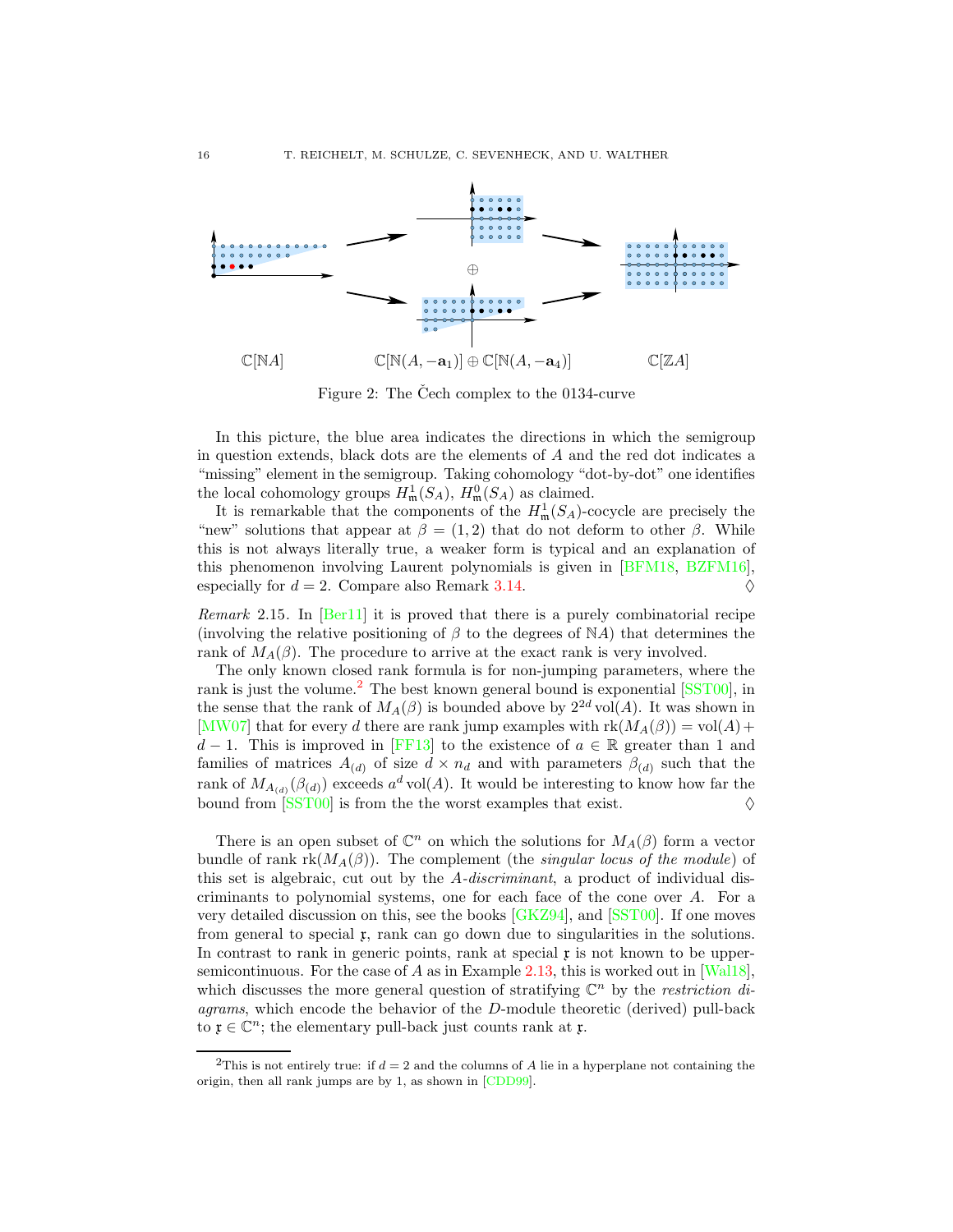<span id="page-16-0"></span>2.5. Better behaved systems and contiguity. For each  $\beta' = a_j + \beta$  there is a natural contiguity morphism

$$
c_{\beta,\beta+\mathbf{a}_j} \colon M_A(\beta) \xrightarrow{\partial_j} M_A(\beta')
$$

of degree  $a_j$ , induced by right multiplication with  $\partial_j$  on  $S_A$  through the Euler– Koszul functor. The existence of these morphisms is a consequence of the fact that  $(E_i-\beta_i)\cdot\partial_j=\partial_j(E_i-\beta_i-a_{i,j});$  this is a special case of Equation [\(14\)](#page-10-1) when  $y=\partial_j$ . Since elements in  $I_A$  act as zero on  $S_A$ , any composition of contiguity morphisms of fixed total degree  $\gamma \in \mathbb{N}A$  acts the same way as morphism  $c_{\beta,\beta+\gamma}$  from  $M_A(\beta)$ to  $M_A(\beta + \gamma)$ .

Contiguity morphisms have turned out to be a very useful tool in the study of A-hypergeometric systems since for  $k \gg 0$ ,  $c_{\beta+k\mathbf{a}_j,\beta+(k+1)\mathbf{a}_j}$  and  $c_{\beta-(k+1)\mathbf{a}_j,\beta-k\mathbf{a}_j}$ are isomorphisms (and one can determine explicit bounds in terms of  $A, \beta$  for k being sufficiently big). Contiguity maps have been used in  $[Si01]$  to identify combinatorially the isomorphism classes of A-hypergeometric systems, in [\[Wal07\]](#page-57-5) to study irreducibility and holonomic duality of  $M_A(\beta)$  as a  $D_A$ -module, and in [\[Rei14,](#page-56-5) [RS20\]](#page-56-8) for investigating the Hodge module structure on certain  $\mathcal{M}_A(\beta)$ . For a study of Gauß hypergeometric functions via contiguity operators see [\[Beu07\]](#page-52-10).

On the level of solutions, a map in the reverse direction is induced that literally takes the derivative by  $x_j$ . For certain applications in mirror symmetry it is desirable to know that every contiguity operator induces an isomorphism on (the solutions of)  $M_A(\beta)$ . In case one has a generic  $\beta$ , this is automatic. But in practical situations it is more likely that  $\beta$  is integer, or at least resonant. In the present context, resonance encapsulates the lack of genericity of a parameter  $\beta$  to admit contiguity isomorphisms (in both directions). Resonance and contiguity operators were refined and used in [\[Ado94,](#page-52-1) [Sai01,](#page-56-11) [Sai11,](#page-56-3) [Oku06,](#page-56-12) [CDRV11,](#page-53-8) [SW12,](#page-57-2) [Beu11,](#page-52-6) [Beu16\]](#page-52-11) to study reducibility and general structure of  $M_A(\beta)$ .

Now consider the quasi-toric module  $F_A$  equal to the ring  $\mathbb{C}[\mathbb{Z}A]$ . It arises as the localization of  $S_A$  at all  $\partial_j$ , or alternatively at one monomial whose degree is in the interior of  $\mathbb{R}_{\geq 0}A$ . By definition, multiplication by  $\partial_j$  on  $F_A$  is an isomorphism, and therefore the same applies to the generalized A-hypergeometric system that arises as the Euler–Koszul homology  $H_{A,0}(F_A;\beta)$ , for every  $\beta$ . Since  $F_A$  is a maximal Cohen– Macaulay  $S_A$ -module, there is no other Euler–Koszul homology, [\[MMW05,](#page-56-4) [SW09\]](#page-57-3).

This module  $H_{A,0}(F_A;\beta)$  was studied in [\[BPH13,](#page-53-9) [BH06\]](#page-53-10) and termed *better be*-haved GKZ-system. A variant of these systems, considered in [\[Moc15b\]](#page-56-13), can be described as the Euler-Koszul homology  $H_{A,0}(\mathbb{C}[\mathbb{R}_{\geq 0} A \cap \mathbb{Z}^d];\beta)$  of the normalization of  $S_A$ . In Section [4](#page-25-0) below we will discuss Hodge theoretic ramifications of the main result of [\[Moc15b\]](#page-56-13).

## 3. Irregularity

<span id="page-16-1"></span>In this section we discuss regularity issues of hypergeometric D-modules; this is a multi-variate form of essential singularities. We start with discussing more general filtrations than the one by order. A combinatorial object can be derived from this process that governs the convergence behavior of solutions to A-hypergeometric systems near coordinate hyperplanes. Via results of Laurent and Mebkhout we discuss a generalized classical Fuchs criterion this gives information on the irregular solutions.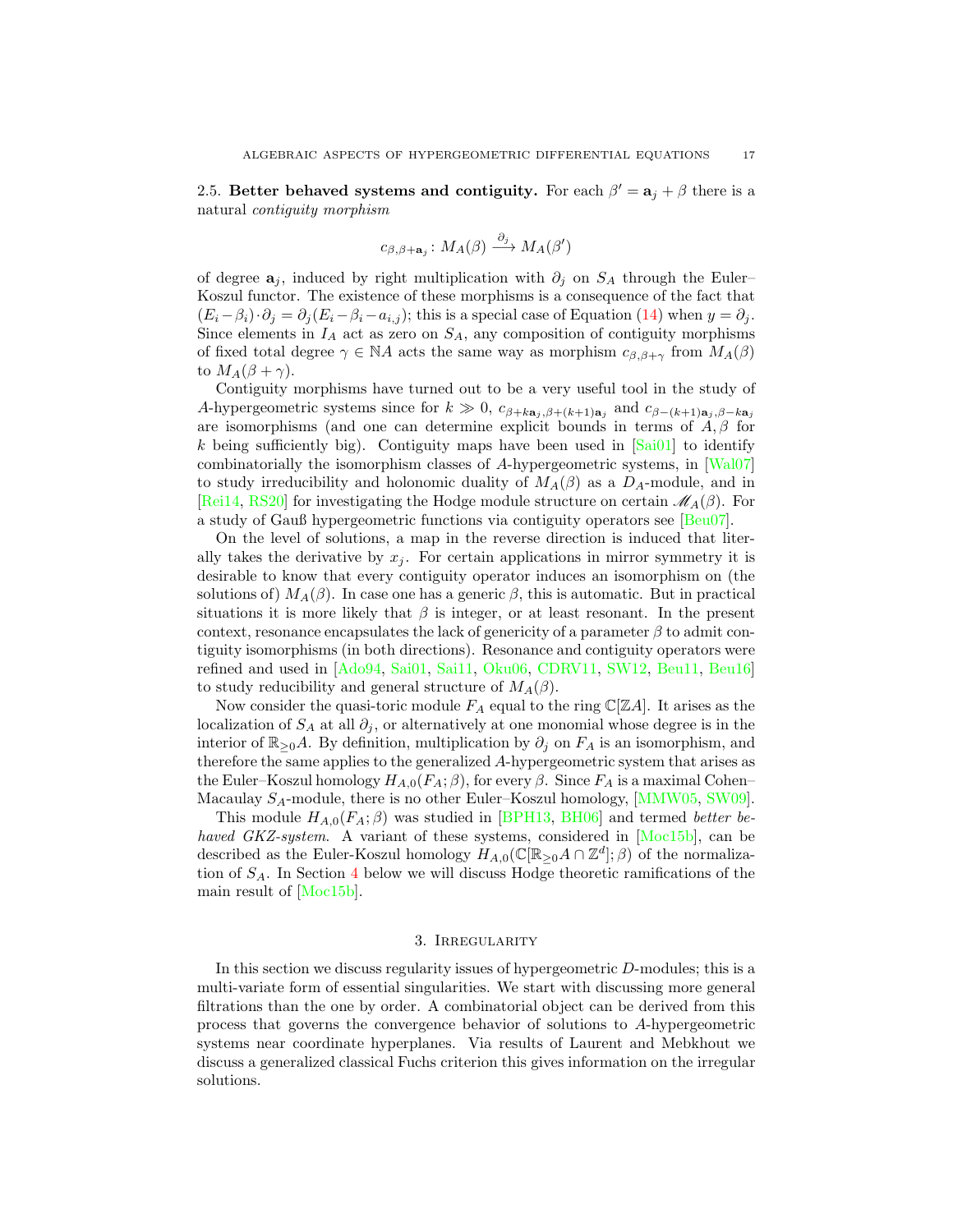<span id="page-17-0"></span>3.1. The Fuchs criterion and regularity. A univariate function  $f(t)$ , analytic on a small open disk around  $t = 0$  but singular at  $t = 0$ , can behave in two essentially different ways: the growth of  $f(t)$  as  $t \to 0$  could be bounded by a polynomial, or not. In the former case,  $f$  has a pole, in the latter an essential singularity. If  $f$ arises as solution to a differential equation we say 0 is a *regular singular point* of the equation in the first, and an irregular singular point in the second case.

For linear differential equations  $P \bullet f(z) = 0$  in the local parameter z, Fuchs gave the following practical procedure for determining regularity of the origin. If  $\mathscr{O}_0 := \mathbb{C}\{z\}$  is the ring of convergent power series near  $z = 0$ , write P as a linear combination

$$
P = \sum_{k=0}^{m} p_k(z) \cdot \frac{\partial^k}{\partial z^k},
$$

m being the order of P, and  $p_k = \sum_{i=n_k}^{\infty} c_{k,i} z^i \in \mathscr{O}_0$  with  $c_{k,n_k} \neq 0$  indicating the lowest order term of  $p_k(z)$ . Writing  $\partial_z$  for differentiation by z, for a monomial  $z^r \partial_z^s$ we use the two weights

$$
V(z^r \partial_z^s) := s - r
$$
  
\n
$$
F(z^r \partial_z^s) := s
$$
  
\n
$$
V\text{-filtration at 0;}
$$
  
\n
$$
\text{order filtration.}
$$

Then plot for each k the weights of  $c_{k,n_k}\partial_z^k$  in the  $(F, V)$ -plane:



Figure 3: Two Fuchs polygons

The shaded region (the *Fuchs polygon* of the operator) is the lower left convex hull of the (finitely many) points so obtained. It is, by definition, stable under shifts in negative F- and V -direction, and hence unchanged under analytic automorphisms that keep the origin fixed (this is a consequence of taking the lower left hull).

Two cases arise, indicated in the picture:

- <span id="page-17-1"></span>(1) The Fuchs polygon has one vertex, in the upper right corner (left).
- (2) There are two or more corners. This is tantamount to the boundary of the shaded region having one or more finite boundary segments with *slopes* different from 0 and  $-\infty$  (right).

Fuchs' criterion (see  $\left[\text{Gra84}, \text{Inc44}\right]$  for a detailed account) states that P has a regular singularity at the origin if and only if the Fuchs polygon of P has no slopes.

Regular differential equations are much better behaved than irregular ones, both theoretically and practically. On the theoretic side, they form an ingredient of the Riemann–Hilbert correspondence that links regular holonomic D-modules to perverse sheaves, which for irreducible modules restricts to a bijection with intersection cohomology complexes; on the practical side regular differential equations are amenable to the Frobenius method since their solutions come from the Nilsson ring [\[Kas84,](#page-55-10) [Meb80,](#page-55-11) [Meb84,](#page-56-14) [SST00\]](#page-57-1).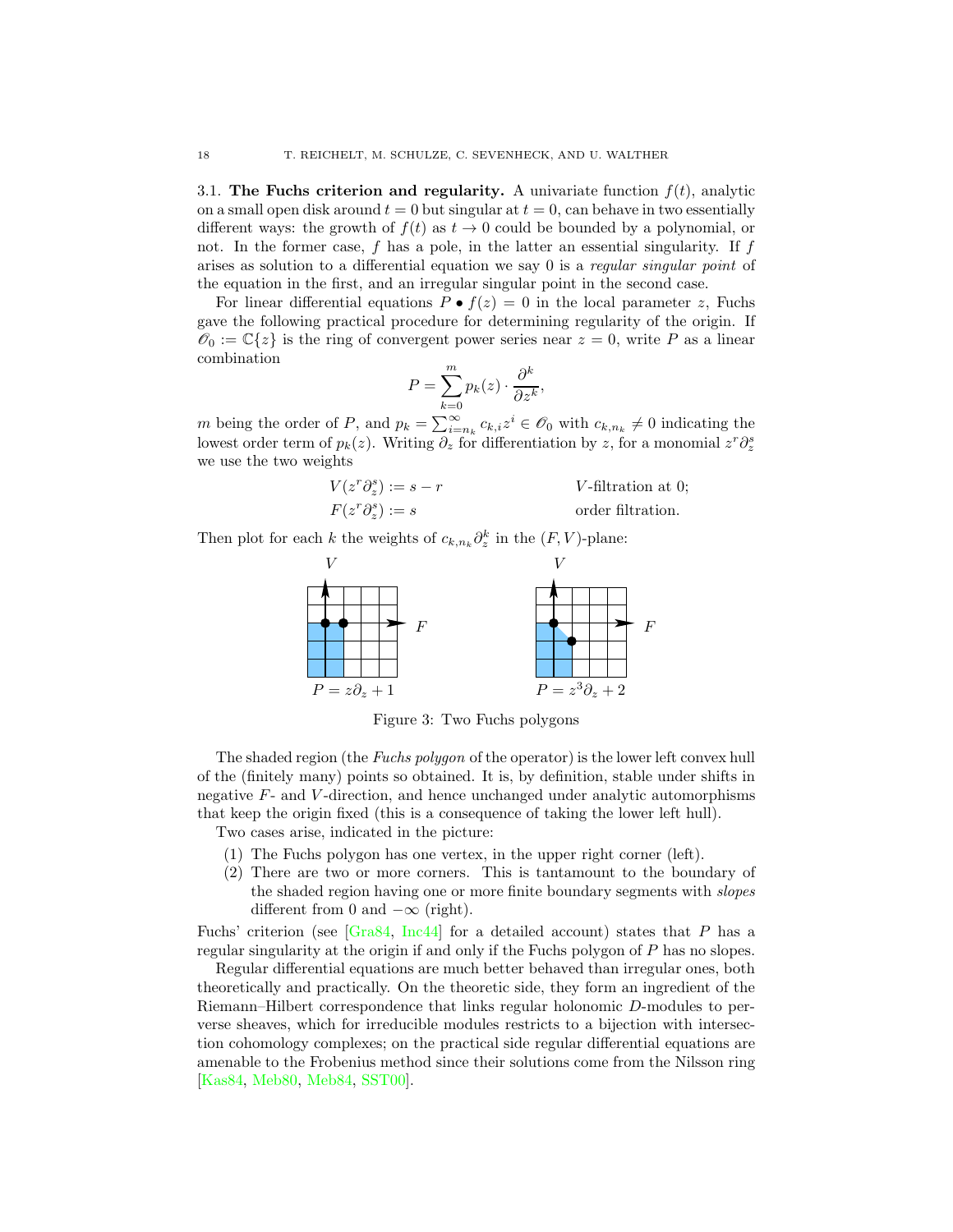In higher dimensions, the concept of regularity is more difficult. One way of defining it proceeds via pullbacks: the  $\mathscr{D}$ -module  $\mathscr{M}$  on the analytic space  $\mathbb{C}^n$  is regular if and only if the pullback of  $\mathscr M$  along any analytic morphism  $\iota: \Delta^* \longrightarrow \mathbb{C}^n$ , where ∆<sup>∗</sup> is a punctured disk, leads to a module with regular singularities at the origin on ∆<sup>∗</sup> . The problem is that there are many such morphisms to be tested.

Laurent [\[Lau87\]](#page-55-12) and later with Mebkhout [\[LM99\]](#page-55-13) found a way to translate regularity in more than one variable into a condition that resembles the Fuchs criterion. For that, we need to discuss filtrations and initial ideals on D-modules in more detail.

<span id="page-18-0"></span>3.2. Initial ideals and triangulations. A general technique to understand (noncommutative) algebraic structures is the reduction to a simpler (commutative) situation by applying a grading with respect to a filtration. For D-modules, the filtration by the order of differential operators leads to the characteristic variety which carries various bits of information on the D-module. The process of grading is rather cumbersome but can be performed algorithmically in various situations using Gröbner basis methods. The simplest case is that of a generic weight vector because the resulting graded ideal will be monomial; this invites the use of techniques developed in [\[SST00\]](#page-57-1) and [\[Stu96\]](#page-57-11).

So, let  $L = (L_1, \ldots, L_n) \in \mathbb{Q}^n$  be a generic weight vector on  $R_A$ ; genericity is needed to assure that  $gr^L(I_A)$  is a monomial ideal. (In  $\mathbb{R}^n$  there are weights L that are generic for all ideals of  $R_A$  simultaneously. There is no rational weight with this property, but for a finite number of ideals a Zariski open set of the rational weight space consists of generic weights.)

<span id="page-18-1"></span>*Example* 3.1. For the matrix  $A =$  $\begin{pmatrix} 1 & 0 & 1 \\ 0 & 1 & 1 \end{pmatrix}$ , with columns indicated with solid bullets, the following picture sketches the possible initial ideals that arise from the weights in the family  $L^t = (1 \ 1 \ t), t > 0$ . Note that  $\mathbf{a}_1 = \mathbf{a}_1 / L_1^t$  and  $\mathbf{a}_2 = \mathbf{a}_2 / L_2^t$ for all t. Plotted with hollow bullets are the points  $\mathbf{a}_3/L_3^t$  for the indicated choices of t.



Collinearity of  $\{a_1/L_1^t, a_2/L_2^t, a_3/L_3^t\}$  is equivalent to  $L^t$ -homogeneity of  $I_A$ .  $\diamond$ 

<span id="page-18-2"></span>**Definition 3.2.** Associated to the generic weight L and the  $R_A$ -ideal I is an *initial* simplicial complex  $\Sigma_I^L$  that arises as follows. A collection  $\tau$  of indices contained in [n] forms a face of  $\Sigma_I^L$  if and only if there is no monomial in  $\mathrm{gr}^L(I)$  whose support is precisely  $\tau$ . Put another way,  $\Sigma_I^L$  is the simplicial complex whose Stanley–Reisner ideal is the radical of  $gr<sup>L</sup>(I)$ .

If 
$$
I = I_A
$$
 we write  $\Sigma_A^L$  for  $\Sigma_{I_A}^L$ .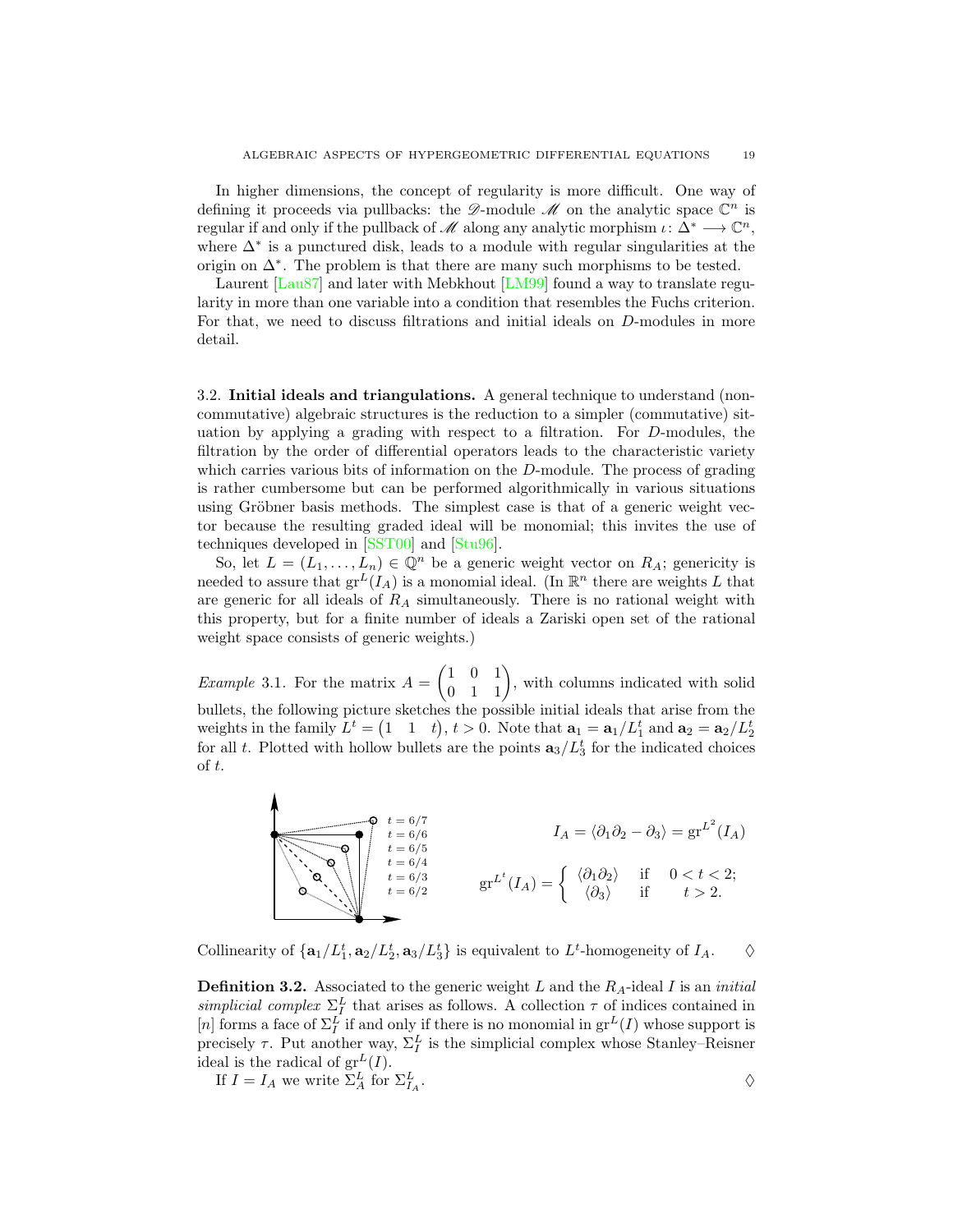For example, suppose  $I_A$  is the principal ideal generated by  $\partial_1 \partial_2 \partial_3 - \partial_4 \partial_5^2$ . Then  $I_A$  admits two distinct monomial initial ideals whose corresponding simplicial complexes are:



Figure 4: The initial simplicial complexes  $\Sigma^L_A$  for  $I_A = (\partial_1 \partial_2 \partial_3 - \partial_4 \partial_5^2)$ .

<span id="page-19-0"></span>The generic weight  $L$  also induces a triangulation of  $[n]$  as follows. Consider the points  $\hat{A} = \{(\mathbf{a}_j, L_j) \in \mathbb{R}^d \times \mathbb{R}\}_{1 \leq j \leq n}$ . The faces of the triangulation are those faces of the cone  $\mathbb{R}_{\geq 0}\hat{A}$  of  $\hat{A}$  that are visible from the point  $(0, -\infty)$ ; these are exactly those faces whose outer normal vectors have negative last component. A triangulation of  $[n]$  is regular (or coherent) if it arises this way for some L. This property is strongly tied to A, and not all triangulations of A have to be regular.



Figure 5: A non-regular triangulation of a triangle.

The collection of regular triangulations of A turns out to be in (the obvious) bijection with the initial complexes of A. There is a third combinatorial object associated to L and A, namely the collection  $\mathscr{S}(\mathrm{gr}^L(I_A))$  of standard pairs of  $gr^L(I_A)$ , introduced in [\[STV95\]](#page-57-12). A standard pair  $(\partial^{\mathbf{b}}, \sigma)$  of the monomial ideal  $\overline{I}$ is a monomial and a subset of  $[n]$  such that

- supp(**b**)  $\cap \sigma = \emptyset$ ,
- $\partial^{\mathbf{b}}$  mod  $\overline{I}$  is not  $(\prod_{j\in\sigma}\partial_j)$ -torsion, but
- $\partial^{\mathbf{b}} \mod \overline{I}$  is  $\partial_k \left( \prod_{j \in \sigma} \partial_j \right)$ -torsion for all  $k \notin \sigma$ .

For example, if the monomial ideal is  $(\partial_4 \partial_5^2)$  the standard pairs are  $(1, \{1, 2, 3, 4\})$ ,  $(\partial_5, \{1, 2, 3, 4\})$ , and  $(1, \{1, 2, 3, 5\})$ . The standard pairs yield immediately a decomposition into irreducible ideals by

$$
\overline{I} = \bigcap_{(\partial^{\mathbf{b}}, \sigma) \in \mathscr{S}(\overline{I})} (\{\partial_j^{b_j+1} \mid j \notin \sigma\}).
$$

For  $\overline{I}$  as above we obtain  $\overline{I} = (\partial_5) \cap (\partial_5^2) \cap (\partial_4^1)$ .

The standard pairs hence contain all information needed to recover  $\overline{I}$  and its triangulations. In particular, the facets of  $\Sigma^L_A$  are precisely the subsets  $\sigma$  that are listed in the standard pairs.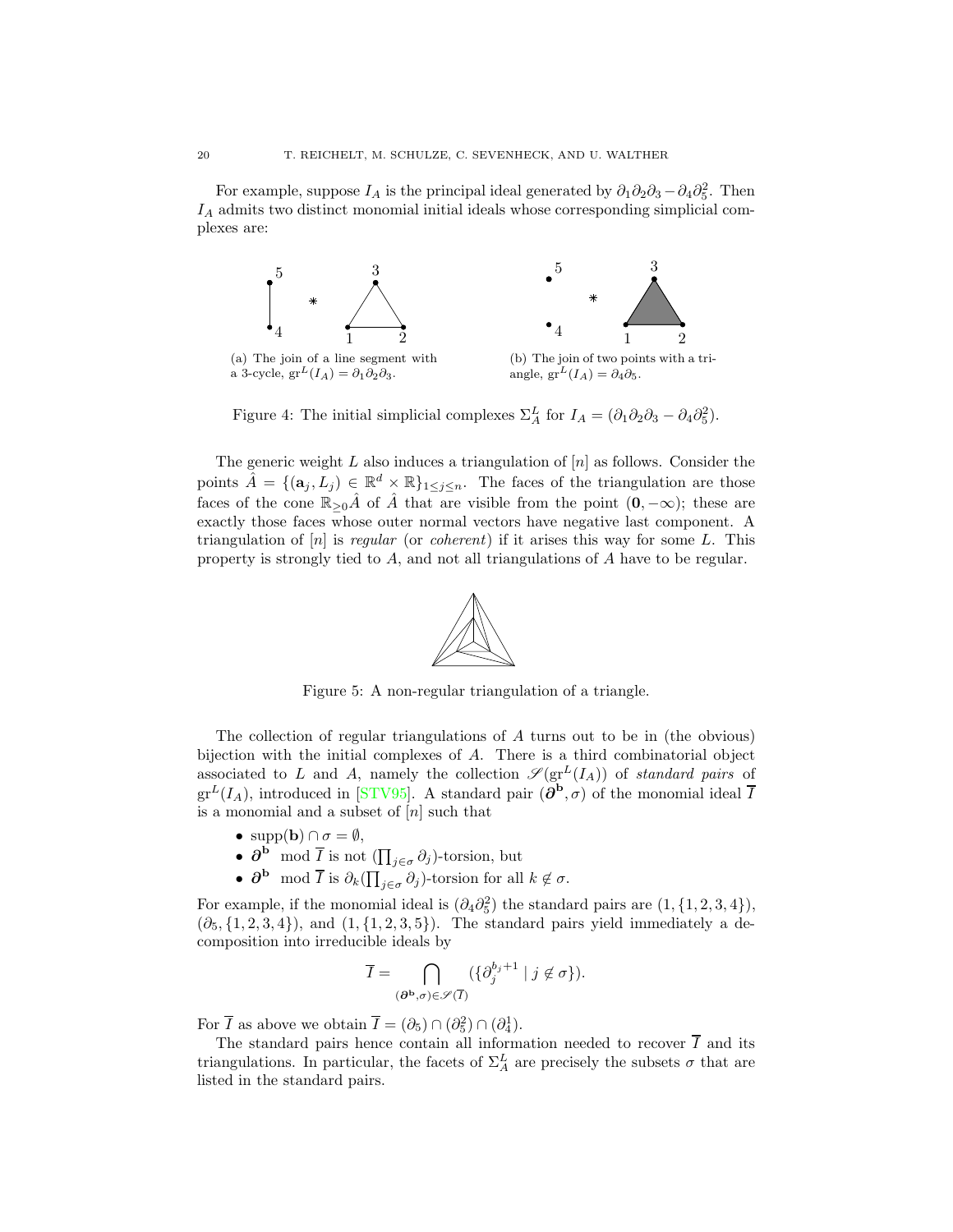<span id="page-20-1"></span>Example 3.3. We consider Example [3.1](#page-18-1) from this new angle. We fix the weights  $L_1 = L_2 = 1$  and vary the weight  $t = L_3$ . For  $L_3 < 2$ ,  $gr<sup>L</sup> I<sub>A</sub> = \langle \partial_1 \partial_2 \rangle$  and the facets of  $\Sigma^L_A$  are  $\{1,3\},\{2,3\}$ . We could interpret this as the complex of faces, not containing  $0$ , of the convex hull of  $0$  and the columns of  $A$ . Similarly we obtain  $\Sigma_A^L = \{1, 2\}$  for  $L_3 > 2$ , which can be read as a convex hull as before, but with  $\mathbf{a}_3$  not in the picture. For  $L_3 = 2$ ,  $\operatorname{gr}^L I_A = I_A$  is prime and  $\Sigma_A^L$  should now equal  $\{1,2,3\}$ : we would like to view  $a_3$  as "collinear with  $a_1, a_2$ " in this case. This is the topic of the next section; the following is a teaser: in order to view the three cases from a unifying angle, note that scaling a weight component  $L_i$  by  $\lambda$  and "scaling" the degree  $a_i$  of  $\partial_i$ " by  $1/\lambda$  have the same effect on the initial terms (and also on the face complex of  $\Sigma_A^L$ ). One is thus led to replace  $\mathbf{a}_3$  by  $\mathbf{a}_3/L_3$ ; then the resulting convex hull yields the face complex generated by  $\{1, 2, 3\}$  if  $L_3 = 2$ , by  $\{1, 2\}$  is  $L_3 > 2$ , and by  $\{1,3\}$  and  $\{2,3\}$  if  $L_3 < 2$ .

<span id="page-20-0"></span>3.3. Slopes and the  $(A, L)$ -umbrella. In case of a  $D_A$ -module  $M = D_A/J$ , J an ideal in  $D_A$ , we will want to grade with respect to a filtration on  $D_A$  defined by (and identified with) a weight vector  $L \in \mathbb{Q}^d \times \mathbb{Q}^d$  for the variables  $x_1, \ldots, x_n, \partial_1, \ldots, \partial_n$ . We denote the L-leading term of  $P \in D_A$  by  $\sigma^L(P)$  and call it the L-symbol.

<span id="page-20-3"></span>**Convention 3.4.** We assume that there is a positive real constant  $c$  such that

$$
L_{x_j} + L_{\partial_j} = c > 0
$$

for all j simultaneously.  $\Diamond$ 

This hypothesis has the effect that

$$
W_A:=\mathrm{gr}^L(D_A)\cong \mathbb{C}[\boldsymbol{x},\boldsymbol{\partial}]
$$

is a (commutative) polynomial ring whose spectrum is naturally identified with the total space of the cotangent bundle  $T^*\mathbb{C}^n$  of  $\mathbb{C}^n$ . Moreover, each  $E_i$  is Lhomogeneous of positive degree.

The  $W_A$ -ideal gr<sup>L</sup>(J) defines the L-characteristic variety ChV<sup>L</sup>(M) of the module  $M$ ; for a holonomic module  $M$  it is purely n-dimensional by a result of G.G. Smith [\[Smi01\]](#page-57-13).

We record the special case

$$
ChV^L(M_A(\beta)) = Var(gr^L(H_A(\beta))) \subseteq T^*{\mathbb{C}}^n
$$

when  $M = M_A(\beta)$ . Our plan is to connect this construction to analytic information as follows.

Suppose  $X' \subseteq X = \mathbb{C}^{n, \text{an}}$  is an analytic subspace with a smooth point  $\mathfrak{x} \in X'$ . Then in suitable local coordinates at  $x$  one can write  $X'$  as the zero set of the first  $n-\dim X'$  coordinates on X. In the stalk at x consider the grading of the D-module M by the filtrations induced by the weights  $L^{p/q} := pF + qV$  where as always F is the order filtration and  $V$  is the V-filtration along  $X'$  (compare Subsection [3.1\)](#page-17-0):

$$
V(x_i) = V(\partial_i) = 0 \text{ if } i > n - \dim(X'); \qquad -V(x_i) = V(\partial_i) = 1 \text{ if } i \leq n - \dim(X').
$$

(There is an obvious identification of graded objects for  $L^{p/q}$  and  $L^{p'/q'}$  when  $p/q = p'/q'.$ 

<span id="page-20-2"></span>**Definition 3.5.** With notation as just introduced,  $p/q \in \mathbb{Q}$  is a slope of M along X' if  $ChV^L(M) = \text{supp}(\text{gr}^L(M))$  jumps at  $p/q$ . This means that  $ChV^{L^{\varepsilon}}(M)$  is for small  $\varepsilon \in \mathbb{R}_+$  constant on  $(-\varepsilon + \frac{p}{q}, \frac{p}{q})$  and  $(\frac{p}{q}, \frac{p}{q} + \varepsilon)$  but not on  $(-\varepsilon + \frac{p}{q}, \frac{p}{q} + \varepsilon)$ .  $\diamondsuit$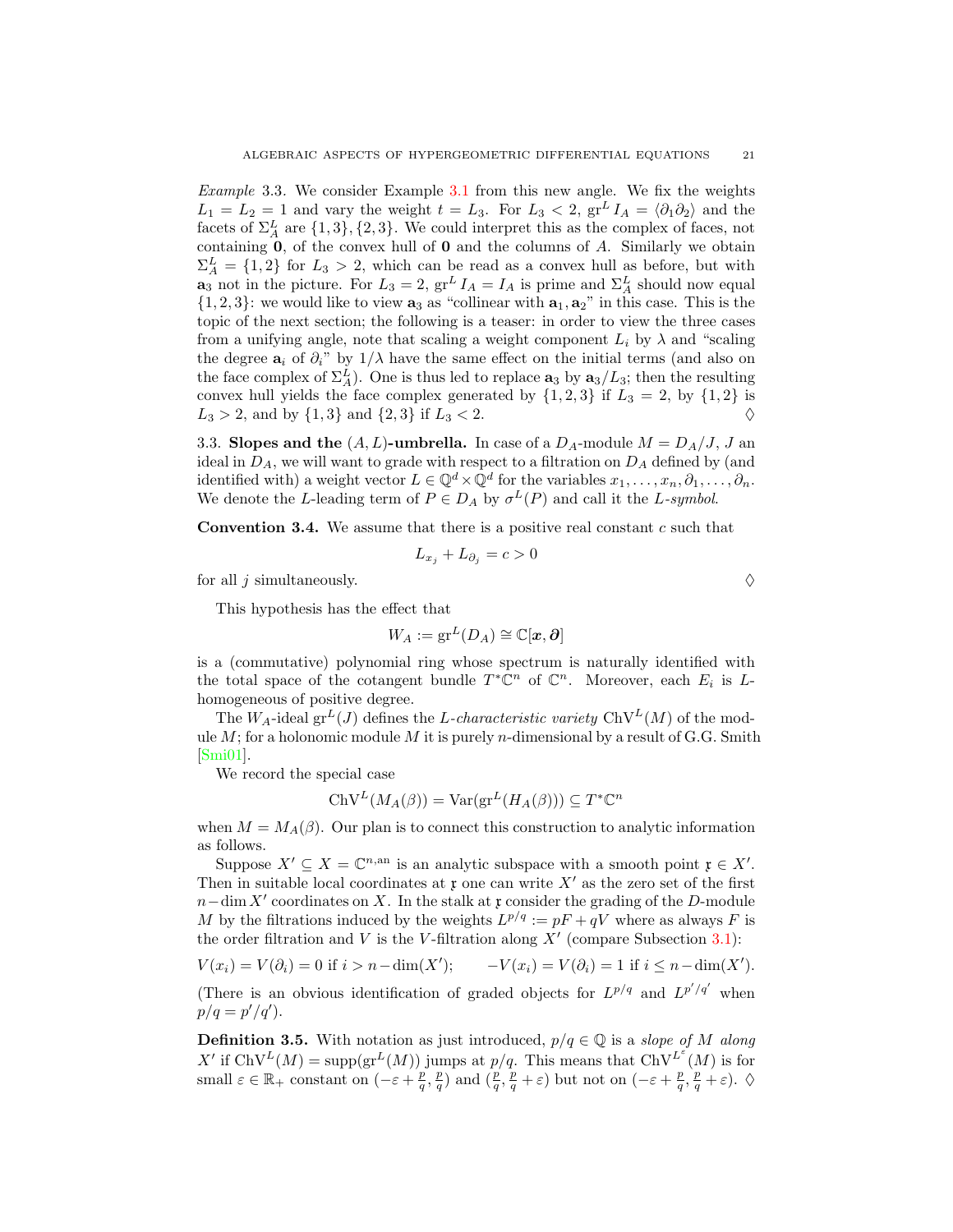This definition is taken from [\[Lau87\]](#page-55-12). By [\[LM99\]](#page-55-13), Laurent's algebraic slopes constructed from filtrations agree with Mebkhout's transcendental slopes given as jumps of the Gevrey filtration on the irregularity sheaf and hence provide a measure of growth for the solutions of  $M$ . The central question in this section is to study the behavior of  $ChV^L(M_A(\beta))$  under changes of L and  $\beta$ .

We illustrate the link of slopes of  $M_A(\beta)$  with Fuchs' criterion in an example.

Example 3.6. It is clear from the series expansion  $(2)$  that the Kummer confluent series  $_1F_1(a;b;z)$  is analytic at every finite z for all a, b. On the other hand, it follows from the integral definition of the error function that at  $z = \infty$  there is an essential singularity (and algebraic changes of coordinates do not eradicate essential singularities). If we denote  $-1/z$  by u, then the differential operator  $\theta_z(\theta_z + 1/2) - z(\theta_z - 1/2)$  turns into  $u\theta_u(\theta_u - 1/2) - (\theta_u + 1/2)$  for the resulting inverse Kummer confluent series.

<span id="page-21-0"></span>The Fuchs polygons are:



Figure 6: Fuchs polygon for Kummer (left) and inverse Kummer (right)

So, the Kummer series has (of course) regular "singularities" at the origin, while the inverse Kummer series has a slope of  $-1$ . This reflects the fact that, up to multiplication by a function bounded by a polynomial, the Kummer series at 0 behaves like  $\exp(z^0)$ , while the inverse Kummer series behaves like  $\exp(z^{-1})$ : the Kummer series grows (up to polynomially bounded factors) near  $\infty$  like  $\exp(z)$ .

For the translation to the A-hypergeometric setting we can use in both cases  $A =$  $\begin{pmatrix} 1 & 0 & 1 \\ 0 & 1 & 1 \end{pmatrix}$ , with **v** being  $(1, 1, -1)$  or  $(-1, -1, 1)$ . The toric ideal is then  $I_A = \langle \dot{\partial}_1 \partial_2 - \partial_3 \rangle.$ 

We know from Example [3.1](#page-18-1) that for the family  $L^t = (1, 1, t)$  there is a jump at  $t = 2$  in the  $L^t$ -graded ideal of  $I_A$  since at that moment  $\Box_{\mathbf{v}}$  becomes L-homogeneous. It turns out that the L<sup>t</sup>-characteristic variety of  $H_A(\beta)$  for any  $\beta$  also changes at  $t = 2$ , so that  $M_A(\beta)$  has a slope of 2 along the hyperplane  $x_3 = 0$ .

The correspondence between these numbers is encapsulated by the equation  $\frac{1}{s_F} = \frac{1/s_L}{1/s_L -}$  $\frac{1/s_L}{1/s_L-1}$ , where s<sub>F</sub> is the slope of the Fuchs polygon (and indicates exponential growth behavior with exponent  $s_F$ ), and  $s_L$  is the slope at which Laurent's filtrations jump.  $\Diamond$ 

We now discuss "regular triangulations to non-monomial graded toric ideals" coming from non-generic weight vectors in greater generality, the details being taken from  $[SW08]$ . For the transition, suppose  $J$  is generated by elements inside  $R_A \subseteq D_A$ . Then one can restrict the weight to  $L_{\partial}$  on  $R_A$  and compute  $gr^{L_{\partial}}(J \cap R_A)$ in the commutative situation of Subsection [3.2.](#page-18-0) Note that then  $gr^L(J) = gr^L(D_A)$ .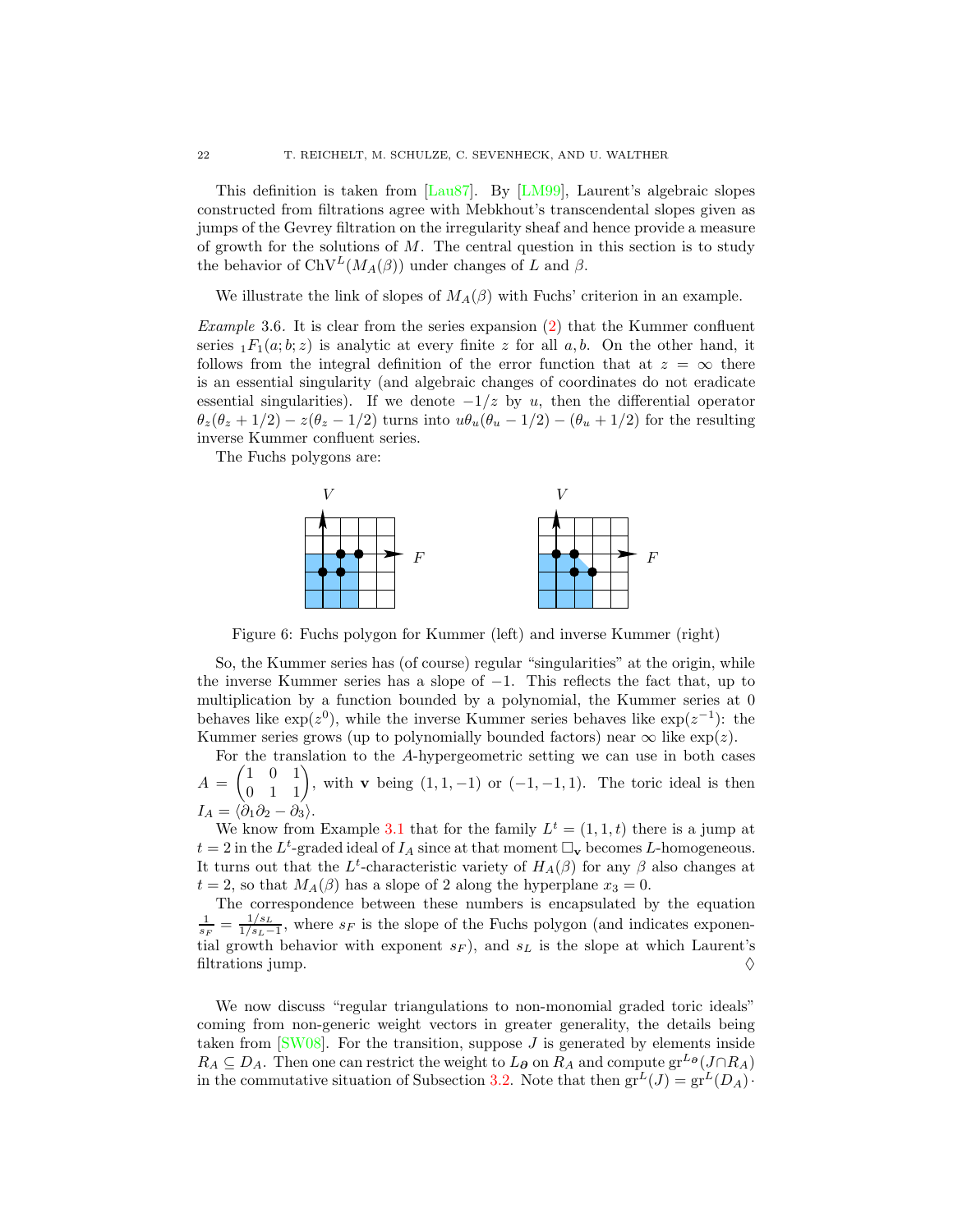$gr^{L\phi}(J \cap R_A)$ . Specifically, we write

$$
I_A^L := \operatorname{gr}^L(I_A) \cap R_A, \quad S_A^L := \operatorname{gr}^L(S_A) \cong R_A / I_A^L.
$$

Let  $L = (L_1, \ldots, L_n) \in \mathbb{Q}^n$  be any weight vector on  $R_A$ . As L may have zero components, possible division (as suggested in Example [3.3\)](#page-20-1) by  $L<sub>i</sub> = 0$  forces us into work in a projective space:

$$
\mathbf{a}_1,\ldots,\mathbf{a}_d\in\mathbb{Z} A\subseteq\mathbb{Q}^d\subseteq\mathbb{P}_{\mathbb{Q}}^d.
$$

In  $\mathbb{P}_\mathbb{Q}^d$ , any two distinct points  $\mathbf{a}, \mathbf{b} \in \mathbb{P}_\mathbb{Q}^d$  are joined by two line segments. If the hyperplane H in  $\mathbb{P}^d_{\mathbb{Q}}$  contains neither **a** nor **b**, one may define the convex hull of  $a, b$  as the line segment not intersecting  $H$ . Similarly one can define the convex hull conv<sub>H</sub>(S) of a subset  $S \subseteq \mathbb{P}_{\mathbb{Q}}^d$  disjoint from H as the *convex hull* of S in the affine space  $\mathbb{P}^d_{\mathbb{Q}} \setminus H$ .

<span id="page-22-2"></span>**Definition 3.7** (The  $(A, L)$ -umbrella  $\Phi_A^L$ ). We set  $\mathbf{a}_j^L := \mathbf{a}_j / L_j \in \mathbb{P}_{\mathbb{Q}}^d$ . Choose a linear functional  $f: \mathbb{Z}A \longrightarrow \mathbb{Z}$  for which  $f(\mathbf{a}_j) > 0$  for all j and  $\varepsilon > 0$  such that  $|f(\mathbf{a}_j)| > \varepsilon \cdot |L_j|$ ; such form exists since A is pointed. Let  $H_{\varepsilon} := f^{-1}(-\varepsilon)$  and call

$$
\Delta_A^L:=\mathrm{conv}_{H_{\varepsilon}}(\{\mathbf{0},\mathbf{a}^L_1,\ldots,\mathbf{a}^L_n\})\subseteq \mathbb{P}_{\mathbb{Q}}^d
$$

the  $(A, L)$ -polyhedron. Let the  $(A, L)$ -umbrella be the set  $\Phi_A^L$  of faces of  $\Delta_A^L$  which do not contain **0**; write  $\Phi_A^{L,k}$  for its k-skeleton.

The matrix A is called L-homogeneous if all  $a_j^L$  lie on a common hyperplane of  $\mathbb{P}^d_{\mathbb{Q}}$ . Every A is **0**-homogeneous and we call  $\Phi_A := \Phi_A^0$  the A-umbrella. Note that  $\Phi_A$  can be identified with the face lattice of the polyhedral cone  $\mathbb{R}_{\geq 0}A$ .

Parts of this definition, taken from [\[SW08\]](#page-57-4) are foreshadowed by [\[GZK89,](#page-55-2) Prop. 4].

<span id="page-22-1"></span>*Example* 3.8. Figure [7](#page-22-0) shows the  $(A, L)$ -umbrella for the matrix  $A =$  $\begin{pmatrix} 1 & 0 & 1 & 2 \\ 0 & 1 & 1 & 3 \end{pmatrix}$ for various filtrations in the family  $L^t = (1, 1, 1, t)$ . While moving the parameter,  $\Phi_A^L$  jumps exactly at  $t = 2$  and  $t = 3$ . For the intervals  $t < 2$ ,  $t = 2$ ,  $t < 3$ ,  $t = 3, t > 3$ , the corresponding complexes  $\Phi_A^L$  are generated by  $\{\{1,4\},\{2,4\}\},$  $\{\{1,3,4\},\{2,4\}\}, \{\{1,4\},\{2,4\},\{3,4\}\}, \{\{1,3\},\{2,3,4\}\}, \{\{1,3\},\{2,3\}\}.$ 

<span id="page-22-0"></span>

Figure 7:  $(A, L)$ -umbrellas for Example [3.8.](#page-22-1) (Blue  $\Delta_A^L$  with boundary  $\Phi_A^L$ .)

Remark 3.9. In order to see how  $\Phi_A^L$  generalizes  $\Sigma_A^L$  for positive weights, embed  $\mathbb{P}_{\mathbb{Q}}^{d} \subseteq \mathbb{P}_{\mathbb{Q}}^{d+1}$  as the hyperplane  $\{a_{d+1} = a_0\}$ , and assume that L is positive and generic. A subset of  $\{a_1^L, \ldots, a_n^L\} \subseteq \mathbb{A}_{\mathbb{Q}}^d \subseteq \mathbb{P}_{\mathbb{Q}}^d$  maximizes a linear functional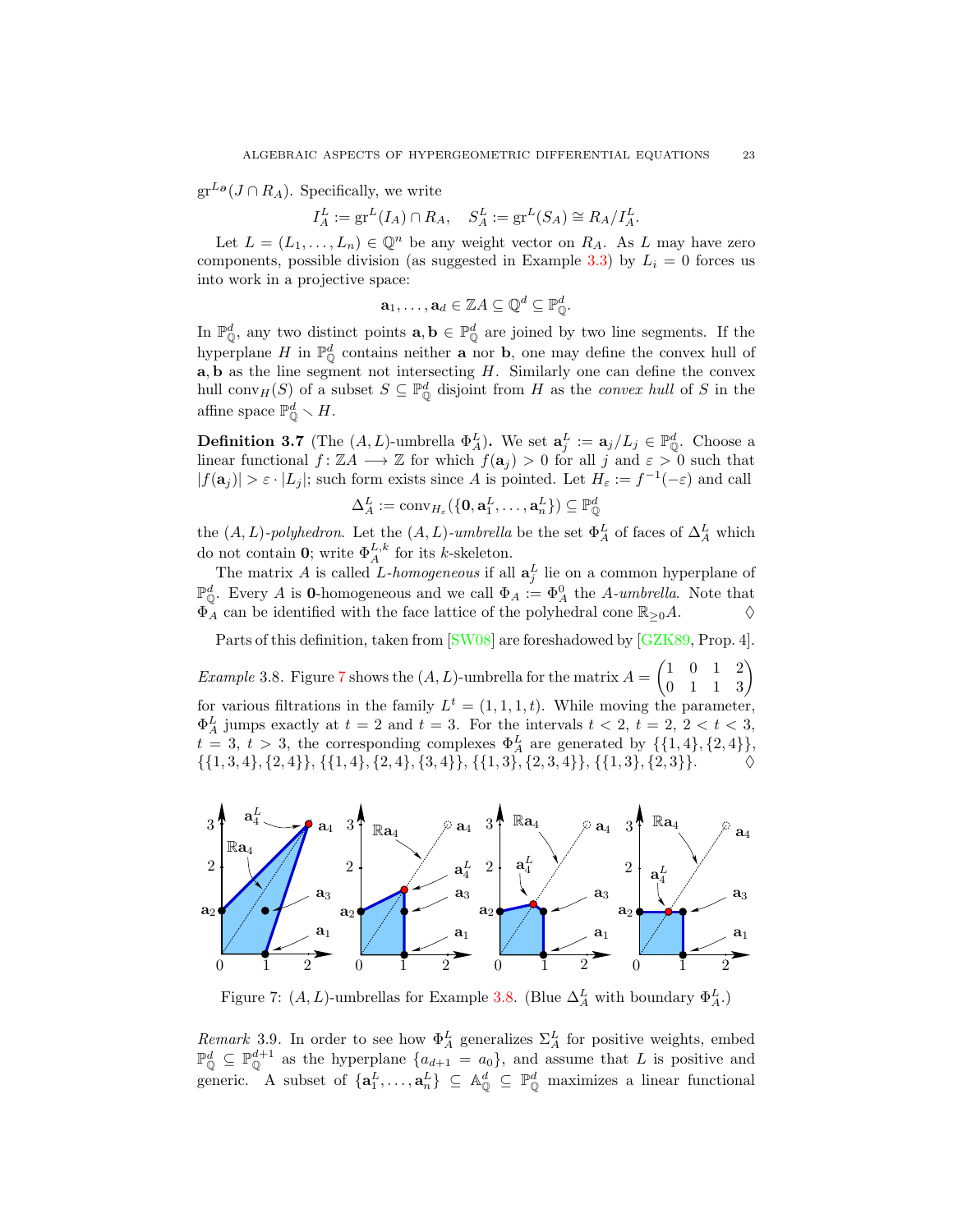$q(t_1/t_0, \ldots, t_d/t_0)$  with value c if and only if the corresponding subcollection of  $\{(\mathbf{a}_j, L(\mathbf{a}_j)\}_{1}^{n} \subseteq \mathbb{A}_{\mathbb{Q}}^{d+1} \subseteq \mathbb{P}_{\mathbb{Q}}^{d+1}$  maximizes with value zero the linear functional  $q(t_1/t_0, \ldots, t_d/t_0) - t_{d+1}/t_0$ . So, the faces of  $\Delta_A^L \times \{1\} \subseteq \mathbb{A}_{\mathbb{Q}}^{d+1}$  are in bijection with those of the cone spanned by it from the origin in  $\mathbb{A}_{\mathbb{Q}}^{d+1}$  that have outer normal vector "pointing down", and this is the same cone as the one spanned by the appropriate collection inside  $\{(\mathbf{a}_j, L(\mathbf{a}_j)\}_1^n$ .  $\Diamond$ 

Just like  $\Sigma^L_A$  in the monomial case,  $\Phi^L_A$  corresponds to minimal prime ideals of  $gr<sup>L</sup>(I<sub>A</sub>)$ . More precisely the following holds.

<span id="page-23-3"></span>**Theorem 3.10** ( $[SW08, Thm. 2.14]$  $[SW08, Thm. 2.14]$ ). The set of A-graded prime ideals containing  $I_A^L$  equals  $\{I_A^{\tau} | \tau \in \Phi_A^L\}$  and so

$$
\operatorname{Spec}(S_A^L) = \operatorname{Var}(I_A^L) = \bigcup_{\tau \in \Phi_A^L} \overline{O}_A^{\tau} = \bigsqcup_{\tau \in \Phi_A^L} O_A^{\tau} \subset \widehat{\mathbb{C}}^n.
$$

<span id="page-23-0"></span>In particular, the  $(A, L)$ -umbrella encodes the geometry of  $S_A^L$  $A^L$ .

3.4. L-characteristic varieties. Equipped with the knowledge from the previous section, we can return to the question of describing

<span id="page-23-1"></span>
$$
\Upsilon_A^L := \mathrm{ChV}^L(M_A(\beta)).
$$

For a weight  $L \in \mathbb{Q}^n \times \mathbb{Q}^n$ , the L-symbols  $\sigma^L(E_i)$  span the tangent spaces of every torus orbit and hence impose the conormal condition to  $O_A^{\tau}$  for all  $\tau \in \Phi_A^L$  (compare [\[GZK89,](#page-55-2) [SW08\]](#page-57-4)). The inclusion

(16) 
$$
\mathrm{gr}^L(H_A(\beta)) \supseteq \langle \sigma^L(E) \rangle + \mathrm{gr}^L(D_A \cdot I_A^L)
$$

appears already in [\[GZK89,](#page-55-2) [Ado94\]](#page-52-1) and shows that  $ChV^L(M_A(\beta))$  must be contained in the union of the closures of all these conormals.

One might hope that  $(16)$  is always an equality; this would simplify the problem of describing  $ChV^L(M_A(\beta))$ . The right hand side is the *fake initial ideal* and equality holds if  $I_A^L$  is Cohen–Macaulay, [\[SST00,](#page-57-1) Thm. 4.3.8]. Unfortunately, this inclusion can be strict in general as the following example shows.

*Example* 3.11. For  $A =$  $\begin{pmatrix} 1 & 1 & 1 & 1 \\ 0 & 1 & 3 & 4 \end{pmatrix}$  and  $L = (0, 1)$  inducing the order filtration one has  $gr^L(H_A(\beta)) = gr^L(D_A \cdot I_A) + \langle \sigma^L(E) \rangle$  for  $\beta = (1, 2)$ , but in fact for all parameters

$$
\mathrm{gr}^L(H_A(\beta)) = \mathrm{gr}^L(D_A \cdot I_A) + \langle \sigma^L(E) \rangle + \langle P \rangle
$$

where

$$
P = (\beta_2 - 2)x_1\partial_1^2 + (\beta_2 - \beta_1 - 1)x_2\partial_1\partial_3 + (\beta_2 - 3\beta_1 + 1)x_3\partial_2\partial_4 + (\beta_2 - 4\beta_1 + 2)x_4\partial_3^2.
$$

Notwithstanding this example, the following is true.

<span id="page-23-2"></span>**Theorem 3.12.** The L-characteristic variety of the A-hypergeometric system is

$$
\Upsilon^L_A = {\rm ChV}^L(M_A(\beta)) = \bigcup_{\tau \in \Phi_A^L} \overline{\Upsilon}^{\tau}_A = \bigsqcup_{\tau \in \Phi_A^L} \Upsilon^{\tau}_A,
$$

where for  $\tau \in \Phi_A^L$ , we denote by  $\Upsilon_A^{\tau} \subseteq T^* \widehat{\mathbb{C}}^n$  the conormal to the orbit  $O_A^{\tau} \subseteq \mathbb{C}^n$ , and where we use the identification  $T^*\mathbb{C}^n \cong T^*\hat{\mathbb{C}}^n$ .

$$
\Box
$$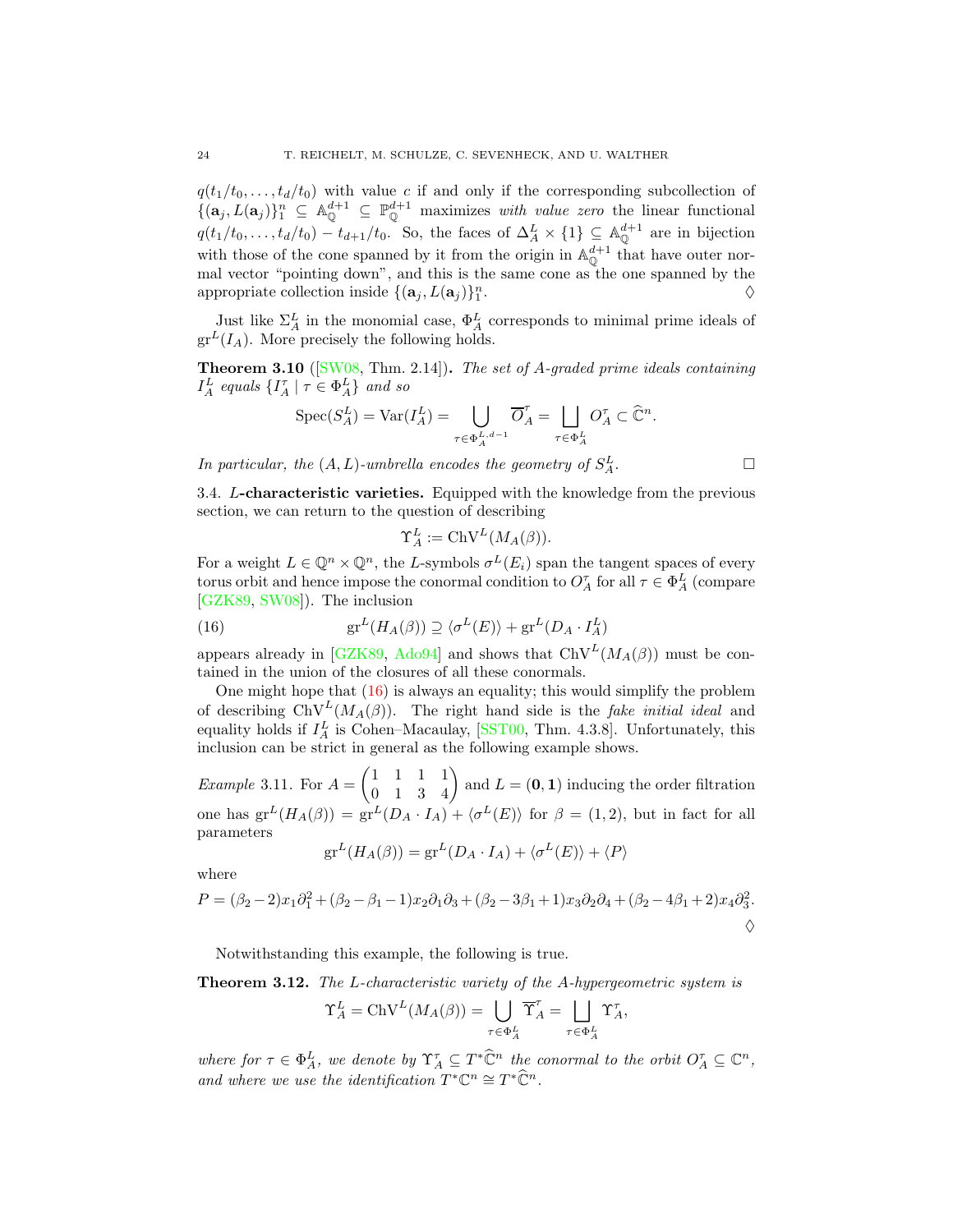By Theorem [3.12](#page-23-2) the two ideals in [\(16\)](#page-23-1) differ along minimal components only by their multiplicities. Taking into account this information turns the L-characteristic variety ChV<sup>L</sup>( $M_A(\beta)$ ) into the L-characteristic cycle ChC<sup>L</sup>( $M_A(\beta)$ ) of  $M_A(\beta)$ . Let  $\mu_{A,0}^{L,\tau}(\beta)$  be the multiplicity of  $\Upsilon_A^{\tau}$  in  $ChC^L(H_A(\beta))$ . This number is bounded from below by the intersection multiplicity  $\mu_A^{L,\tau}$  between the Euler variety

$$
\text{Var}(\mathrm{gr}^L(E_1,\ldots,E_d))\subseteq\mathbb{C}^n
$$

and the component of  $gr^L(I_A)$  along  $\Upsilon_A^{\tau}$ . Moreover,  $\mu_{A,0}^{L,\tau}(\beta)$  agrees with this lower bound for a Zariski-open set of parameters  $\beta$ , but may exceed it for special values of  $\beta$ ; see [\[SW08\]](#page-57-4).

For 
$$
\tau \subseteq \tau' \in \Phi_A^{L,d-1}
$$
, denote

$$
\pi_{\tau,\tau'}:\mathbb{Z}\tau'\longrightarrow\mathbb{Z}\tau'/(\mathbb{Z}\tau'\cap\mathbb{Q}\tau)
$$

the natural projections, and define the polyhedra

 $P_{\tau,\tau'} := \text{conv}(\pi_{\tau,\tau'}(\tau' \cup \{0\})), \quad Q_{\tau,\tau'} := \text{conv}(\pi_{\tau,\tau'}(\tau' \setminus \tau)).$ 

Using this notation, with volume functions normalized such that they return unity on the standard simplex,

$$
\mu^{L,\tau}_A = \sum_{\tau \subseteq \tau' \in \Phi_A^{L,d-1}} [\mathbb{Z} A : \mathbb{Z} \tau'] \cdot [(\mathbb{Z} \tau' \cap \mathbb{Q} \tau) : \mathbb{Z} \tau] \cdot \mathrm{vol}_{\tau,\tau'}(P_{\tau,\tau'} \smallsetminus Q_{\tau,\tau'}) \ge 1.
$$

In particular, this formula proves that the slopes of the D-module  $M_A(\beta)$  are determined entirely by combinatorics of  $A<sup>L</sup>$ , since this is true for their L-characteristic varieties. (For the empty face  $\tau$ , if NA is saturated, this simplifies to the formula already in  $[GZK89]$  that rank is then equal to the volume of A).

<span id="page-24-1"></span>Remark 3.13. If an A-hypergeometric system is homogeneous, it can have no slopes since it is regular holonomic [\[Hot98\]](#page-55-14). On the other hand, an inhomogeneous  $H_A(\beta)$ has at least one slope along the subspace cut out by the variables corresponding to any of the faces of the umbrella of A that do not touch the boundary of the umbrella, as moving it will eventually change the shape of the umbrella (compare [\[SW08\]](#page-57-4)). By Laurent's results, regularity of  $M_A(\beta)$  is hence equivalent to homogeneity and independent of  $\beta$ .

<span id="page-24-0"></span>Remark 3.14. A natural question is whether one can find a stratification of the parameter space such that rank is constant on each stratum and whether one can give a family of parametric solutions that deform analytically to rank many solutions on the chosen stratum. This is indeed so; the details are worked out in [\[BFP14,](#page-52-12) [BZFM16,](#page-53-7) [BFM18\]](#page-52-8).

For confluent systems, when the Nilsson ring does not contain all solutions, the approach of Gevrey series can be used. Early focus was on the irregularity sheaves of Mebkhout introduced in [\[Meb90\]](#page-56-15). In a series of papers, Castro-Jimenez and Fernandez-Fernandez [\[FF10,](#page-54-11) [FFCJ11b,](#page-54-12) [FFCJ11a,](#page-54-13) [FFCJ12\]](#page-54-14), study theory and construction of solutions. Another point of interest is asymptotics. In [\[CJG15\]](#page-53-11) it is worked out how this plays out in the  $d = 1$  case (A is a single row matrix): Gevrey series solution along the singular locus of the system appear as asymptotes of holomorphic solutions along suitable paths of integration. A similar result for modified systems is proved in [\[CJFFKT15\]](#page-53-12).

A related problem is that of determining the monodromy of A-hypergeometric systems. This turns out to be an extraordinarily difficult problem, and only limited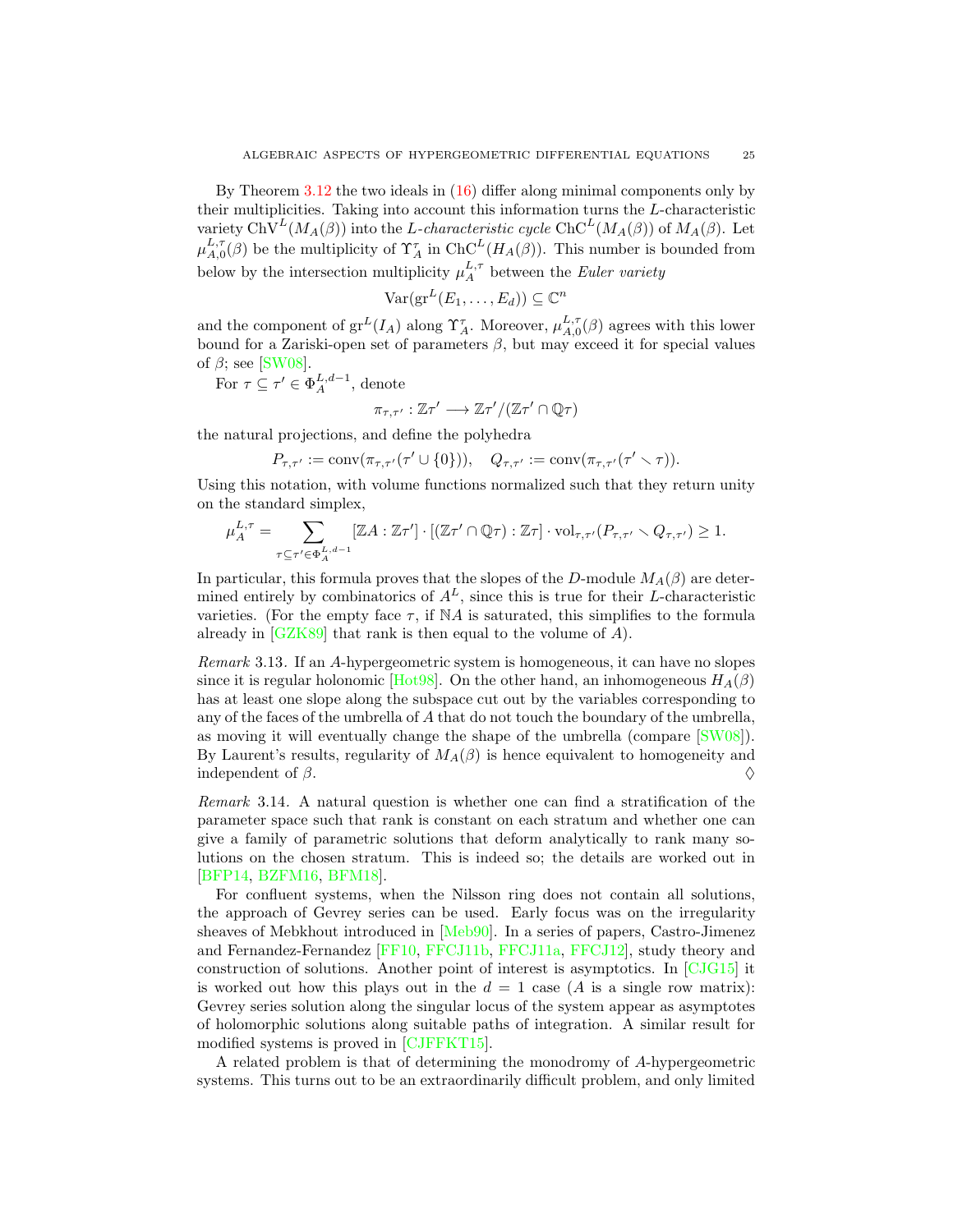information is available at this point. We mention the work of Ando, Esterov and Takeuchi [\[AET15\]](#page-52-13) that determines the monodromy at infinity for confluent (inhomogeneous) systems, building on [\[Tak10\]](#page-57-14) for the homogeneous case. Hien's rapid decay cycles([\[Hie09\]](#page-55-6)) make an entry here via [\[ET15\]](#page-54-4), replacing the classical integral representations of Gel'fand et al.  $\Diamond$ 

#### 4. Hodge theory of GKZ-systems

<span id="page-25-0"></span>In this section we show that certain GKZ-systems carry a mixed Hodge module structure in the sense of [\[Sai90\]](#page-56-16) and investigate some consequences of this fact. Since the definition of mixed Hodge modules (MHM) is rather involved, we give here a simplified version which is enough for our purpose. Assuming the reader to be at least somewhat acquainted with the Riemann–Hilbert correspondence, we start with a brief outline of the cornerstones of the theory of mixed Hodge modules. We then give (certain) A-hypergeometric systems an interpretation as Gauß–Manin systems and use it to define an MHM structureon these A-hypergeometric systems. We then discuss two induced filtrations on these GKZ-systems.

<span id="page-25-1"></span>4.1. Section setup, and basics on mixed Hodge modules. An algebraic mixed Hodge module on a smooth algebraic variety X is an algebraic, regular holonomic  $\mathscr{D}_X$ -module  $\mathscr{M}$  together with an increasing filtration by coherent  $\mathscr{O}_X$ modules  $F_{\bullet}^{\text{Hodge}}$  *M* called the *Hodge filtration* and an increasing  $\mathscr{D}_X$ -module filtration  $W_{\bullet} \mathcal{M}$  called the *weight filtration*. The  $\mathcal{D}_X$ -module  $\mathcal{M}$  and the filtrations  $F_{\bullet}^{\text{Hodge}}$  *M* and  $W_{\bullet}$  *M* are required to satisfy rather subtle compatibility conditions; in particular there are strong conditions concerning the boundary behavior along every divisor of X. The category  $MHM(X)$  of algebraic mixed Hodge modules on X is Abelian. Given a mixed Hodge  $\mathcal{M}$ , its graded parts

$$
\operatorname{Gr}_{k}^{W}(\mathcal{M}) := W_{k}\mathcal{M}/W_{k-1}\mathcal{M}
$$

are pure Hodge modules. The category  $HM(X)$  of *pure Hodge modules* is semisimple; *i.e.*, each graded part is a sum a simple objects. The simple  $HM(X)$ -objects correspond via the de Rham functor to intersection complexes  $\mathrm{IC}_Y(\mathscr{L})$  supported on an irreducible subvariety Y of X, where  $\mathscr L$  is an irreducible local system on an open, smooth subset of  $Y$ . In particular, the restriction of a pure Hodge module to the Zariski open set on which the underlying  $\mathscr{D}$ -module is smooth turns it to a variation of pure Hodge structures on that smooth locus.

The standard example of a (mixed) Hodge module on a smooth variety  $X$  is the structure sheaf  $\mathscr{O}_X$ : it carries a canonical mixed Hodge module structure, which satisfies

$$
\operatorname{Gr}_{p}^{F^{\text{Hodge}}} \mathscr{O}_{X} := F_{p}^{\text{Hodge}} \mathscr{O}_{X} / F_{p-1}^{\text{Hodge}} \mathscr{O}_{X} = 0 \quad \text{if } p \neq 0,
$$
  
\n
$$
\operatorname{Gr}_{p}^{W} \mathscr{O}_{X} = 0 \quad \text{for } p \neq \dim X.
$$

<span id="page-25-2"></span>Notation 4.1. If  $f: X \longrightarrow Y$  is a morphism of smooth complex algebraic varieties, four basic functors on  $\mathscr{D}$ -modules are induced. The most immediate one is the (left exact) naïve inverse image functor that arises from the chain rule,  $[HTT08, §1.3]$ . Its left derived functor, shifted by  $\dim(X) - \dim(Y)$ , is the *inverse image functor*  $f^+$ that is denoted by  $f^{\dagger}$  in [\[HTT08,](#page-55-15) Rmk. 1.5.10]. Conjugating  $f^+$  by the holonomic duality functor from [\[HTT08,](#page-55-15) §2.6] leads to the *exceptional inverse image*  $f^{\dagger}$  that is denoted  $f^*$  in [\[HTT08,](#page-55-15) Dfn. 3.2.13].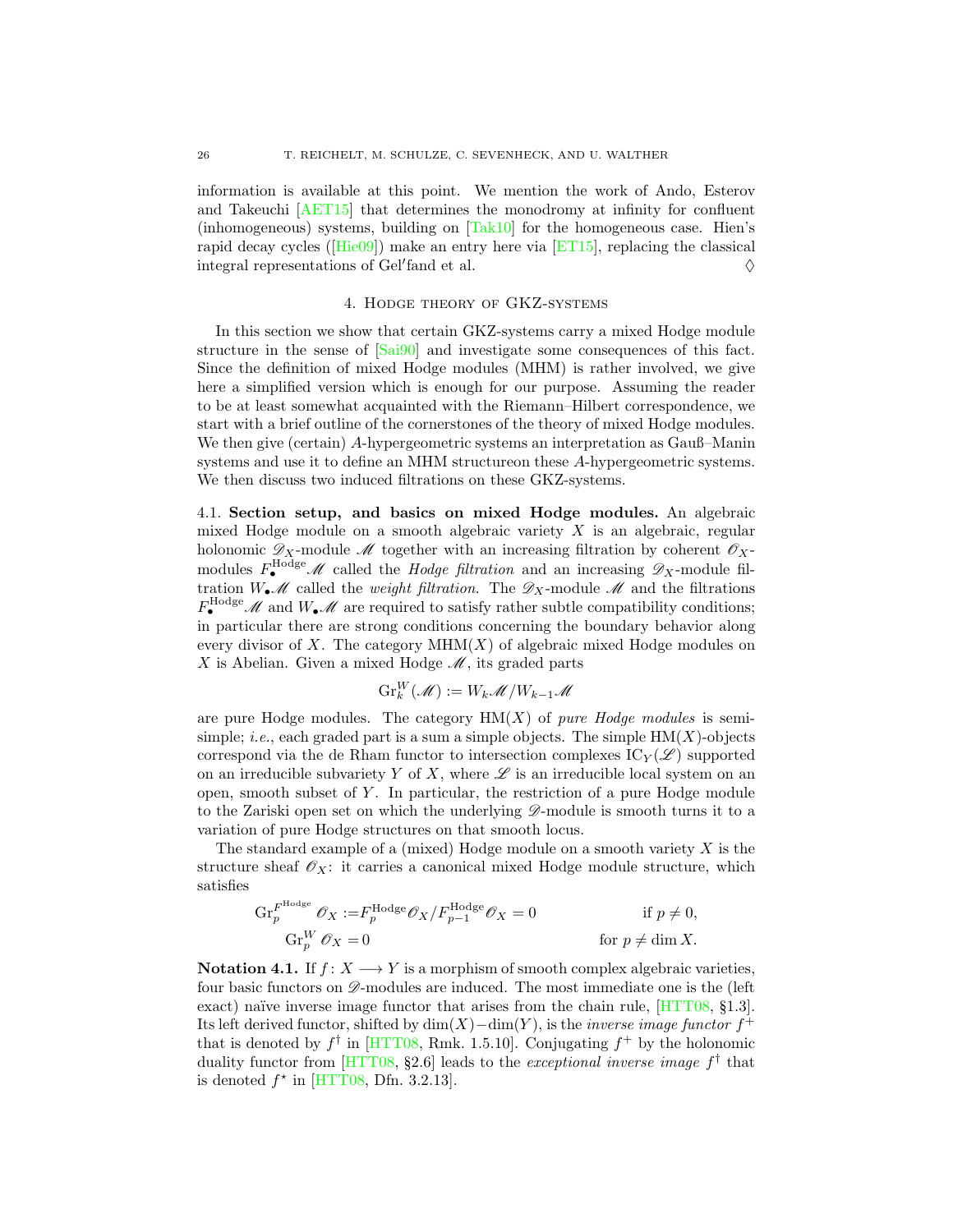There is a *direct image* functor as well, but its definition is more technical because the chain rule cannot be reversed in general. Again, one proceeds by defining a naïve version (neither left nor right exact) as in  $[HTT08, §1.3]$ , from which a derived functor  $f_+$  can be defined; this functor is denoted  $\int_f$  in [\[HTT08,](#page-55-15) p. 40]. Conjugation by the duality functor leads to the exceptional direct image functor  $f^{\dagger}$ , which is denoted  $\int_{f!}$  in [\[HTT08,](#page-55-15) §3.2].

Dueto the groundbreaking work of M. Saito ([\[Sai88,](#page-56-17) [Sai90\]](#page-56-16)), for each morphism  $f: X \longrightarrow Y$  there are lifts of the functors  $f_+, f_+, f^+, f^{\dagger}$  to the category of mixed Hodge modules which we denote by

$$
f_*, f_! : D^b \text{MHM}(X) \longrightarrow D^b \text{MHM}(Y)
$$
  
 $f^!, f^* : D^b \text{MHM}(Y) \longrightarrow D^b \text{MHM}(X)$ .

The proof of the existence of these functors on MHM require various rather deep results from Hodge theory (such as the existence of a Hodge structure on the cohomology of a degenerating VHS on a curve which was established by S. Zucker using  $L^2$ -cohomology), the theory of filtered  $\mathscr{D}$ -modules, compatibility properties of Vand  $F$ -filtration (also known as strict specializability), as well as a tricky formalism of induced modules.

Our starting point is Section [2.3,](#page-11-0) where we have seen that if  $\beta \notin \text{sRes}(A)$  then  $\widehat{\mathscr{M}}_A(\beta) \simeq (h_A)_+\mathscr{O}_{\mathbb{T}}^{\beta}$  $\int_{\mathbb{T}}^{\beta}$ . So, in particular, if  $\mathscr{O}_{\mathbb{T}}^{\beta}$  $\mathcal{M}_{\mathbb{T}}$  is in MHM(X) then so is  $\mathcal{M}_{A}(\beta)$ whenever  $\beta \notin \text{sRes}(A)$ . Now in order for its (inverse) Fourier–Laplace transform to be a mixed Hodge module, the GKZ-system  $\mathcal{M}_{A}(\beta)$  should of course in particular be regular holonomic. By Remark [3.13](#page-24-1) and Definition [1.7,](#page-5-2) this property is equivalent to  $I_A$  being homogeneous. In other words, for the GKZ-system to have any hope of being an MHM module we must require that the vector  $(1, 1, \ldots, 1)$  is in the row span of A. Fortuitously, this requirement on A provides also the solution to the translation of MHM structures from  $\widehat{\mathcal{M}}_A(\beta)$  to  $\mathcal{M}_A(\beta)$ . Indeed, while the (inverse) Fourier–Laplace transform does in general not preserve mixed Hodge modules, we shall employ a Radon transform (which makes only sense in the homogeneous case) in order to construct a mixed Hodge module structure on the GKZ-system via  $\mathscr{M}_{A}(\beta)$ .

In order to simplify the statement of some formulas in the remainder of the article, we make now the following convention on A.

<span id="page-26-0"></span>**Convention 4.2.** From now on, A is in  $\mathbb{Z}^{(d+1)\times(n+1)}$  and we assume that A is homogeneous, full, pointed, and generates a saturated semigroup.  $\Diamond$ 

Since a GKZ-system derived from a pair  $(A, \beta)$  is unchanged under an invertible  $\mathbb{Z}$ -linear transformation of the rows we can moreover assume that the matrix A has the following shape

<span id="page-26-1"></span>(17) 
$$
A = \begin{pmatrix} \frac{1}{1} & \cdots & 1 \\ \frac{1}{1} & & \cdots & 1 \\ \vdots & & B & \cdots \end{pmatrix}
$$

where  $B \in \mathbb{Z}^{d \times n}$  is full but is not necessarily pointed or homogeneous. Notice also that if  $NA$  is saturated, then so is  $NB$ ; however, the converse implication is not true in general.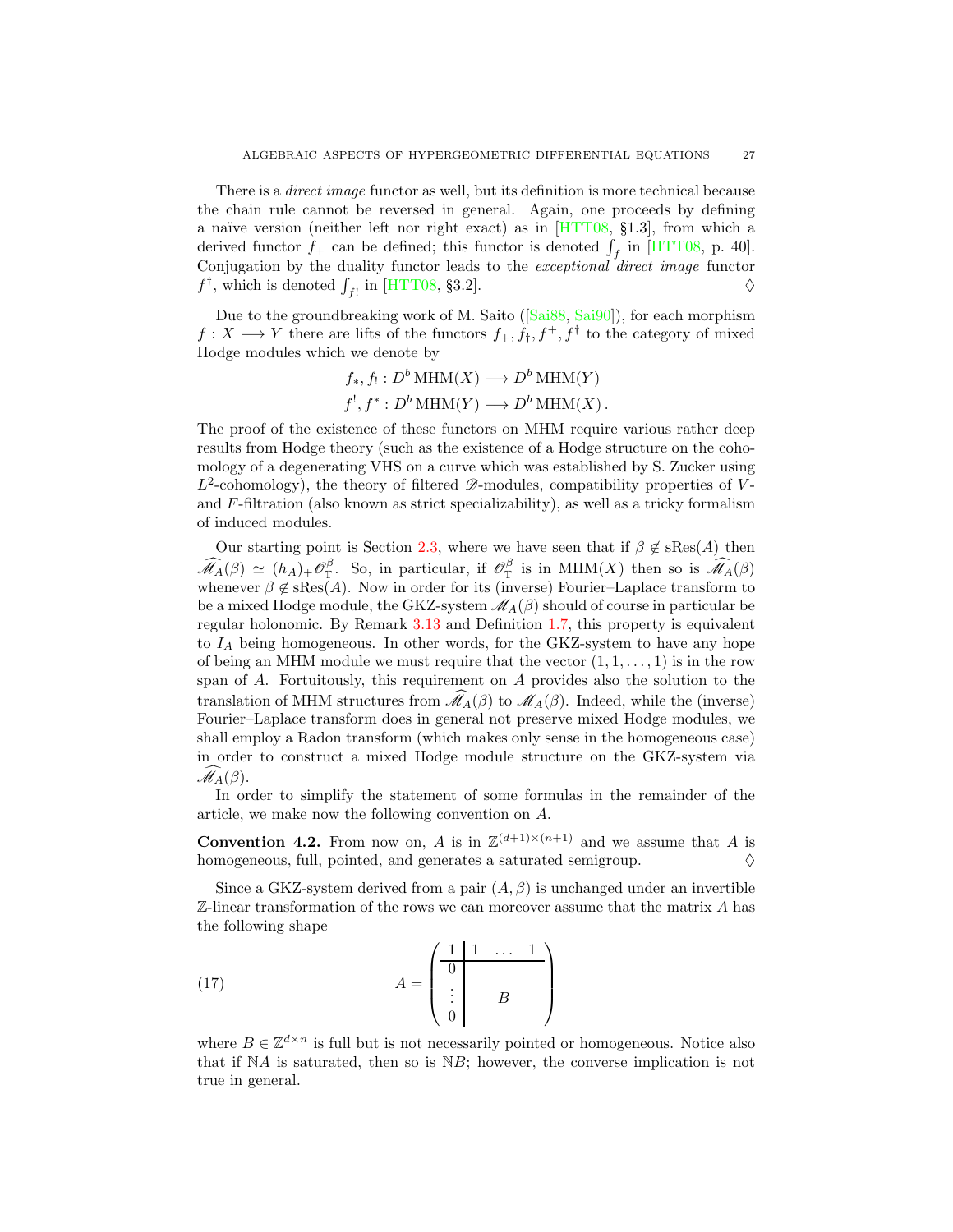<span id="page-27-0"></span>4.2. Geometric interpretation of GKZ-systems. The aim of this section is to express certain GKZ systems as objects which are built from consecutive applications of (possibly proper) direct image and (possibly exceptional) inverse image functors applied to a structure sheaf. From the discussion above it follows then that these GKZ systems carry a mixed Hodge module structure. In order to achieve this we have to introduce various integral transformations and their relations.

Define a pairing

(18) 
$$
\langle -, - \rangle \colon \widehat{\mathbb{C}}^{n+1} \times \mathbb{C}^{n+1} \longrightarrow \mathbb{C}
$$
  
 $(\mathfrak{y}, \mathfrak{x}) \mapsto \sum_{j=0}^{n} \mathfrak{y}_j \mathfrak{x}_j,$ 

and a free rank one  $\mathscr{O}_{\widehat{\mathcal{C}}^{n+1}\times\mathbb{C}^{n+1}}$ -module

<span id="page-27-2"></span><span id="page-27-1"></span>
$$
\mathscr{L}:=\mathscr{O}_{\widehat{\mathbb{C}}^{n+1}\times \mathbb{C}^{n+1}}\cdot \exp\left((-1)\cdot\langle -, -\rangle\right)
$$

which acquires a  $\mathscr{D}_{\widehat{C}^{n+1}\times\mathbb{C}^{n+1}}$ -module structure via the product rule. We denote by  $p_1$  and  $p_2$  the projections from  $\mathbb{C}^{n+1} \times \mathbb{C}^{n+1}$  to the first and second factor respectively. The sheafified version of the Fourier-Laplace transform is given by

(19) 
$$
\mathrm{FL}(\mathcal{N}) := p_{2+}(p_1^{\dagger} \mathcal{N} \otimes_{\mathcal{O}} \mathcal{L})[n+1]
$$

and one has  $FL \circ FL = -id$ . Although defined at the level of derived categories, FL is an exact functor, and an instructive exercise shows that on the level of global sections it is given by formula  $(12)$ . Theorem [2.10](#page-12-2) now implies that, whenever  $\beta \notin \text{sRes}(A)$ , we have

$$
\mathrm{FL}((h_A)_+\mathscr{O}_{\mathbb{T}}^{\beta})\simeq \mathrm{FL}^2(\mathscr{M}_A(\beta))\simeq \mathscr{M}_A(\beta).
$$

Here, the final identification holds due to the homogeneity of  $I_A$  even though  $FL^2$ is not the identity.

The second type of transformation we will need is the Radon transformation of  $\mathscr{D}$ -modules introduced by Brylinski [\[Bry86\]](#page-53-13); some variations were later discussed by d'Agnolo and Eastwood [\[DE03\]](#page-53-14).

Let

$$
U:=\{\sum_{j=1}^n \mathfrak{y}_j\mathfrak{x}_j\neq 0\}\subseteq \mathbb{P}(\widehat{\mathbb{C}^{n+1}})\times \mathbb{C}^{n+1}
$$

be the complement of the universal hypersurface

$$
Z := \{\sum_{j=1}^n \mathfrak{y}_j \mathfrak{x}_j = 0\} \subseteq \mathbb{P}(\widehat{\mathbb{C}^{n+1}}) \times \mathbb{C}^{n+1}
$$

defined by the vanishing of the pairing  $\langle -, - \rangle$ . For the sake of readability, we denote  $\mathbb{P}(\widehat{\mathbb{C}^{n+1}})$  form now on simply by  $\widehat{\mathbb{P}}^n$ . Consider the following commutative diagram

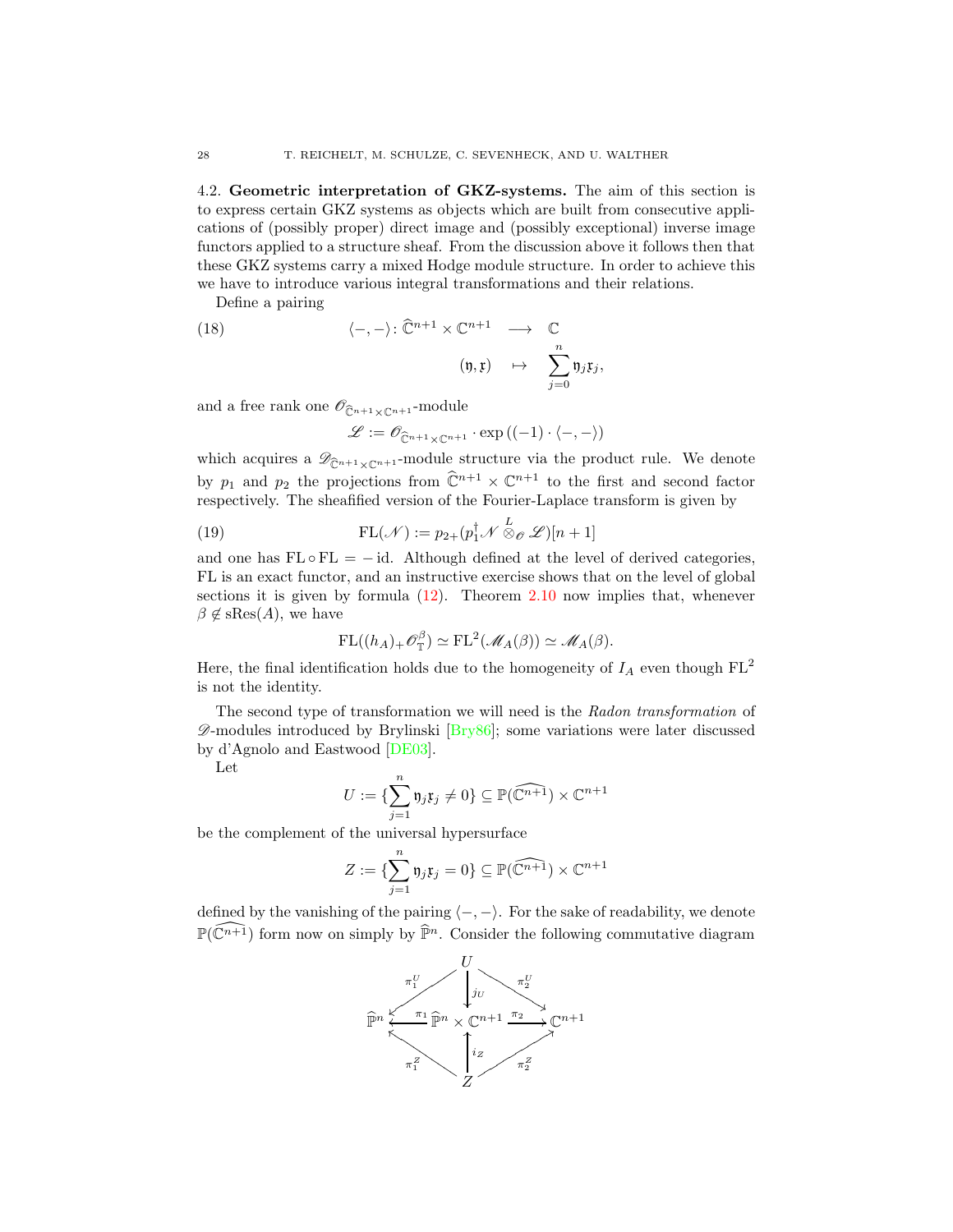The Radon transformation is the functor RT:  $D_{\text{rh}}^b(\mathscr{D}_{\widehat{\mathbb{P}}^n}) \longrightarrow D_{\text{rh}}^b(\mathscr{D}_{\mathbb{C}^{n+1}})$  given by

RT
$$
(\mathcal{N}) := (\pi_2^Z)_+(\pi_1^Z)^{\dagger} \mathcal{N} \simeq (\pi_2)_+(i_Z)_+i_Z^{\dagger} \pi_1^{\dagger} \mathcal{N},
$$

and it permits variations  $\mathrm{RT}_c^{\circ}, \mathrm{RT}_{\mathrm{cst}} : D^b_{\mathrm{rh}}(\mathscr{D}_{\widehat{\mathbb{P}}^n}) \longrightarrow D^b_{\mathrm{rh}}(\mathscr{D}_{\mathbb{C}^{n+1}})$  given by

$$
RT_c^{\circ}(\mathcal{N}) := (\pi_2^U)_\dagger (\pi_1^U)^\dagger \mathcal{N} \simeq (\pi_2)_+ (i_Z)_+ i_Z^\dagger \pi_1^\dagger \mathcal{N}
$$
  

$$
RT_{cst}(\mathcal{N}) := (\pi_2)_+ \pi_1^\dagger \mathcal{N}
$$

The adjunction triangle  $(j_U)_\dagger j_U^\dagger \longrightarrow id \longrightarrow (i_Z)_+ i_Z^\dagger \longrightarrow \text{gives rise to a triangle}$ 

(20) 
$$
RT_c^{\circ} \longrightarrow RT_{\text{cst}} \longrightarrow RT \xrightarrow{+1}
$$

Let

<span id="page-28-1"></span>
$$
\pi : \widehat{\mathbb{C}}^{n+1} \setminus \{0\} \longrightarrow \widehat{\mathbb{P}}^n
$$

be the canonical projection and denote by

$$
\pi_{\mathbb{V}}\colon \mathbb{V}\longrightarrow \widehat{\mathbb{P}}^n
$$

the total space of the tautological bundle  $\mathcal{O}_{\widehat{P}n}(-1)$ . Recall that V can be identified with the blow-up of the point  $\{0\}$  of  $\widehat{\mathbb{C}}^{n+1}$  and  $\widehat{\mathbb{P}}^n$  with the exceptional divisor E. We denote by  $\pi'_{\mathbb{V},E} : E \longrightarrow \{0\} \longrightarrow \mathbb{C}^{n+1}$  the restriction of the blow up map  $\pi'_{\mathbb{V}} : \mathbb{V} \longrightarrow \mathbb{C}^{n+1}$ . The following proposition relates the Fourier-Laplace and Radon transformations.

<span id="page-28-0"></span>**Proposition 4.3.** [\[DE03,](#page-53-14) Proposition 1] Let  $\mathcal{N} \in D^b_{\text{rh}}(\mathscr{D}_{\widehat{\mathbb{P}}^n})$ . There are the following isomorphisms

$$
RT(\mathcal{N}) \simeq FL((\pi'_{V})_{+}(\pi_{V})^{+}\mathcal{N}),
$$
  
\n
$$
RT_{c}^{c}(\mathcal{N}) \simeq FL(j_{+}\pi^{+}\mathcal{N}),
$$
  
\n
$$
RT_{cst}(\mathcal{N}) \simeq FL((\pi'_{V,E})_{+}\mathcal{N}),
$$

where  $j : \hat{\mathbb{C}}^{n+1} \setminus \{0\} \hookrightarrow \hat{\mathbb{C}}^{n+1}$  is the canonical inclusion.

In particular, if  $\mathcal N$  is a mixed Hodge module, then the above isomorphisms allow us to equip the right hand sides with induced MHM structures.

To simplify the presentation, we will focus now (and this until Definition [4.6](#page-31-0) below) primarily on the case  $\beta = 0$ . For  $\beta \neq 0$  a twisted variant of the Radon transformation is needed: see  $[RS20]$  for details. We start with the following commutative diagram

<span id="page-28-3"></span>(21) 
$$
\begin{array}{ccc}\n & h_A \\
\hline\n & h'_A & \\
\downarrow \pi_0 & & \downarrow \pi \\
\hline\n\overline{\mathbb{T}} & \xrightarrow{g_B} & \widehat{\mathbb{P}}^n\n\end{array}
$$

where

<span id="page-28-2"></span>
$$
\pi_0 \colon (\mathbb{C}^*)^{d+1} = \mathbb{T} \longrightarrow (\mathbb{C}^*)^d = \mathbb{F}
$$

is the projection to the last  $d$  variables and where

(22) 
$$
g_B: \overline{\mathbb{T}} \hookrightarrow \widehat{\mathbb{P}}^n (\mathfrak{t}_1, \ldots, \mathfrak{t}_d) = \mathfrak{t} \mapsto (1 : \mathfrak{t}^{\mathbf{b}_1} : \ldots : \mathfrak{t}^{\mathbf{b}_n}).
$$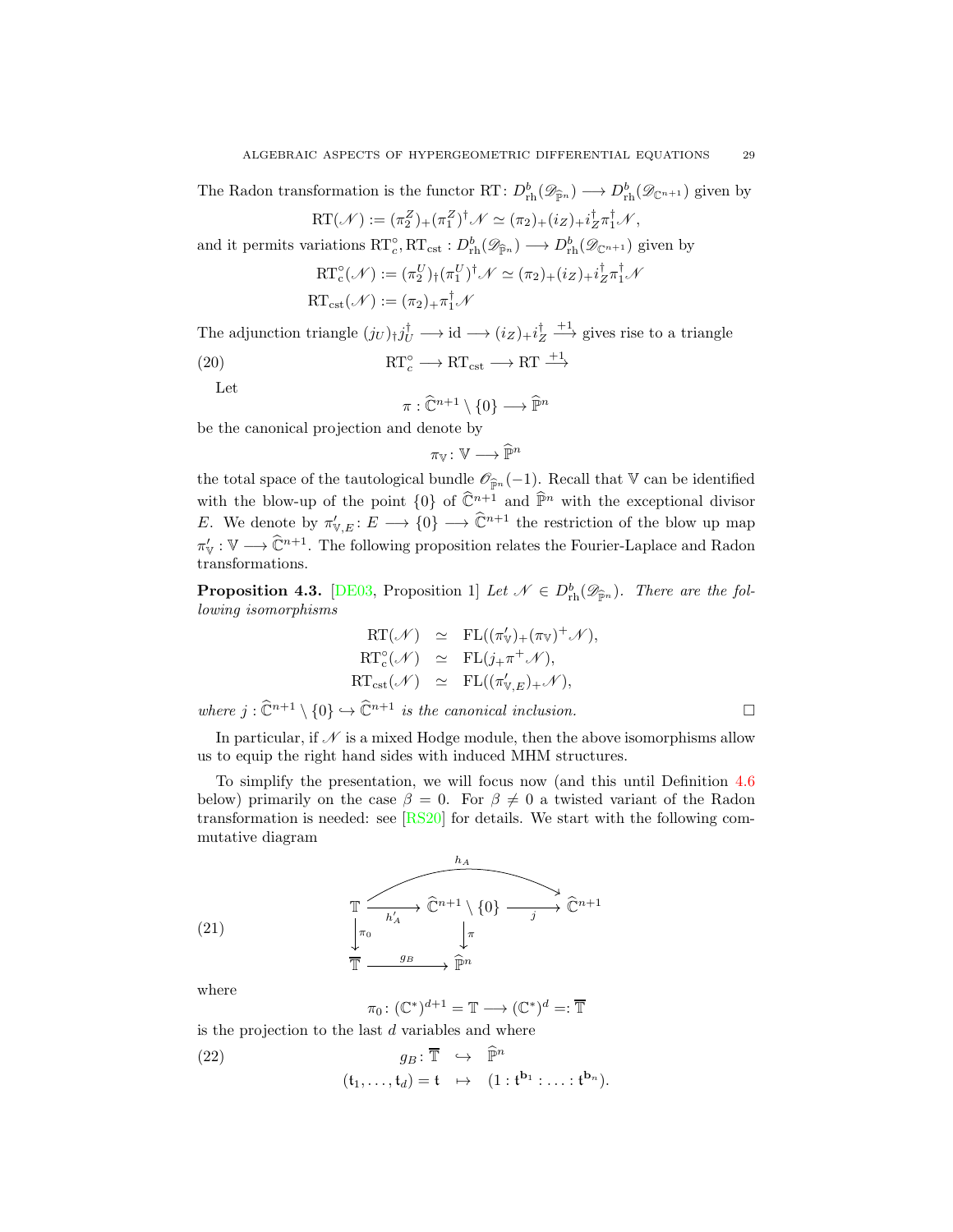In particular,

<span id="page-29-1"></span>
$$
h_A\colon \mathbb{T}\longrightarrow \widehat{\mathbb{C}}^{n+1}
$$

is as in  $(15)$  earlier (with the caveat that now A is as in Convention [4.2\)](#page-26-0). We then observe that  $(h_A)_+\mathscr{O}_{\mathbb{T}} \simeq (h_A)_+\pi^+_\mathscr{T}\mathscr{O}_{\overline{\mathbb{T}}} \simeq j_+\pi^+(g_B)_+\mathscr{O}_{\overline{\mathbb{T}}}$ , and with Proposition [4.3,](#page-28-0) the isomorphisms

(23) 
$$
\mathscr{M}_A(0) \simeq \mathrm{FL}((h_A)_+ \mathscr{O}_{\mathbb{T}}) \simeq \mathrm{RT}_{\mathrm{c}}^{\circ}((g_B)_+ \mathscr{O}_{\overline{\mathbb{T}}})
$$

endow the GKZ-system  $\mathcal{M}_A(0)$  with the structure of a mixed Hodge module.

We now consider a part of the long exact sequence of the adjunction triangle [\(20\)](#page-28-1) applied to  $(g_B)_+\mathscr{O}_{\overline{T}}$ . In order to identify the individuals terms we introduce a family of Laurent polynomials defined on  $(\mathbb{C}^*)^d \times \mathbb{C}^n = \overline{\mathbb{T}} \times \mathbb{C}^n$  using the columns  **of the matrix B from [\(17\)](#page-26-1). We define** 

<span id="page-29-2"></span>(24) 
$$
\varphi : \overline{\mathbb{T}} \times \mathbb{C}^n \longrightarrow \mathbb{C}^{n+1}
$$

(25) 
$$
(\mathfrak{t}, \mathfrak{x}) \rightarrow (-\sum_{j=1}^{n} \mathfrak{x}_j \mathfrak{t}^{\mathbf{b}_i}, \mathfrak{x}_1, \dots, \mathfrak{x}_n)
$$

<span id="page-29-3"></span>**Theorem 4.4** ( $[Rei14, Cor. 2.3]$  $[Rei14, Cor. 2.3]$ ). There is the following commutative diagram with exact rows where all vertical maps are all isomorphisms; just for this statement we abbreviate for typesetting reasons  $q_B$  by g and denote the Radon transform by just R.

$$
\mathcal{H}^{n}(\mathrm{R}_{\mathrm{cst}}(g_{+}\mathscr{O}_{\overline{\mathbb{T}}})) \longrightarrow \mathcal{H}^{n}(\mathrm{R}(g_{+}\mathscr{O}_{\overline{\mathbb{T}}})) \longrightarrow \mathcal{H}^{n+1}(\mathrm{R}_{\mathrm{c}}^{\circ}(g_{+}\mathscr{O}_{\overline{\mathbb{T}}})) \longrightarrow \mathcal{H}^{n+1}(\mathrm{R}_{\mathrm{cst}}(g_{+}\mathscr{O}_{\overline{\mathbb{T}}}))
$$
  
\n
$$
\downarrow \qquad \qquad \downarrow \qquad \qquad \downarrow \qquad \qquad \downarrow
$$
  
\n
$$
H^{d-1}(\overline{\mathbb{T}};\mathbb{C}) \otimes_{\mathbb{C}} \mathscr{O}_{\mathbb{C}^{n+1}} \longrightarrow \mathcal{H}^{0}(\varphi_{+}\mathscr{O}_{\overline{\mathbb{T}} \times \mathbb{C}^{n-1}}) \longrightarrow \mathcal{M}_{A}(0) \longrightarrow H^{d}(\overline{\mathbb{T}};\mathbb{C}) \otimes_{\mathbb{C}} \mathscr{O}_{\mathbb{C}^{n+1}}
$$

As a consequence, the lower exact sequence underlies a sequence of mixed Hodge  $modules.$ 

<span id="page-29-0"></span>4.3. Hodge-filtration on GKZ-systems. Although the isomorphism  $(23)$  equips the GKZ system  $\mathcal{M}_A(0)$  with the structure of a mixed Hodge module, it is far from clear what the Hodge and weight filtrations look like. The first step in this direction was carried out by Stienstra [\[Sti98\]](#page-57-15), relying heavily on work of Batyrev [\[Bat93\]](#page-52-14), who computed the Hodge and weight filtration on the smooth part of the GKZ system.

Denote

$$
\Delta:=\mathrm{conv}(\mathbf{a}_0,\ldots,\mathbf{a}_n)
$$

the convex hull of the points  $a_0, \ldots, a_n$ , and note that this is the decone of the A-polyhedron from Definition [3.7.](#page-22-2) Let  $\tau \subseteq \Delta$  be a face of  $\Delta$ , let  $\mathfrak{x} \in \mathbb{C}^n$ , and set

$$
F_{A,\mathfrak{x}}^{\tau} := \sum_{j:a_j \in \tau} \mathfrak{x}_j t^{a_j}.
$$

The Laurent polynomial  $F_{A,\mathfrak{x}} := F_{A,\mathfrak{x}}^A$  is called non-degenerate (see, e.g., [\[Bat93,](#page-52-14) Definition 3.3]) if for every face  $\tau$  of  $\tilde{\Delta}$  the equations

$$
F_{A,x}^{\tau} = t_0 \frac{\partial}{\partial t_0} (F_{A,x}^{\tau}) = \ldots = t_d \frac{\partial}{\partial t_d} (F_{A,x}^{\tau}) = 0
$$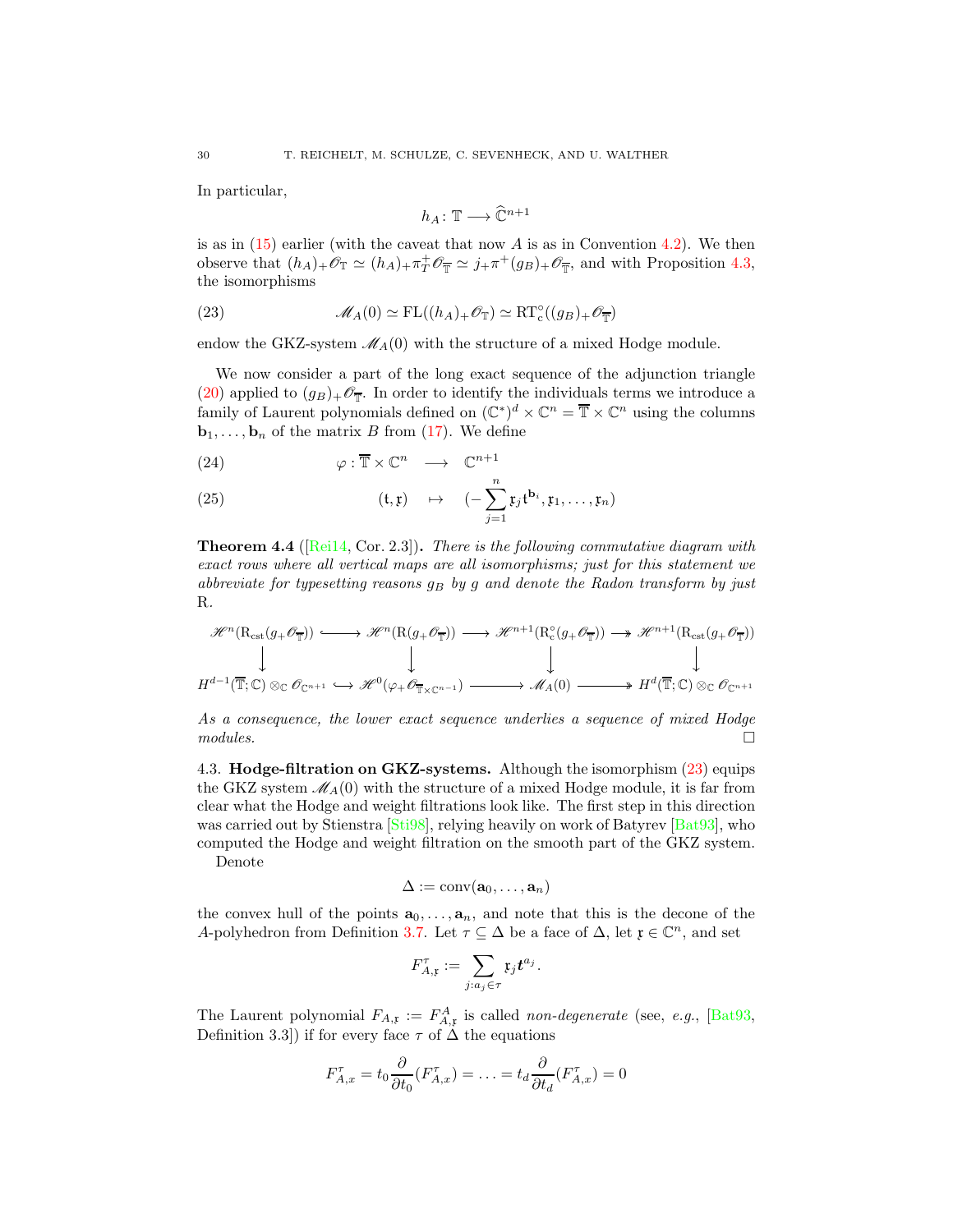have no common solutions in  $\mathbb{T}$ . Then, for  $0 \leq i \leq d$ , define the differential operators

$$
P_i := \sum_{j=0}^n \left( a_{i,j} \mathfrak{x}_j t^{\mathbf{a}_j} + t_j \partial_{t_j} \right)
$$

which are elements of the Weyl algebra  $D_{\mathbb{C}[t^{\pm}]}$  on  $t_0, \ldots, t_d$  localized at  $t_0 \cdots t_d$ . One checks that these operate on the semigroup ring  $S_A \subseteq \mathbb{C}[t_0^{\pm 1}, \dots, t_d^{\pm 1}], P_i(S_A) \subseteq S_A$ , so they are differential operators on the affine toric variety  $X_A = \text{Spec}(S_A)$ .

Before we can state Stienstra's result mentioned in the introduction to this section, we need some more terminology. Let

$$
I_{\Delta}^{(0)} \subseteq I_{\Delta}^{(1)} \subseteq \ldots \subseteq I_{\Delta}^{(d+1)} \subseteq I_{\Delta}^{(d+2)} = S_A
$$

be the ascending sequence of homogeneous ideals in  $S_A$  where  $I_{\Delta}^{(k)}$  is generated by all elements  $t^{\mathbf{a}}$  with  $\mathbf{a} \in \mathbb{N}A$  that are not contained in any codimension k face of  $\mathbb{R}_{\geq 0}A$ . Define a decreasing sequence of C-vector spaces in  $S_A$ 

$$
\cdots \supseteq \mathscr{E}^{-k} \supseteq \mathscr{E}^{-k+1} \supseteq \cdots \supseteq \mathscr{E}^{-1} \supseteq \mathscr{E}^{0} \supseteq \mathscr{E}^{1} = 0
$$

where  $\mathscr{E}^{-k}$  is spanned by monomials  $\mathbf{t}^{\mathbf{c}}$  such that  $\mathbf{c} = (c_0, \ldots, c_d) \in \mathbb{N}A$  satisfies  $c_0 \leq k$ .

Stienstra proved the following result

<span id="page-30-1"></span>**Theorem 4.5.** [\[Bat93,](#page-52-14) [Sti98,](#page-57-15) [RS20\]](#page-56-8) Let  $\mathfrak{x} \in \mathbb{C}^{n+1}$  be such that the Laurent polynomial  $F_{A,\mathfrak{x}}$  is non-degenerate and consider the canonical inclusion  $i_{\mathfrak{x}} : {\{\mathfrak{x}\}} \hookrightarrow \mathbb{C}^{n+1}$ . Then, with  $\varphi$  denoting the family from [\(24\)](#page-29-2),

$$
H^{d}(\overline{\mathbb{T}},\varphi^{-1}(\mathfrak{x});\mathbb{C})\simeq i_{\mathfrak{x}}^{+}\mathscr{M}_{A}(0)\simeq S_{A}/\sum_{i=0}^{d}P_{i}S_{A}.
$$

Under this isomorphism, the Hodge filtration is given by

<span id="page-30-0"></span>(26) 
$$
F^{d-k}H^d(\overline{\mathbb{T}},\varphi^{-1}(\mathfrak{x});\mathbb{C}) \simeq \text{im}\left(\mathscr{E}^{-k}\longrightarrow S_A/\sum_{i=0}^d P_iS_A\right).
$$

If the matrix  $B \in \mathbb{Z}^{d \times n}$  is homogeneous, then the weight filtration on  $H^d(\overline{\mathbb{T}}, \varphi^{-1}(x); \mathbb{C})$ is given by

<span id="page-30-2"></span>(27) 
$$
W_{k+d-1}H^d(\overline{\mathbb{T}},\varphi^{-1}(x);\mathbb{C}) \simeq \text{im}\left(I_{\Delta}^{(k)}\longrightarrow S_B/\sum_{i=1}^d P_iS_B\right),
$$

where the semigroup ring  $S_B$ , the ideals  $I_{\Delta}^{(k)}$  and the differential operators  $P_i$  are now derived from B.

Equation  $(26)$  is shown in [\[Sti98\]](#page-57-15) for homogeneous A; the general case is treated in [\[RS20\]](#page-56-8).

The surjection  $D_A \longrightarrow M_A(\beta)$  induces from the order filtration  $F_{\bullet}^{\text{ord}}$  on  $D_A$  a filtration on  $M_A(\beta)$  which we denote by  $F^{\text{ord}}_{\bullet} M_A(\beta)$ ; we proceed similarly to define a filtration  $F_{\bullet}^{\text{ord}}$  on the sheaf  $\mathcal{M}_A(\beta)$ . The following theorem gives a comparison between this order filtration and the Hodge filtration  $F_{\bullet}^{\text{Hodge}}(A(\beta))$  (in the sense of mixed Hodge modules), this extends the first part of the above Theorem [4.5.](#page-30-1) Since we will formulate the result for certain parameter vectors  $\beta$  different from 0, we first need to introduce the following definition.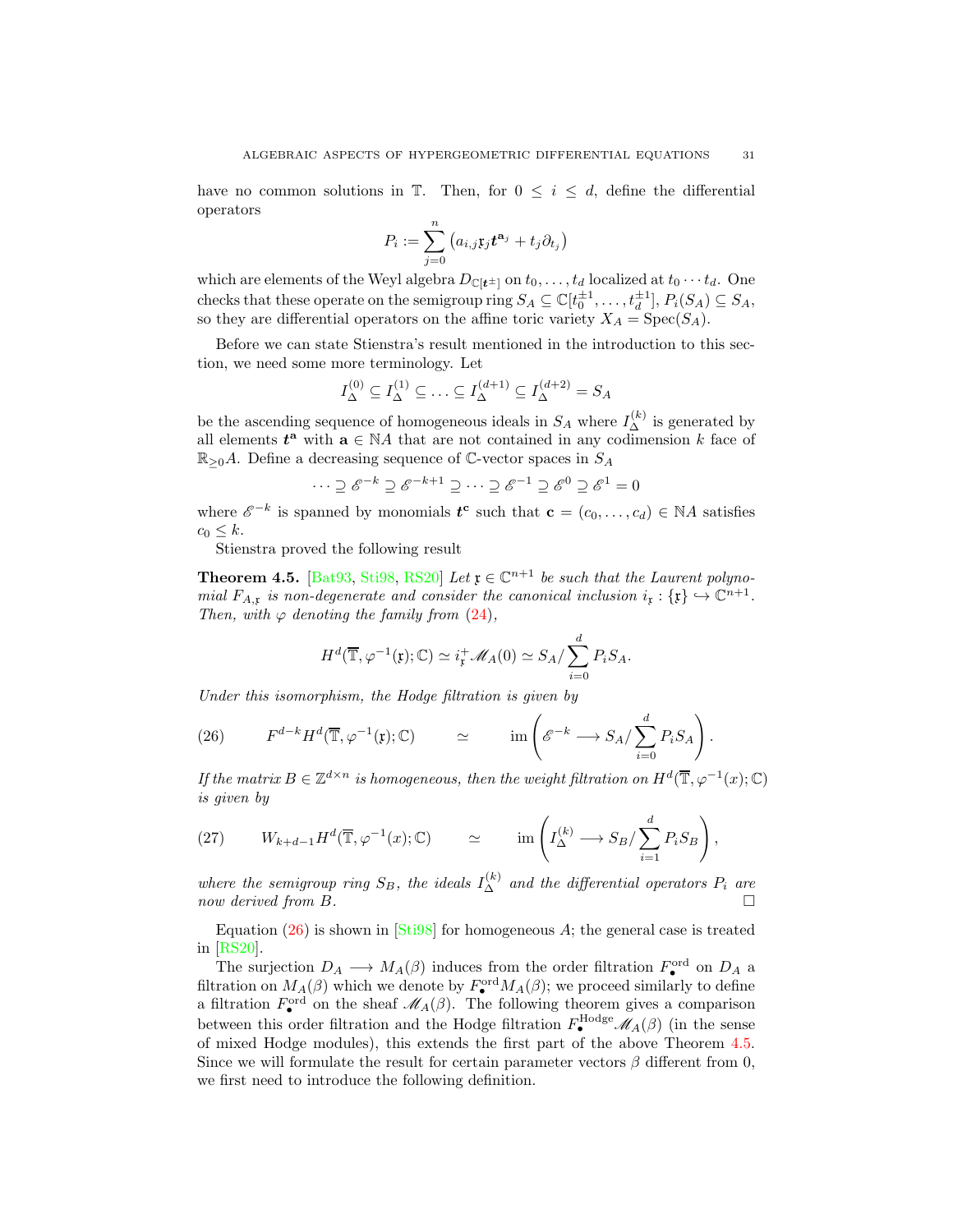<span id="page-31-0"></span>**Definition 4.6.** The set of *admissible parameters*  $\beta \in \mathbb{R}^{d+1} \subseteq \mathbb{C}^{d+1}$  is defined by

$$
\mathfrak{A}_A := \bigcap_{\tau: \tau \text{ facet}} \{\mathbb{R} \cdot \tau - [0, \frac{1}{e_\tau}) \cdot \varepsilon_A\}
$$

where  $\varepsilon_A := \mathbf{a}_0 + \ldots + \mathbf{a}_n$ ,  $e_\tau := \langle n_\tau, \varepsilon_A \rangle \in \mathbb{Z}_{>0}$  and  $n_\tau$  is the unit, inward pointing, normal vector of  $\tau$ .

<span id="page-31-4"></span>Example 4.7. For the matrix

$$
A = \begin{pmatrix} 1 & 1 & 1 & 1 \\ 0 & -1 & 1 & 2 \end{pmatrix},
$$

the following picture



shows the sets  $sRes(A)$  (see Definition [2.6](#page-11-2) above) and  $\mathfrak{A}_A$ .

We can now state a result, taken from  $[RS20, Theorem 5.35]$  which describes the Hodge filtration on the GKZ-systems in a rather precise way.

<span id="page-31-1"></span>**Theorem 4.8.** Let  $A \in \mathbb{Z}^{(d+1)\times(n+1)}$  be as in Convention [4.2,](#page-26-0)  $\beta \in \mathfrak{A}_A$  and  $\beta_0 \in$  $(-1, 0]$ . Then the Hodge filtration on  $\mathcal{M}_{A}(\beta)$  is given by the shifted order filtration, so that we have the following equality of filtered  $\mathscr{D}_{\mathbb{C}^{n+1}}$ -modules

$$
(\mathcal{M}_A(\beta), F^{\text{Hodge}}_{\bullet}) = (\mathcal{M}_A(\beta), F^{\text{ord}}_{\bullet+d})
$$

It has been shown in [\[RS20,](#page-56-8) Theorem 5.43] that the first part of the above Theorem [4.5,](#page-30-1) and so Formula [\(26\)](#page-30-0) is a rather direct consequence of the comparison between the Hodge and the order filtration on  $\mathcal{M}_{A}(0)$ .

<span id="page-31-3"></span>Remark 4.9. As already noted in Section [2](#page-9-0) above, a variant of Borisov–Horja's better behaved GKZ-systems has been considered in [\[Moc15b\]](#page-56-13). If we suppose that A is normal (as we do throughout this section), then the definition in [\[Moc15b\]](#page-56-13) coincides with the one for ordinary GKZ-systems as given in [1.6](#page-4-2) above. However, the matrix A is not supposed to be homogeneous in [\[Moc15b\]](#page-56-13). The module  $\mathcal{M}_{A}(\beta)$ will have irregular singularities then, as discussed in Section [3](#page-16-1) above. One may ask what kind of Hodge theoretic information can be derived from  $\mathcal{M}_{A}(\beta)$  in this case. This is similar to the statements on the ordinary versus irregular Hodge filtration on univariate hypergeometric systems that we will discuss below.

In [\[Moc15b,](#page-56-13) Prop. 1.4], Mochizuki proves the the following statement which can be considered as an irregular variant of Theorem [4.8](#page-31-1) above. Let  $B \in \mathbb{Z}^{d \times n}$  be such that  $\mathbb{Z}B = \mathbb{Z}^d$ . Suppose for the simplicity of the exposition that  $NB = \mathbb{R}_{\geq 0}B \cap \mathbb{Z}^d$ . Consider the non-commutative "Rees ring"

<span id="page-31-2"></span>(28) 
$$
R_{\mathbb{C}\times\mathbb{C}^n} = \mathbb{C}[z, x_1, \dots, x_n] \langle z^2 \partial_z, z \partial_{x_1}, \dots, z \partial_{x_n} \rangle
$$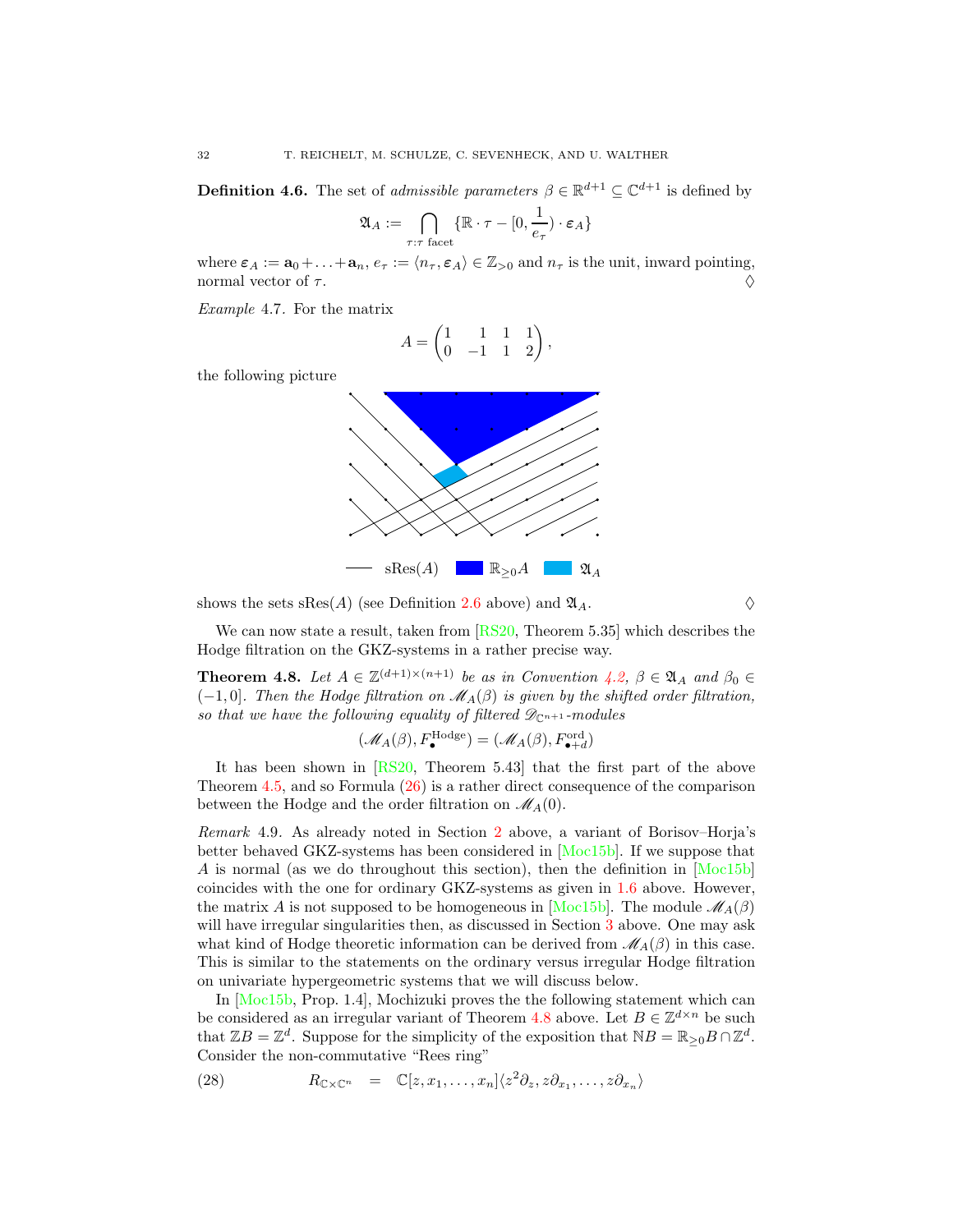and the corresponding sheaf  $\mathcal{R}_{\mathbb{C}\times\mathbb{C}^n}$ . Let  $\mathcal{H}_A^z(0)$  be the left  $\mathcal{R}_{\mathbb{C}\times\mathbb{C}^n}$ -ideal generated by

<span id="page-32-2"></span>
$$
\widehat{E}_0 := z^2 \partial_z + \sum_{j=1}^n z x_j \partial_{x_j};
$$
\n
$$
(29) \qquad \widehat{E}_i := \sum_{j=1}^n a_{i,j} z x_j \partial_{x_j} \qquad \text{for} \quad k = 1, ..., d;
$$
\n
$$
\widehat{\Box}_{\mathbf{u}} := \prod_{j: u_j > 0} (z \partial_{x_j})^{u_j} - \prod_{j: u_j < 0} (z \partial_{x_j})^{-u_j} \qquad \text{for all } \mathbf{u} \in \text{ker}(B).
$$

Then the left  $\mathscr{R}_{C\times \mathbb{C}^n}$ -module  $\mathscr{R}_{C\times \mathbb{C}^n}/\mathscr{H}_{A}^z(0)$  underlies a mixed twistor module on  $\mathbb{C}^n$ , a notion that in many respects is the correct replacement of a mixed Hodge module in the irregular setup. In particular, any mixed Hodge module can be considered as a special mixed twistor module, and therefore the case  $\beta = 0$  of Theorem [4.8](#page-31-1) can be deduced from Mochizuki's result. Using a filtered variant of the Fourier–Laplace transformation (compare the discussion in Section [5](#page-35-0) below), one can also obtain the latter from Theorem [4.8,](#page-31-1) as has been demonstrated in [\[CnDRS19,](#page-53-15) Corollary 4.8].  $\diamond$ 

As another application of Theorem [4.8,](#page-31-1) we will describe some results about the Hodge structure of univariate hypergeometric equations (see the discussion in Subsection [1.2](#page-4-0) above). Consider again the operator

(30) 
$$
P = \prod_{i=1}^{m'} (\theta_z - \lambda_i) - z \cdot \prod_{j=1}^{m} (\theta_z - \mu_j) \in \mathbb{C}[z] \langle \partial_z \rangle
$$

(compare with equation [\(7\)](#page-6-0), where  $m' = q + 1$ ,  $m = p$  and where  $\lambda_1 = 0$ ,  $\lambda_i =$  $1-\beta_{i+1}, \mu_j = -\alpha_j$ ) for some *real* numbers  $\lambda_i, \mu_j$ . The corresponding cyclic module

<span id="page-32-0"></span>
$$
\mathscr{H}(\lambda;\mu):=\mathscr{D}_{\mathbb{A}^1}/\mathscr{D}_{\mathbb{A}^1}\cdot P,
$$

is irreducible if and only if for all i, j we have  $\lambda_i - \mu_j \notin \mathbb{Z}$ . The modules  $\mathscr{H}(\lambda; \mu)$ are the most basic examples of *rigid*  $\mathscr{D}$ -modules (see [\[Kat90,](#page-55-16) [Ari10\]](#page-52-15)). A first consequence of this property is that if  $\mathcal{H}(\lambda;\mu)$  is irreducible, then it is isomorphic to some  $\mathscr{H}(\lambda';\mu')$  whenever  $\mu - \mu'$  and  $\lambda - \lambda'$  are integer vectors. We can thus assume that  $0 \leq \lambda_1 \leq \ldots, \lambda_{m'} < 1, 0 \leq \mu_1 \leq \ldots \leq \mu_m < 1$  and that  $\lambda_i \neq \mu_j$ for all *i*, *j*. It is obvious that  $\mathcal{H}(\lambda; \mu)$  is regular exactly when  $m' = m$  and in that case it has the three singular points  $\{0, 1, \infty\}$ . On the other hand, if  $m' \neq m$  then  $\text{Sing}(\mathscr{H}(\lambda;\mu) = \{0,\infty\}.$ 

In the regular case, that is, if  $m' = m$ , the rigidity property can be stated at the level of the the local system  $\mathscr L$  on  $\mathbb P^1\setminus\{0, 1, \infty\}$  of solutions of P: it simply says that the local monodromies around the singular points determine the (global) monodromy representation defined by  $\mathscr{L}$ . From there it follows by  $[\text{Sim90}, \text{Cor. 8.1}]$ and also [\[Del87,](#page-53-16) Prop. 1.13] that  $\mathscr L$  underlies a *complex variation of Hodge struc*tures. Then the following formula for its Hodge numbers has been shown in [\[Fed18,](#page-54-15) Thm. 1]

<span id="page-32-1"></span>(31)  
\n
$$
\dim \operatorname{gr}^{F^{\text{Hodge}}}_{k} \mathscr{L} := \dim(F^{\text{Hodge}}_{k} \mathscr{L}/F^{\text{Hodge}}_{k+1} \mathscr{L})
$$
\n
$$
= \# \{s : 1 \le s \le m', k = \#\{i : \lambda_i < \mu_s\} - s\}.
$$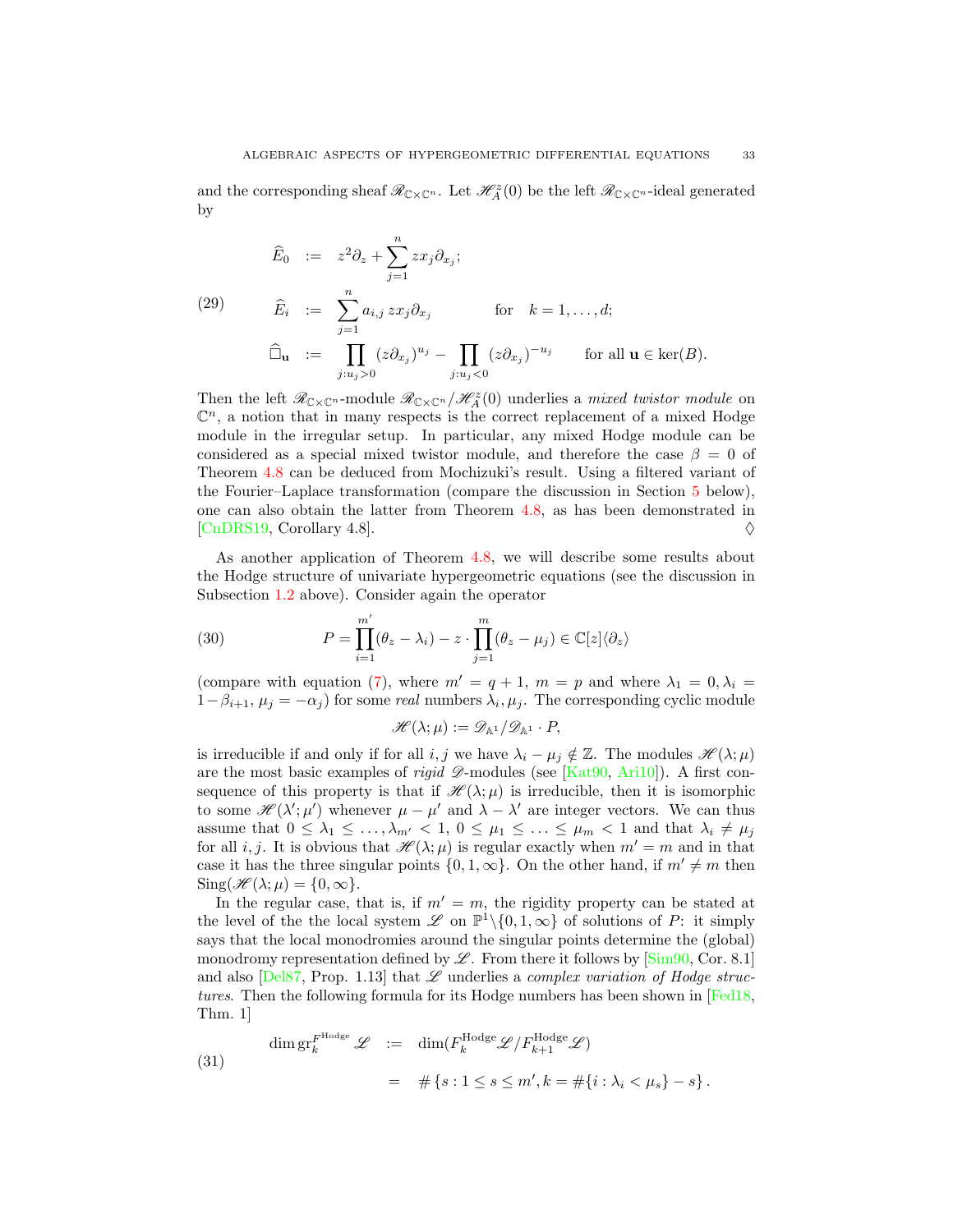The Picard-Fuchs equation of the family of elliptic curves in Example [1.3](#page-2-2) corresponds, as we computed there, to the hypergeometric differential equation given by the module  $\mathscr{H}(0,0;1/2,1/2)$ . Applying Fedorov's formula yields  $\dim(\text{gr}^F_0\mathscr{L})=$  $\dim(\text{gr}_{1}^{F}\mathscr{L})=1$ , confirming our computation in Example [1.3.](#page-2-2) Notice also that in this case the local system  $\mathscr L$  underlies a real (and even rational) variation of Hodge structures, which is consistent with [\[Fed18,](#page-54-15) Theorem 2].

If  $m' \neq m$  (and, up to a change of the coordinate  $z \mapsto 1/z$  we can assume that  $m' > m$ , then  $\mathcal{H}(\lambda; \mu)$  is irregular and can no longer support a variation of Hodge structures. In [\[Sab18\]](#page-56-18), a category of irregular Hodge modules is developed, which can roughly be seen as lying between the category of mixed Hodge modules and the category of mixed twistor modules. A possibly irregular  $\mathscr{D}_X$ -module  $\mathscr{M}$ on a complex manifold X underlying an irregular Hodge module comes equipped with an *irregular Hodge filtration*, an increasing filtration  $F_\alpha^{\text{irr}}$  *M* by coherent  $\mathscr{O}_X$ modules indexed by the real numbers (contrarily to the regular case); we write  $F^{\text{irr}}_{\leq \alpha} \mathscr{M} := \bigcup_{\beta < \alpha} F^{\text{irr}}_{\beta} \mathscr{M}$ . However, the indexing set is determined by a finite set  $I \subseteq [0, 1)$  having the property that

$$
\operatorname{gr}_{\alpha}^{F^{\mathrm{irr}}} \mathscr{M} := F^{\mathrm{irr}}_{\alpha} \mathscr{M} / F^{\mathrm{irr}}_{<\alpha} \mathscr{M} = 0 \quad \text{if } \alpha \notin I + \mathbb{Z}.
$$

In [\[SY19\]](#page-57-17), the following formula for the irregular Hodge numbers has been found (see also [\[CDS19\]](#page-53-17) and [\[CnDRS19\]](#page-53-15), where the Hodge filtration itself is determined in some cases, using Theorem [4.8](#page-31-1) from above):

<span id="page-33-1"></span>(32)

$$
\dim \mathrm{gr}_{\alpha}^{F^{\mathrm{irr}}} \mathscr{H}(\lambda; \mu) = \# \left\{ s : 1 \le s \le m', \alpha = \# \{ i : \mu_i < \lambda_s \} + (m' - m)\alpha_s - s \right\}.
$$

For  $m' = m$ , this gives back the formula [\(31\)](#page-32-1) up to the fact that the local system  $\mathscr{L}$  is in the regular case in [\[Fed18\]](#page-54-15) the one of the solutions of  $\mathscr{H}(\lambda;\mu)$ , whereas formula [\(32\)](#page-33-1) gives (for  $m' = m$ ) Hodge numbers of a filtration defined on the dual local system of flat sections.

<span id="page-33-0"></span>4.4. Weight filtration on GKZ systems. In the remainder of this section, we discuss results concerning the weight filtration on GKZ-systems. Recall that we equipped the GKZ-system  $\mathcal{M}_{A}(0)$  in subsection [4.2](#page-27-0) with a mixed Hodge module structure by rewriting it as certain Radon transform of a direct image of a structure sheaf (cf.  $(23)$ ). In this subsection we endow the GKZ systems with an a priori different mixed Hodge module structure. If the matrix  $A$  is chosen to be homogeneous then the GKZ-system  $\mathcal{M}_{A}(0)$  is a monodromic  $\mathcal{D}$ -module. In this case the Fourier–Laplace transformation can be replaced by the Fourier–Sato transformation (or monodromic Fourier–Laplace transformation) (cf.  $[By86, Théorème 7.24]$ ) which happens to be a functor of mixed Hodge modules.

Denote by

$$
\theta: \mathbb{C}^* \times \widehat{\mathbb{C}}^{n+1} \longrightarrow \widehat{\mathbb{C}}^{n+1}
$$

the standard  $\mathbb{C}^*$ -action on  $\widehat{\mathbb{C}}^{n+1}$ . We refer to the push-forward  $\theta_*(z\partial_z)$  as the Euler vector field  $\mathfrak{E}$ , where z is a coordinate on  $\mathbb{C}^*$ . A regular holonomic  $\mathscr{D}$ -module  $\mathscr{M}$ is called *monodromic*, if the Euler field  $\mathfrak E$  acts finitely on the global sections of  $\mathcal M$ .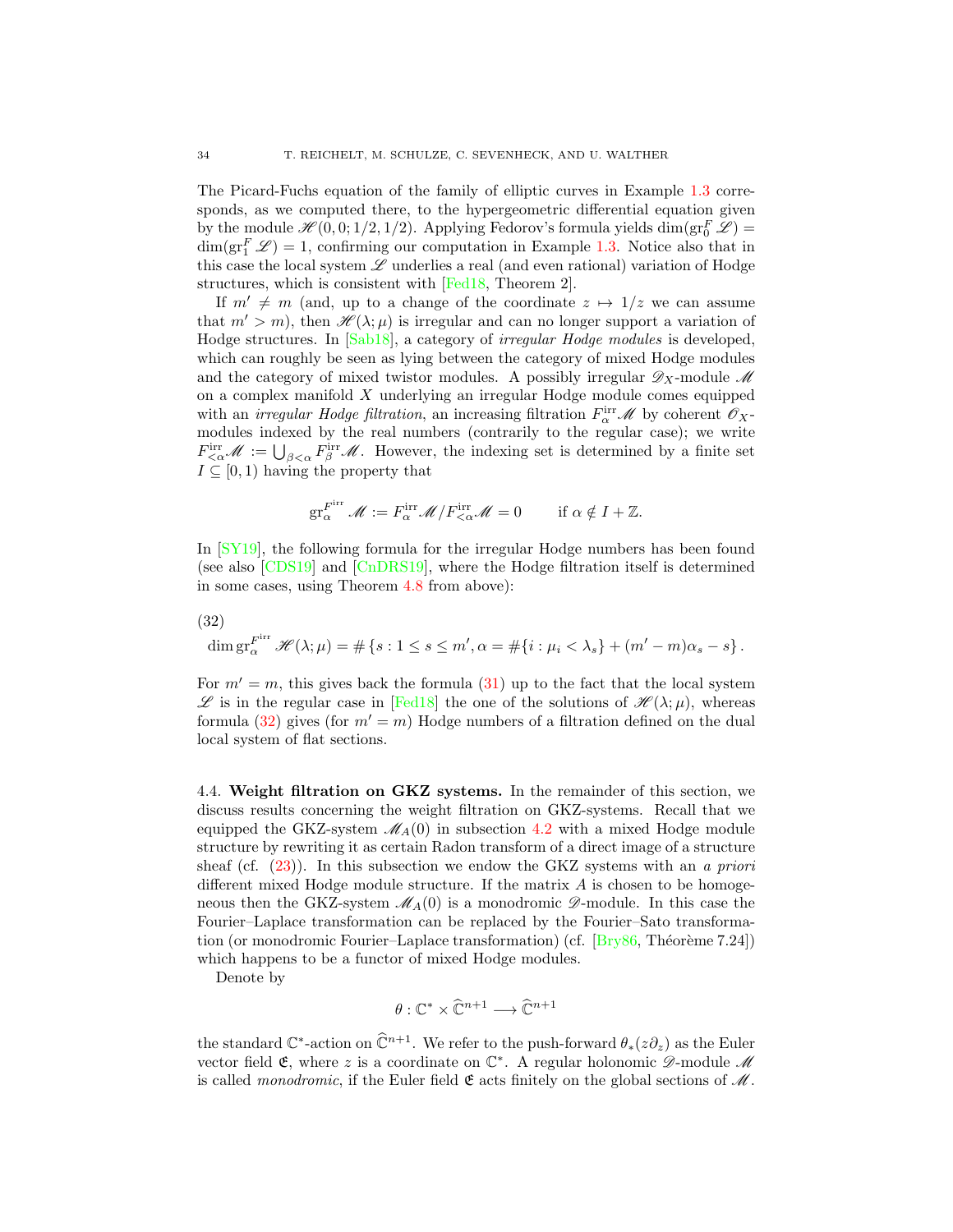Consider the diagram



where  $p_1$  is the projections to the first factor,  $i_0$  is the canonical inclusion and the map  $\omega$  is given by

$$
\omega : \widehat{\mathbb{C}}^{n+1} \times \mathbb{C}^{n+1} \longrightarrow \mathbb{C}_z \times \mathbb{C}^{n+1}
$$

$$
(\mathfrak{y}, \mathfrak{x}) \mapsto (\mathfrak{z} = \sum_i \mathfrak{y}_i \mathfrak{x}_i, \mathfrak{x})
$$

The Fourier–Sato transformation (or monodromic Fourier transformation) is defined by

$$
\text{FS}: \text{MHM}(\widehat{\mathbb{C}}^{n+1}) \longrightarrow \text{MHM}(\mathbb{C}^{n+1})
$$

$$
\mathscr{M} \mapsto \phi_z \omega_* p_1^* \mathscr{M}[n+1]
$$

where  $\phi_z$  is the vanishing cycle functor along  $z = 0$ .

It was shown in [\[RW,](#page-56-9) Proposition 4.12] that the Fourier–Sato transformation respects the weight filtration of monodromic  $\mathscr{D}$ -modules which are localized along  $\{0\} \in \widehat{\mathbb{C}}^{n+1}$  (up to a shift). Hence, a weight filtration on the GKZ-system is induced by the following isomorphisms:

$$
W_{k+n+1} \mathcal{M}_A(0) := W_{k+n+1} \operatorname{FS}((h_A)_+ \mathcal{O}_\mathbb{T}) \simeq \operatorname{FS}(W_k(h_A)_+ \mathcal{O}_\mathbb{T})
$$

Since the Fourier–Sato transform is an equivalence of categories it is therefore enough to compute the weight filtration on  $\widehat{\mathcal{M}}_A(0) = (h_A)_+ \mathcal{O}_{\mathbb{T}}$  which will be done below.

Recall that the graded parts  $\text{Gr}_{k}^{W}$   $\mathscr{M}$  of a mixed Hodge module are pure Hodge modules and as such are semi-simple, splitting as direct sums of intersection complexes (which are simple  $\mathscr{D}$ -modules). Because the number of simple objects (counted with multiplicity) is independent on the chosen (weight) filtration this also gives us the simple objects occurring in the weight filtration induced by the Radon transform (but possibly in another order). However, we conjecture that the Fourier–Sato transformation and the Radon transformation are actually isomorphic on the level of mixed Hodge modules.

Conjecture 4.10. For  $\mathcal{N} \in \text{MHM}(\mathbb{P}^n)$ :

$$
FS(j_*\pi^!N)\simeq RT_c^{\circ}(\mathcal{N})
$$

 $\Diamond$ 

We will now proceed to state the result on the weight filtration of  $\widehat{\mathcal{M}}_A(0)$  =  $(h_A)_+\mathscr{O}_{\mathbb{T}}$ :

Let  $\tau \subseteq \gamma \subseteq \sigma$  be faces of a cone  $\sigma \subset \mathbb{R}^{d+1}$ . The quotient face of  $\gamma$  by  $\tau$  is defined as:

$$
\gamma/\tau:=(\gamma+\tau_{\mathbb{R}})/\tau_{\mathbb{R}}\subseteq\mathbb{R}^{d+1}/\tau_{\mathbb{R}}
$$

where  $\tau_{\mathbb{R}}$  is the linear span of the cone  $\tau$ . Define

$$
\gamma^{\mathcal{O}} := \{ f \in \text{Hom}_{\mathbb{R}}(\mathbb{R}^{d+1}, \mathbb{R}) / \gamma^{\perp} \mid f(\mathfrak{x}) \ge 0 \ \forall \mathfrak{x} \in \gamma \}
$$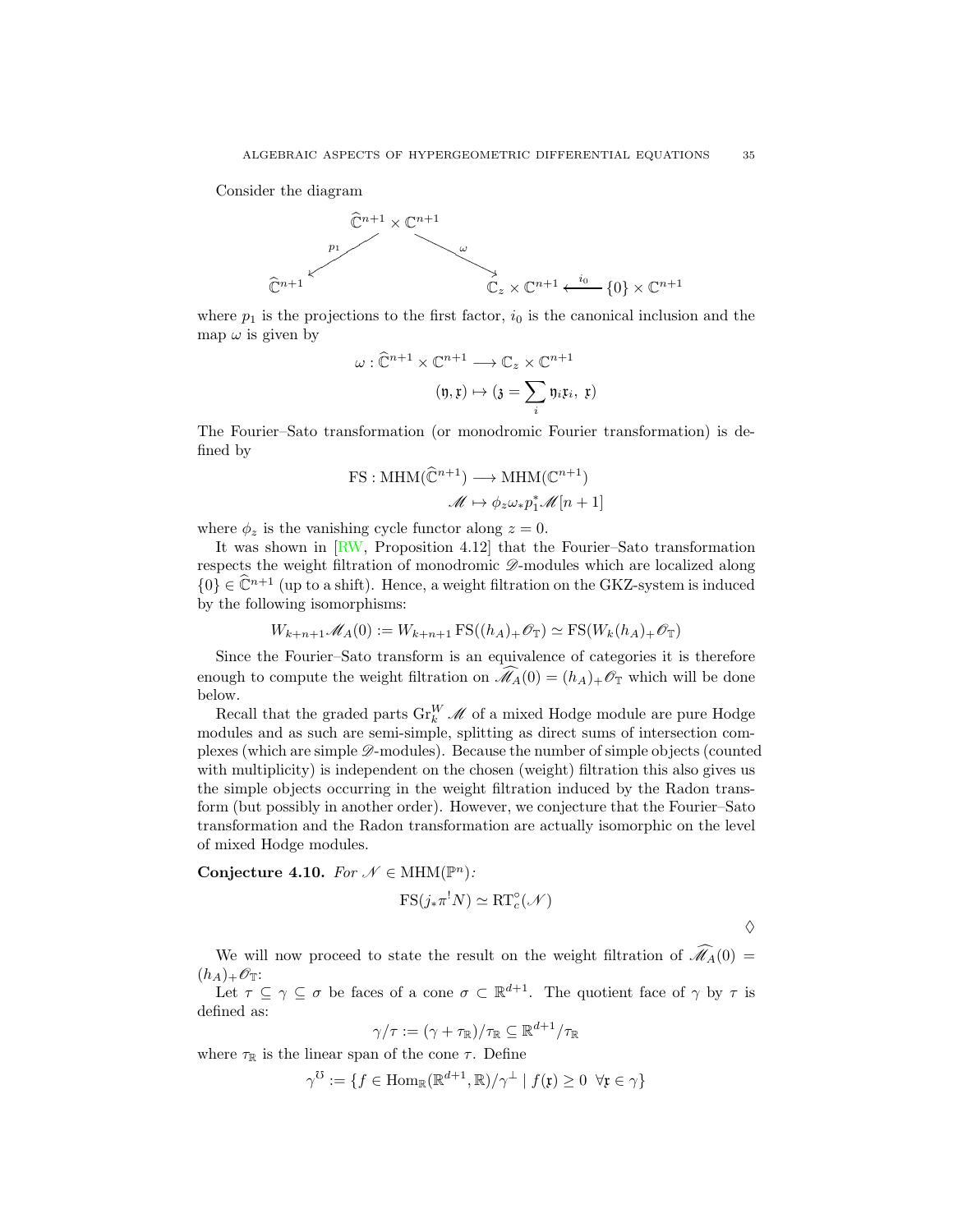The cone  $\gamma^{\mathcal{O}}$  is the dual of  $\gamma$  in its own span, hence independent of  $\sigma$ . For cones  $\tau \subseteq \gamma$  denote by  $X_{\gamma/\tau}$  the spectrum of the semigroup ring induced by the cone  $\gamma/\tau$ in its natural lattice. Set  $Y_{\gamma/\tau} := X_{(\gamma/\tau)^{\mathcal{O}}}$ .

In the following, we denote the cone  $\mathbb{R}_{>0}A$  by  $\sigma$ . The Fourier–Laplace transformed GKZ system  $\widehat{\mathcal{M}}_A(0)$  is isomorphic to  $(h_A)_+\mathcal{O}_{\mathbb{T}}$  and has support on the affine toric variety  $X_A = X_{\sigma}$ . For a face  $\tau$  of  $\sigma$  write  $d_{\tau}$  for its dimension. We have seen in Subsection [2.1](#page-9-1) that the  $d_{\tau}$ -dimensional T-orbits  $O_{A}^{\tau}$  in  $X_{\sigma}$  are in one-to-one correspondence with the faces  $\tau$  of  $\sigma$ . The closure of an orbit  $O_A^{\tau}$  is  $X_{\tau}$ .

It turns out that the varieties  $X_\tau$  are exactly those which occur as support varieties of the summands in the semisimple decompositions of the graded parts  $gr^W \widehat{\mathscr{M}}_A(0)$ .

Let  $\mathscr{L}_{(\tau,d+e)}$  be the constant local system of rank dim IH<sup>d+1−d<sub>τ</sub>−e</sup>( $Y_{\sigma/\tau}$ ) on  $O_{A}^{\tau}$ . In order to simplify the notation, we use the symbol  $\mathrm{IC}_Y(\mathscr{L})$  for the intersection cohomology  $\mathscr{D}$ -module on some smooth variety X with support on the closed subset  $Y \subseteq X$ , and where  $\mathscr L$  is a local system on a Zariski open subset of Y.

**Theorem 4.11.** Let  $A \in \mathbb{Z}^{(d+1)\times(n+1)}$  be full, pointed, saturated, but not necessarily homogeneous. The weight graded parts of the mixed Hodge module  $\widehat{\mathcal{M}}_A(0)$  are given by

$$
\operatorname{gr}_{d+1+e}^W\widehat{\mathscr{M}}_A(0)\simeq \bigoplus_{\tau\subseteq\sigma}\operatorname{IC}_{X_\tau}(\mathscr{L}_{(\tau,d+1+e)}).
$$

**Corollary 4.12.** Let  $A \in \mathbb{Z}^{(d+1)\times(n+1)}$  be as above. The length of the GKZ system  $\mathscr{M}_{A}(0)$  is

$$
\sum_{\tau \subseteq \sigma} \sum_{e=0}^{d+1-d_{\tau}} \dim \mathrm{IH}^e(Y_{\sigma/\tau}) = \sum_{\tau \subseteq \sigma} \dim \mathrm{IH}^*(Y_{\sigma/\tau}).
$$

#### 5. Application to toric mirror symmetry

<span id="page-35-0"></span>The aim of this final section is to discuss some results concerning the so-called mirror symmetry phenomenon, which links enumerative geometry of projective algebraic, and more generally symplectic varieties (called  $\mathcal{A}\text{-model}$ ) to complex geometry, in particular, Hodge theory of their so-called  $\mathcal{B}\text{-models}$ . The  $\mathcal{B}\text{-model}$  is usually given by a family of algebraic varieties which may have singularities and which need not be projective (which forces one to consider compactifications, see below). Often these families on the **B**-side are referred to as  $Landau-Ginzburg$ models.

The first example of mirror symmetry was given by Candelas, de la Ossa, Green and Parkes [\[CdlOGP91\]](#page-53-18) who predicted a virtual number of rational curves on a quintic threefold (later referred to as the genus 0 Gromov–Witten invariants) by period computations for the mirror partner (the B-model). These predictions were verified and also generalized to numerically effective smooth complete intersections in toric varieties by Givental [\[Giv96\]](#page-54-16), [\[Giv98\]](#page-54-17). His celebrated mirror theorem shows that the J-function, a generating function for the genus 0 GW-invariants of such varieties, is computable in terms of a cohomology-valued hypergeometric function. Givental also conjectured that the components of this function are given as oscillating integrals. This was much later proved by Iritani in [\[Iri09\]](#page-55-17) (even treating the case where the toric variety in question is an orbifold), some details of the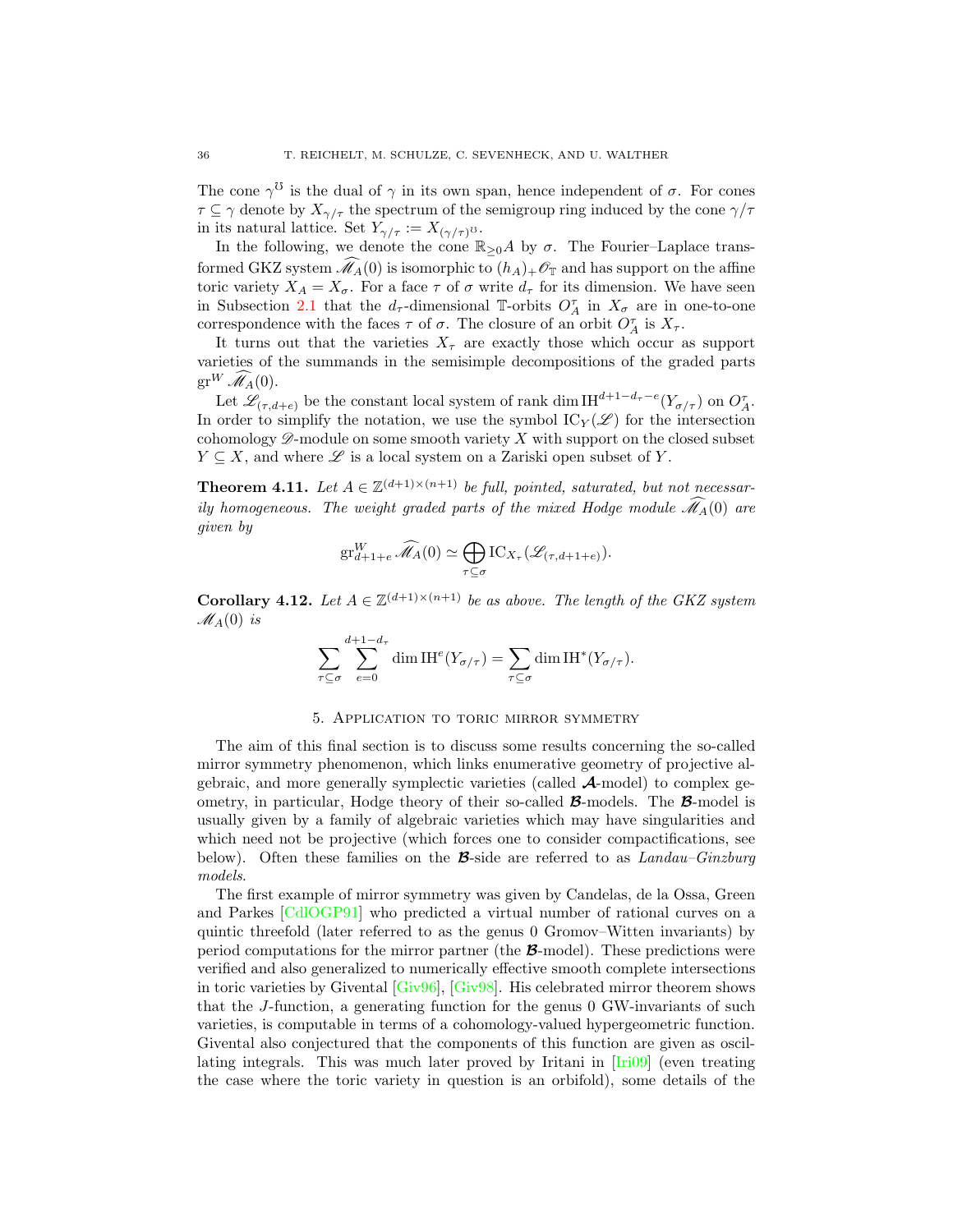construction described below are parallel to his paper. However, an algebraic construction of the correct Hodge theoretic  $\mathcal{B}\text{-model}$  was still missing. Our purpose in this section is to give an overview of techniques and results (mainly referring to [\[RS15,](#page-56-6) [RS17,](#page-56-7) [RS20\]](#page-56-8) as well as to [\[Moc15b\]](#page-56-13)), where the machinery of GKZ-systems as discussed in the previous sections is used to obtain a purely algebraic Hodge theoretic (and  $\mathscr{D}$ -module based) mirror correspondence for certain smooth toric varieties resp. subvarieties of them.

<span id="page-36-0"></span>5.1. Gromov–Witten invariants and Dubrovin connection. Let  $X$  be a toric smooth projective variety. For the purpose of this exposition, we assume further that X is Fano, so the anticanonical class  $[-K_X]$  is ample. A good part of the results discussed below also applies if one considers weak Fano manifolds, meaning that  $[-K_X]$  is a numerically effective (nef) class. There are however a few technical modifications needed in the nef case, which is why we refrain from discussing it here. Developing the mirror symmetry picture described below in the absence of any positivity assumption on X remains a subject of active current research (see, e.g., [\[Iri08\]](#page-55-18), [\[GKR17\]](#page-54-18), [\[Iri17\]](#page-55-19)).

Let  $\beta \in H_2(X, \mathbb{Z})$  and choose  $\gamma_1, \gamma_2, \gamma_3 \in H^*(X, \mathbb{Q})$ . The genus zero, three point Gromov–Witten invariants

$$
\langle I_{0,3,\beta}\rangle(-,-,-):H^*(X,\mathbb{Q})^{\otimes 3}\longrightarrow\mathbb{Q}
$$

intuitively count the number of stable maps  $f$  from rational curves  $C$  with—in this case—three marked points, satisfying  $f_*([C]) = \beta$  and  $f(C) \cap \text{PD}(\gamma_i) \neq \emptyset$  for  $i = 1, 2, 3$ . (Here and elsewhere, PD(−) denotes the Poincaré dual). Technically, they are obtained as follows: pull back the (three) arguments of  $\langle I_{0,3,\beta} \rangle$  to the moduli space of such maps (along the three induced evaluation maps to  $X$ ), take their cup product and evaluate against this product by integration over a certain virtual fundamental class on the moduli space. Constructing this latter class is a major issue in Gromov–Witten theory (see, e.g. [\[FP97\]](#page-54-19) and [\[BF97\]](#page-52-16)).

We choose a homogeneous basis  $T_0, T_1, \ldots, T_r, T_{r+1}, \ldots, T_s$  of  $H^*(X; \mathbb{Z})$  such that  $T_0 \in H^0(X; \mathbb{Z})$ , the classes  $T_1, \ldots, T_r \in H^2(X; \mathbb{Z})$  lie in the nef cone of X and  $T_{r+1}, \ldots, T_s \in H^{>2}(X;\mathbb{Z})$ . Let  $g_{ij} := (T_i, T_j)$  be the Poincaré pairing between the elements  $T_i$  and  $T_j$  and define

$$
T^i := \sum_j g_{ij} T_j.
$$

With  $\delta \in H^2(X; \mathbb{C})$ , the three point Gromov–Witten invariants can be used as structure constants for a family of multiplications

<span id="page-36-1"></span>(33) 
$$
\gamma_1 * \gamma_2 := \sum_{\beta \in H_2(X,\mathbb{Z})} \sum_{i=0}^s \exp(\delta(\beta)) \cdot \langle I_{0,3,\beta} \rangle (\gamma_1, \gamma_2, T_i) T^i
$$

on  $H^*(X;\mathbb{C})$ . This product structure is the small quantum product of X and parameterized by the cosets of  $\delta$  in the *complexified Kähler moduli space* 

$$
\mathcal{K} := H^2(X;\mathbb{C})/2\pi\sqrt{-1}\cdot H^2(X,\mathbb{Z}).
$$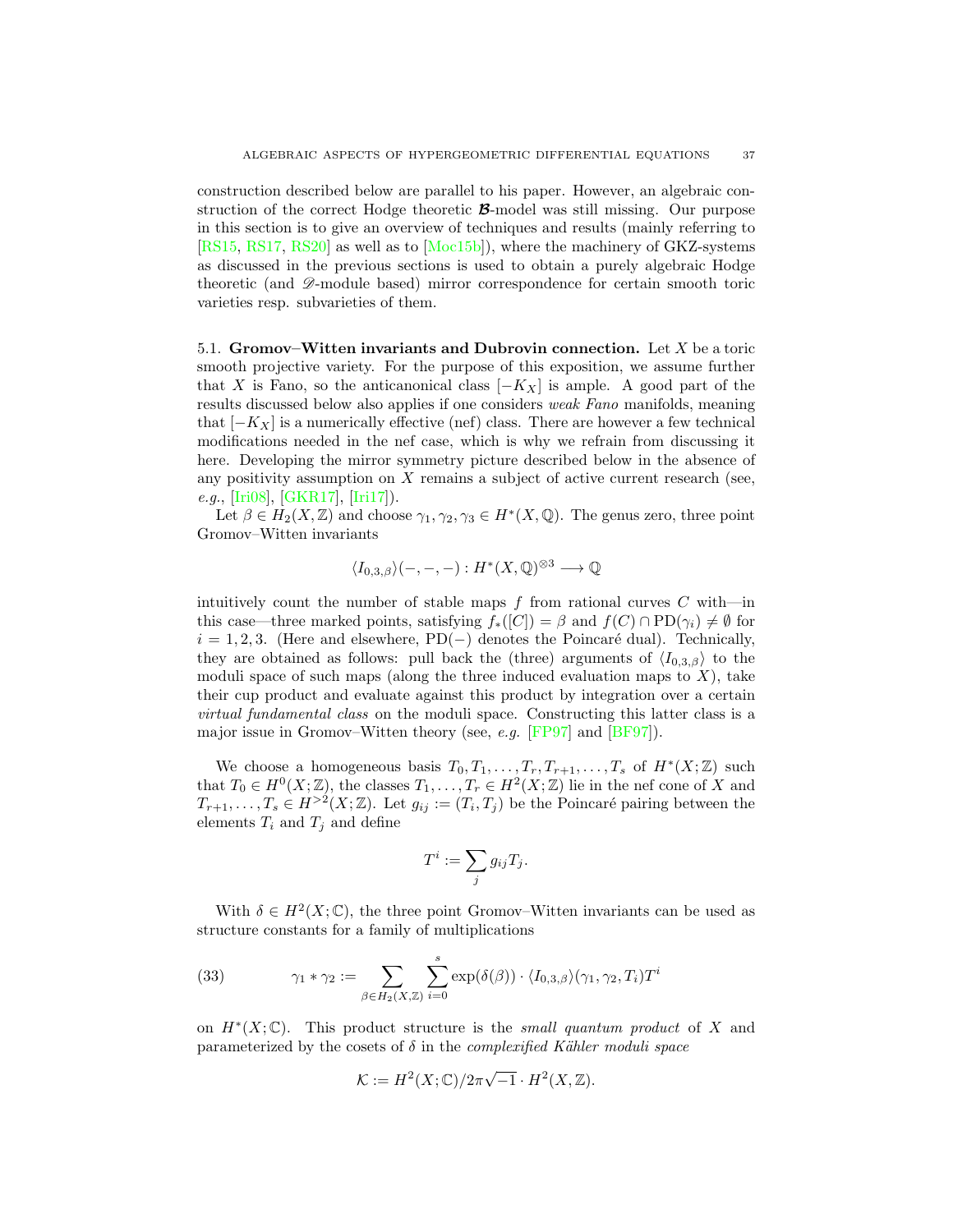A priori it is far from clear that the sum in  $(33)$  is convergent. However, the Gromov–Witten invariants satisfy (among others) the following properties:

**Effectivity** :  $\langle I_{0,3,\beta}\rangle = 0$  if  $\beta$  does not lie in the Mori cone

**Degree :** 
$$
\langle I_{0,3,\beta}\rangle(T_i,T_j,T_k) = 0
$$
 unless  $\sum_{i=1}^3 \deg(T_i) = 2 \dim X - 2c_1(X)(\beta)$   
**Point Mapping :**  $\langle I_{0,3,0}\rangle(T_i,T_j,T_k) = (T_i \cup T_j \cup T_k)([X])$ 

where we recall that the Mori cone is the cone in  $H_2(X;\mathbb{R})$  of effective classes of curves. It is dual to the cone of nef divisors in  $H^2(X;\mathbb{R})$ . The effectivity axiom together with our assumption that X be Fano— so that the class  $c_1(X)$ be ample—show that  $\langle I_{0,3,\beta}\rangle$  is zero unless  $c_1(X)(\beta) \geq 0$ . The degree axiom now tells us that for fixed  $T_i, T_j, T_k$  there are only finitely many  $\beta$  in the Mori cone such that  $\langle I_{0,3,\beta}\rangle(T_i,T_j,T_k)$  is non-zero. Hence the product defined in [\(33\)](#page-36-1) is finite and therefore defined on the whole space  $K$ .

It can be seen from other axioms that the small quantum product is commutative, associative and that  $T_0$  acts as identity. Let  $\eta_1, \ldots, \eta_r \in H_2(X, \mathbb{Z})$  such that  $T_i(\eta_j)$ is the Kronecker  $\delta_{i,j}$  for  $1 \leq i,j \leq r$ . If we write

$$
\delta = t_1 T_1 + \ldots + t_r T_r \in H^2(X; \mathbb{C}),
$$
  

$$
\beta = \beta_1 \eta_1 + \ldots + \beta_r \eta_r \in H_2(X; \mathbb{C}),
$$

and set  $q_i := \exp(t_i)$  for  $i = 1, \ldots, r$ , we get

<span id="page-37-0"></span>
$$
\exp(\delta(\beta)) = q_1^{\beta_1} \dots q_r^{\beta_r}.
$$

Then, under the exponential map from  $H^2(X;\mathbb{C})$  to  $\mathcal{K}, q = \{q_i\}_{i=1,\dots,r}$  become coordinates on K corresponding to  $\boldsymbol{t} = \{t_i\}_{i=1,\dots,r}$  on  $H^2(X;\mathbb{C})$  and induce an explicit isomorphism  $\mathcal{K} \simeq (\mathbb{C}^*)^r$ . Since  $T_1, \ldots, T_r$  lie in the nef cone, the cone generated by the dual basis  $(\eta_j)_{j=1,\dots,r}$  contains the Mori cone and therefore all monomials  $q_1^{\beta_1} \dots q_r^{\beta_r}$  have non-negative exponents. Hence the quantum product extends to the partial compactification

(34) 
$$
\overline{\mathcal{K}} := \mathbb{C}^r \hookleftarrow (\mathbb{C}^*)^r = \mathcal{K}.
$$

The point mapping property of the Gromov–Witten invariants shows that the small quantum product degenerates to the ordinary cup product at  $q = 0$ .

<span id="page-37-1"></span>*Example* 5.1. Consider the first Hirzebruch surface  $F_1$  which is induced by the following fan (left); on the right is shown the space  $H^2(F_1; \mathbb{R})$  using the coordinate system given by the classes of  $D_1$  and  $D_2$ . (See the start of Subsection [5.2](#page-39-0) for information on how to view  $H^2(X; \mathbb{Z})$ .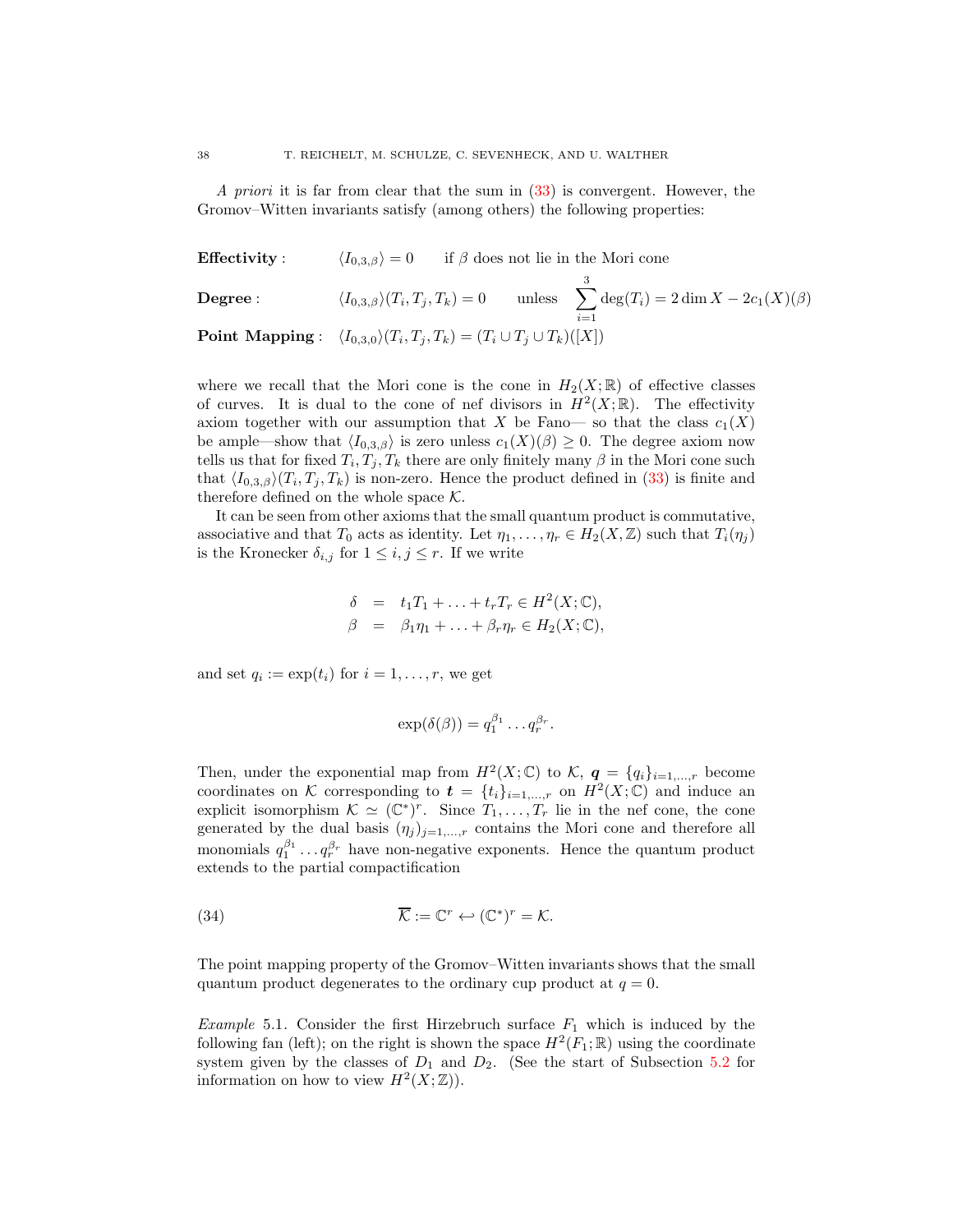

We choose the homogeneous basis  $T_0 = 1$ ,  $T_1 = [D_1]$ ,  $T_2 = [D_2]$ ,  $T_3 = \text{PD}(\{pt\}).$ The small quantum cohomology product of  $F_1$  is determined by

$$
T_1 * T_0 = T_1
$$
,  $T_1 * T_1 = -q_1 T_1 + q_1 T_2$ ,  $T_1 * T_2 = T_3$ ,  $T_1 * T_3 = q_1 q_2 T_0$ 

$$
T_2 * T_0 = T_2, \quad T_2 * T_1 = T_3, \qquad T_2 * T_2 = q_2 T_0 + T_3, \quad T_2 * T_3 = q_2 T_1 + q_1 q_2 T_0
$$

since one can conclude that

$$
T_3 * T_3 = T_3 * (T_1 * T_2) = (T_3 * T_1) * T_2 = q_1 q_2 T_0 * T_2 = q_1 q_2 T_2.
$$

The small quantum cohomology ring of  $F_1$  is therefore given by

$$
\mathbb{C}[q_1, q_2, T_1, T_2] / (T_1^2 + q_1 T_1 - q_2 T_2, T_2^2 - T_1 T_2 - q_2, T_1 T_2^2 - q_2 T_1 - q_1 q_2).
$$

Restricting this ring to  $q_1 = q_2 = 0$  gives  $\mathbb{C}[T_1, T_2]/(T_1^2, T_2^2 - T_1T_2, T_1T_2^2)$  which is isomorphic to the cohomology ring (cf. [\[Ful93,](#page-54-20) Section 5.2]),

$$
H^*(F_1; \mathbb{C}) \equiv \mathbb{C}[D_1, D_2, D_3, D_4]/(D_1D_3, D_2D_4, D_1D_2D_4, D_1 - D_3, D_2 - D_3 - D_4)
$$
  
under the map  $T_1 \mapsto D_1, T_2 \mapsto D_2$ .

We are going to give a reformulation of the quantum cohomology algebra in terms of certain differential systems. The intrinsic reason of the appearance of differential equations in this context is best understood when studying the big quantum product instead of the small one as we have done above. It basically means to have a product on  $H^*(X; \mathbb{C})$  which is parameterized by any class  $\delta \in H^*(X; \mathbb{C})$  instead of a class in  $H^2(X;\mathbb{C})$  (more precisely, instead of a representative of a coset in K). One can show that the structure constants of the big quantum product can be obtained as third derivatives of a generating function, referred to as the Gromov-Witten potential. This fact reveals an intrinsic integrability property of the (big) quantum product. Moreover, the associativity then boils down to a famous third order non-linear partial differential equation satisfied by the GW-potential, abbreviated as WDVVequation (after Witten, Dijkgraaf, Verlinde, Verlinde, see, e.g. [\[Man99\]](#page-55-20)). It turns out that using the next definition, this equation can be rewritten as a flatness property of a system of linear differential equations, that is, a vector bundle with a connection.

**Definition 5.2.** The *small Dubrovin connection*  $(H^{\mathcal{A}}, \nabla^{\mathcal{A}})$  of X is a flat meromorphic connection  $\nabla^{\mathcal{A}}$  on a trivial, holomorphic vector bundle  $H^{\mathcal{A}}$  over  $\mathbb{P}^1 \times \overline{\mathcal{K}}$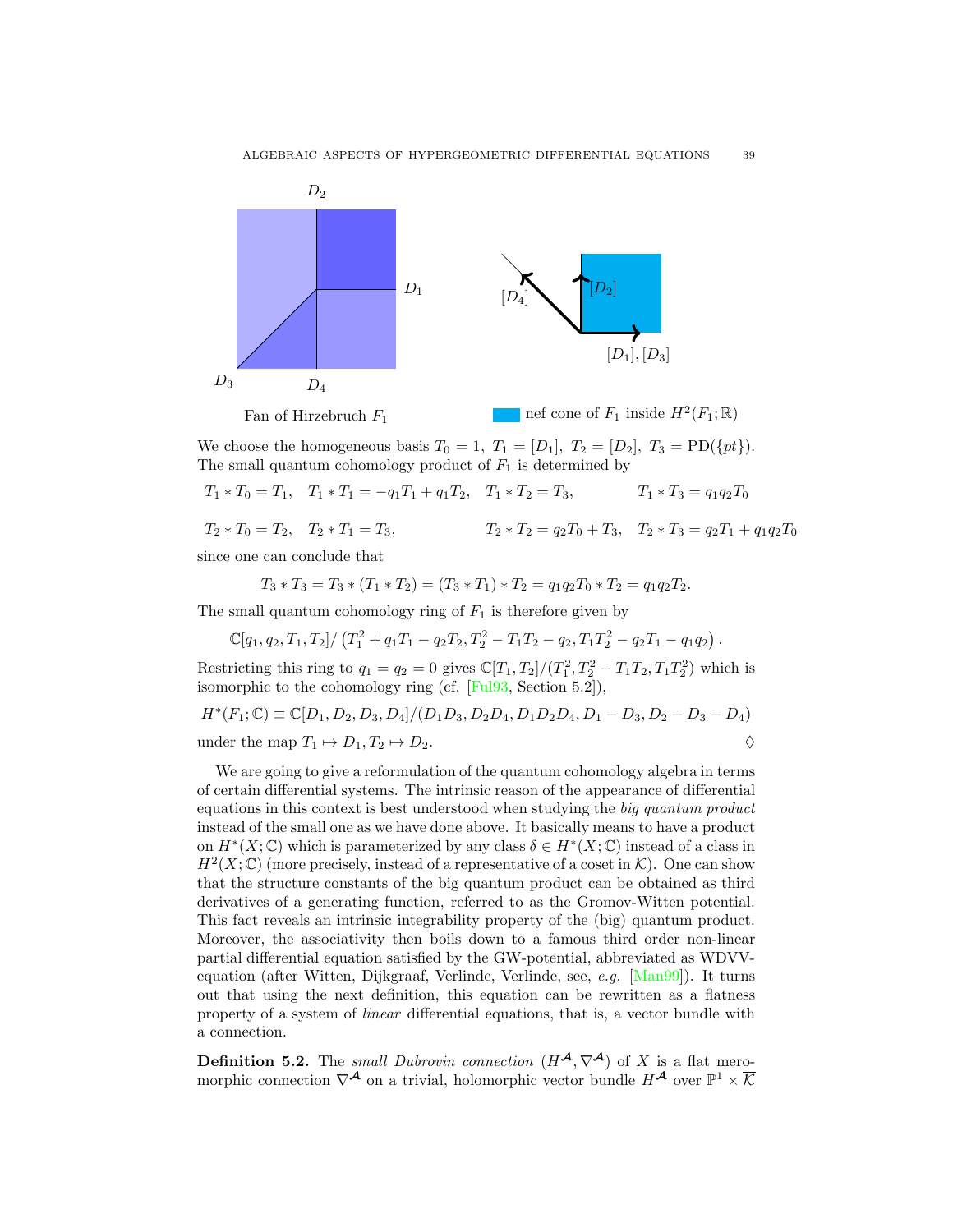with fiber  $H^*(X; \mathbb{C})$ . The connection is given by

<span id="page-39-2"></span>(35) 
$$
\nabla^{\mathcal{A}}_{\partial_{q_i}}(T_j) \quad := \quad \frac{1}{z} T_i * T_j
$$

(36) 
$$
\nabla_{\partial_z}^{\mathcal{A}}(T_j) := -\frac{1}{z^2}c_1(X) * T_j + \frac{1}{z}\frac{\deg(T_j)}{2}T_j
$$

where we denote by z the coordinate centered at  $0\in\mathbb{C}\subseteq\mathbb{P}^1$ 

Notice however that this convention from quantum cohomology literature leads to some slight clash of notation. Namely, the variable  $z$  from above (a coordinate on  $\mathbb{P}^1$ ) is different from the variable z used for univariate hypergeometric equations in Section [1](#page-1-0) as well as in Formula  $(30)$ . In order to be consistent with the literature, we stick to these conventions and hope that it does not lead to confusion.

.  $\Diamond$ 

It is an easy but instructive exercise to check that the flatness of the connection  $\nabla^{\mathcal{A}}$  implies the associativity and commutativity of the small quantum product.

Example 5.3. The small Dubrovin connection of the first Hirzebruch surface is given by

$$
\nabla^{\mathcal{A}} = d + \begin{pmatrix} 0 & 0 & 0 & q_1 q_2 \\ 1 & -q_1 & 0 & 0 \\ 0 & q_1 & 0 & 0 \\ 0 & 0 & 1 & 0 \end{pmatrix} \frac{dq_1}{zq_1} + \begin{pmatrix} 0 & 0 & q_2 & q_1 q_2 \\ 0 & 0 & 0 & q_2 \\ 1 & 0 & 0 & 0 \\ 0 & 1 & 1 & 0 \end{pmatrix} \frac{dq_2}{zq_2} + \begin{pmatrix} 0 & 0 & 0 & 0 \\ -1 & q_1 & 0 & -2q_2 \\ -2 & -q_1 & 0 & 0 \\ 0 & -2 & -3 & 0 \end{pmatrix} \frac{dz}{z^2} + \begin{pmatrix} 0 & 0 & 0 & 0 \\ 0 & 1 & 0 & 0 \\ 0 & 0 & 1 & 0 \\ 0 & 0 & 0 & 2 \end{pmatrix} \frac{dz}{z}
$$

 $\overline{a}$ 

<span id="page-39-0"></span>5.2. Landau–Ginzburg models. Let  $\Sigma_X$  be the fan of the toric smooth projective Fano variety X defined on the d-dimensional vector space  $N \otimes_{\mathbb{Z}} \mathbb{R}$  ( $N \cong \mathbb{Z}^d$ being a lattice), with  $\Sigma_X(1)$  the set of one-dimensional cones whose primitive elements in N form the columns of the matrix  $B \in \mathbb{Z}^{d \times n}$ . Denote by  $M = \text{Hom}_{\mathbb{Z}}(N, \mathbb{Z})$ the dual of N which is identified with the group of torus-invariant principal divisors and by  $Div_T(X)$  the group of torus-invariant Weil divisors. There is the following (split) exact sequence

(37) 
$$
0 \longrightarrow M \longrightarrow \text{Div}_T(X) \longrightarrow H^2(X, \mathbb{Z}) \longrightarrow 0
$$

Applying  $(-) \otimes_{\mathbb{Z}} \mathbb{C}^*$  one obtains the (split) exact sequence

<span id="page-39-1"></span>
$$
1 \longrightarrow \underbrace{M \otimes_{\mathbb{Z}} \mathbb{C}^*}_{=\overline{\mathbb{T}}} \xrightarrow{\mathbf{b}} \mathrm{Div}_T(X) \otimes_{\mathbb{Z}} \mathbb{C}^* \xrightarrow{\mathbf{c}} \underbrace{H^2(X,\mathbb{Z}) \otimes_{\mathbb{Z}} \mathbb{C}^*}_{=\mathcal{K}} \longrightarrow 1
$$

of algebraic tori, where **b** is the monomial map encoded by the transpose of  $B, K$ is as in Subsection [5.1,](#page-36-0) and  $\overline{T}$  as in [\(22\)](#page-28-2). Recall that the standard basis  $e_1, \ldots, e_d$ of M gives coordinates  $\mathbf{t} = (t_1, \ldots, t_d)$  on  $\overline{\mathbb{T}}$ .

The canonical basis of torus-invariant divisors  $D_1, \ldots, D_n$  for  $\text{Div}_T(X)$  corresponding to the one-dimensional cones induces an isomorphism  $\text{Div}_T(X) \otimes_{\mathbb{Z}} \mathbb{C}^* \simeq$  $(\mathbb{C}^*)^n$ . Let  $W: \text{Div}_T(X) \otimes_{\mathbb{Z}} \mathbb{C}^* = (\mathbb{C}^*)^n \longrightarrow \mathbb{C}$  be the function given by summing the coordinates.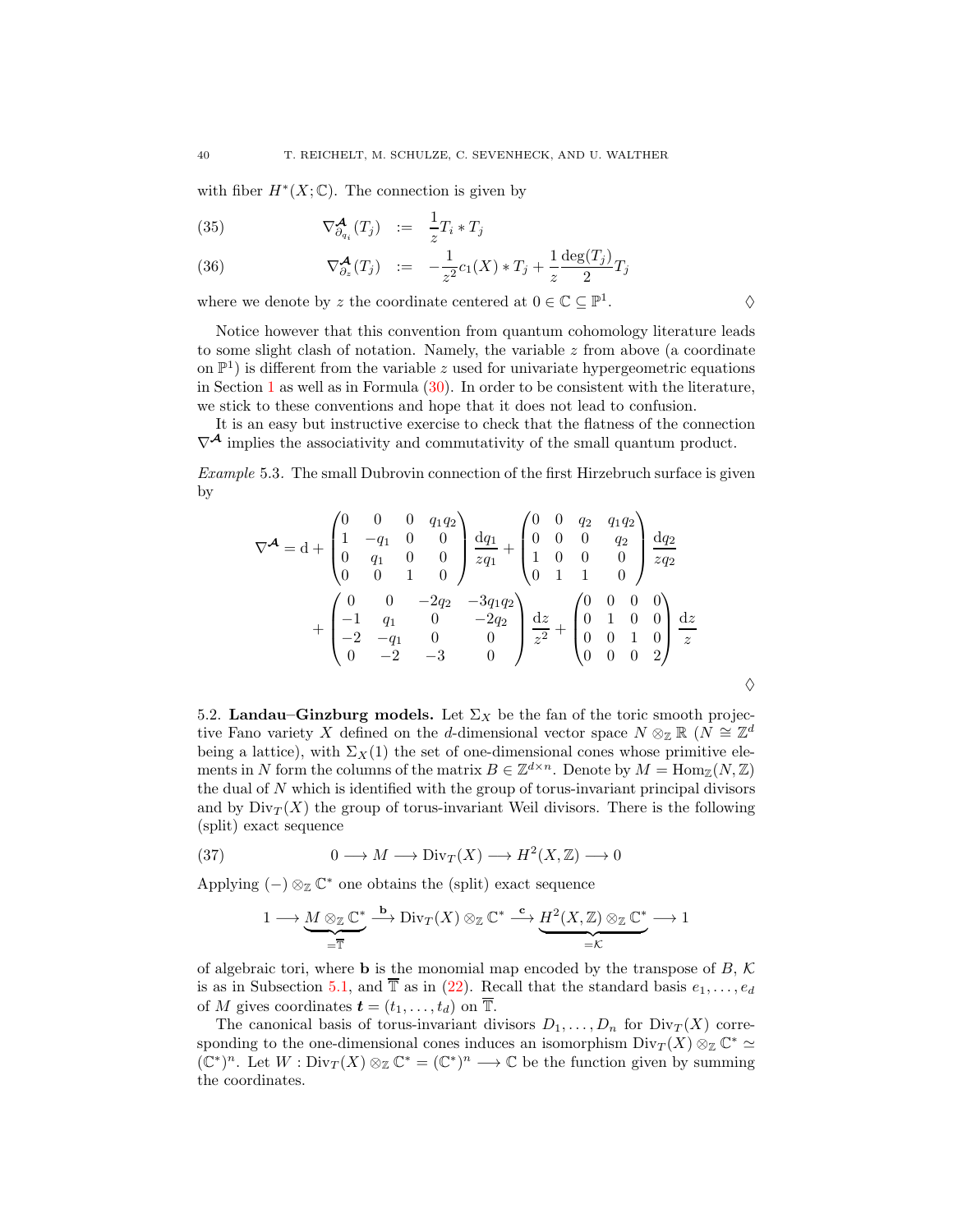<span id="page-40-2"></span>Definition 5.4. The Landau–Ginzburg model associated to the smooth, toric, Fano variety  $X$  is the map

$$
(W, \mathbf{c}): \text{Div}_T(X) \otimes_{\mathbb{Z}} \mathbb{C}^* \longrightarrow \mathbb{C} \times \mathcal{K}.
$$

If we view K as an abstract algebraic torus, defining the morphism  $(W, c)$  requires only the matrix B (that is, the generators of  $\Sigma_X(1)$ ), but not the full data of the fan  $\Sigma_X$ . We shall later wish to (partially) compactify K, as we have done before (see Formula  $(34)$ ). For this, we need to equip K with the coordinate system  ${q_i}_{i=1,\ldots,r}$ , corresponding to the basis  ${T_i}_{i=1,\ldots,r}$  on  $H^2(X;\mathbb{C})$ . The compactification is designed to contain the point  $q_1 = \ldots = q_r = 0$ , since there the quantum product collapses to the cup product. This will be the case if the basis  ${T_i}_{i=1,\ldots,r}$ of  $H^2(X;\mathbb{R})$  consists of nef classes (this choice has already been made above at the beginning of Subsection [5.1\)](#page-36-0). Hence, fixing such a good coordinate system  ${q_i}_{i=1,\dots,r}$  on K depends on the geometry of the toric variety  $X_{\Sigma}$  and not just on the ray generators given by the matrix  $B$  (see [\[RS15,](#page-56-6) Section 3.1] for a more detailed discussion).

Since [\(37\)](#page-39-1) splits, we can find a section of the map  $\text{Div}_T(X) \longrightarrow H^2(X, \mathbb{Z})$  which then induces a section

<span id="page-40-0"></span>(38) 
$$
\mathbf{s} \colon \mathcal{K} \longrightarrow \text{Div}_T(X) \otimes_{\mathbb{Z}} \mathbb{C}^*.
$$

Again, s, seen as a monomial map from  $(\mathbb{C}^*)^r$  to  $(\mathbb{C}^*)^n$ , will depend on the fan structure of  $\Sigma_X$  via the choice of coordinates on K. From now on, we will always fix such coordinates and consider K as the concrete r-dimensional torus  $(\mathbb{C}^*)^r$ . The isomorphism

$$
(\mathbf{b},\mathbf{s}):\overline{\mathbb{T}}\times\mathcal{K}\longrightarrow\mathrm{Div}_T(X)\otimes_{\mathbb{Z}}\mathbb{C}^*
$$

gives a different presentation of the Landau–Ginzburg model, namely as a family of Laurent polynomials

<span id="page-40-1"></span>(39) 
$$
\psi := (F, \text{pr}_2) : \overline{\mathbb{T}} \times \mathcal{K} \longrightarrow \mathbb{C} \times \mathcal{K}
$$

$$
(\mathfrak{t}_1, \dots, \mathfrak{t}_d, \mathfrak{q}_1, \dots, \mathfrak{q}_r) \mapsto (\sum_{j=1}^n \mathfrak{q}^{\mathbf{s}_j} \mathfrak{t}^{\mathbf{b}_j}, \mathfrak{q}_1, \dots, \mathfrak{q}_r)
$$

where  $S = (\mathbf{s}_1, \dots, \mathbf{s}_n) \in \mathbb{Z}^{r \times n}$  and  $B = (\mathbf{b}_1, \dots, \mathbf{b}_n) \in \mathbb{Z}^{d \times n}$  represent the maps **s** and b respectively.

<span id="page-40-3"></span>*Example* 5.5. We continue Example [5.1.](#page-37-1) The exact sequence  $(37)$  is given by

$$
0 \longrightarrow \mathbb{Z}^2 \xrightarrow{\begin{pmatrix} 1 & 0 \\ 0 & 1 \\ -1 & -1 \\ 0 & -1 \end{pmatrix}} \mathbb{Z}^4 \xrightarrow{\begin{pmatrix} 1 & 0 & 1 & -1 \\ 0 & 1 & 0 & 1 \end{pmatrix}} \mathbb{Z}^2 \longrightarrow 0
$$

where we have chosen the basis  $T_1 = [D_1], T_2 = [D_2]$  as a basis in  $H^2(X; \mathbb{Z})$ , as we did in Example [5.1.](#page-37-1) The Landau–Ginzburg model is given on the level of coordinate functions by

$$
(W, \mathbf{c}): \text{Div}_T(X) \otimes_{\mathbb{Z}} \mathbb{C}^* = (\mathbb{C}^*)^4 \longrightarrow \mathbb{C} \times (\mathbb{C}^*)^2 = \mathbb{C} \times \mathcal{K}
$$

$$
(\mathfrak{w}_1 + \dots + \mathfrak{w}_4, \frac{\mathfrak{w}_1 \mathfrak{w}_3}{\mathfrak{w}_4}, \mathfrak{w}_2 \mathfrak{w}_4) \leftrightarrow (\mathfrak{t}, \mathfrak{q}_1, \mathfrak{q}_2).
$$

 $\Diamond$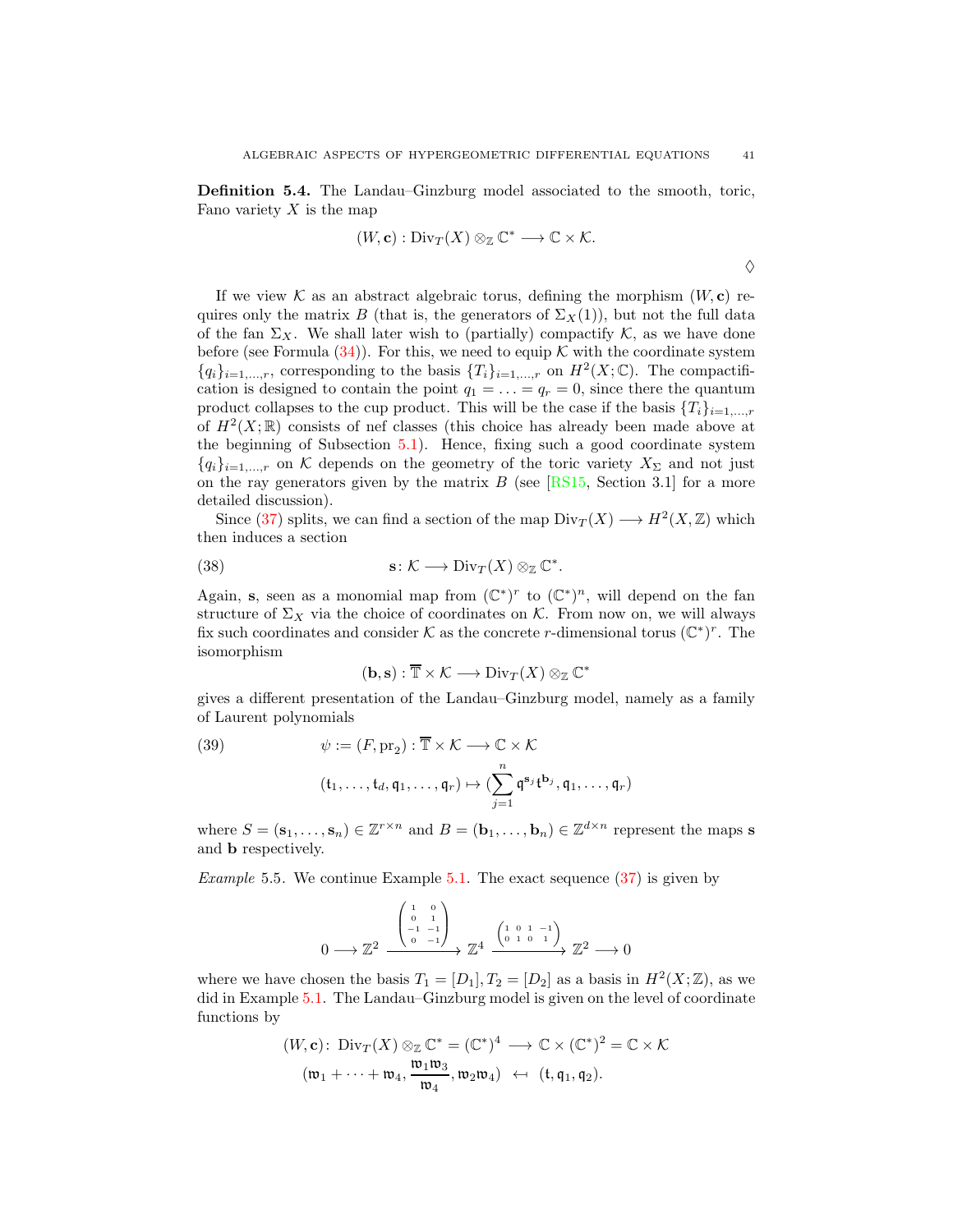The corresponding family of Laurent polynomials is

$$
\psi \colon \overline{\mathbb{T}} \times \mathcal{K} = (\mathbb{C}^*)^2 \times (\mathbb{C}^*)^2 \longrightarrow \mathbb{C} \times (\mathbb{C}^*)^2 = \mathbb{C} \times \mathcal{K}
$$

$$
(\mathfrak{t}_1, \mathfrak{t}_2, \mathfrak{q}_1, \mathfrak{q}_2) \mapsto (\mathfrak{q}_1 \mathfrak{t}_1 + \mathfrak{q}_2 \mathfrak{t}_2 + \frac{1}{\mathfrak{t}_1 \mathfrak{t}_2} + \frac{1}{\mathfrak{t}_2}, \mathfrak{q}_1, \mathfrak{q}_2),
$$

where we have chosen the section  $s : \mathcal{K} \longrightarrow Div_T(X)\otimes_{\mathbb{Z}} \mathbb{C}^*$  as the one induced from the map

$$
H^2(X;\mathbb{Z}) \cong \mathbb{Z}^2 \xrightarrow{\begin{pmatrix} 1 & 0 \\ 0 & 1 \\ 0 & 0 \end{pmatrix}} \mathbb{Z}^4 \cong \text{Div}_T(X).
$$

 $\Diamond$ 

It was conjectured by Givental (see, e.g.  $[Giv98]$ ) that oscillating integrals over Lefschetz thimbles with respect to the Landau–Ginzburg model give flat sections of the Dubrovin connection. An algebraic replacement of these oscillating integrals, localized and partially Fourier–Laplace transformed Gauß–Manin systems of the Landau–Ginzburg model.

We briefly explain this version of the ordinary Fourier–Laplace transformation functor (see Formula [\(19\)](#page-27-1) above). In the following,  $\mathscr{O}_{C_t \times C_\tau \times Y} \cdot \exp(-t\tau)$  denotes a free rank 1 module with twisted differential given by the product rule.

**Definition 5.6.** Given a smooth variety Y and a holonomic  $\mathscr{D}_{C\times Y}$ -module N, the localized, partial Fourier–Laplace transform of  $\mathcal N$  is the sheaf

<span id="page-41-0"></span>(40) 
$$
\mathrm{FL}_{Y}^{\mathrm{loc}} \mathscr{N} := (j_{z})_{+} j_{\tau}^{+}(p_{2})_{+} (p_{1}^{+} \mathscr{N} \otimes_{\mathscr{O}} \mathscr{O}_{\mathbb{C}_{t} \times \mathbb{C}_{\tau} \times Y} \cdot \exp(-t\tau)) [-1]
$$

where  $p_1: \mathbb{C}_t \times \mathbb{C}_\tau \times Y \longrightarrow \mathbb{C}_t \times Y$  and  $p_2: \mathbb{C}_t \times \mathbb{C}_\tau \times Y \longrightarrow \mathbb{C}_\tau \times Y$  are the indicated projections, and where  $j_{\tau}: \mathbb{C}_{\tau}^{*} \times Y \longrightarrow \mathbb{C}_{\tau} \times Y$  and  $j_{z}: \mathbb{C}_{\tau}^{*} \times Y \longrightarrow$  $(\mathbb{P}^1_\tau \setminus \{0\}) \times Y = \mathbb{C}_z \times Y$  are the canonical open embeddings with the understanding that  $z = 1/\tau$ .

The name "localized" comes from the fact that by using the direct image  $(j_z)_+,$ the action of z is invertible on the resulting module (and so is the action of  $\tau$ ).

The localized, partially Fourier–Laplace transformed Gauß–Manin system of the Landau–Ginzburg model  $\psi$  is then defined as

$$
\mathscr{G}^{\psi} := \mathrm{FL}_{\mathcal{K}}^{\mathrm{loc}} \mathscr{H}^{0}(\psi_{+} \mathscr{O}_{\overline{\mathbb{T}} \times \mathcal{K}}).
$$

It is an exercise (using the definition of the direct image functor, see, e.g. [\[HTT08,](#page-55-15) Sections 1.3, 1.5]) to show that the module of global sections  $G^{\psi}$  of  $\mathscr{G}^{\psi}$  has the following presentation in terms of relative differential forms

<span id="page-41-1"></span>
$$
G^{\psi} \simeq H^0 \left( \Omega^{\bullet + d}_{\overline{\mathbb{T}} \times \mathcal{K}/\mathcal{K}}[z^{\pm}], z\mathfrak{d} - \mathrm{d} F \wedge \right),
$$

where  $\mathfrak d$  is the differential on the complex  $\Omega_{\overline{X}\times\mathcal K/\mathcal K}^{\bullet+d}$ . Following an idea from singularity theory (see [\[Bri70,](#page-53-19) [Sai89,](#page-56-19) [Sab06\]](#page-56-20)), one defines the Fourier-Laplace transformed Brieskorn lattice by

(41) 
$$
G_0^{\psi} := H^0\left(\Omega^{\bullet+d}_{\mathbb{T}\times\mathcal{K}/\mathcal{K}}[z], z\mathfrak{d} - \mathrm{d}F\wedge\right) \subseteq G^{\psi}.
$$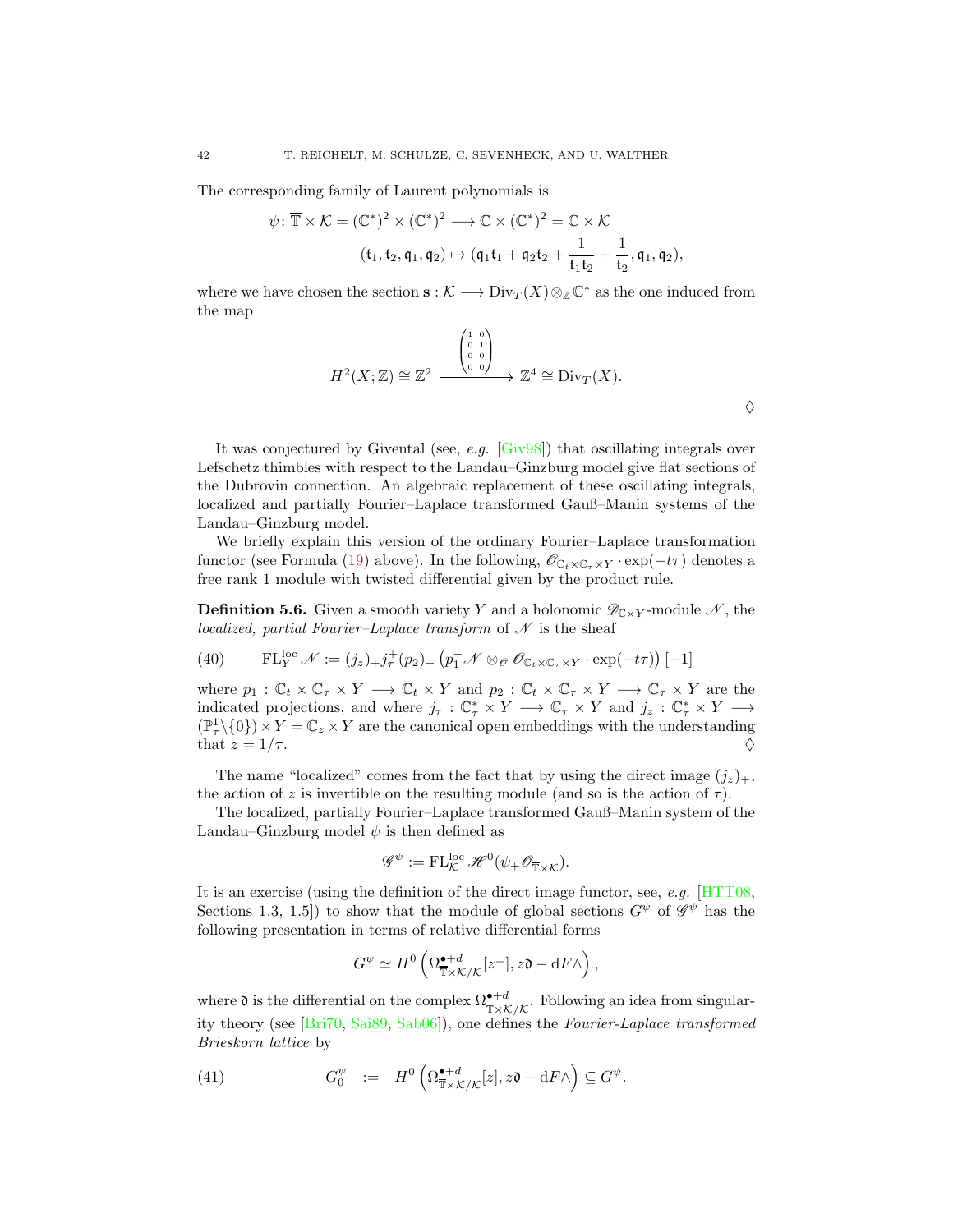We will see below, using GKZ-systems, that  $G_0^{\psi}$  is  $\mathscr{O}_{\mathbb{C}\times\mathcal{K}}$ -free. In order to connect  $\mathscr{G}^\psi$  to a GKZ-system we observe that the family of Laurent polynomials  $\psi$  is a pullback of a larger family

$$
\varphi \colon \overline{\mathbb{T}} \times \mathbb{C}^n \longrightarrow \mathbb{C} \times \mathbb{C}^n
$$

$$
((\mathfrak{t}_1, \dots, \mathfrak{t}_d), (\mathfrak{x}_1, \dots, \mathfrak{x}_n)) \mapsto (-\sum_{j=1}^n \mathfrak{x}_j \mathfrak{t}^{\mathbf{b}_j}, (\mathfrak{x}_1, \dots, \mathfrak{x}_n))
$$

by the map

<span id="page-42-0"></span>(42)

$$
\iota\colon \mathbb{C}\times \mathcal{K} \xrightarrow{\mathrm{id}\times (-\mathbf{s})} \mathbb{C}\times \mathrm{Div}_T(X)\otimes_{\mathbb{Z}}\mathbb{C}^* \xrightarrow{\simeq} \mathbb{C}\times (\mathbb{C}^*)^n \xrightarrow{\text{can}} \mathbb{C}\times \mathbb{C}^n
$$

where  $\mathbf{s}: \mathcal{K} \hookrightarrow \text{Div}_T(X) \otimes_{\mathbb{Z}} \mathbb{C}^* \cong (\mathbb{C}^*)^n$  is as in [\(38\)](#page-40-0) and the middle map is the identification induced from the standard basis on M.

In Theorem [4.4](#page-29-3) we have connected the Gauß–Manin system of  $\varphi$  to a GKZ system via the 4-term sequence

$$
0 \to H^{d-1}(\overline{\mathbb{T}};\mathbb{C}) \otimes_{\mathscr{O}} \mathscr{O}_{\mathbb{C}^{n+1}} \to \mathscr{H}^0(\varphi_+ \mathscr{O}_{\overline{\mathbb{T}} \times \mathbb{C}^n}) \to \mathscr{M}_A(0) \to H^d(\overline{\mathbb{T}};\mathbb{C}) \otimes_{\mathscr{O}} \mathscr{O}_{\mathbb{C}^{n+1}} \to 0,
$$

where  $A \in \mathbb{Z}^{(d+1)\times(n+1)}$  is the homogenization of the matrix B constructed from the ray generators of the fan  $\Sigma_X$ . Since the outer two terms are free  $\mathscr{O}_{\mathbb{C}^{n+1}}$ -modules, they are in the kernel of the localized partial Fourier–Laplace transform. Indeed, on the level of global sections,  $FL_Y^{loc}$  is the composition the localization at  $\partial_t$  with the ordinary Fourier–Laplace transformation  $FL_Y$ , and  $\mathbb{C}[t] = D_t/D_t \cdot \partial_t$  naturally localizes to zero. Thus, the localized partial Fourier–Laplace transform being the composition of two exact functors, the previous display implies

$$
\mathscr{G}^{\varphi} = \mathrm{FL}_{\mathbb{C}^n}^{\mathrm{loc}} \mathscr{H}^0(\varphi_+ \mathscr{O}_{\mathbb{T} \times \mathbb{C}^{n-1}}) \simeq \mathrm{FL}_{\mathbb{C}^n}^{\mathrm{loc}}(\mathscr{M}_A(0)).
$$

The module of global sections of  $\mathrm{FL}^{\mathrm{loc}}_{\mathbb{C}^n}(\mathscr{M}_A(0))$  is the cyclic left module  $D_{\mathbb{C}\times\mathbb{C}^n}[z^{\pm}]/I$ over the ring

$$
D_{\mathbb{C}\times\mathbb{C}^n}[z^{\pm}] := \mathbb{C}[z^{\pm}, x_1, \ldots, x_n] \langle \partial_z, \partial_{x_1}, \ldots, \partial_{x_n} \rangle,
$$

where I is generated by the operators  $E_0$ ,  $(E_i)_{i=1,\dots,d}$ ,  $(\Box_{\mathbf{u}})_{\mathbf{u}\in\text{ker}(B)}$  from Equation [\(29\)](#page-32-2). We like to compare this computation to a presentation for the Fourier-Laplace transformed Brieskorn lattice  $\mathscr{G}_0^{\varphi} \subseteq \mathscr{G}^{\varphi}$  for the map  $\varphi$  instead of  $\psi$ . For this, we use again the Rees ring  $R_{\mathbb{C}\times\mathbb{C}^n} = \mathbb{C}[z, x_1, \ldots, x_n] \langle z^2 \partial_z, z \partial_{x_1}, \ldots, z \partial_{x_n} \rangle$ from Equation [\(28\)](#page-31-2). The module of global sections of the Fourier-Laplace transformed Brieskorn lattice  $G_0^{\varphi}$  can then be described as  $R_{\mathbb{C}\times\mathbb{C}^n}/H_B^z(0)$ , recalling from Section [4](#page-25-0) that  $H_B^z(0)$  is the left  $R_{\mathbb{C}\times\mathbb{C}^n}$ -ideal generated by the operators  $\widehat{E}_0, (\widehat{E}_i)_{i=1,\ldots,d}, (\widehat{\Box}_{\mathbf u})_{\mathbf u \in \ker(B)}.$ 

Using techniques borrowed from [\[Ado94\]](#page-52-1) one can show:

<span id="page-42-1"></span>Lemma 5.7. [\[RS15,](#page-56-6) Lemma 2.12] The restriction of the Fourier-Laplace transformed Brieskorn lattice  $\mathscr{G}_0^{\varphi}$  to the Zariski open subset  $\mathbb{C} \times (\mathbb{C}^*)^n \subseteq \mathbb{C} \times \mathbb{C}^n$  is a free  $\mathscr{O}_{\mathbb{C}\times(\mathbb{C}^*)^n}$ -module.

One can prove by base change that the Fourier-Laplace transformed Brieskorn lattice  $\mathscr{G}_0^{\varphi}$  is the inverse image of  $\mathscr{G}_0^{\psi}$  under the map  $\iota$  in [\(42\)](#page-42-0). We therefore arrive at the following result where, for  $\mathbf{u} \in \text{ker}(B)$ , we read it as an element of  $H_2(X; \mathbb{C})$ via the dual of the sequence [\(37\)](#page-39-1):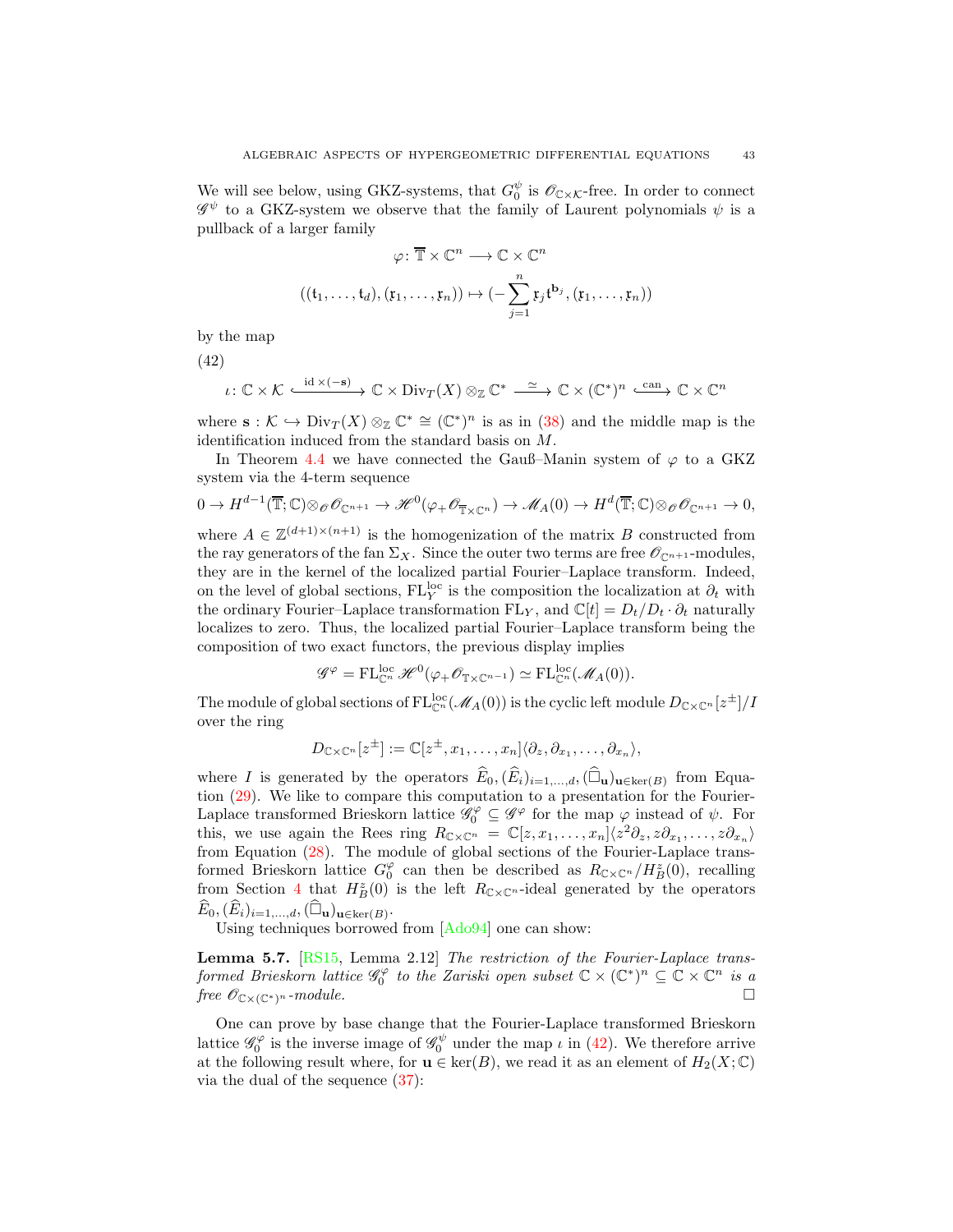Parallel to  $\mathcal{R}_{\mathbb{C}\times\mathbb{C}^n}$  from [\(28\)](#page-31-2), we define

$$
R_{\mathbb{C}\times\mathcal{K}}:=\mathbb{C}[z,q_1^{\pm},\ldots,q_r^{\pm}]\langle z^2\partial_z,z\partial_{q_1},\ldots,z\partial_{q_r}\rangle
$$

and denote by  $\mathscr{R}_{\mathbb{C}\times\mathcal{K}}$  the associated sheaf on  $\mathbb{C}\times\mathcal{K}$ .

<span id="page-43-0"></span>**Proposition 5.8.** The localized Fourier-Laplace transformed Brieskorn lattice  $\mathscr{G}_0^{\psi}$ is  $\mathscr{O}_{C\times K}$ -free. As a sheaf over  $\mathscr{R}_{C\times K}$ , it is isomorphic to the cyclic module  $\mathscr{R}_{C\times K}/\mathscr{J}$ where the left ideal  $\mathscr J$  is generated by (here, **u** runs through ker(B) and  $\{q_a\}_{a=1...,r}$ are coordinates on  $K$  as always)

$$
\widetilde{E} := z^2 \partial_z + \sum_{a=1}^r c_1(X)_{a} z q_a \partial_{q_a}
$$
\n
$$
\widetilde{\Box}_{\mathbf{u}} := \left( \prod_{a: T_a(\mathbf{u}) > 0} q_a^{T_a(\mathbf{u})} \right) \prod_{j: u_j < 0} \prod_{\nu=0}^{-u_j - 1} \left( \sum_{a=1}^r [D_i]_a z q_a \partial_{q_a} - \nu z \right)
$$
\n
$$
- \left( \prod_{a: T_a(\mathbf{u}) < 0} q_a^{-T_a(\mathbf{u})} \right) \prod_{j: u_j > 0} \prod_{\nu=0}^{u_j - 1} \left( \sum_{a=1}^r [D_i]_a z q_a \partial_{q_a} - \nu z \right)
$$

where  $[D_i] = \sum_{a=1}^{r} [D_i]_a T_a$  and  $c_1(X) = \sum_{a=1}^{r} c_1(X)_a T_a$ . Set

$$
R_{\mathbb{C}\times\overline{\mathcal{K}}}^{\log} := \mathbb{C}[z,q_1,\ldots,q_r]\langle z^2\partial_z,zq_1\partial_{q_1},\ldots,zq_r\partial_{q_r}\rangle
$$

and denote by  $\mathscr{R}^{\log}_{\mathbb{C}\times\mathbb{C}}$  $\frac{\log}{\log \kappa}$  the associated sheaf on  $\mathbb{C} \times \overline{\mathcal{K}}$ . Then the following statements on some cyclic  $\mathscr{R}^{\log}_{\mathbb{C}\times\mathbb{C}}$  $\frac{\log \mathcal{L}}{\mathcal{C} \times \mathcal{K}}$ -modules are proved in [\[RS15\]](#page-56-6) using methods from toric geometry, including the notions of primitive collections and relations (see, e.g., [\[CvR09,](#page-53-20) [CLS11\]](#page-53-21)).

<span id="page-43-1"></span>**Proposition 5.9.** Let  $\mathscr{J}^{\text{log}} \subseteq \mathscr{R}^{\text{log}}$  be the left ideal generated by  $\widetilde{E}$  and  $\widetilde{\Box}_{\mathbf{u}}$  from Proposition [5.8.](#page-43-0) Then

 $\bullet$   $\mathscr{R}^{\log}_{\mathbb{C}\times}$  $\int_{\mathbb{C}\times\overline{\mathcal{K}}}^{log}/\mathscr{J}^{log}$  is  $\mathscr{O}_{\mathbb{C}\times\overline{\mathcal{K}}}$ -free.

$$
\bullet \ (\mathscr{R}_{\mathbb{C}\times \overline{\mathcal{K}}}^{\log}/\mathscr{J}^{\log})_{|\mathbb{C}\times \mathcal{K}} \simeq \mathscr{R}_{\mathbb{C}\times \mathcal{K}}/\mathscr{J}.
$$

In order to construct an object which matches the small Dubrovin connection coming from the Gromov–Witten invariants of  $X$  we have to go one step further. Recall that the small Dubrovin connection [\(35\)](#page-39-2) is a family of vector bundles on  $\mathbb{P}^1$ , parameterized by  $\overline{\mathcal{K}}$ , equipped with a certain connection operator. As of yet, starting from the Landau–Ginzburg model  $\psi$  from [\(39\)](#page-40-1) of X, we have constructed a vector bundle  $\mathscr{R}^{\log}_{\subsetfty}$  $\frac{\log \log n}{\log \log \log n}$  on  $\mathbb{C} \times \overline{\mathcal{K}}$  with a differential structure, and it is easily verified that the behavior along the poles  $(\{0\}\times\overline{\mathcal{K}})\cup(\mathbb{C}\times(\overline{\mathcal{K}}\setminus\mathcal{K}))$  of the connection operators on both bundles are of the same type. If we want to compare  $\mathscr{R}^{\log}_{\subsetfty}$  $\frac{\log}{\mathbb{C}\times \overline{\mathcal{K}}}/\mathscr{J}^{\text{log}}$ to the small Dubrovin connection, it thus remains to extend this bundle (together with its connection operator) over the divisor  $\{\infty\} \times \overline{\mathcal{K}}$  to all of  $\mathbb{P}^1 \times \overline{\mathcal{K}}$ . This is of course always possible if no other condition is imposed. However, if we want to reconstruct the Dubrovin connection, this extension needs to satisfy two strong conditions simultaneously: the resulting object must be a family of trivial  $\mathbb{P}^1$ bundles and the connection must have a logarithmic pole at infinity. Fulfilling both requirements is not always possible, and goes under the name (Riemann-Hilbert- )Birkhoff problem; for a modern account see [\[Sab98,](#page-56-21) Chapter IV]. However, under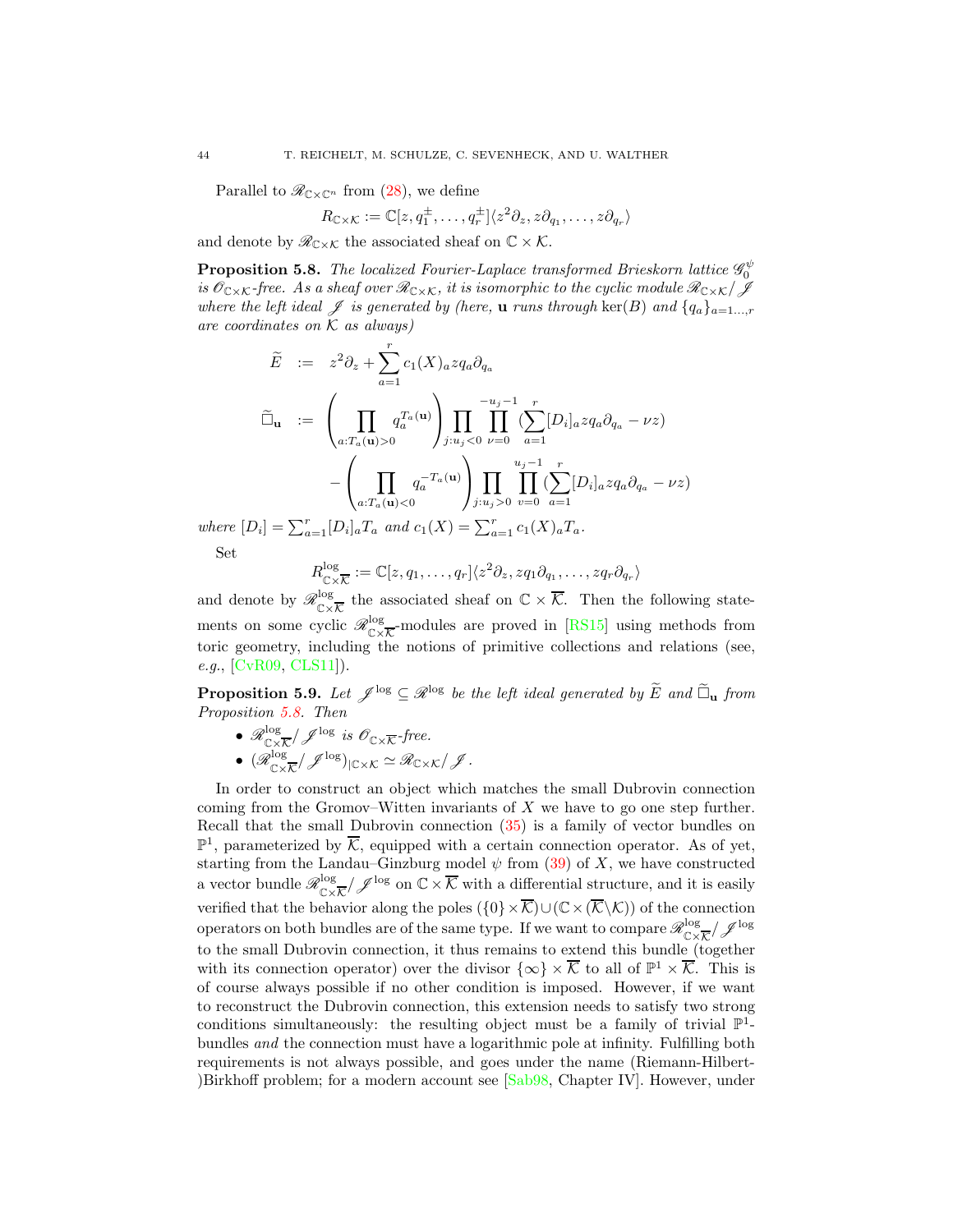the current circumstances, a solution to the Birkhoff problem can be found locally near the boundary  $\overline{\mathcal{K}}\backslash\mathcal{K}$ , as the following result shows.

<span id="page-44-1"></span>**Theorem 5.10.** ( $[RS15,$  Proposition 3.10]) There exists a Zariski open neighborhood U of  $0 \in \overline{\mathcal{K}}$  and sections  $Q_0, \ldots, Q_s$  of  $(\mathscr{R}_{\mathbb{C}\times\mathbb{C}}^{\log})$  $\frac{\log_{\text{C}}\times\text{C}}{\text{C}\times\text{C}}$   $\mathscr{I}^{\log_{\text{C}}\times\text{C}}$  which extend  $(\mathscr{R}^{\log}_{\cap}$  $\frac{\log_{100}(\text{C})}{\log_{10}(\text{C})}$  (*C* as a (trivial) holomorphic vector bundle over  $\mathbb{P}^1 \times U$ , called  $H^{\mathcal{B}}$ , such that the associated connection  $\nabla^{\mathcal{B}}$  has a logarithmic pole along the normal crossing divisor  $({z = \infty} \times U) \cup (\mathbb{P}_z^1 \times (\overline{\mathcal{K}} \setminus \mathcal{K}))$ .

With all these preparations, we can state the following result, which can be considered as the Hodge theoretic mirror statement for smooth toric Fano varieties.

<span id="page-44-2"></span>**Theorem 5.11.** ( $[RS15,$  Proposition 4.10]) Let, as before, X be a smooth projective toric Fano variety,  $(H^{\mathcal{A}}, \nabla^{\mathcal{A}})$  the small Dubrovin connection and  $(H^{\mathcal{B}}, \nabla^{\mathcal{B}})$  the solution to the Birkhoff problem from Theorem [5.10.](#page-44-1) Then there is an isomorphism of holomorphic bundles over  $\mathbb{P}^1 \times U$  with meromorphic connections

$$
(H^{\mathcal{A}},\nabla^{\mathcal{A}})_{|\mathbb{P}^1\times U}\simeq (H^{\mathcal{B}},\nabla^{\mathcal{B}}).
$$

We remark that in [\[RS15,](#page-56-6) Proposition 4.10] a similar result for the more general case of weak Fano toric manifolds is given, albeit with a weaker conclusion: the extension  $H^{\mathcal{B}}$  there only exists on an analytic open subset of K (see the remark after [\[RS15,](#page-56-6) Proposition 3.10]).

*Example* 5.12. When X is the Hirzebruch  $F_1$  surface, the Fourier-Laplace transformed Brieskorn lattice of the Landau–Ginzburg model is given by

$$
G_0^{\psi} \simeq \mathbb{C}[z, q_1^{\pm}, q_2^{\pm}] \langle z^2 \partial_z, z \partial_{q_1}, z \partial_{q_2} \rangle / J
$$

where the left ideal  $J$  is generated by the operators

$$
\tilde{E} = z^2 \partial_z + z q_1 \partial_{q_1} + 2 z q_2 \partial_{q_2}, \quad \tilde{\Box}_{\mathbf{u}_1} = (z q_1 \partial_{q_1})^2 + q_1 (z q_1 \partial_{q_1}) - q_1 (z q_2 \partial_{q_2}), \n\tilde{\Box}_{\mathbf{u}_2} = (z q_1 \partial_{q_1})^2 (z q_2 \partial_{q_2}) - q_1 q_2, \quad \tilde{\Box}_{\mathbf{u}_3} = -(z q_1 \partial_{q_1}) (z q_2 \partial_{q_2}) + (z q_2 \partial_{q_2})^2 - q_2,
$$

where  $\mathbf{u}_1 = (1, 0, 1, -1), \mathbf{u}_2 = (1, 1, 1, 0), \mathbf{u}_3 = (0, 1, 0, 1)$  generate the integer kernel of B.

The logarithmic extension is equal to  $\mathbb{C}[z,q_1,q_2]\langle z^2\partial_z, zq_1\partial_{q_1}, zq_2\partial_{q_2}\rangle/J^{\log}$  where  $J^{\log}$  is generated by the same operators as J.

The basis which solves the (Riemann-Hilbert)-Birkhoff problem is  $Q_0 = 1, Q_1 =$  $zq_1\partial q_1, Q_2 = zq_2\partial_{q_2}, Q_3 = (zq_1\partial_{q_1})(zq_2\partial_{q_2}).$  These sections are identified with the sections  $T_0, T_1, T_2, T_3$  of  $H^{\mathcal{A}}$  under the mirror isomorphism from Theorem [5.11.](#page-44-2)  $\diamond$ 

<span id="page-44-0"></span>5.3. Reduced quantum  $\mathscr{D}$ -modules and intersection cohomology. In this section, we are going to discuss a mirror statement that concerns weak Fano smooth complete intersections inside smooth projective toric, possibly non-Fano, varieties. From the point of view of physics, this is an even more important class of examples than the one considered previously since it includes Calabi–Yau manifolds that are subvarieties of toric manifolds, although they are not toric themselves. The most prominent example, namely, the quintic in  $\mathbb{P}^4$  (where the first enumerative predictions using the mirror symmetry principle were made, see [\[CdlOGP91\]](#page-53-18)) is of this type. We will discuss a non-affine version of the Landau–Ginzburg models introduced above. The mirror statement that we aim for will relate (part of) the quantum cohomology of the complete intersection subvariety to the lowest weight filtration step of a GKZ-system. It follows from the results in Section [4.3](#page-29-0) that the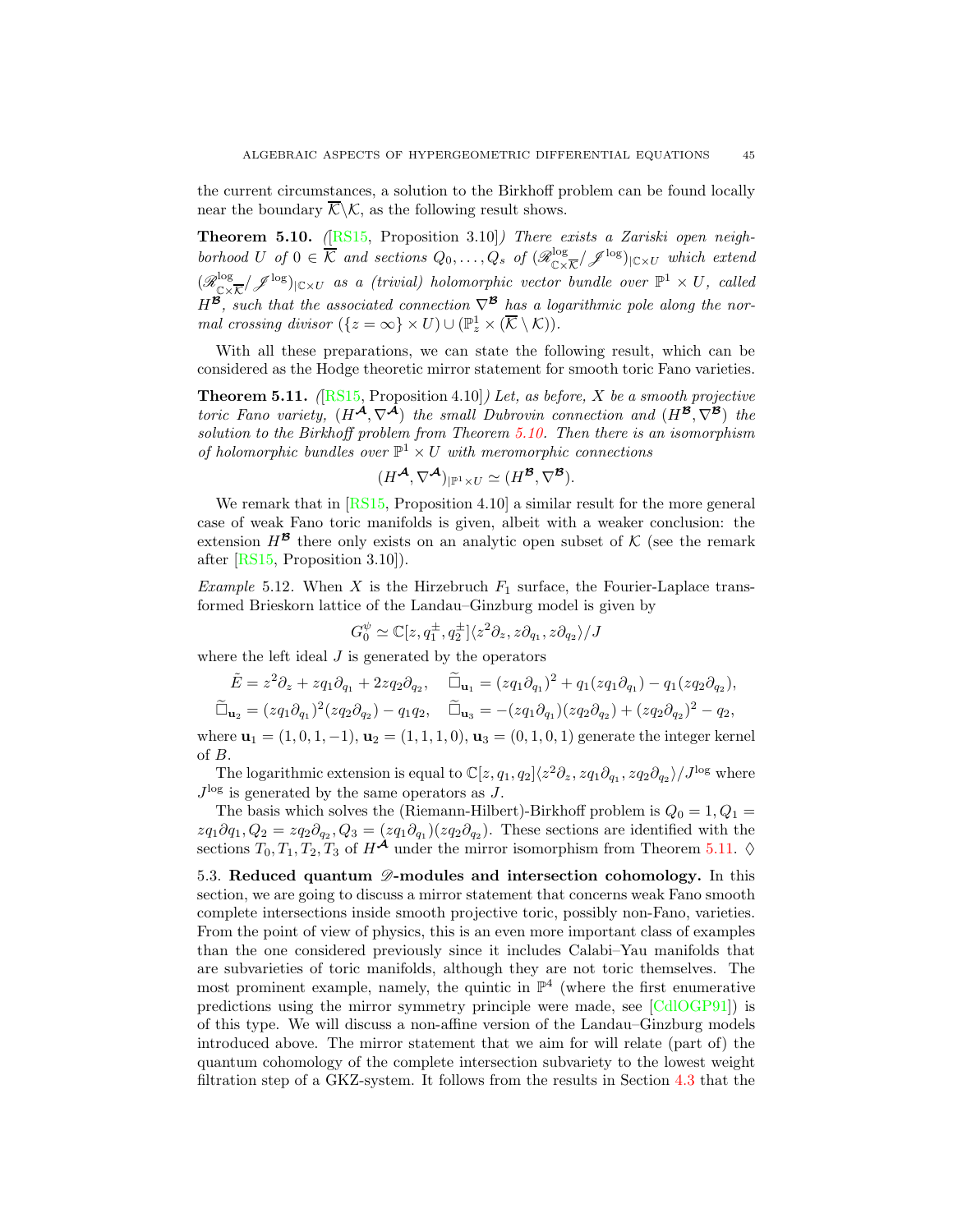lowest weight filtration step is a single intersection cohomology  $\mathscr{D}$ -module which arises as the image under a natural morphism from the holonomic dual of the GKZ system to the GKZ system itself. In the cases we discuss here this holonomic dual is isomorphic to a GKZ system with the same matrix  $A$  but different parameter vector  $\beta$ . Hence the intersection cohomology  $\mathscr{D}$ -module can be described as the image of a morphism between two GKZ-systems by a contiguity morphism. Our main reference in this section is [\[RS17\]](#page-56-7). We start with setting the notation.

<span id="page-45-1"></span>Notation 5.13. As before,  $X$  will be a smooth projective toric variety of Picard rank r attached to the fan  $\Sigma_X$  of dimension d, whose primitive rays form the columns of the matrix  $B$ . In contrast to the previous case we do in this subsection not make any positivity assumption on X here. Let  $\mathscr{O}(L_1), \ldots, \mathscr{O}(L_c)$  be globally generated line bundles; since X is toric, this amounts to asking that each  $L_i$  be nef—their classes should lie in the nef cone in  $H^2(X,\mathbb{R})$ . We shall assume also that

(43) 
$$
-K_X - L_1 - \ldots - L_c \text{ is nef.}
$$

If  $D_1, \ldots, D_n$  are the torus invariant divisors on X we can write

(44) 
$$
L_j = \sum_{i=1}^n d_{ij} D_j
$$

for suitable non-negative integers  $d_{ij}$ . Set

<span id="page-45-0"></span>
$$
\mathscr{E}:=\mathscr{O}(L_1)\oplus\ldots\oplus\mathscr{O}(L_c),
$$

and consider a generic global section  $\gamma \in \Gamma(X, \mathscr{E})$ . Our assumptions imply that

$$
Y := \gamma^{-1}(0) \subset X
$$

is a smooth complete intersection subvariety for which  $-K_Y$  is nef; we call this property *weak Fano*. property weak Fano.

In this paragraph we briefly review a variant of the above quantum product that is designed to encode enumerative information about stable maps to  $Y$ . The first point is that one can generalize the definition of Gromov–Witten invariants [\(5.1\)](#page-36-0) to the *twisted* (three-point) *GW-invariants*; these are also maps from  $H^*(X, \mathbb{Q})^{\otimes 3} \to$ Q, but Chern classes of certain tautological bundles (on the moduli space of stable maps) derived from  $\mathscr E$  come into play. We denote by  $\langle I_{0,3,\beta}\rangle(\gamma_1, \gamma_2, \tilde{\gamma}_3) \in \mathbb Q$  the value of such a three point twisted GW-invariant for given cohomology classes  $\gamma_1, \gamma_2, \gamma_3 \in H^*(X, \mathbb{Q})$  (see, e.g. [\[RS17,](#page-56-7) Section 4.1] for a more detailed discussion, including an explanation for the process  $\gamma_3 \rightsquigarrow \tilde{\gamma}_3$ ). Then one defines in complete analogy to Formula [\(33\)](#page-36-1) the twisted (small) quantum product by

<span id="page-45-2"></span>(45) 
$$
\gamma_1 \stackrel{\text{tw}}{\ast} \gamma_2 := \sum_{a=0}^s \sum_{\beta \in H_2(X,\mathbb{Z})} q^{\beta} \langle I_{0,3,\beta} \rangle (\gamma_1, \gamma_2, \widetilde{T}_a) T^a,
$$

where, as before, q are coordinates on K and  $q^{\beta} := \exp(\delta(\beta))$  for  $\beta \in H_2(X; \mathbb{C})$ .

We now follow the definition of the small Dubrovin connection, Equation  $(35)$ , and define the *twisted quantum*  $\mathscr{D}\text{-module}$ *, denoted by*  $QDM(X, \mathscr{E})$ *, as the vector* bundle on  $\mathbb{P}^1 \times \mathcal{K}$  with fiber  $H^*(X; \mathbb{C})$  together with the connection given by

$$
\nabla_{\partial_{q_i}}^{\text{tw}} T_j := \frac{1}{z} T_i \stackrel{\text{tw}}{*}{} T_j
$$
\n
$$
\nabla_{z\partial_z}^{\text{tw}} T_j := -\frac{1}{z} (t_0 T_0 + c_1(X) - c_1(\mathscr{E})) \stackrel{\text{tw}}{*}{} T_j + \frac{\deg(T_j) - \dim(X) + \text{rk}(\mathscr{E})}{2} T_j
$$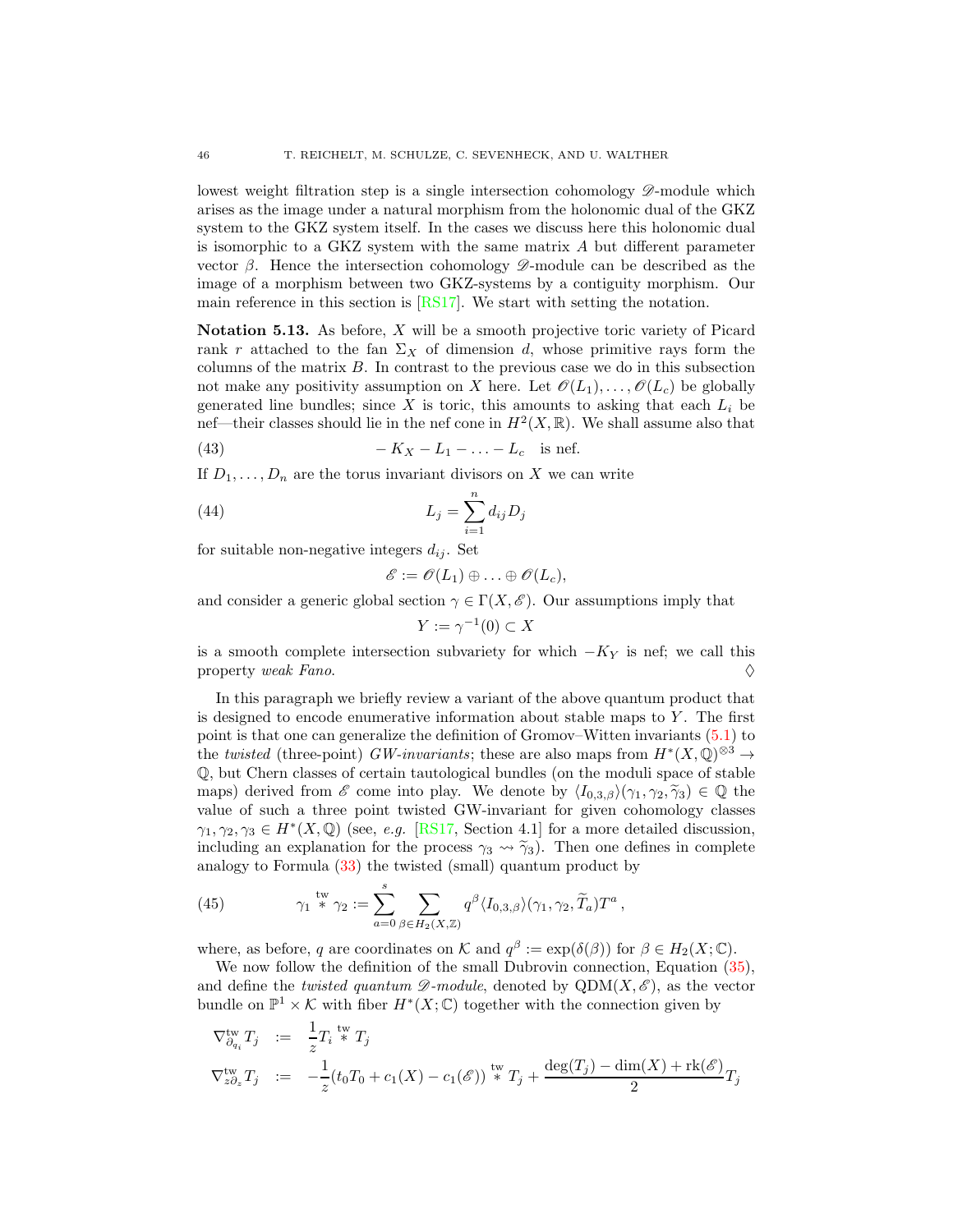Notice that, unlike in the Fano case discussed in Subsection [5.2,](#page-39-0) the convergence of the twisted quantum product is not automatic. We will therefore later restrict to some analytic neighborhood  $U \subset \mathcal{K}$  of the point  $q_1 = \ldots = q_r = 0$  in  $\overline{\mathcal{K}}$ , on which tw ∗ is convergent.

As we are interested in enumerative information about maps to  $Y := \gamma^{-1}(0)$ , the cohomology space  $H^*(X; \mathbb{C})$  is not a well suited object for a quantum cohomology theory of  $Y$ . We therefore consider the Gysin morphism

$$
m_{\mathscr{E}}: H^*(X) \longrightarrow H^*(X)
$$
  

$$
\alpha \longrightarrow c_{top}(\mathscr{E}) \cup \alpha
$$

and define the *reduced cohomology* of  $(X, \mathscr{E})$  to be

$$
\overline{H^*(X)} := H^*(X) / \ker(m_{\mathscr{E}}).
$$

One checks that the twisted quantum  $\mathscr{D}$ -module QDM(X,  $\mathscr{E}$ ) has a quotient bundle  $\overline{\text{QDM}}(X,\mathscr{E})$  with fiber  $\overline{H^*(X)}$ , and that the connection  $\nabla^{\text{tw}}$  on  $\text{QDM}(X,\mathscr{E})$ descends to  $\overline{QDM}(X,\mathscr{E})$ . We call this vector bundle on  $\mathbb{P}^1 \times \mathcal{K}$  with connection  $(\overline{QDM}(X, \mathscr{E}), \nabla^{\text{tw}})$  the reduced quantum  $\mathscr{D}\text{-module}$  (see [\[RS17,](#page-56-7) Definition 4.3] for more details).

We proceed by describing the relevant Landau–Ginzburg models attached to the given data  $(X, \mathscr{E})$ . Denote by  $\mathscr{E}^{\vee}$  the dual bundle of  $\mathscr{E}$ , and by

$$
\mathbb{V} := \mathbb{V}(\mathscr{E}^{\vee}) \stackrel{\pi}{\longrightarrow} X
$$

its total space. Then  $V$  is a (non-compact) toric variety, whose fan

$$
\Sigma_{\mathbb{V}} \subseteq (N \oplus \mathbb{Z}^c) \otimes_{\mathbb{Z}} \mathbb{R}
$$

is given as follows: The set of rays of  $\Sigma_{V}$  are the columns of the matrix

(46) 
$$
B' = (\mathbf{b}'_1, \dots, \mathbf{b}'_{n+c}) := \left(\frac{B}{(d_{ji})} \middle| \frac{0_{n,c}}{\mathrm{Id}_c}\right) \in \mathbb{Z}^{(d+c)\times(n+c)},
$$

where B is the  $d \times n$ -matrix constructed from the primitive rays in  $\Sigma_X$  and where  $d_{ji}$  are as in [\(44\)](#page-45-0). Then the fan  $\Sigma_{\mathbb{V}}$  consists of all cones

<span id="page-46-1"></span>
$$
\mathbb{R}_{\geq 0} \mathbf{b}'_{i_1} + \ldots + \mathbb{R}_{\geq 0} \mathbf{b}'_{i_k} + \mathbb{R}_{\geq 0} \mathbf{b}'_{j_1} + \ldots + \mathbb{R}_{\geq 0} \mathbf{b}'_{j_\ell}
$$

such that  $\mathbb{R}_{\geq 0}$ **b**<sub>i<sub>1</sub></sub> + . . . +  $\mathbb{R}_{\geq 0}$ **b**<sub>i<sub>k</sub></sub>  $\in \Sigma_X$  and  $j_1, \ldots, j_\ell \in \{n+1, \ldots, n+c\}$ . Notice that we have  $H^2(\mathbb{V}; \mathbb{Z}) \cong H^2(X, \mathbb{Z}) \cong \mathbb{Z}^r$  and that  $\text{Div}_T(\mathbb{V}) \cong \mathbb{Z}^{n+c}$ . Similarly to the discussion in Section [5.2](#page-39-0) we then consider a family of Laurent polynomials associated to these toric data.

<span id="page-46-2"></span>**Definition 5.14.** ([\[RS17,](#page-56-7) Definition 6.3.]) Let  $(X, \mathscr{E})$  be as in Notation [5.13](#page-45-1) and consider the complexified Kähler moduli space  $\mathcal{K} \cong H^2(X;\mathbb{Z}) \otimes_{\mathbb{Z}} \mathbb{C}^* \cong H^2(\mathbb{V};\mathbb{Z}) \otimes_{\mathbb{Z}}$  $\mathbb{C}^*$  of both X and V. Write  $\overline{\mathbb{T}}_{\mathbb{V}} := (\mathbb{C}^*)^{d+c}$  for the  $(d+c)$ -dimensional torus. Then the affine Landau–Ginzburg model of  $(X, \mathscr{E})$  is the morphism

 $\overline{\phantom{0}}$ 

<span id="page-46-0"></span>(47) 
$$
\psi = (F, \text{pr}_2) : \overline{\mathbb{T}}_V \times \mathcal{K}^\circ \longrightarrow \mathbb{C} \times \mathcal{K}^\circ
$$
  
(48)  $\left(\begin{array}{ccc} n & n \end{array}\right) \longrightarrow \left(\begin{array}{ccc} n & n+c \end{array}\right)$ 

(48) 
$$
(\mathfrak{y}, \mathfrak{q}) \longrightarrow \left(-\sum_{j=1}^n \mathfrak{q}^{\mathbf{s}'_j} \cdot \mathfrak{y}^{\mathbf{b}'_j} + \sum_{j=n+1}^{n+c} \mathfrak{q}^{\mathbf{s}'_i} \cdot \mathfrak{y}^{\mathbf{b}'_i}, \mathfrak{q}\right),
$$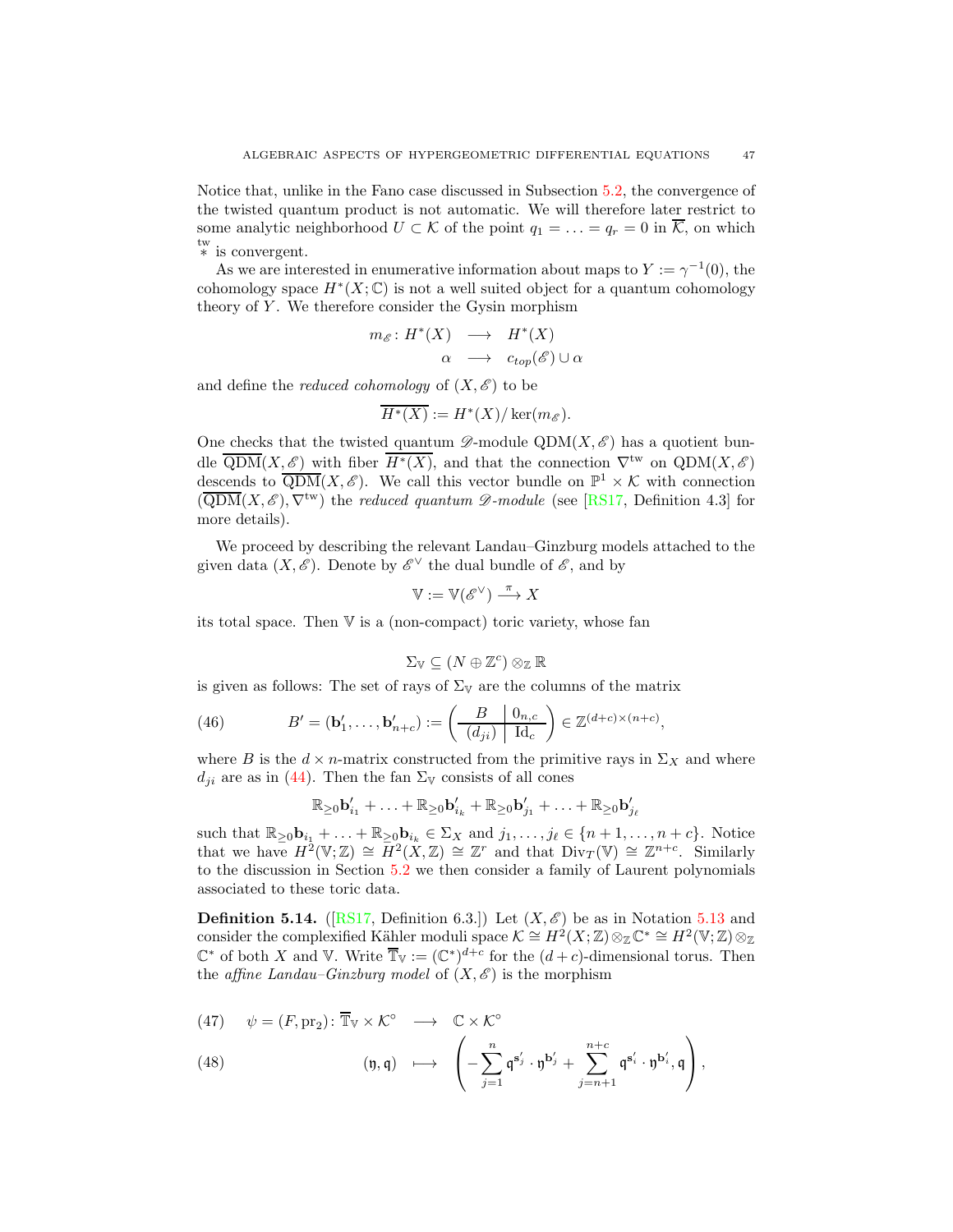where

$$
\mathcal{K}^\circ \subseteq \mathcal{K}
$$

is a Zariski open subset on which the Laurent polynomials  $\psi(-, q)$  satisfy a non-degeneracy condition (see [\[RS17,](#page-56-7) Section 3.2]) and where  $(s'_1, \ldots, s'_{n+c}) \in \mathbb{Z}^{r \times (n+c)}$ is a section of the projection  $Div_T(\mathbb{V}) \to H^2(X, \mathbb{Z})$ .

One can establish a mirror symmetry theorem for the twisted quantum  $\mathscr{D}$ -module which involves the affine Landau–Ginzburg model, very much in the same spirit (without looking at logarithmic extensions over the boundary  $\overline{\mathcal{K}}\setminus\mathcal{K}$  though, and also neglecting the extension to families of bundles over  $\mathbb{P}^1$ ) as Theorem [5.11](#page-44-2) above (see [\[RS17,](#page-56-7) Theorem 6.13, 6.16] and also [\[Moc15b\]](#page-56-13)). However, in order to reconstruct the reduced quantum  $\mathscr{D}\text{-module } \overline{\text{QDM}(X,\mathscr{E})}$ , we are forced to look at a compactification of the morphism  $\psi$ . In order to define it, consider the map  $g_{B'} : \overline{\mathbb{T}}_{V} = (\mathbb{C}^{*})^{d+c} \hookrightarrow \mathbb{P}^{n+c}$  (see Formula [\(22\)](#page-28-2) above). Then define

$$
(49) \t\t Z^{\circ} := \overline{\Gamma}_F
$$

to be the closure in  $\mathbb{P}^{n+c} \times \mathbb{C} \times \mathcal{K}^{\circ}$  of the graph  $\Gamma_F \subseteq \overline{\mathbb{T}}_{\mathbb{V}} \times \mathbb{C} \times \mathcal{K}$  of the function  $\underline{F} : \overline{\mathbb{T}}_{\mathbb{V}} \times \mathcal{K}^{\circ} \to \mathbb{C}$  defined in [\(47\)](#page-46-0). Notice that  $Z^{\circ}$  is a partial compactification of  $\overline{\mathbb{T}}_{\mathbb{V}} \times \mathcal{K}^{\circ}$ , that is, quasi-projective but in general not smooth.

<span id="page-47-0"></span>**Definition 5.15.** Let  $(X, \mathscr{E})$  be as above. Then we call the restriction

<span id="page-47-1"></span>
$$
\Psi: Z^{\circ} \longrightarrow \mathbb{C} \times \mathcal{K}^{\circ}
$$

of the projection

$$
\text{pr} : \mathbb{P}^{n+c} \times \mathbb{C} \times \mathcal{K}^{\circ} \to \mathbb{C} \times \mathcal{K}^{\circ}
$$

the non-affine Landau–Ginzburg model of  $(X, \mathscr{E})$ .

Clearly,  $\Psi$  is a projective morphism, and hence should be considered as a partial compactification of the affine Landau–Ginzburg model  $\psi$ .

In a rather similar way to the case of Landau–Ginzburg models of projective toric varieties, we obtain the following description of the relevant Gauß–Manin cohomologies by GKZ-type systems. As a matter of notation, consider the the matrix  $A' \in \mathbb{Z}^{1+d+c,1+n+c}$  obtained by homogenizing the matrix B' defined in equation [\(46\)](#page-46-1), that is

$$
A' = \left(\begin{array}{c|c} 1 & 1_{1,n+c} \\ \hline 0_{d+c,1} & B' \end{array}\right) = \left(\begin{array}{c|c} 1 & 1_{1,n} & 1_{1,c} \\ \hline 0_{d,1} & B & 0_{n,c} \\ \hline 0_{c,1} & (d_{ji}) & \mathrm{Id}_c \end{array}\right).
$$

We choose the parameter vector

$$
\gamma := (-c, \underbrace{0, \dots, 0}_{d \text{ copies}}, \underbrace{-1, \dots, -1}_{c \text{ copies}}) \in \mathbb{Z}^{1+d+c}.
$$

With these definitions, we have the contiguity morphism (see Section [2.5\)](#page-16-0)

$$
c_{\gamma,0}:\mathscr{M}_{A'}(\gamma)\stackrel{\partial_{n+1}.\dots.\partial_{n+c}}{\longrightarrow}\mathscr{M}_{A'}(0),
$$

due to the special shape of the matrix  $A'$ . Notice that here we use the coordinates  $(x_0, x_1, \ldots, x_{n+c})$  on  $\mathbb{C} \times \mathbb{C}^{n+c}$  and  $\partial_0, \partial_1, \ldots, \partial_{n+c}$  for the corresponding partials.

We can now formulate the following statement about the non-affine Landau-Ginzburg.

|   |   | I |
|---|---|---|
|   |   |   |
|   |   |   |
|   | I |   |
|   |   |   |
| ٠ |   |   |
|   | I |   |
|   |   |   |
|   |   |   |
|   |   |   |
|   |   |   |
|   |   |   |
|   |   |   |
|   |   |   |
|   |   |   |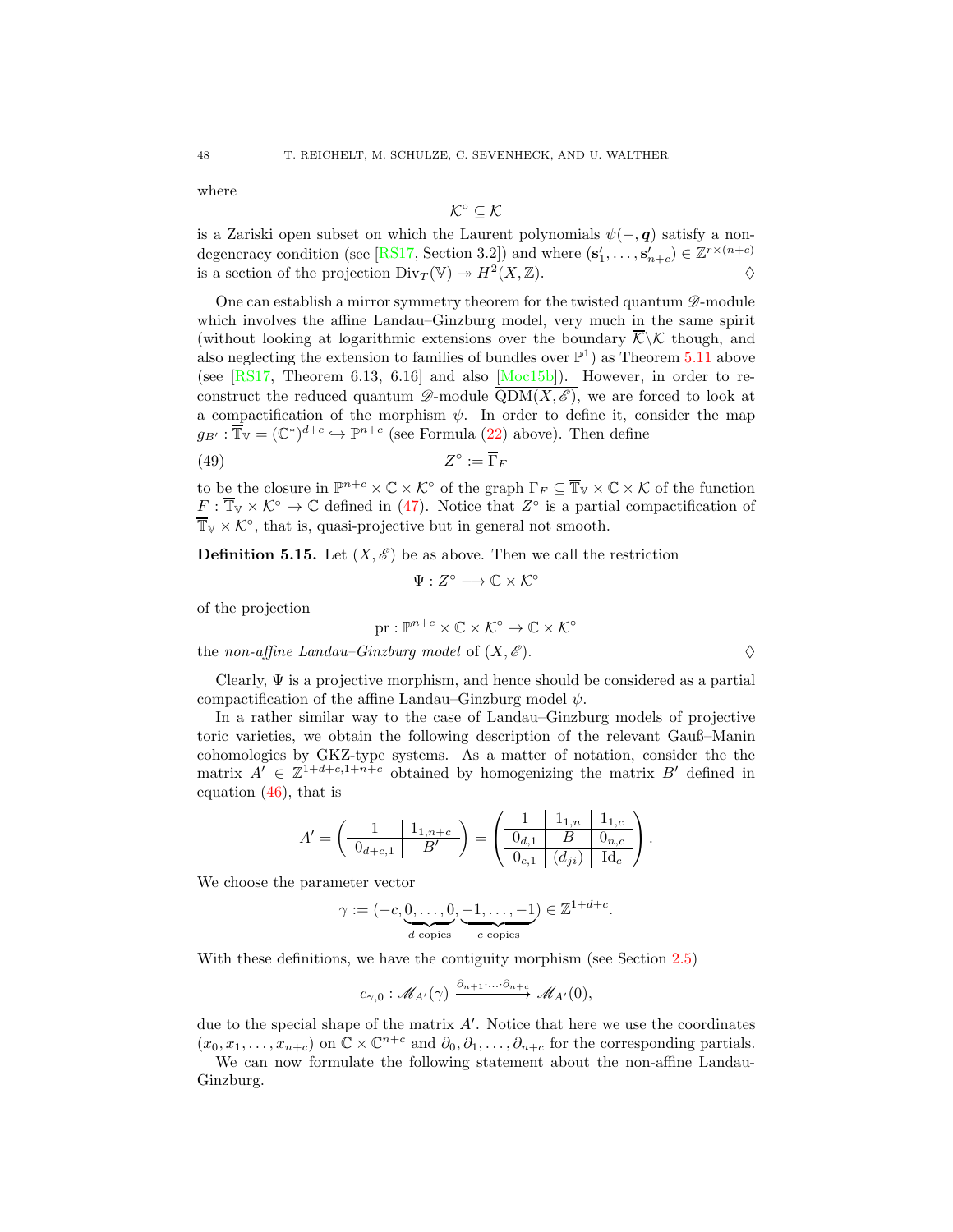<span id="page-48-2"></span>**Theorem 5.16** ([\[RS17,](#page-56-7) Lemma 6.4 and Proposition 6.7]). There is an isomorphism of  $\mathscr{D}_{\mathbb{C}\times\mathcal{K}^\circ}$ -modules

$$
\operatorname{FL}^{\operatorname{loc}}_{\mathcal{K}^{\circ}}\mathscr{H}^0\psi_+\mathscr{O}_{\overline{\mathbb{T}}_{\mathbb{V}}\times\mathcal{K}^{\circ}}\cong\iota^+\operatorname{FL}^{\operatorname{loc}}_{\mathbb{C}^{n+c}}\mathscr{M}_{A'}(0)
$$

where we denote (with a slight abuse of notation) by  $\iota : \mathbb{C} \times \mathcal{K}^{\circ} \hookrightarrow \mathbb{C} \times \mathbb{C}^{n+c}$  the embedding already used above (see Equation  $(42)$ ). Moreover, there is an isomorphism of  $\mathscr{D}_{\mathbb{C}\times\mathcal{K}^\circ}$ -modules

 $FL_{\mathcal{K}}^{\text{loc}} \mathscr{H}^0 \text{pr}_{+} IC(\underline{\mathbb{C}_{\overline{\mathbb{T}}_{V} \times \mathcal{K}^{\circ}}}) \cong \iota^+ FL_{\mathbb{C}^{m+c}}^{\text{loc}} \text{im} (c_{\gamma,0} : \mathscr{M}_{A'}(\gamma) \longrightarrow \mathscr{M}_{A'}(0)).$ 

Notice that by definition, the intersection cohomology module  $\mathrm{IC}(\underline{\mathbb{C}}_{\overline{T}_{\nu}\times K^{\circ}})$  to the constant sheaf on  $\overline{\mathbb{T}}_{\mathbb{V}} \times \mathcal{K}^{\circ}$  becomes a  $\mathscr{D}_{\mathbb{P}^{n+c} \times \mathbb{C} \times \mathcal{K}^{\circ}}$ -module via Kashiwara equivalence (using the locally closed embedding  $\overline{\mathbb{T}}_V \times \mathcal{K}^\circ \cong \Gamma_F \hookrightarrow \overline{\Gamma}_F \hookrightarrow \mathbb{P}^{n+c} \times \mathbb{C} \times \mathcal{K}^\circ);$ this is the reason for using the direct image by pr from Definition [5.15.](#page-47-0) Since it has support on the subvariety  $Z^{\circ}$ , the corresponding perverse sheaf under the Riemann–Hilbert correspondence is the (zeroth perverse cohomology of the) direct image under the morphism  $\Psi$  applied to the intersection complex of  $Z^{\circ}$ .

Finally, we want to state a mirror statement close in spirit to Theorem [5.11](#page-44-2) which concerns the reduced quantum  $\mathscr{D}$ -module. For this, we first need an extension of the localized partial Fourier–Laplace transformation functor  $FL_Y^{\text{loc}}$  as defined in Formula  $(40)$  to a functor acting on the category of *filtered*  $\mathscr{D}\text{-modules}$ *.* Without giving the actual details (see, e.g.  $[SY15,$  Appendix A] or  $[RS20,$  Definition 6.2]), let us just state that starting from a filtered  $\mathscr{D}_Y$ -module  $(\mathscr{M}, F_{\bullet})$ , this version of the Fourier–Laplace transformation yields an  $\mathcal{R}$ -module, where again  $\mathcal{R}$  is the sheaf of Rees rings, as discussed in Section [4.3](#page-29-0) (see Formula  $(28)$ ). We denote this  $\mathscr{R}\text{-module}$ by  $\mathrm{FL}^{\mathrm{loc}}_{\mathbb{C}\times Y}(\mathscr{M}, F_{\bullet}).$ 

Moreover, in order to properly state the mirror theorem for nef complete intersections, we have to take into account the so-called mirror map, which was not present in Theorem [5.11](#page-44-2) since we restricted our attention to the Fano case there. For a sufficiently small  $\varepsilon \in \mathbb{R}_+$ , write  $\Delta_{\varepsilon}^* := \{ \mathfrak{t} \in (\mathbb{C}^*)^r \, | \, 0 < |\mathfrak{t}| < \varepsilon \} \subseteq \mathcal{K}^{\circ}$ . Then the mirror map is a morphism

$$
Mir: \Delta^*_{\varepsilon} \longrightarrow H^0(X; \mathbb{C}) \times U
$$

that has been defined in [\[Giv98,](#page-54-17) [CG07\]](#page-53-22). Here,  $U \subseteq \mathcal{K}$  is the set on which the twisted quantum product  $*^{tw}$  is defined (converges).

With these preparations, our final mirror theorem can be stated as follows.

<span id="page-48-1"></span>**Theorem 5.17.** ( $[RS17, Conjecture 6.15]$  $[RS17, Conjecture 6.15]$ ,  $[RS20, Theorem 6.5, Theorem 6.6]$  $[RS20, Theorem 6.5, Theorem 6.6]$ ) We have an isomorphism of  $\mathscr{R}_{\mathbb{C}\times\Delta^*_{\varepsilon}}$ -modules

<span id="page-48-0"></span>
$$
(50) \qquad \mathrm{FL}^{\mathrm{loc}}_{\mathcal{K}^{\circ}}(\mathscr{H}^{0}\mathrm{pr}_{+}\mathrm{IC}(\underline{\mathbb{C}}_{\overline{\mathbb{T}}_{\mathbb{V}}\times\mathcal{K}^{\circ}}), F_{\bullet}^{\mathrm{Hodge}})|_{\mathbb{C}\times\Delta_{\varepsilon}^{*}}\stackrel{\cong}{\longrightarrow} (\mathrm{id}_{\mathbb{C}}\times\mathrm{Mir})^{*}\overline{\mathrm{QDM}}(X,\mathscr{E}).
$$

This result depends in an essential way on the computation of the Hodge filtration on GKZ-systems, that is, on Theorem [4.8,](#page-31-1) since the expression of the Hodge filtration as the shifted order filtration on the modules  $\mathcal{M}_{A'}(\beta)$  for various parameters  $\beta$  allows us to describe explicitly the left hand side of [\(50\)](#page-48-0).

Notice that, by the very definition of the Dubrovin connection, the restriction of the (reduced) quantum  $\mathscr{D}$ -module to  $\mathbb{C}\times\Delta_{\varepsilon}^*$  has the structure of an  $\mathscr{R}_{\mathbb{C}\times\Delta_{\varepsilon}^*}$ -module. A consequence of Theorem [5.17](#page-48-1) is the following Hodge theoretic property of the reduced quantum  $\mathscr{D}\text{-module.}$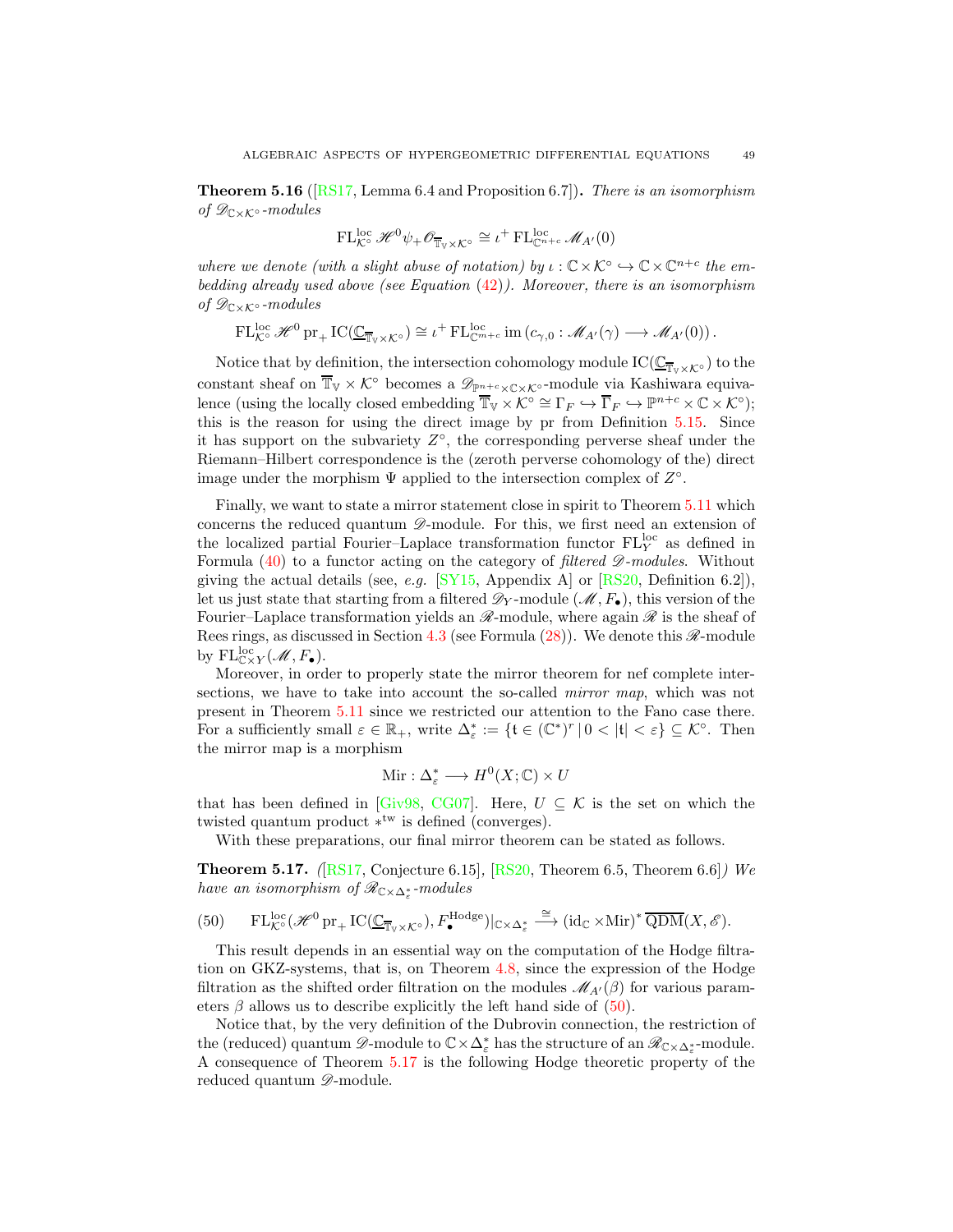<span id="page-49-0"></span>**Corollary 5.18.** ([\[RS20,](#page-56-8) Theorem 6.6]) Suppose  $X, \mathscr{E}, Y$  are as in Notation [5.13.](#page-45-1) Then the reduced quantum  $\mathscr{D}\text{-module } \overline{\text{QDM}}(X,\mathscr{E})$  underlies a smooth pure polarizable twistor  $\mathscr{D}\text{-module on }\mathcal{K}^{\circ}$  (in the sense of  $[\text{Moc15a}]$ ); that is, a (pure) noncommutative Hodge structure in the sense of [\[HS07,](#page-55-21) [HS10,](#page-55-22) [KKP08\]](#page-55-23).

<span id="page-49-1"></span>Example 5.19. We discuss a concrete example taken from [\[RS17,](#page-56-7) Section 1]: a  $(2, 3)$ intersection in  $\mathbb{P}^5$  (so,  $Y \subseteq \mathbb{P}^5$  is the intersection of zero loci of generic sections of  $\mathscr{L}_1 = \mathscr{O}_{\mathbb{P}^5}(2H)$  and  $\mathscr{L}_2 = \mathscr{O}_{\mathbb{P}^5}(3H)$ , where H is the hyperplane class). The adjunction formula shows that this is a Fano variety. The (fan of the) total space of the bundle  $\mathscr{E} = \mathscr{L}_1 \oplus \mathscr{L}_2$  has ray generators corresponding to the columns of the matrix

$$
B' = \begin{pmatrix} 1 & 0 & 0 & 0 & 0 & -1 & 0 & 0 \\ 0 & 1 & 0 & 0 & 0 & -1 & 0 & 0 \\ 0 & 0 & 1 & 0 & 0 & -1 & 0 & 0 \\ 0 & 0 & 0 & 1 & 0 & -1 & 0 & 0 \\ 0 & 0 & 0 & 0 & 1 & -1 & 0 & 0 \\ 0 & 1 & 1 & 0 & 0 & 0 & 1 & 0 \\ 0 & 0 & 0 & 1 & 1 & 1 & 0 & 1 \end{pmatrix} \in \mathbb{Z}^{7 \times 8}.
$$

Then  $\overline{\mathbb{T}}_{V} = (\mathbb{C}^{*})^{7}$ ,  $\mathcal{K}^{\circ} = \mathbb{C}^{*}$  and the quasi-projective subvariety  $Z^{\circ}$  of  $\mathbb{P}^{8} \times \mathbb{C} \times \mathbb{C}^{*} =$  $Proj(\mathbb{C}[w_0, \ldots, w_8]) \times Spec(\mathbb{C}[\lambda, q^{\pm}])$  is given by

$$
Z^{\circ} = \left\{ \begin{array}{c} w_0 w_7^2 w_8^3 - w_1 w_2 w_3 w_4 w_5 w_6 = 0, \\ \lambda w_0 + w_1 + \ldots + w_5 + q w_6 + w_7 + w_8 = 0 \end{array} \right\} \subseteq \mathbb{P}^8 \times \mathbb{C} \times \mathbb{C}^*.
$$

The affine and the non-affine Landau–Ginzburg models of  $(\mathbb{P}^5, \mathscr{E})$  are given by  $\psi \colon (\mathbb{C}^*)^7 \times \mathbb{C}^* \longrightarrow \mathbb{C} \times \mathbb{C}^*$  $(t_1, \ldots, t_7, \mathfrak{q}) \quad \mapsto \quad \begin{pmatrix} -t_1 - t_2t_6 - t_3t_6 - t_4t_7 - t_5t_7 - \mathfrak{q} \frac{t_7}{t_1} \end{pmatrix}$  $\frac{t_1}{t_1 + \ldots + t_5} - t_6 - t_7, q$  $\overline{ }$ 

and

$$
\begin{array}{ccc}\Psi\colon Z^{\circ}&\longrightarrow&\mathbb{C}\times\mathbb{C}^{*}\\(\mathfrak{w}_{0}:\ldots:\mathfrak{w}_{8},\mathfrak{l},\mathfrak{q})&\longmapsto&(\mathfrak{l},\mathfrak{q})\end{array}
$$

It follows from the calculations presented in [\[RS17,](#page-56-7) Section 1] that we have the following explicit representations of the  $\mathscr{D}\text{-modules}$  mentioned above: First define the operators  $P_1, P_2 \in D_{\mathbb{C}^*}$ :

$$
P_1 = q \cdot (3q\partial_q + 1)(3q\partial_q + 2)(3q\partial_q + 3)(2q\partial_q + 1)(2q\partial_q + 2) + (q\partial_q)^6
$$
  
= 
$$
(q\partial_q)^2 \cdot (6q \cdot (3q\partial_q + 1)(3q\partial_q + 2)(2q\partial_q + 1) + (q\partial_q)^4) =: (q\partial_q)^2 \cdot Q^{(2,3)}
$$

$$
P_2 = q \cdot (3q\partial_q)(3q\partial_q + 1)(3q\partial_q + 2)(2q\partial_q)(2q\partial_q + 1) + (q\partial_q)^6
$$
  
= 
$$
\underbrace{(6q \cdot (3q\partial_q + 1)(3q\partial_q + 2)(2q\partial_q + 1) + (q\partial_q)^4)}_{Q^{(2,3)}} \cdot (q\partial_q)^2 =: Q^{(2,3)} \cdot (q\partial_q)^2
$$

Then we have (we denote by  $\tau$  the Fourier–Laplace dual variable of  $\lambda$ , and consider the restriction to  $\{\tau = 1\}$  for simplicity)

$$
H^{0}\left(\mathbb{C}^{*},\left[\mathrm{FL}_{\mathcal{K}^{\circ}}^{\mathrm{loc}}\mathscr{H}^{0}\psi_{+}\mathscr{O}_{\overline{\mathbb{T}}_{\mathbb{V}}\times\mathcal{K}^{\circ}}\right]_{|\tau=1}\right)\cong D_{\mathbb{C}^{*}}/(P_{2})
$$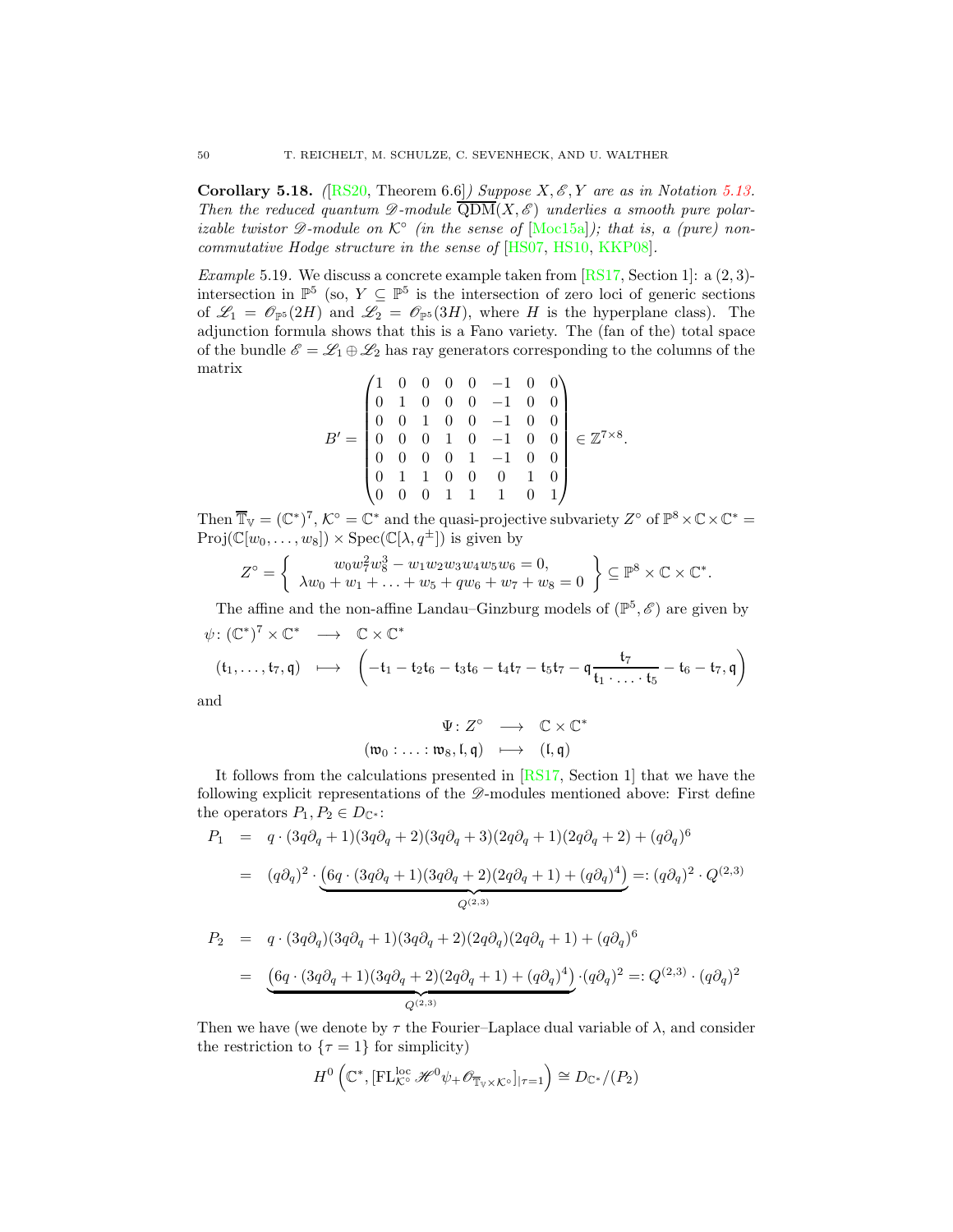and

$$
H^0\left(\mathbb{C}^*,\left[\mathrm{FL}_{\mathcal{K}^\circ}^{\mathrm{loc}}\mathscr{H}^0\mathrm{pr}_+\mathrm{IC}(\underline{\mathbb{C}}_{\overline{\mathbb{T}}_\mathbb{V}\times\mathcal{K}^\circ})\right]_{|\tau=1}\right)\cong \mathrm{im}(D),
$$

where D is the left  $\mathscr{D}_{\mathbb{C}^*}$ -linear map

(51) 
$$
D: \mathbb{C}[q^{\pm}]\langle \partial_q \rangle / (P_1) \longrightarrow \mathbb{C}[q^{\pm}]\langle \partial_q \rangle / (P_2)
$$

$$
Q \longmapsto Q \cdot (q \partial_q)^2.
$$

The map D is well defined, its kernel is generated by  $Q^{(2,3)}$  and we see that

<span id="page-50-2"></span>
$$
\operatorname{im}(D) \cong \frac{\mathbb{C}[q^{\pm}]\langle \partial_q \rangle / (P_1)}{\ker(D)} \cong \mathbb{C}[q^{\pm}]\langle \partial_q \rangle / (Q^{(2,3)}).
$$

The operator  $Q^{(2,3)}$  is confluent, univariate and hypergeometric (compare Subsec-tion [1.2\)](#page-4-0) with a regular singularity at  $q = 0$  and irregular singularity at  $q = \infty$ .

Notice that if instead we consider a  $(2, 4)$ -complete intersection  $Y \subset \mathbb{P}^5$ , then Y is a Calabi–Yau manifold, and we have

$$
H^{0}\left([\mathrm{FL}_{\mathcal{K}^{\circ}}^{\mathrm{loc}}\mathscr{H}^{0}\mathrm{pr}_{+}\mathrm{IC}(\underline{\mathbb{C}}_{\overline{\mathbb{T}}_{\mathbb{V}}\times\mathcal{K}^{\circ}})]_{|\tau=1}\right)\cong D_{\mathbb{C}^{*}}/(Q^{(2,4)}),
$$

where

$$
Q^{(2,4)} = 8q \cdot (2q \partial_q + 1)(4q \partial_q + 1)(4q \partial_q + 2)(4q \partial_q + 3) - (q \partial_q)^4
$$

is a homogeneous, hence, regular (non-confluent) hypergeometric operator, with singularities at  $q = 0, 2^{-10}, \infty$ . In this case, the Hodge theoretic result Corollary [5.18](#page-49-0) simply states that  $\mathscr{D}_{\mathbb{C}_q^*}/\mathscr{D}_{\mathbb{C}_q^*}$  ·  $Q^{(2,4)}$  underlies a pure polarized variation of Hodge structures; this is consistent with [\[Sim90,](#page-57-16) Corollary 8.1] and [\[Del87,](#page-53-16) Prop. 1.13 (see the discussion on page [33](#page-32-0) above).  $\Diamond$ 

Finally, let us remark that unlike in the previous example(s), it is in general not easy to give a cyclic description of the intersection cohomology  $\mathscr{D}\text{-module}$  $FL_{\mathcal{K}^{\circ}}^{\text{loc}}\mathscr{H}^0$  pr<sub>+</sub> IC( $\underline{\mathbb{C}}_{\overline{\mathbb{T}}_{V}\times\mathcal{K}^{\circ}}$ ). In other words, even though we know that it has a description as an (Fourier–Laplace transform of an) image of a contiguity morphism, it is not clear how to describe the kernel of this morphism and how to give a presentation of the image as a quotient of  $\mathscr{D}$  (see also [\[MM17,](#page-56-23) Section 6] for some examples and conjectures).

## <span id="page-50-0"></span>Acknowledgements

We would like to thank the referee for correcting various misprints and suggesting some improvements regarding the presentation.

## <span id="page-50-1"></span>Table of Symbols

Single letters (by alphabet):

- $A \in \mathbb{Z}^{d \times n}$ , with columns  $\mathbf{a}_1, \ldots, \mathbf{a}_n$  that span  $\mathbb{Z}A = \mathbb{Z}^d$  and permit a linear functional having positive values on them[.1.5](#page-4-1) but also [4.2](#page-26-0) for notation in last two sections
- B a  $d \times n$  submatrix of A in final two sections, Convention [4.2](#page-26-0)
- $D_1, \ldots, D_n$  torus invariant divisors on X, Subsection [5.2](#page-39-0)
- j counts columns (and hence  $x_j, \partial_j, \mathbf{a}_j$ ), i counts rows (hence  $E_i$ ).
- K the complexified Kähler moduli space, the image of  $H^2(X;\mathbb{C})$  under the exponential map, hence the quotient by the integer cohomology lattice scaled by  $2\pi\sqrt{-1}$ , Subsection [5.1](#page-36-0)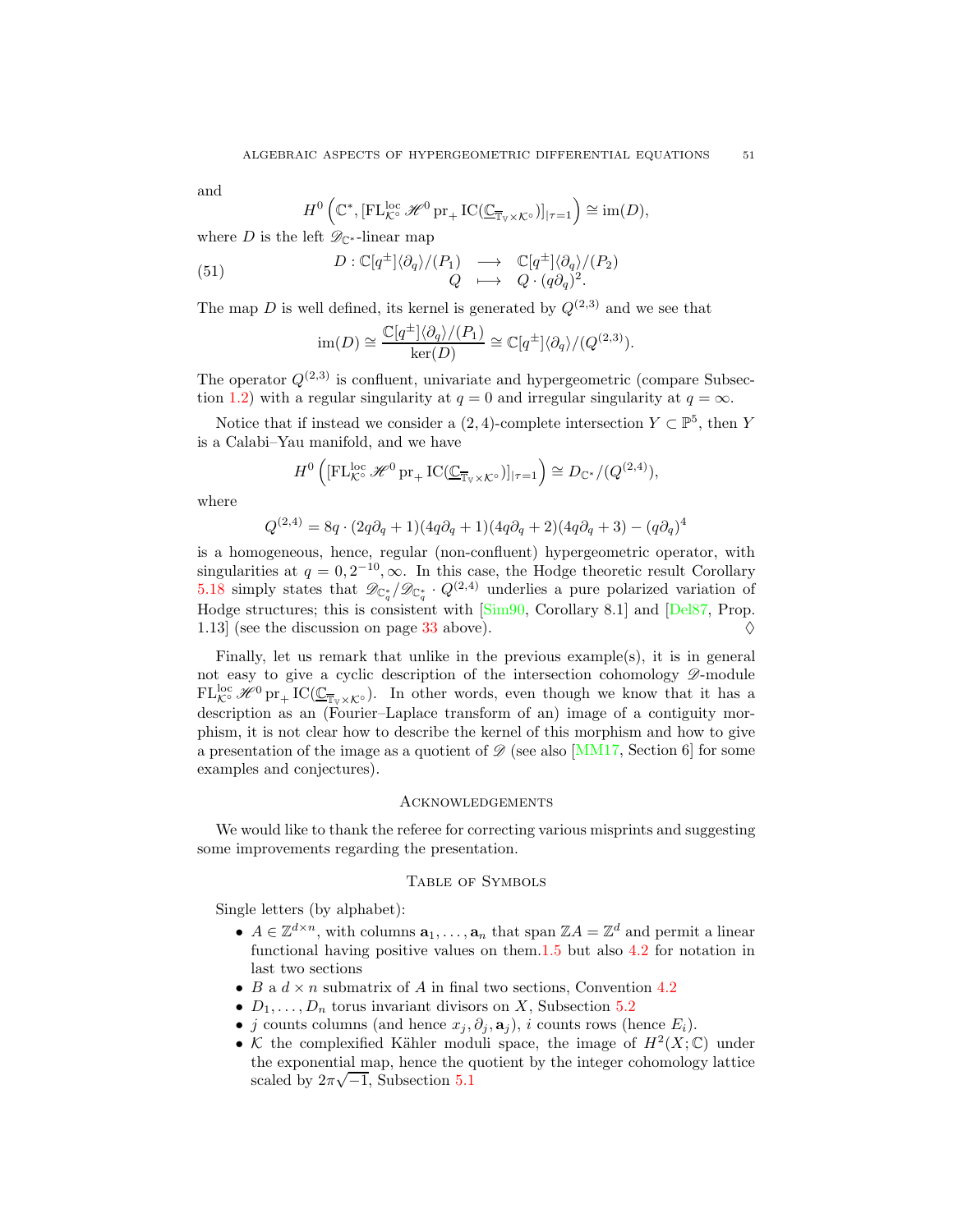- $\overline{\mathcal{K}}$  partial compactification of  $\mathcal{K}$ , Subsection [5.1](#page-36-0)
- $[n] = \{1, 2, \ldots, n\}$
- q coordinates on K inherited from chosen nef basis on  $H^2(X; \mathbb{C})$ , [5.1](#page-36-0)
- $r = \dim_{\mathbb{C}} H^2(X; \mathbb{C})$
- T the d-torus, Subsection [2.1,](#page-9-1) but see Convention [4.2](#page-26-0) and  $(21)$  for the final sections
- $\overline{\mathbb{T}}$  the quotient torus modulo 0-th component of  $\mathbb{T}$  in final two sections
- $U$  complement of  $Z$
- V total space of tautological bundle  $\mathscr{O}_{\mathbb{P}^n}(-1)$
- X smooth projective toric variety to fan  $\Sigma_X$ , often but not always Fano, Subsection [5.1,](#page-36-0)
- Y complete intersection in X of codimension  $c$ ,
- Z tautological hypersurface in  $\mathbb{P}^n \times \mathbb{C}^{n+1}$
- $Z^{\circ}$  the closure in  $\mathbb{P}^{n+c} \times \mathbb{C} \times \mathcal{K}^{\circ}$  of the graph of the function defined in [\(47\)](#page-46-0), see [\(49\)](#page-47-1)

Compounds (by alphabet of first occurring letter):]

- $\mathfrak{A}_A$  the admissible parameters, Definition [4.6](#page-31-0)
- conv $(S)$  the convex hull of S, before Definition [3.7](#page-22-2)
- $c_{\beta,\beta'}: M_A(\beta) \longrightarrow M_A(\beta')$  contiguity operators, Subsection [2.5](#page-16-0)
- Div $_T(X)$  equivariant divisor group of toric variety X, isomorphic to actual divisor group, generated by rays of fan  $\Sigma_X$ , [\(37\)](#page-39-1)
- $E_i$  Euler operators, Definition [1.6](#page-4-2)
- $F^{\text{Hodge}}$  the Hodge filtration on the mixed Hodge module  $\mathcal{M}$ , Subsections [4.1,](#page-25-1) [4.3,](#page-29-0) [\(31\)](#page-32-1), [\(32\)](#page-33-1)
- FL $(\mathcal{M})$  the Fourier–Laplace transform,  $(18)$
- $F^{\text{ord}}$  the order filtration on rings of differential operators
- $G^{\psi}, \mathscr{G}^{\psi}, G^{\psi}_0$  Fourier-Laplace transformed Brieskorn lattice and variations, [\(41\)](#page-41-1) and following page
- $h_A: \mathbb{T} \longrightarrow \mathbb{C}^n$  the monomial map induced by A, Subsection [2.3](#page-11-0)
- $(H^{\mathcal{A}}, \nabla^{\mathcal{A}})$  small Dubrovin connection, [\(35\)](#page-39-2)
- $H_{A,i}(N;\beta)$  the *i*-th Euler–Koszul homology of the toric module N for the parameter  $\beta$
- $H_A(\beta)$  the hypergeometric ideal, [1.6](#page-4-2)
- $\mathcal M$  the Fourier–Laplace transform of the module  $\mathcal M$
- $M_A(\beta)$  the hypergeometric module, [1.6](#page-4-2)
- $qdeg_A(N)$  the quasi-degrees of an A-graded module, Definition [2.2](#page-10-2)
- $R, \mathscr{R}$  the twisted Rees ring/sheaf of differential operators on various spaces, Definition [28,](#page-31-2) Proposition [5.8](#page-43-0)
- RT( $\mathcal{M}$ ) the Radon transform, Proposition [4.3](#page-28-0)
- $S_A$  the semigroup ring  $\mathbb{C}[\mathbb{N}A]$ , Subsection [2.1](#page-9-1)
- $S_A^L$  the L-graded ring of  $S_A$ , Theorem [3.10](#page-23-3)
- $sRes(A)$  the strongly resonant parameters for A, Definition [2.6](#page-11-2)
- tdeg<sub>A</sub>(N) the true degrees of an A-graded module, Definition [2.2](#page-10-2)
- $\mathbb{T}_{\mathbb{V}}$  the  $(n + c)$ -torus, Definition [5.14](#page-46-2)
- (W, c) Landau–Ginzburg model on  $K$ , Definition [5.4,](#page-40-2) [\(39\)](#page-40-1)
- $W_k\mathscr{M}$  the weight filtration on the mixed Hodge module  $\mathscr{M}$ , Subsections [4.1](#page-25-1) and [4.4](#page-33-0)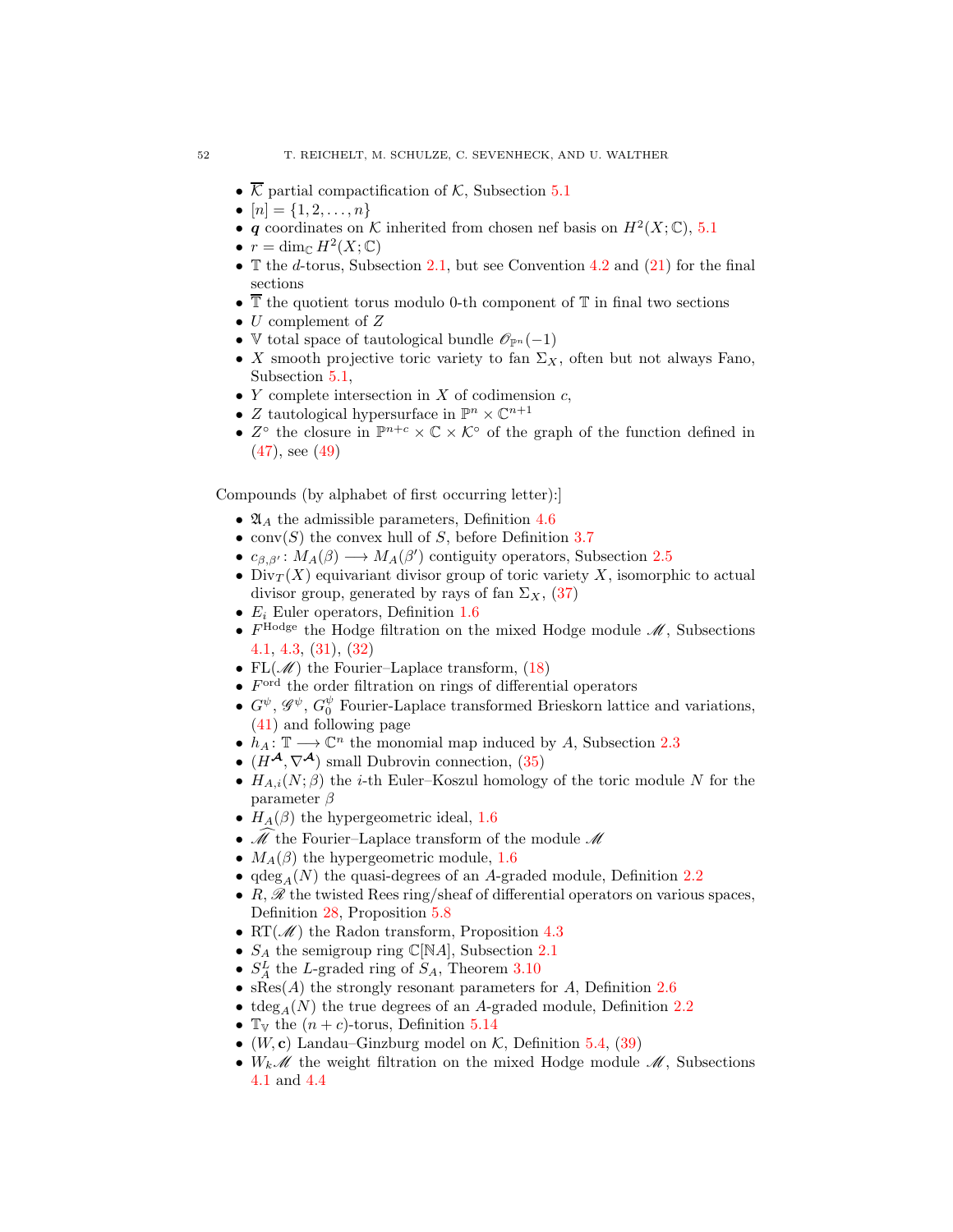•  $X_A$  affine toric variety and spectrum of  $S_A$ , closure of T-orbit through  $(1, \ldots, 1)$ , Subsection [2.3](#page-11-0)

Greek letters and other symbols:

- $\Box_{\mathbf{u}} = \partial^{\mathbf{u}_+} \partial^{\mathbf{u}_-}$  for  $\mathbf{u} \in \ker A$ ,
- $*^{\text{tw}}$  twisted quantum product,  $(45)$
- $\Delta_A^L$  the  $(A, L)$ -polyhedron, the convex hull of the origin and all  $a_j^L$ ,  $\Delta_A$ special case to  $L = 0$ , Definition [3.7](#page-22-2) and Subsection [4.3](#page-29-0)
- $\Delta_{\xi}^{*}$  small ball around origin in  $\mathcal{K}^{\circ}$
- $\Sigma^L$  initial complex of ideal for generic weight L, Definition [3.2](#page-18-2)
- $\Sigma_X$  fan of X
- $\varphi: \overline{\mathbb{T}} \longrightarrow \mathbb{C}^n$  family of Laurent polynomials, Theorem [4.4](#page-29-3)
- $\Phi_A^L$  the  $(A, L)$ -umbrella, Definition [3.7](#page-22-2)
- $\psi$  affine Landau–Ginzburg model on  $\mathbb{T}_{V} \times \mathcal{K}$ , Definition [5.14](#page-46-2)
- $\bullet$   $\Psi$  non-affine Landau–Ginzburg model on  $\mathbb{C}\times\mathcal{K}^{\circ},$  Definition [5.15](#page-47-0)

## <span id="page-52-0"></span>**REFERENCES**

<span id="page-52-15"></span><span id="page-52-14"></span><span id="page-52-13"></span><span id="page-52-9"></span><span id="page-52-7"></span><span id="page-52-4"></span><span id="page-52-2"></span><span id="page-52-1"></span>

| [Ado94]                     | Alan Adolphson, Hypergeometric functions and rings generated by monomials, Duke                                                                                              |
|-----------------------------|------------------------------------------------------------------------------------------------------------------------------------------------------------------------------|
|                             | Math. J. 73 (1994), no. 2, 269–290. 1.2, 1.3, 2.3, 2.4, 2.5, 3.4, 5.2                                                                                                        |
| [Ado99]                     | _, Higher solutions of hypergeometric systems and Dwork cohomology, Rend.                                                                                                    |
|                             | Sem. Mat. Univ. Padova 101 (1999), 179-190. MR 1705287 2.3                                                                                                                   |
| [AET15]                     | Kana Ando, Alexander Esterov, and Kiyoshi Takeuchi, Monodromies at infinity of                                                                                               |
|                             | confluent A-hypergeometric functions, Adv. Math. $272$ (2015), 1–19. MR 3303228                                                                                              |
|                             | 3.14                                                                                                                                                                         |
| [Aom77]                     | Kazuhiko Aomoto, On the structure of integrals of power product of linear functions,                                                                                         |
|                             | Sci. Papers College Gen. Ed. Univ. Tokyo 27 (1977), no. 2, 49–61. MR 590052 1.3                                                                                              |
| [Ari10]                     | D. Arinkin, Rigid irregular connections on $\mathbb{P}^1$ , Compos. Math. 146 (2010), no. 5,                                                                                 |
|                             | 1323–1338. MR 2684302 4.3                                                                                                                                                    |
| [ <b>B</b> at93]            | Victor V. Batyrev, Variations of the mixed Hodge structure of affine hypersurfaces                                                                                           |
|                             | <i>in algebraic tori</i> , Duke Math. J. 69 (1993), no. 2, 349–409. 4.3, 4.5                                                                                                 |
| [BCW92]                     | Paula Beazley Cohen and Jürgen Wolfart, Algebraic Appell-Lauricella functions,                                                                                               |
|                             | Analysis 12 (1992), no. 3-4, 359–376. MR 1182636 1.3                                                                                                                         |
| $\left[\text{Ber}11\right]$ | Christine Berkesch, The rank of a hypergeometric system, Compos. Math. 147                                                                                                   |
|                             | $(2011)$ , no. 1, 284–318. MR 2771133 2.15                                                                                                                                   |
| [Beu07]                     | Frits Beukers, Gauss' hypergeometric function, Arithmetic and geometry around                                                                                                |
|                             | hypergeometric functions, Progr. Math., vol. 260, Birkhäuser, Basel, 2007, pp. 23–                                                                                           |
|                             | 42. MR 2306148 2.5                                                                                                                                                           |
| [Beu10]                     | $\_\_\_\_\$ , Algebraic A-hypergeometric functions, Invent. Math. 180 (2010), no. 3,                                                                                         |
|                             | 589-610. MR 2609251 1.3                                                                                                                                                      |
| [Beu11]                     | F. Beukers, <i>Irreducibility of A-hypergeometric systems</i> , Indag. Math. (N.S.) 21                                                                                       |
|                             | $(2011)$ , no. 1-2, 30–39. MR 2832480 1.3, 2.5                                                                                                                               |
| [Beu16]                     | Frits Beukers, Monodromy of A-hypergeometric functions, J. Reine Angew. Math.                                                                                                |
|                             | <b>718</b> (2016), 183–206. MR 3545882 2.5                                                                                                                                   |
| [BF97]                      | K. Behrend and B. Fantechi, <i>The intrinsic normal cone</i> , Invent. Math. <b>128</b> (1997),                                                                              |
|                             | no. 1, 45–88. MR 1437495 5.1                                                                                                                                                 |
| [BFM18]                     | Christine Berkesch, Jens Forsgård, and Laura Felicia Matusevich, On the parametric<br>behavior of A-hypergeometric series, Trans. Amer. Math. Soc. <b>370</b> (2018), no. 6, |
|                             | 4089-4109. MR 3811521 2.14, 3.14                                                                                                                                             |
| [BFP14]                     | Christine Berkesch, Jens Forsgård, and Mikael Passare, Euler-Mellin integrals                                                                                                |
|                             | and A-hypergeometric functions, Michigan Math. J. $63$ (2014), no. 1, 101–123.                                                                                               |
|                             | MR 3189470 3.14                                                                                                                                                              |
|                             |                                                                                                                                                                              |

<span id="page-52-16"></span><span id="page-52-12"></span><span id="page-52-11"></span><span id="page-52-10"></span><span id="page-52-8"></span><span id="page-52-6"></span><span id="page-52-5"></span><span id="page-52-3"></span>[BH89] F. Beukers and G. Heckman, Monodromy for the hypergeometric function  $nF_{n-1}$ , Invent. Math. 95 (1989), no. 2, 325–354. MR 974906 [1.3](#page-7-0)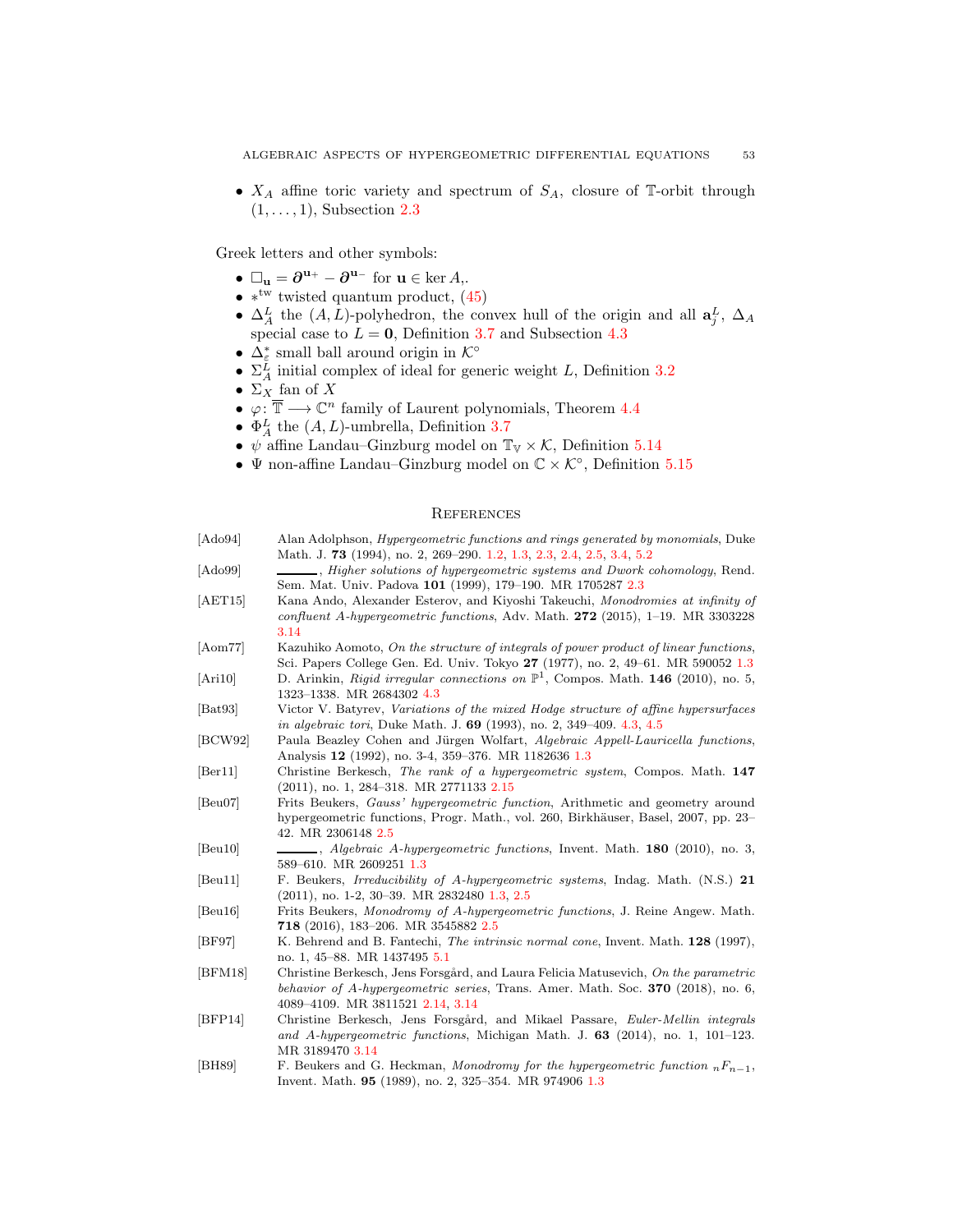- <span id="page-53-19"></span><span id="page-53-18"></span><span id="page-53-13"></span><span id="page-53-10"></span><span id="page-53-9"></span><span id="page-53-7"></span><span id="page-53-6"></span><span id="page-53-5"></span><span id="page-53-4"></span><span id="page-53-3"></span><span id="page-53-2"></span><span id="page-53-1"></span>[BH06] Lev A. Borisov and R. Paul Horja, Mellin-Barnes integrals as Fourier-Mukai transforms, Adv. Math. 207 (2006), no. 2, 876–927. [2.5](#page-16-0) [BK86] Egbert Brieskorn and Horst Knörrer, Plane algebraic curves, Birkhäuser Verlag, Basel, 1986, Translated from the German by John Stillwell. MR 886476 [1.1,](#page-2-3) [1.3](#page-2-2) [BMW19a] Christine Berkesch, Laura Felicia Matusevich, and Uli Walther, On normalized Horn systems, Collectanea Mathematica (2019). [2.5](#page-11-3) [BMW19b] , Torus equivariant D-modules and hypergeometric systems, Adv. Math. 350 (2019), 1226–1266. MR 3949610 [1.2,](#page-7-1) [2.5](#page-11-3) [BPH13] Lev A. Borisov and R. Paul Horja, On the better behaved version of the GKZ hypergeometric system, Math. Ann. 357 (2013), no. 2, 585–603. MR 3096518 [2.5](#page-16-0) [Bri70] Egbert Brieskorn, Die Monodromie der isolierten Singularitäten von Hyperflächen, Manuscripta Math. 2 (1970), 103–161. [5.2](#page-41-0) [Bry86] Jean-Luc Brylinski, Transformations canoniques, dualité projective, théorie de Lefschetz, transformations de Fourier et sommes trigonométriques, Astérisque (1986), no. 140-141, 3-134, 251, Géométrie et analyse microlocales. [4.2,](#page-27-1) [4.4](#page-33-0) [BZFM16] Christine Berkesch Zamaere, Jens Forsgård, and Laura Felicia Matusevich, *Hyper*geometric functions for projective toric curves, Adv. Math. 300 (2016), 835–867. MR 3534846 [2.14,](#page-15-2) [3.14](#page-24-0) [BZGM15] Christine Berkesch Zamaere, Stephen Griffeth, and Ezra Miller, Systems of parameters and holonomicity of A-hypergeometric systems, Pacific J. Math. 276 (2015), no. 2, 281–286. MR 3374058 [2.4](#page-13-0) [BZMW15] Christine Berkesch Zamaere, Laura Felicia Matusevich, and Uli Walther, Singularities and holonomicity of binomial D-modules, J. Algebra 439 (2015), 360–372. MR 3373376 [2.5](#page-11-3) [CDD99] Eduardo Cattani, Carlos D'Andrea, and Alicia Dickenstein, The A-hypergeometric system associated with a monomial curve, Duke Math. J. 99 (1999), no. 2, 179–207. MR 1708034 [2.4,](#page-13-2) [2](#page-15-0) [CdlOGP91] Philip Candelas, Xenia C. de la Ossa, Paul S. Green, and Linda Parkes, A pair of Calabi-Yau manifolds as an exactly soluble superconformal theory, Nuclear Phys. B 359 (1991), no. 1, 21–74. MR 1115626 [5,](#page-35-0) [5.3](#page-44-0) [CDRV11] Eduardo Cattani, Alicia Dickenstein, and Fernando Rodríguez Villegas, The structure of bivariate rational hypergeometric functions, Int. Math. Res. Not. IMRN (2011), no. 11, 2496–2533. MR 2806587 [2.5](#page-16-0) [CDS19] Alberto Castaño Domínguez and Christian Sevenheck, *Irregular Hodge filtration of* some confluent hypergeometric systems, J. Inst. Math. Jussieu (2019), 1–42. [4.3](#page-32-1) [CG07] Tom Coates and Alexander Givental, Quantum Riemann-Roch, Lefschetz and Serre, Ann. of Math. (2) 165 (2007), no. 1, 15–53. MR 2276766 [5.3](#page-48-2) [CJFFKT15] Francisco-Jesús Castro-Jiménez, María-Cruz Fernández-Fernández, Tatsuya Koike, and Nobuki Takayama, Irregular modified A-hypergeometric systems, Trans. Amer. Math. Soc. 367 (2015), no. 8, 5415-5445. MR 3347178 [3.14](#page-24-0) [CJG15] Francisco-Jesús Castro-Jiménez and Michel Granger, Gevrey expansions of hypergeometric integrals I, Int. Math. Res. Not. IMRN (2015), no. 5, 1338–1370. MR 3340359 [3.14](#page-24-0) [CLS11] David A. Cox, John B. Little, and Henry K. Schenck, Toric varieties, Graduate Studies in Mathematics, vol. 124, American Mathematical Society, Providence, RI, 2011. MR 2810322 [5.2](#page-43-0) [CnDRS19] Alberto Castaño Domínguez, Thomas Reichelt, and Christian Sevenheck, Examples of hypergeometric twistor  $\mathcal{D}\text{-modules}$ , Algebra Number Theory 13 (2019), no. 6, 1415–1442. MR 3994570 [4.9,](#page-32-2) [4.3](#page-32-1) [CvR09] David A. Cox and Christine von Renesse, Primitive collections and toric varieties., Tohoku Math. J. (2) 61 (2009), no. 3, 309–322. [5.2](#page-43-0) [de 19] Leonardo de la Cruz, Feynman integrals as A-hypergeometric functions, Journal of High Energy Physics 2019 (2019), no. 12, 123. [1.1](#page-1-1) [DE03] Andrea D'Agnolo and Michael Eastwood, Radon and Fourier transforms for Dmodules, Adv. Math. 180 (2003), no. 2, 452–485. [4.2,](#page-27-1) [4.3](#page-28-0)
- <span id="page-53-22"></span><span id="page-53-21"></span><span id="page-53-20"></span><span id="page-53-17"></span><span id="page-53-16"></span><span id="page-53-15"></span><span id="page-53-14"></span><span id="page-53-12"></span><span id="page-53-11"></span><span id="page-53-8"></span><span id="page-53-0"></span>[Del87] P. Deligne, Un théorème de finitude pour la monodromie, Discrete groups in geometry and analysis (New Haven, Conn., 1984) (Roger Howe, ed.), Progr. Math., vol. 67, Birkhäuser Boston, Boston, MA, 1987, Papers from the conference in honor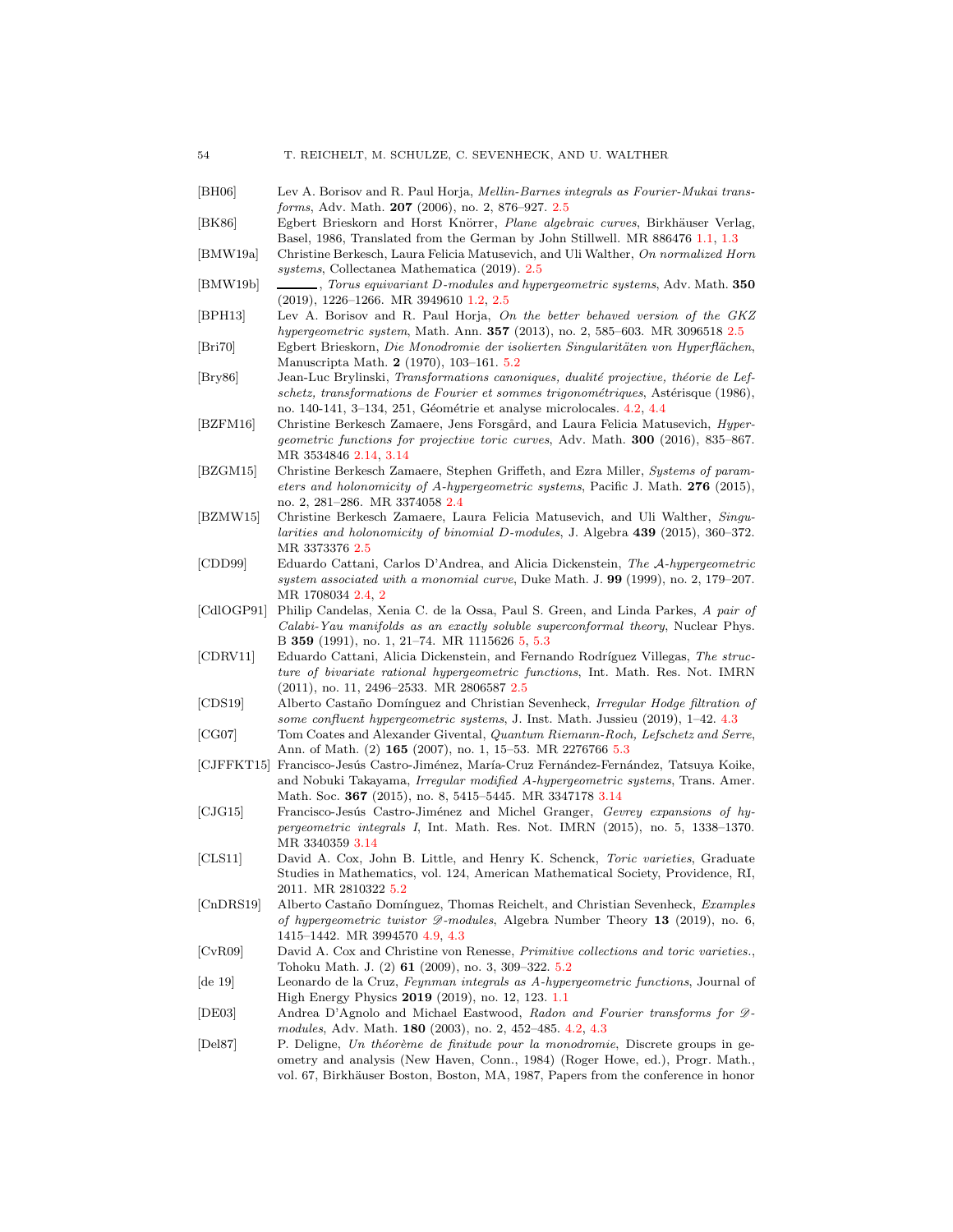of G. D. Mostow on his sixtieth birthday held at Yale University, New Haven, Conn., March 23–25, 1984, pp. 1–19. MR 900821 [4.3,](#page-32-0) [5.19](#page-50-2)

<span id="page-54-5"></span>[DMM10] Alicia Dickenstein, Laura Felicia Matusevich, and Ezra Miller, Binomial D-modules, Duke Math. J. 151 (2010), no. 3, 385–429. MR 2605866 [2.4,](#page-11-4) [2.5](#page-11-3)

- <span id="page-54-4"></span>[ET15] Alexander Esterov and Kiyoshi Takeuchi, Confluent A-hypergeometric functions and rapid decay homology cycles, Amer. J. Math. 137 (2015), no. 2, 365–409. MR 3337798 [1.3,](#page-7-0) [3.14](#page-24-0)
- <span id="page-54-0"></span>[FCCZ20] Tai-Fu Feng, Chao-Hsi Chang, Jian-Bin Chen, and Hai-Bin Zhang, GKZhypergeometric systems for Feynman integrals, Nuclear Physics B 953 (2020), 114952. [1.1](#page-1-1)
- <span id="page-54-15"></span>[Fed18] Roman Fedorov, Variations of Hodge structures for hypergeometric differential operators and parabolic Higgs bundles, Int. Math. Res. Not. IMRN (2018), no. 18, 5583–5608. [4.3,](#page-32-0) [4.3,](#page-32-1) [4.3](#page-33-1)
- <span id="page-54-11"></span>[FF10] María-Cruz Fernández-Fernández, Irregular hypergeometric  $\mathcal{D}\text{-modules}$ , Adv. Math. 224 (2010), no. 5, 1735–1764. MR 2646108 [3.14](#page-24-0)
- <span id="page-54-8"></span>[FF13] , Exponential growth of rank jumps for A-hypergeometric systems, Rev. Mat. Iberoam. 29 (2013), no. 4, 1397–1404. MR 3148608 [2.15](#page-15-1)
- <span id="page-54-6"></span>[FF19] , On the local monodromy of A-hypergeometric functions and some monodromy invariant subspaces, Rev. Mat. Iberoam. 35 (2019), no. 3, 949–961. MR 3960265 [2.5](#page-11-3)
- <span id="page-54-13"></span>[FFCJ11a] M. C. Fernández-Fernández and F. J. Castro-Jiménez, Gevrey solutions of irregular hypergeometric systems in two variables, J. Algebra 339 (2011), 320–335. MR 2811324 [3.14](#page-24-0)
- <span id="page-54-12"></span>[FFCJ11b] , Gevrey solutions of the irregular hypergeometric system associated with an affine monomial curve, Trans. Amer. Math. Soc. 363 (2011), no. 2, 923–948. MR 2728590 [3.14](#page-24-0)
- <span id="page-54-14"></span>[FFCJ12] María-Cruz Fernández-Fernández and Francisco-Jesús Castro-Jiménez, On irregular binomial D-modules, Math. Z. 272 (2012), no. 3-4, 1321–1337. MR 2995170 [3.14](#page-24-0)
- <span id="page-54-19"></span>[FP97] W. Fulton and R. Pandharipande, Notes on stable maps and quantum cohomology, Algebraic geometry—Santa Cruz 1995 (János Kollár, Robert Lazarsfeld, and David R. Morrison, eds.), Proc. Sympos. Pure Math., vol. 62, Amer. Math. Soc., Providence, RI, 1997, pp. 45–96. MR 1492534 [5.1](#page-36-0)
- <span id="page-54-20"></span>[Ful93] William Fulton, Introduction to toric varieties, Annals of Mathematics Studies, vol. 131, Princeton University Press, Princeton, NJ, 1993, The William H. Roever Lectures in Geometry. [5.1](#page-37-1)
- <span id="page-54-7"></span>[Gab81] Ofer Gabber, The integrability of the characteristic variety, Amer. J. Math. 103 (1981), no. 3, 445–468. MR 618321 [2.4](#page-13-0)
- <span id="page-54-3"></span>[Gau73] Carl Friedrich Gauß, Werke. Band III, Georg Olms Verlag, Hildesheim, 1973, Reprint of the 1866 original. MR 616131 [1.3](#page-7-0)
- <span id="page-54-1"></span>[GGZ87] I. M. Gel'fand, M. I. Graev, and A. V. Zelevinsky, *Holonomic systems of equations* and series of hypergeometric type, Dokl. Akad. Nauk SSSR 295 (1987), no. 1, 14–19. MR 902936 [1.6,](#page-4-2) [1.2,](#page-5-3) [2.11,](#page-12-3) [2.4,](#page-13-0) [2.13](#page-13-2)
- <span id="page-54-16"></span>[Giv96] Alexander Givental, Equivariant Gromov-Witten invariants, Internat. Math. Res. Notices (1996), no. 13, 613–663. [5](#page-35-0)
- <span id="page-54-17"></span>[Giv98] , A mirror theorem for toric complete intersections, Topological field theory, primitive forms and related topics (Kyoto, 1996), Progr. Math., vol. 160, Birkhäuser Boston, Boston, MA, 1998, pp. 141–175. [5,](#page-35-0) [5.2,](#page-40-3) [5.3](#page-48-2)
- <span id="page-54-18"></span>[GKR17] Mark Gross, Ludmil Katzarkov, and Helge Ruddat, Towards mirror symmetry for varieties of general type, Adv. Math. **308** (2017), 208-275. MR 3600059 [5.1](#page-36-0)
- <span id="page-54-2"></span>[GKZ90] Israel M. Gel'fand, Mikhail M. Kapranov, and Andrei V. Zelevinsky, Generalized Euler integrals and A-hypergeometric functions, Adv. Math. 84 (1990), no. 2, 255– 271. [1.2,](#page-5-3) [1.2,](#page-5-0) [1.3](#page-7-0)
- <span id="page-54-9"></span>[GKZ94] , Discriminants, resultants, and multidimensional determinants, Mathemat-ics: Theory & Applications, Birkhäuser Boston Inc., Boston, MA, 1994. [2.4](#page-15-1)
- <span id="page-54-10"></span>[Gra84] J. J. Gray, Fuchs and the theory of differential equations, Bull. Amer. Math. Soc. (N.S.) 10 (1984), no. 1, 1–26. MR 722855 [3.1](#page-17-1)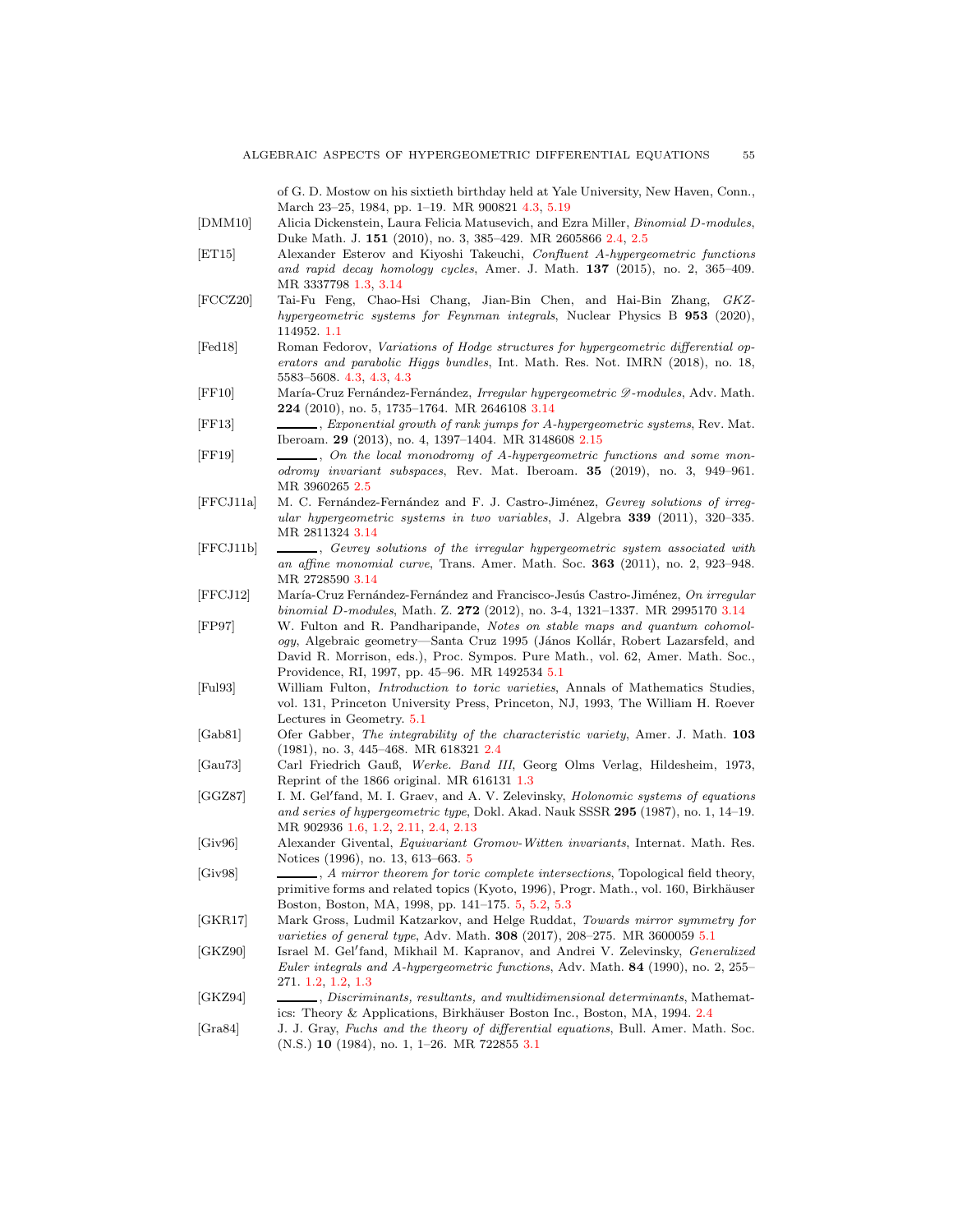<span id="page-55-23"></span><span id="page-55-22"></span><span id="page-55-21"></span><span id="page-55-20"></span><span id="page-55-19"></span><span id="page-55-18"></span><span id="page-55-17"></span><span id="page-55-16"></span><span id="page-55-15"></span><span id="page-55-14"></span><span id="page-55-13"></span><span id="page-55-12"></span><span id="page-55-11"></span><span id="page-55-10"></span><span id="page-55-9"></span><span id="page-55-8"></span><span id="page-55-7"></span><span id="page-55-6"></span><span id="page-55-5"></span><span id="page-55-4"></span><span id="page-55-3"></span><span id="page-55-2"></span><span id="page-55-1"></span><span id="page-55-0"></span>[GZK89] I. M. Gel'fand, A. V. Zelevinsky, and M. M. Kapranov, *Hypergeometric func*tions and toric varieties, Funktsional. Anal. i Prilozhen. 23 (1989), no. 2, 12–26. MR 1011353 [1.2,](#page-5-3) [1.3,](#page-7-0) [2.3,](#page-10-3) [2.4,](#page-13-0) [2.13,](#page-13-2) [3.3,](#page-22-2) [3.4,](#page-23-0) [3.4,](#page-23-1) [3.4](#page-23-2) [Hie09] Marco Hien, Periods for flat algebraic connections, Invent. Math. 178 (2009), no. 1, 1–22. MR 2534091 [1.3,](#page-7-0) [3.14](#page-24-0) [HNT17] Takayuki Hibi, Kenta Nishiyama, and Nobuki Takayama, Pfaffian systems of Ahypergeometric equations I: Bases of twisted cohomology groups, Adv. Math. 306 (2017), 303–327. MR 3581304 [1.1](#page-1-1) [Hoc72] Melvin Hochster, Rings of invariants of tori, Cohen-Macaulay rings generated by monomials, and polytopes, Ann. of Math. (2) 96 (1972), 318–337. [2.1](#page-9-3) [Hot98] Ryoshi Hotta, Equivariant D-modules, Preprint math.RT/9805021, 1998. [3.13](#page-24-1) [HS07] Claus Hertling and Christian Sevenheck, Nilpotent orbits of a generalization of Hodge structures., J. Reine Angew. Math. 609 (2007), 23–80. [5.18](#page-49-0) [HS10] , Limits of families of Brieskorn lattices and compactified classifying spaces, Adv. Math. 223 (2010), no. 4, 1155–1224. [5.18](#page-49-0) [HTT08] Ryoshi Hotta, Kiyoshi Takeuchi, and Toshiyuki Tanisaki, D-modules, perverse sheaves, and representation theory, Progress in Mathematics, vol. 236, Birkhäuser Boston Inc., Boston, MA, 2008, Translated from the 1995 Japanese edition by Takeuchi. [4.1,](#page-25-2) [5.2](#page-41-0) [Inc44] E. L. Ince, Ordinary Differential Equations, Dover Publications, New York, 1944. MR 0010757 [3.1](#page-17-1) [Iri08] Hiroshi Iritani, Quantum D-modules and generalized mirror transformations, Topology 47 (2008), no. 4, 225–276. MR 2416770 [5.1](#page-36-0) [Iri09] , An integral structure in quantum cohomology and mirror symmetry for toric orbifolds, Adv. Math. 222 (2009), no. 3, 1016–1079. [5](#page-35-0) [Iri17] , A mirror construction for the big equivariant quantum cohomology of toric manifolds, Math. Ann. 368 (2017), no. 1-2, 279–316. MR 3651574 [5.1](#page-36-0) [Kas84] Masaki Kashiwara, The Riemann-Hilbert problem for holonomic systems, Publ. Res. Inst. Math. Sci. 20 (1984), no. 2, 319–365. MR 743382 (86j:58142) [3.1](#page-17-1) [Kat90] Nicholas M. Katz, Exponential sums and differential equations, Annals of Mathematics Studies, vol. 124, Princeton University Press, Princeton, NJ, 1990. [4.3](#page-32-0) [Kat97] Mitsuo Kato, Appell's F<sup>4</sup> with finite irreducible monodromy group, Kyushu J. Math. 51 (1997), no. 1, 125–147. MR 1437312 [1.3](#page-7-0)  $[Kat00]$  , Appell's hypergeometric systems  $F_2$  with finite irreducible monodromy groups, Kyushu J. Math. 54 (2000), no. 2, 279–305. MR 1793170 [1.3](#page-7-0) [KHT92] Hironobu Kimura, Yoshishige Haraoka, and Kyouichi Takano, The generalized confluent hypergeometric functions, Proc. Japan Acad. Ser. A Math. Sci. 68 (1992), no. 9, 290–295. MR 1202635 [1.3](#page-7-0) [KKP08] Ludmil Katzarkov, Maxim Kontsevich, and Tony Pantev, Hodge theoretic aspects of mirror symmetry, From Hodge theory to integrability and TQFT  $tt^*$ -geometry (Providence, RI) (Ron Y. Donagi and Katrin Wendland, eds.), Proc. Sympos. Pure Math., vol. 78, Amer. Math. Soc., 2008, pp. 87–174. [5.18](#page-49-0) [Kla19] René Pascal Klausen, Hypergeometric Series Representations of Feynman Integrals by GKZ Hypergeometric Systems, arXiv e-prints (2019), arXiv:1910.08651. [1.1](#page-1-1) [Kum36] E. E. Kummer, Über die hypergeometrische Reihe, J. Reine Angew. Math. 15 (1836), 39–83. MR 1578088 [1.3](#page-7-0) [Lau87] Yves Laurent, Polygône de Newton et b-fonctions pour les modules microd*ifférentiels*, Ann. Sci. École Norm. Sup. (4) **20** (1987), no. 3, 391–441. MR 925721 [3.1,](#page-17-1) [3.3](#page-20-2) [LM99] Yves Laurent and Zoghman Mebkhout, Pentes algébriques et pentes analytiques  $d'un D-module, Ann. Sci. École Norm. Sup. (4) 32 (1999), no. 1, 39–69. MR 1670595$ [3.1,](#page-17-1) [3.3](#page-20-2) [Man99] Yuri I. Manin, Frobenius manifolds, quantum cohomology, and moduli spaces, American Mathematical Society Colloquium Publications, vol. 47, American Mathematical Society, Providence, RI, 1999. [5.1](#page-37-1) [Meb80] Zoghman Mebkhout, Sur le problème de Hilbert-Riemann, Complex analysis, microlocal calculus and relativistic quantum theory (Proc. Internat. Colloq., Centre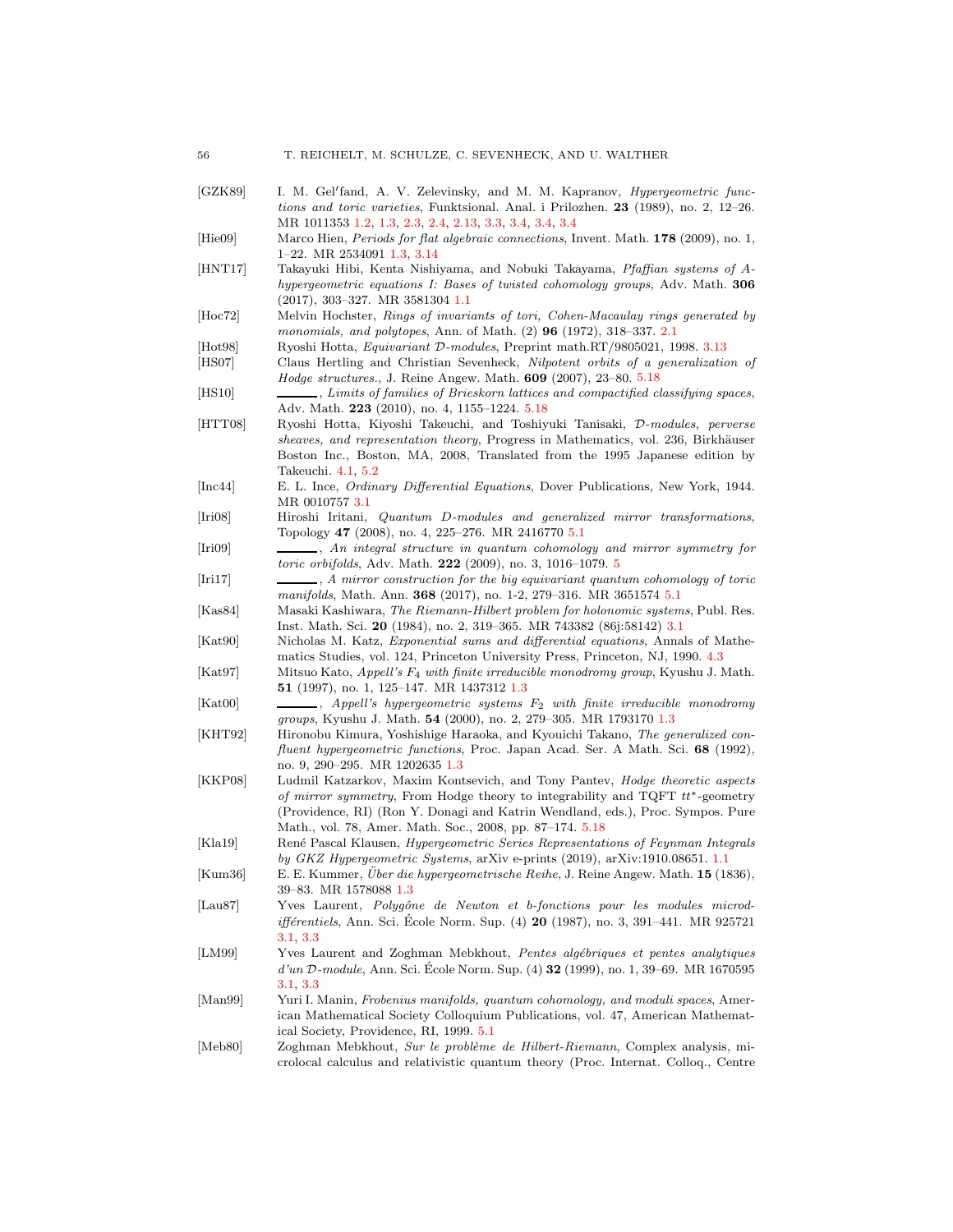Phys., Les Houches, 1979), Lecture Notes in Phys., vol. 126, Springer, Berlin-New York, 1980, pp. 90–110. MR 579742 [3.1](#page-17-1)

- <span id="page-56-14"></span>[Meb84] Z. Mebkhout, Une équivalence de catégories, Compositio Math. 51 (1984), no. 1, 51–62. MR 734784 (85k:58072) [3.1](#page-17-1)
- <span id="page-56-15"></span>[Meb90] Zoghman Mebkhout, Le théorème de positivité de l'irrégularité pour les  $\mathscr{D}_X$ modules, The Grothendieck Festschrift, Vol. III, Progr. Math., vol. 88, Birkhäuser Boston, Boston, MA, 1990, pp. 83–132. MR 1106912 [3.14](#page-24-0)
- <span id="page-56-23"></span>[MM17] Etienne Mann and Thierry Mignon, Quantum D-modules for toric nef complete intersections, Internat. J. Math. 28 (2017), no. 6, 1750047, 49. MR 3663796 [5.3](#page-50-2)
- <span id="page-56-4"></span>[MMW05] Laura Felicia Matusevich, Ezra Miller, and Uli Walther, Homological methods for hypergeometric families, J. Amer. Math. Soc. 18 (2005), no. 4, 919–941 (electronic). [2,](#page-9-0) [2.2,](#page-10-0) [2.2,](#page-11-4) [2.5,](#page-11-3) [2.4,](#page-13-0) [2.4,](#page-13-2) [2.5](#page-16-0)
- <span id="page-56-22"></span>[Moc15a] Takuro Mochizuki, Mixed twistor D-modules, Lecture Notes in Mathematics, vol. 2125, Springer, Cham, 2015. MR 3381953 [5.18](#page-49-0)
- <span id="page-56-13"></span>[Moc15b] , Twistor property of GKZ-hypergeometric systems, preprint arXiv:1501.04146, 2015. [2.5,](#page-16-0) [4.9,](#page-31-3) [5,](#page-35-0) [5.3](#page-46-0)
- <span id="page-56-10"></span>[MW07] Laura Felicia Matusevich and Uli Walther, Arbitrary rank jumps for Ahypergeometric systems through Laurent polynomials, J. Lond. Math. Soc. (2) 75 (2007), no. 1, 213–224. MR 2302740 [2.15](#page-15-1)
- <span id="page-56-0"></span>[Nas16] Emad Nasrollahpoursamami, Periods of Feynman Diagrams and GKZ D-Modules, arXiv e-prints (2016), arXiv:1605.04970. [1.1](#page-1-1)
- <span id="page-56-12"></span>[Oku06] Go Okuyama, Local cohomology modules of A-hypergeometric systems of Cohen-Macaulay type, Tohoku Math. J. (2) 58 (2006), no. 2, 259–275. MR 2248433 [2.5](#page-16-0)
- <span id="page-56-5"></span>[Rei14] Thomas Reichelt, Laurent Polynomials, GKZ-hypergeometric Systems and Mixed Hodge Modules, Compositio Mathematica (150) (2014), 911–941. [2.5,](#page-11-3) [2.5,](#page-16-0) [4.4](#page-29-3)
- <span id="page-56-6"></span>[RS15] Thomas Reichelt and Christian Sevenheck, Logarithmic Frobenius manifolds, hypergeometric systems and quantum D-modules, Journal of Algebraic Geometry 24 (2015), no. 2, 201–281. [2.5,](#page-11-3) [5,](#page-35-0) [5.2,](#page-40-2) [5.7,](#page-42-1) [5.2,](#page-43-0) [5.10,](#page-44-1) [5.11,](#page-44-2) [5.2](#page-44-2)
- <span id="page-56-7"></span>[RS17] , Non-affine Landau-Ginzburg models and intersection cohomology, Ann. Sci. Éc. Norm. Supér. (4) 50 (2017), no. 3, 665–753. [2.5,](#page-11-3) [5,](#page-35-0) [5.3,](#page-45-2) 5.3, 5.3, [5.14,](#page-46-0) 5.14, [5.3,](#page-46-0) [5.16,](#page-48-2) [5.17,](#page-48-1) [5.19](#page-49-1)
- <span id="page-56-8"></span>[RS20] , Hypergeometric Hodge modules, Algebr. Geom. 7 (2020), no. 3, 263–345. [2.5,](#page-11-3) [2.5,](#page-16-0) [4.2,](#page-28-0) [4.5,](#page-30-1) [4.3,](#page-30-2) [4.3,](#page-31-4) [4.3,](#page-31-1) [5,](#page-35-0) [5.3,](#page-48-2) [5.17,](#page-48-1) [5.18](#page-49-0)
- <span id="page-56-9"></span>[RW] Thomas Reichelt and Uli Walther, Weight filtrations on GKZ-systems, Preprint arXiv:1809.04247. [2.5,](#page-11-3) [4.4](#page-33-0)
- <span id="page-56-21"></span>[Sab98] Claude Sabbah, Frobenius manifolds: isomonodromic deformations and infinitesimal period mappings, Exposition. Math. 16 (1998), no. 1, 1–57. [5.2](#page-43-1)
- <span id="page-56-20"></span>[Sab06] , Hypergeometric periods for a tame polynomial, Port. Math. (N.S.) 63 (2006), no. 2, 173–226, written in 1998. [5.2](#page-41-0)
- <span id="page-56-18"></span>[Sab18] C. Sabbah, *Irregular Hodge theory*, Mém. Soc. Mat. Fr. (N.S.) 156 (2018), available at arXiv:1511.00176 [math.AG] (with the collaboration of Jeng–Daw Yu). [4.3](#page-32-1)
- <span id="page-56-17"></span>[Sai88] Morihiko Saito, Modules de Hodge polarisables, Publ. Res. Inst. Math. Sci. 24 (1988), no. 6, 849–995 (1989). [4.1](#page-25-2)
- <span id="page-56-19"></span>[Sai89] , On the structure of Brieskorn lattice, Ann. Inst. Fourier (Grenoble) 39 (1989), no. 1, 27–72. [5.2](#page-41-0)
- <span id="page-56-16"></span>[Sai90] , Mixed Hodge modules, Publ. Res. Inst. Math. Sci. 26 (1990), no. 2, 221–333. [4,](#page-25-0) [4.1](#page-25-2)
- <span id="page-56-11"></span>[Sai01] Mutsumi Saito, Isomorphism classes of A-hypergeometric systems, Compositio Math. 128 (2001), no. 3, 323–338. MR 1858340 [2.5](#page-16-0)
- <span id="page-56-3"></span>[Sai11] , Irreducible quotients of A-hypergeometric systems, Compos. Math. 147 (2011), no. 2, 613–632. MR 2776614 [1.3,](#page-7-0) [2.5](#page-16-0)
- <span id="page-56-2"></span>[Sas77] Takeshi Sasaki, On the finiteness of the monodromy group of the system of hypergeometric differential equations  $(F_D)$ , J. Fac. Sci. Univ. Tokyo Sect. IA Math. 24 (1977), no. 3, 565–573. MR 498553 [1.3](#page-7-0)
- <span id="page-56-1"></span>[Sch73] H. A. Schwarz, Ueber diejenigen F¨alle, in welchen die Gaussische hypergeometrische Reihe eine algebraische Function ihres vierten Elementes darstellt, J. Reine Angew. Math. 75 (1873), 292–335. MR 1579568 [1.3](#page-7-0)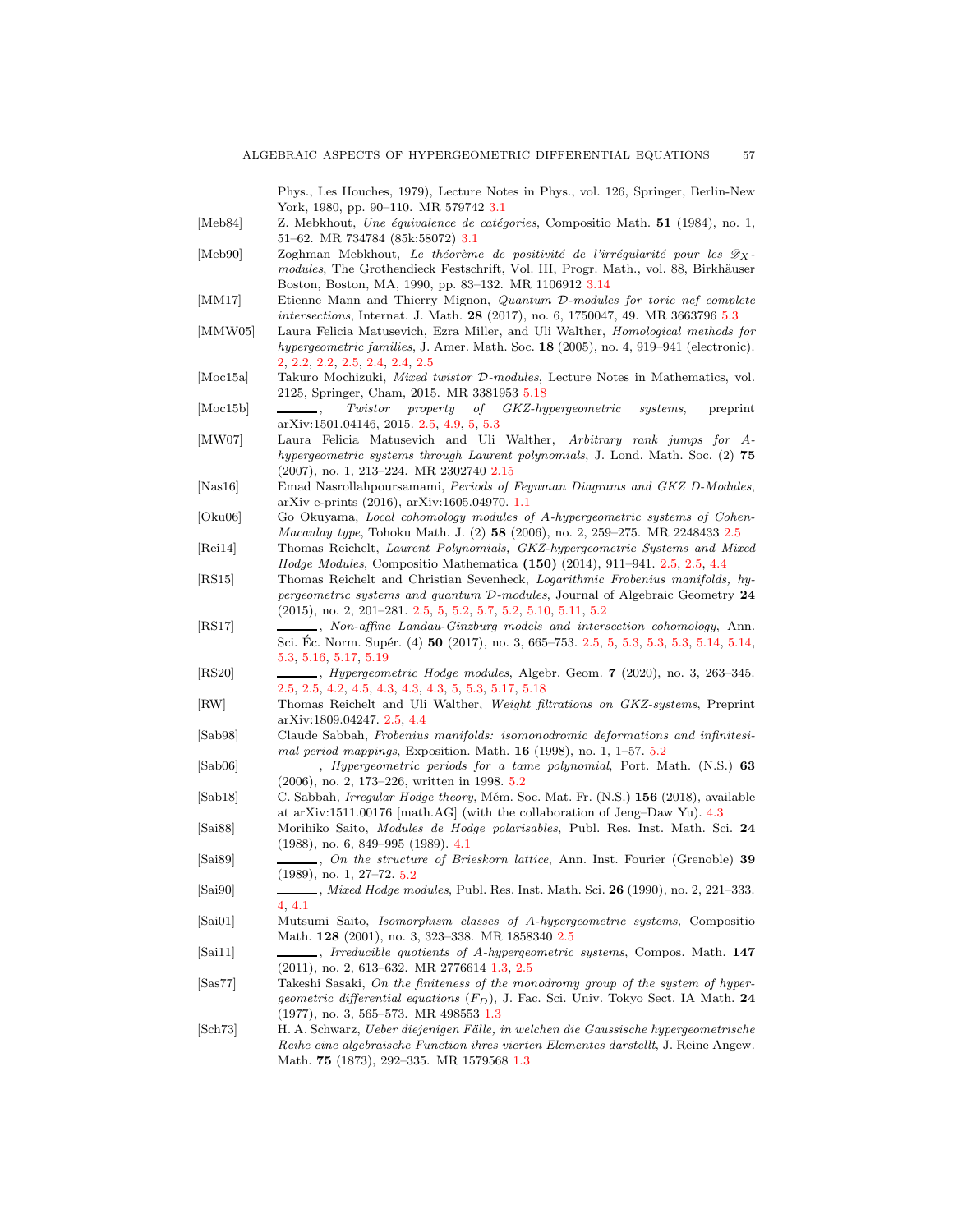- <span id="page-57-16"></span>[Sim90] Carlos T. Simpson, Harmonic bundles on noncompact curves, J. Amer. Math. Soc. 3 (1990), no. 3, 713–770. [4.3,](#page-32-0) [5.19](#page-50-2)
- <span id="page-57-8"></span>[SKK73] Mikio Sato, Takahiro Kawai, and Masaki Kashiwara, Microfunctions and pseudodifferential equations, Hyperfunctions and pseudo-differential equations (Proc. Conf., Katata, 1971; dedicated to the memory of André Martineau), 1973, pp. 265– 529. Lecture Notes in Math., Vol. 287. MR 0420735 [2.4](#page-13-0)
- <span id="page-57-13"></span>[Smi01] Gregory G. Smith, Irreducible components of characteristic varieties, J. Pure Appl. Algebra 165 (2001), no. 3, 291–306. MR 1864474 [3.3](#page-20-3)
- <span id="page-57-1"></span>[SST00] Mutsumi Saito, Bernd Sturmfels, and Nobuki Takayama, Gröbner deformations of hypergeometric differential equations, Algorithms and Computation in Mathematics, vol. 6, Springer-Verlag, Berlin, 2000. MR 1734566 [1.3,](#page-7-0) [2.4,](#page-13-0) [2.13,](#page-13-2) [2.15,](#page-15-1) [2.4,](#page-15-1) [3.1,](#page-17-1) [3.2,](#page-18-0) [3.4](#page-23-1)
- <span id="page-57-9"></span>[ST98] Bernd Sturmfels and Nobuki Takayama, Gröbner bases and hypergeometric functions, Gröbner bases and applications (Linz, 1998), London Math. Soc. Lecture Note Ser., vol. 251, Cambridge Univ. Press, Cambridge, 1998, pp. 246–258. MR 1708882 [2.4,](#page-13-0) [2.13,](#page-13-2) [2.4](#page-13-2)
- <span id="page-57-6"></span>[Ste19a] Avi Steiner, A-hypergeometric modules and Gauss-Manin systems, J. Algebra 524 (2019), 124–159. MR 3904304 [2.5,](#page-11-3) [2.11](#page-12-3)
- <span id="page-57-7"></span>[Ste19b] , Dualizing, projecting, and restricting GKZ systems, J. Pure Appl. Algebra 223 (2019), no. 12, 5215–5231. MR 3975063 [2.5,](#page-11-3) [2.11](#page-12-3)
- <span id="page-57-15"></span>[Sti98] Jan Stienstra, Resonant hypergeometric systems and mirror symmetry, Integrable systems and algebraic geometry (Kobe/Kyoto, 1997), World Sci. Publ., River Edge, NJ, 1998, pp. 412–452. [4.3,](#page-29-0) [4.5,](#page-30-1) [4.3](#page-30-2)
- <span id="page-57-11"></span>[Stu96] Bernd Sturmfels, Gröbner bases and convex polytopes, University Lecture Series, vol. 8, American Mathematical Society, Providence, RI, 1996. MR 1363949 [3.2](#page-18-0)
- <span id="page-57-0"></span>[Stu00] , Solving algebraic equations in terms of A-hypergeometric series, Formal power series and algebraic combinatorics (P. Leroux and D. Stanton, eds.), vol. 210, Discrete Math., no. 1-3, Elsevier Science B.V., Amsterdam, 2000, Formal power series and algebraic combinatorics (Minneapolis, MN, 1996), pp. 171–181. MR 1731613 [1.1](#page-1-1)
- <span id="page-57-12"></span>[STV95] Bernd Sturmfels, Ngô Viêt Trung, and Wolfgang Vogel, Bounds on degrees of projective schemes, Math. Ann. 302 (1995), no. 3, 417–432. MR 1339920 [3.2](#page-19-0)
- <span id="page-57-4"></span>[SW08] Mathias Schulze and Uli Walther, Irregularity of hypergeometric systems via slopes along coordinate subspaces, Duke Math. J. 142 (2008), no. 3, 465–509. [2.5,](#page-11-3) [3.3,](#page-21-0) [3.3,](#page-22-2) [3.10,](#page-23-3) [3.4,](#page-23-0) [3.4,](#page-23-2) [3.13](#page-24-1)
- <span id="page-57-3"></span>[SW09] , Hypergeometric D-modules and twisted Gauß-Manin systems, J. Algebra 322 (2009), no. 9, 3392–3409. [2.4,](#page-11-4) [2.5,](#page-11-3) [2.3,](#page-11-1) [2.6,](#page-11-2) [2.11,](#page-12-3) [2.4,](#page-13-0) [2.5](#page-16-0)
- <span id="page-57-2"></span>[SW12] , Resonance equals reducibility for A-hypergeometric systems, Algebra Number Theory 6 (2012), no. 3, 527–537. MR 2966708 [1.3,](#page-7-0) [2.5,](#page-11-3) [2.5](#page-16-0)
- <span id="page-57-18"></span>[SY15] Claude Sabbah and Jeng-Daw Yu, On the irregular Hodge filtration of exponentially twisted mixed Hodge modules, Forum Math. Sigma 3 (2015), e9, 71. MR 3376737 [5.3](#page-48-2)
- <span id="page-57-17"></span>[SY19] , Irregular Hodge numbers of confluent hypergeometric differential equations,  $Épiiqumal Geom.$  Algébrique  $3$  (2019), Art. 7, 9. MR 3978394 [4.3](#page-32-1)
- <span id="page-57-14"></span>[Tak10] Kiyoshi Takeuchi, Monodromy at infinity of A-hypergeometric functions and toric compactifications, Math. Ann. 348 (2010), no. 4, 815–831. MR 2721642 [3.14](#page-24-0)
- <span id="page-57-5"></span>[Wal07] Uli Walther, Duality and monodromy reducibility of A-hypergeometric systems, Math. Ann. 338 (2007), no. 1, 55–74. [2.5,](#page-11-3) [2.5](#page-16-0)
- <span id="page-57-10"></span>[Wal18] , Experiments with the restriction functor, 2018, www.math.purdue.edu/~walther/research. [2.4](#page-15-1)